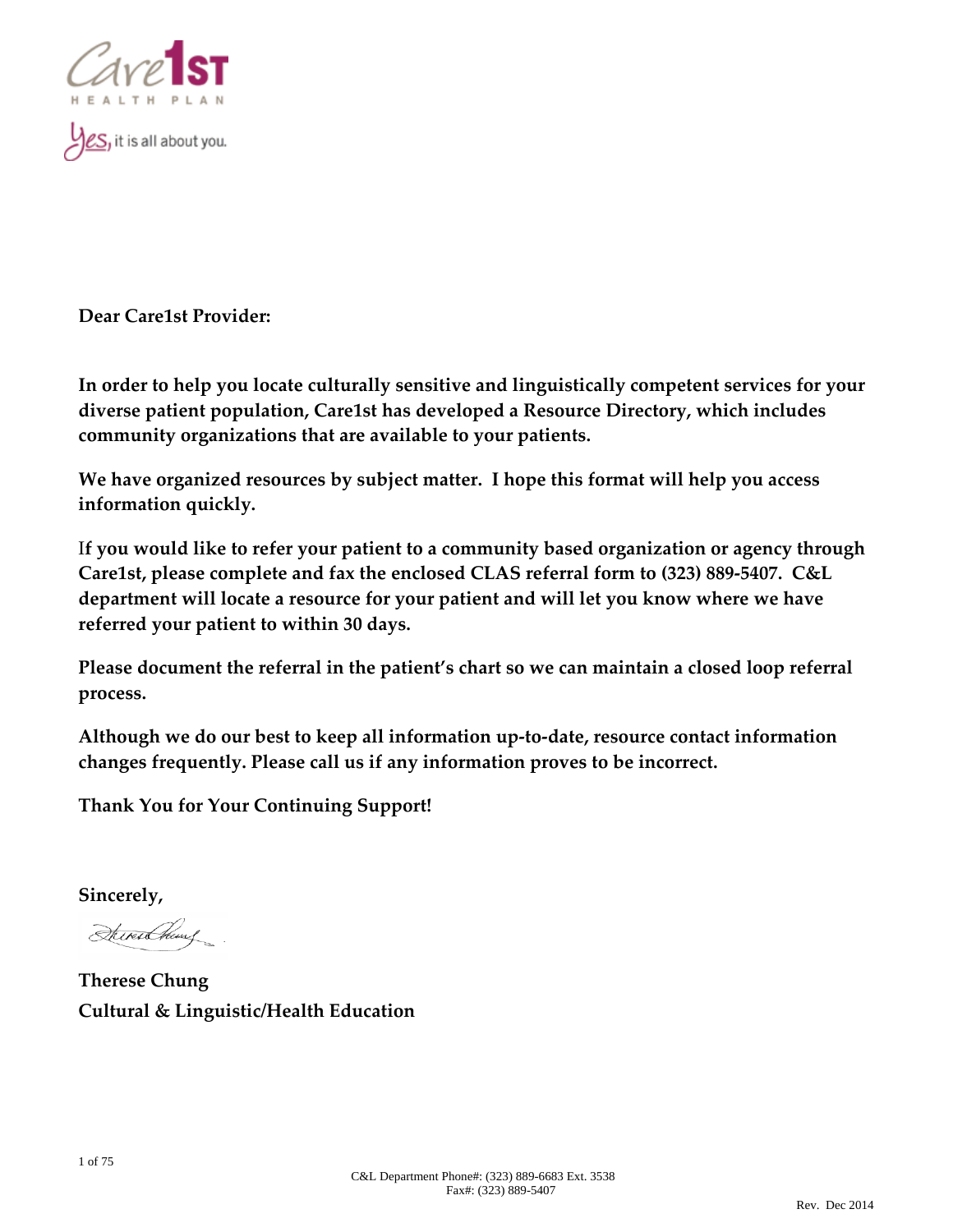

# **CULTURAL & LINGUISTICALLY APPROPRIATE SERVICES REFERRAL REQUEST FORM**

# **Providers: Complete sections A-C and fax to the Cultural & Linguistics Department at (323) 889-5407**

| A. Patient Information                |                          |        |                                    |        |                                                |        |                           |                          |
|---------------------------------------|--------------------------|--------|------------------------------------|--------|------------------------------------------------|--------|---------------------------|--------------------------|
| Member Name:                          |                          |        |                                    |        |                                                | $\Box$ | Female                    | Male<br>$\Box$           |
|                                       |                          | Gender |                                    |        |                                                |        |                           |                          |
|                                       |                          |        |                                    |        |                                                | $\Box$ | Other                     |                          |
| Member Address:                       |                          |        |                                    |        | City:                                          |        |                           |                          |
|                                       |                          |        |                                    |        |                                                |        |                           |                          |
| Zip Code:<br>Phone: (                 |                          |        | DOB:                               |        | Language Spoken:                               |        |                           |                          |
|                                       |                          |        |                                    |        |                                                |        |                           |                          |
| <b>B.</b> Provider Information        |                          |        |                                    |        |                                                |        |                           |                          |
| Requested by:                         |                          |        |                                    |        | Date of Request:                               |        |                           |                          |
| Provider Name:                        |                          |        | Phone: (                           |        |                                                | Fax: ( |                           |                          |
|                                       |                          |        |                                    |        |                                                |        |                           |                          |
| Finding:                              |                          |        |                                    |        |                                                |        |                           |                          |
|                                       |                          |        |                                    |        |                                                |        |                           |                          |
| Comments:                             |                          |        |                                    |        |                                                |        |                           |                          |
|                                       |                          |        |                                    |        |                                                |        |                           |                          |
| <b>Referral Information</b><br>C.     |                          |        |                                    |        |                                                |        |                           |                          |
|                                       |                          |        | <b>Service Requested</b>           |        |                                                |        |                           |                          |
| Social Service<br>◻                   | Support Group<br>$\Box$  | $\Box$ | Community Based Organization (CBO) |        |                                                | $\Box$ | Other:                    |                          |
|                                       |                          |        | <b>Topic</b>                       |        |                                                |        |                           |                          |
| African American<br>$\Box$<br>◻       | <b>Parenting Classes</b> | $\Box$ | <b>Cultural Transition</b>         | $\Box$ | Stress/Depression                              |        | $\Box$                    | Youth/Teen               |
| Asian/Pacific Islander<br>$\Box$<br>σ | <b>ESL Classes</b>       | $\Box$ | <b>HIV/STD</b>                     | $\Box$ | <b>Interpreter Services</b>                    |        | $\Box$                    | <b>Visually Impaired</b> |
| Hispanic/Latino<br>$\Box$<br>σ        | <b>Sexuality Issues</b>  | $\Box$ | Domestic Violence                  | $\Box$ | <b>Employment Service</b><br>$\overline{\Box}$ |        | Hearing Impaired          |                          |
| Armenian/Russian<br>$\Box$<br>$\Box$  | Adoption/Foster Care     | $\Box$ | Citizenship                        | $\Box$ | Immigration/Legal Assistance                   |        |                           |                          |
| $\Box$<br>Other:                      |                          |        |                                    |        |                                                |        |                           |                          |
| Comments:                             |                          |        |                                    |        |                                                |        |                           |                          |
|                                       |                          |        |                                    |        |                                                |        |                           |                          |
| <b>D.</b> Service Information         |                          |        |                                    |        |                                                |        |                           |                          |
| Title of Program:                     |                          |        | Date:                              |        |                                                |        | Time:                     |                          |
|                                       |                          |        |                                    |        |                                                |        |                           |                          |
| Program Location:                     |                          |        |                                    |        |                                                |        |                           |                          |
| Address:                              |                          |        | City:                              |        |                                                |        | Zip                       |                          |
|                                       |                          |        |                                    |        |                                                |        | Code:                     |                          |
| Program Contact:                      |                          |        | Phone: (                           |        |                                                |        |                           |                          |
| Unable to contact Member<br>$\Box$    | $\Box$                   |        | Will attend program                |        |                                                |        |                           |                          |
| Member was contacted on:<br>□         | σ                        |        | Refused program                    |        |                                                |        |                           |                          |
| Instructions/Comments:                |                          |        |                                    |        |                                                |        |                           |                          |
| <b>Follow-Up</b><br>Е.                |                          |        |                                    |        |                                                |        |                           |                          |
| Member attended program<br>σ          | $\Box$                   |        | Member did not attend program      |        | $\Box$                                         |        | Information not available |                          |
| Comments:                             |                          |        |                                    |        |                                                |        |                           |                          |
|                                       |                          |        |                                    |        |                                                |        |                           |                          |
|                                       |                          |        |                                    |        |                                                |        |                           |                          |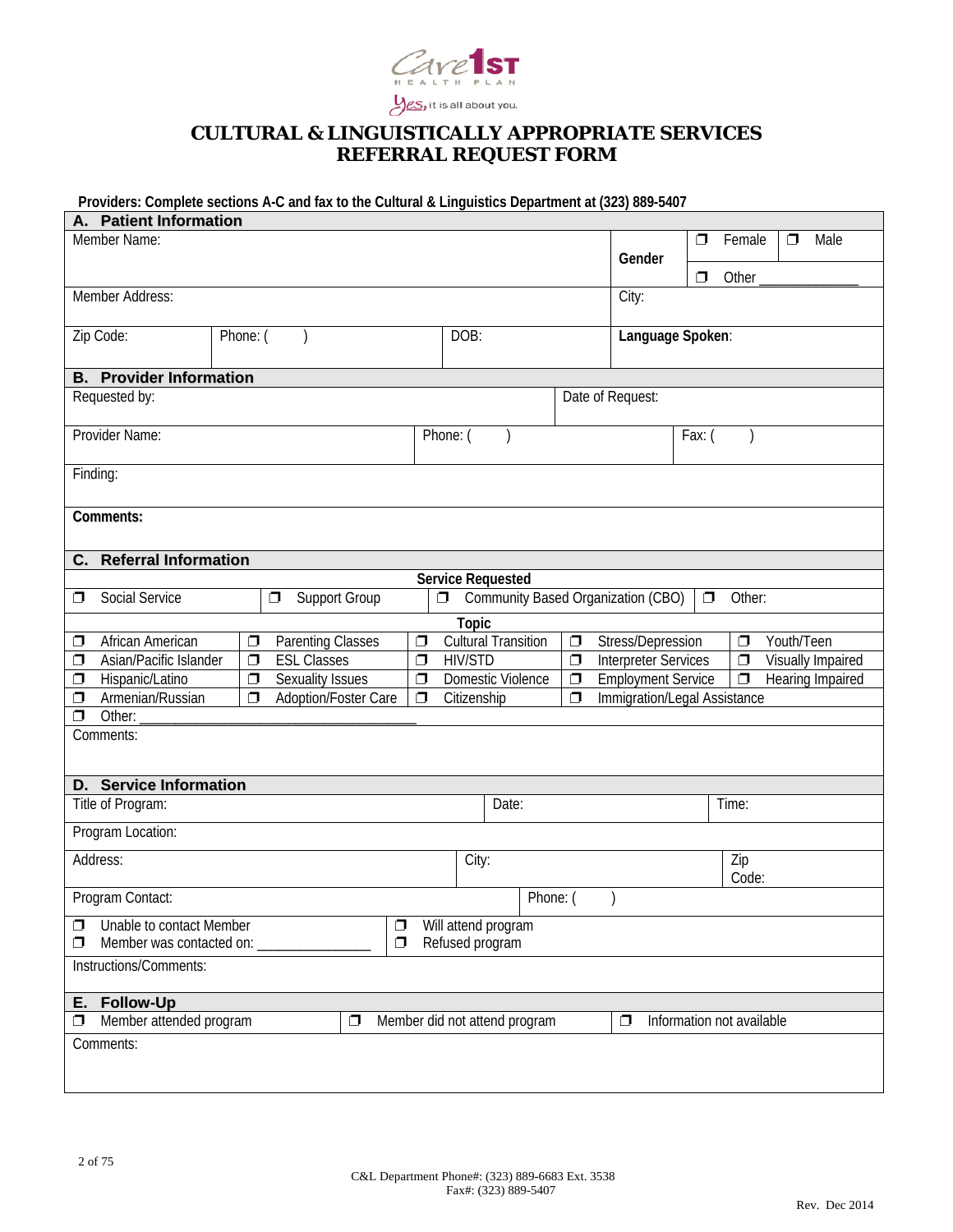# TABLE OF CONTENTS

| SENIOR RESOURCES - LOS ANGELES COUNTY 36 |  |
|------------------------------------------|--|

# *Alzheimer's & Dementia Resources – Los Angeles County*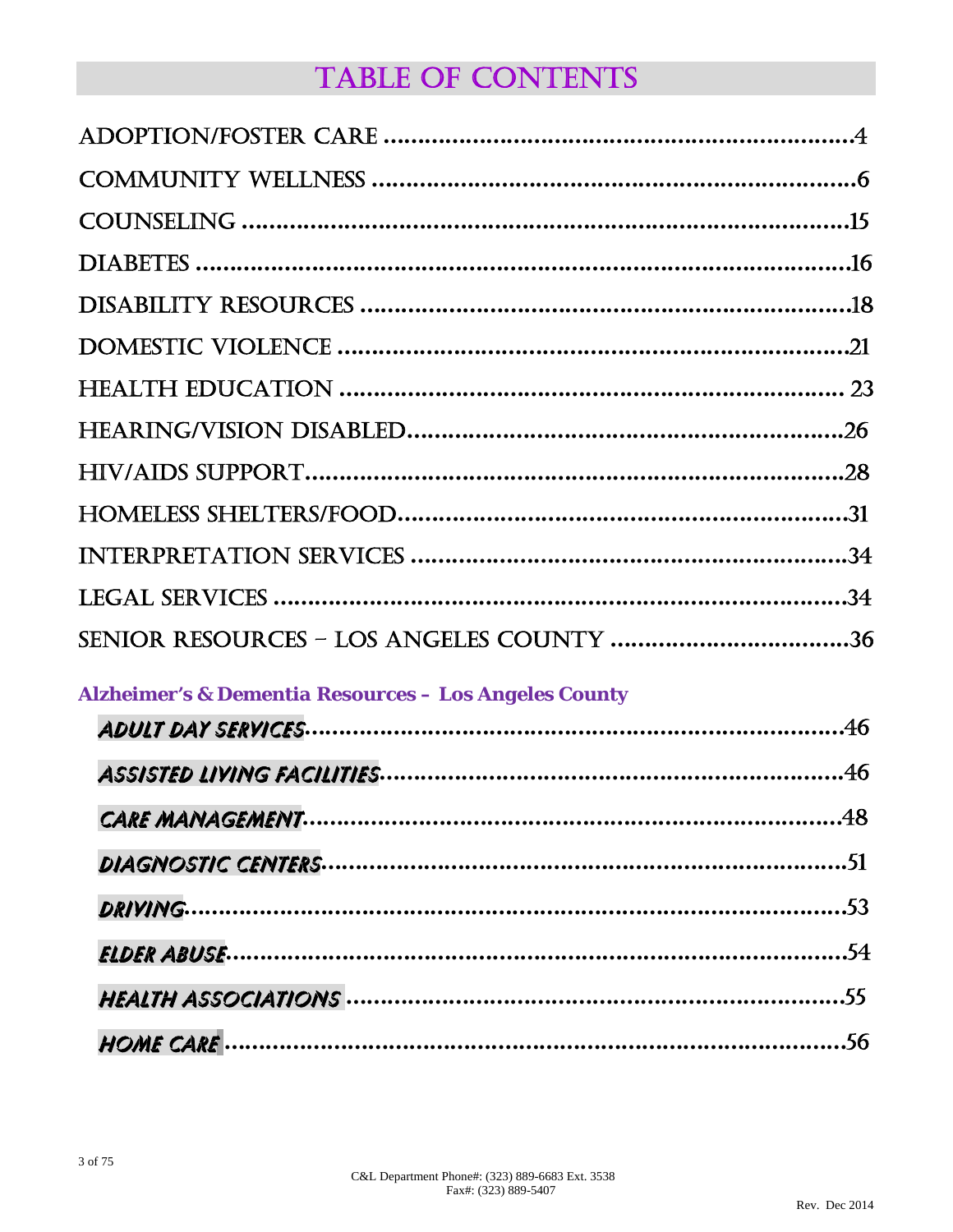# TABLE OF CONTENTS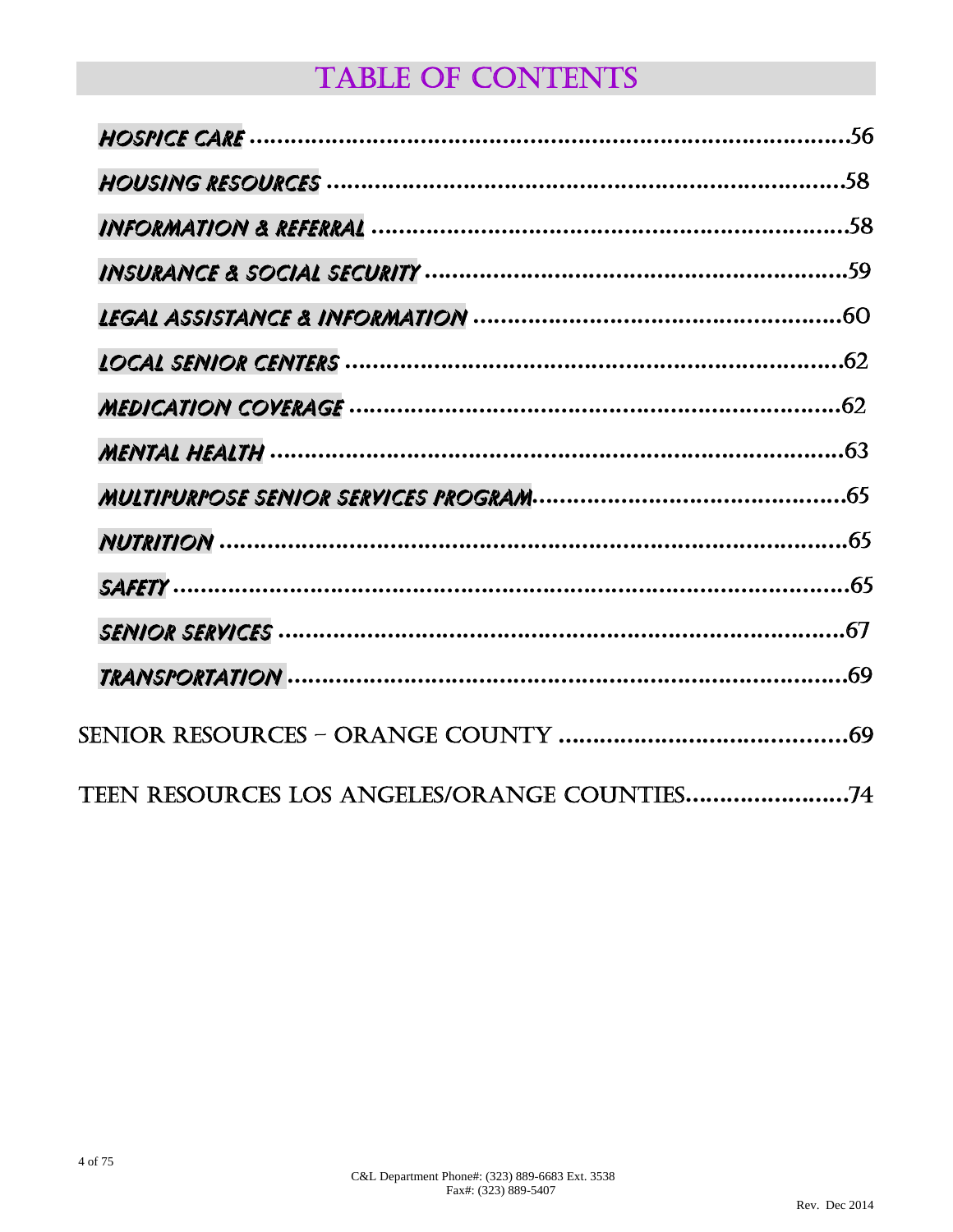# **Directory of Cultural & Linguistic Services of Los Angeles/Orange Counties**

If you need to refer a patient to a community based organization or agency, please fax the enclosed CLAS referral form to (323) 889-5407. Once a referral is received, CLAS Department will monitor member's attendance to the program. Providers will be informed by fax whether the member attended to the program. Please keep in mind that you need to maintain information provided by Care1st in the member's chart for reference.

Language Guide: (A)rmenian, (Ar)abic, (Ca)ntonese, (Ch)inese, (E)nglish, (Fa)rsi, (Hi)ndi, (Hm)ong, (I)talian, (J)apanese, (Kh)mer, (K)orean, (L)aotian, (M)andarin, (R)ussian, (Sa)moan, (Sp)anish, (Tag)alog, (T)hai, (V)ietnamese

| <b>Program Title</b>                                                                          | <b>Contact</b>                       | Cost   | <b>Languages</b> |
|-----------------------------------------------------------------------------------------------|--------------------------------------|--------|------------------|
| <b>ADOPTION/FOSTER CARE</b>                                                                   |                                      |        |                  |
| <b>METROPOLITAN LOS ANGELES</b>                                                               |                                      |        |                  |
| CHILDREN'S BUREAU HEADQUARTERS<br>1910 Magnolia Ave.<br>Los Angeles, CA 90007                 | $(213)$ 342-0100<br>www.all4kids.org | Varies | E, Sp            |
| OAKWOOD FAMILY CENTER<br>3910 Oakwood Ave.<br>Los Angeles, CA 90004                           | $(323)$ 953-7356<br>www.all4Kids.org | Varies | E, Sp            |
| <b>GREATER LOS ANGELES</b>                                                                    |                                      |        |                  |
| <b>CARSON FAMILY CENTER</b><br>460 East Carson Plaza Drive, Suite 122<br>Carson, CA 90746     | $(310)$ 523-9500<br>www.all4Kids.org | Varies | E, Sp            |
| <b>ANTELOPE VALLEY</b>                                                                        |                                      |        |                  |
| CHILDREN'S BUREAU REGIONAL OFFICE<br>44404 16th Street West, Suite 208<br>Lancaster, CA 93534 | $(661)$ 951-2191<br>www.all4Kids.org | Varies | E, Sp            |
| CHILDREN'S BUREAU PALMDALE<br>1529 East Palmdale Boulevard, Suite 210<br>Palmdale, CA 93550   | $(661)$ 272-9996<br>www.all4Kids.org | Varies | E, Sp            |
| CHILDREN'S BUREAU SUNRISE CENTER<br>921 West Avenue J, Suite C<br>Lancaster, CA 93534         | $(661)$ 949-0131<br>www.all4Kids.org | Varies | E, Sp            |
| <b>SAN GABRIEL VALLEY</b>                                                                     |                                      |        |                  |
| CHILDREN'S BUREAU REGIONAL OFFICE<br>14600 Ramona Blvd.<br>Baldwin Park, CA 91706             | $(626)$ 337-8811<br>www.all4kids.org | Varies | E, Sp            |
| <b>BALDWIN PARK ANNEX</b><br>14540 Ramona Boulevard, Suite 210<br>Baldwin Park, CA 91706      | $(626)$ 337-6611<br>www.all4kids.org | Varies | E, Sp            |

*Provides Adoption, Foster Care & Child Abuse Prevention*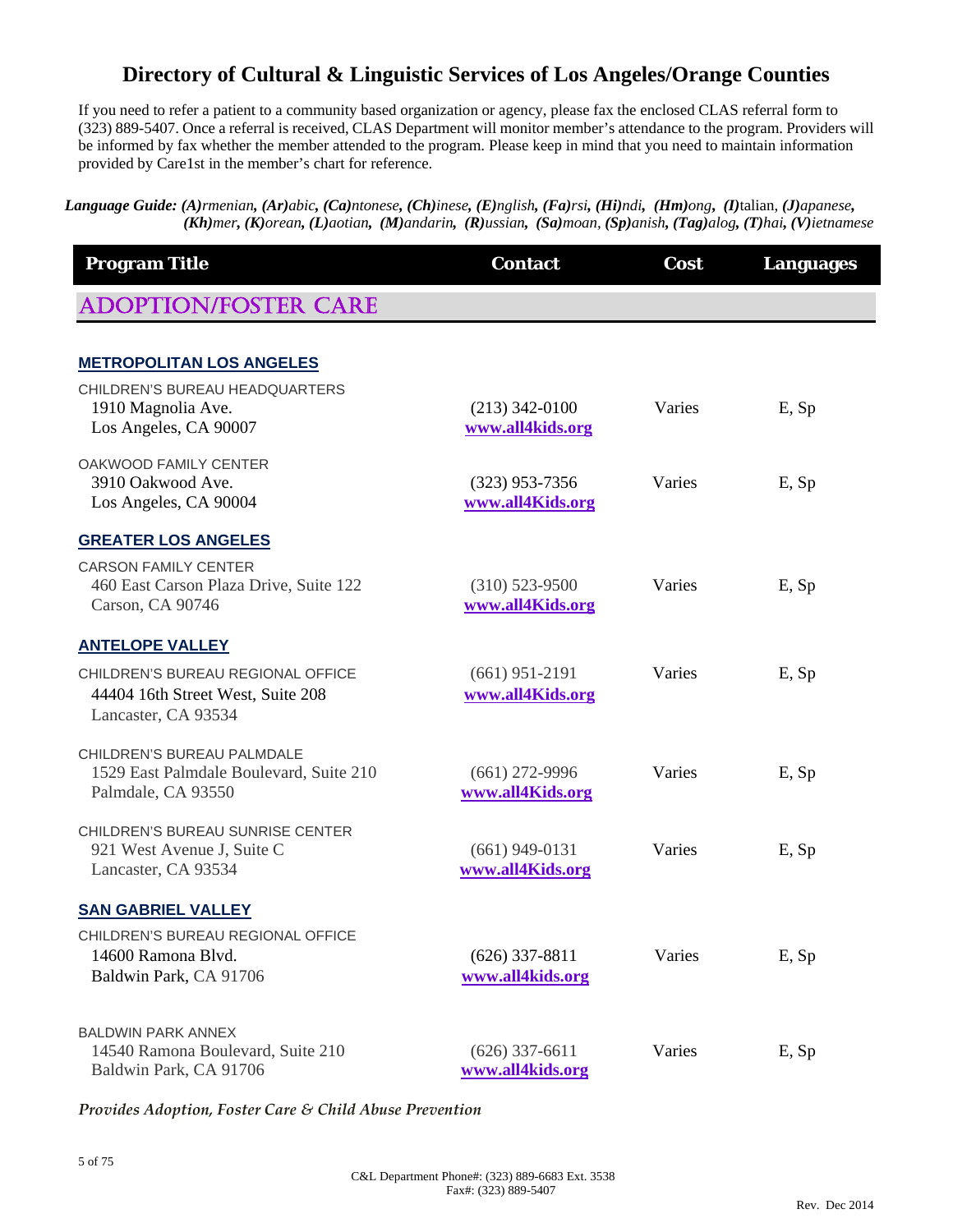Language Guide: (A)rmenian, (Ar)abic, (Ca)ntonese, (Ch)inese, (E)nglish, (Fa)rsi, (Hi)ndi, (Hm)ong, (I)talian, (J)apanese,  $(Kh)$ mer, (K)orean, (L)aotian, (M)andarin, (R)ussian, (Sa)moan, (Sp)anish, (Tag)alog, (T)hai, (V)ietnamese

| <b>Program Title</b>                                                                 | <b>Contact</b>                            | Cost   | <b>Languages</b> |
|--------------------------------------------------------------------------------------|-------------------------------------------|--------|------------------|
| <b>Independent Adoption Center</b>                                                   |                                           |        |                  |
| 5777 W Century Blvd., #1450<br>Los Angeles, CA 90045                                 | $(800)$ 877-6736<br>www.adoptionhelp.org  | Varies | E, Sp            |
| Provides Open Adoption Placement and Counseling to Birth & Adoptive Families         |                                           |        |                  |
| <b>Kinship Center</b>                                                                |                                           |        |                  |
| LOS ANGELES COUNTY PROGRAM CENTER<br>127 N. Madison, Suite 207<br>Pasadena, CA 91101 | $(626)$ 744-2975<br>www.kinshipcenter.org | Varies | E                |
| ORANGE COUNTY PROGRAM CENTER<br>18302 Irvine Blvd., Suite 300<br>Tustin, CA 92780    | $(714)$ 957-1004                          | Varies | E                |

*Provides Traditional Mental Health Therapies for Youth and Their Families, Early Intervention Program, and Counseling for Adult Adoptees, Parents, Siblings & Birth Families*

| Los Angeles County Department of Children & Family Services  |                                                               |        |       |  |  |
|--------------------------------------------------------------|---------------------------------------------------------------|--------|-------|--|--|
| 425 Shatto Places<br>Los Angeles, CA 9002                    | 1-800-697-4444<br>TTY: 1-800-272-6699<br>www.dcfs.co.la.ca.us | Varies | E     |  |  |
| <b>Provides Foster Care &amp; Adoptions Assistance</b>       |                                                               |        |       |  |  |
| African American                                             |                                                               |        |       |  |  |
| <b>Institute of Black Parenting</b>                          |                                                               |        |       |  |  |
| 11222 S. La Cienega Blvd., Suites 233<br>Inglewood, CA 90304 | 1-877-367-8858                                                | Free   | E, Sp |  |  |

*Provides Foster Care Placement, Home Study (Domestic), Infant Placement & Post Placement Supervision Prior to Adoption Finalization (Domestic)*

#### Hispanic/Latino

# **Latino Family Institute**  1501 W. Cameron Ave., Suite 240 (626) 472-0123 Free E, Sp

West Covina, CA 91790 **www.lfiservices.org**

*Provides Adoption, Foster Care, Kinship Care, Training through the Infant Adoption Awareness Training Program (IAATP) & Family Support services*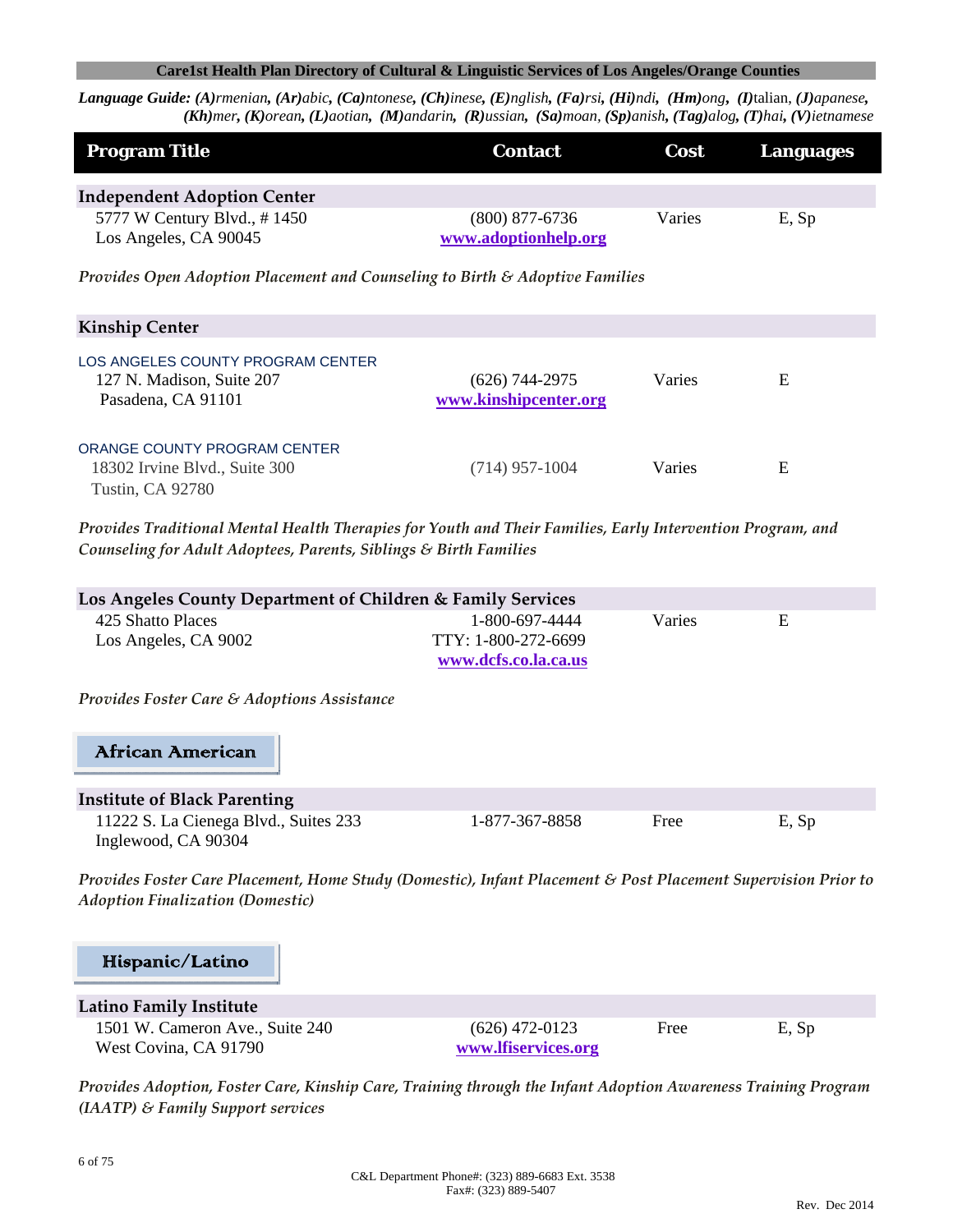| <b>Program Title</b>                                                                                                                                                            | <b>Contact</b>                       | Cost          | <b>Languages</b> |
|---------------------------------------------------------------------------------------------------------------------------------------------------------------------------------|--------------------------------------|---------------|------------------|
| <b>COMMUNITY WELLNESS</b>                                                                                                                                                       |                                      |               |                  |
| <b>Champions of Caring Connections</b>                                                                                                                                          |                                      |               |                  |
| 4513 E. Compton Blvd.                                                                                                                                                           | $(310) 635 - 9536$                   | Call for Cost | E                |
| Compton, CA 90221                                                                                                                                                               | www.championsofcaringconnections.org |               |                  |
| Provides Advocacy for Homeless & Foster Children & Youth                                                                                                                        |                                      |               |                  |
| Child & Family Guidance Center                                                                                                                                                  |                                      |               |                  |
| 9650 Zelzah Ave.                                                                                                                                                                | $(818)$ 993-9311                     | Call for Cost | E, Sp            |
| Northridge, CA 91325                                                                                                                                                            | www.childguidance.org                |               |                  |
| Provides Aggression Replacement Therapy, Child Parent Psychotherapy, Crisis Oriented Recovery System,<br>Positive Parenting Program & Trauma Focused Cognitive Behavior Therapy |                                      |               |                  |
| Children's Defense Fund California                                                                                                                                              |                                      |               |                  |
| 634 S. Spring St., Ste 500C                                                                                                                                                     | $(213)$ 355-8787                     | Call for Cost | E                |
| Los Angeles, CA 90014                                                                                                                                                           | www.cdfca.org                        |               |                  |
| Provides Freedom Schools Program, Youth Leadership and Development Training, Cradle to Prison Pipeline<br>Campaign & Children's Health Insurance Outreach Project               |                                      |               |                  |
| City Help                                                                                                                                                                       |                                      |               |                  |
| 2301 Bellevue Ave.                                                                                                                                                              | $(213)$ 273-7125                     | Free          | E, Sp            |
| Los Angeles, CA 90026                                                                                                                                                           | www.cityhelp.org                     |               |                  |
| Services include Mobile Medical Clinic, Rehabilitation Centers & Comprehensive Primary Care                                                                                     |                                      |               |                  |
| <b>Community Health Alliance of Pasadena</b>                                                                                                                                    |                                      |               |                  |
| 837 S. Fair Oaks Ave., Suite 204                                                                                                                                                | $(626)$ 993-1212                     | Free          | E, Sp            |
| Pasadena, CA 91105                                                                                                                                                              | www.chapcare.org                     |               |                  |
| Provides Medical, Dental & Behavioral Health Services                                                                                                                           |                                      |               |                  |
| <b>Community Health Councils</b>                                                                                                                                                |                                      |               |                  |
| 3731 Stocker St., Ste 201                                                                                                                                                       | $(323)$ 295-9372                     | Call for Cost | E                |
| Los Angeles, CA 90008                                                                                                                                                           | www.chc-inc.org                      |               |                  |
| Promotes Social Justice and Achieve Equity in Community & Environmental Resources                                                                                               |                                      |               |                  |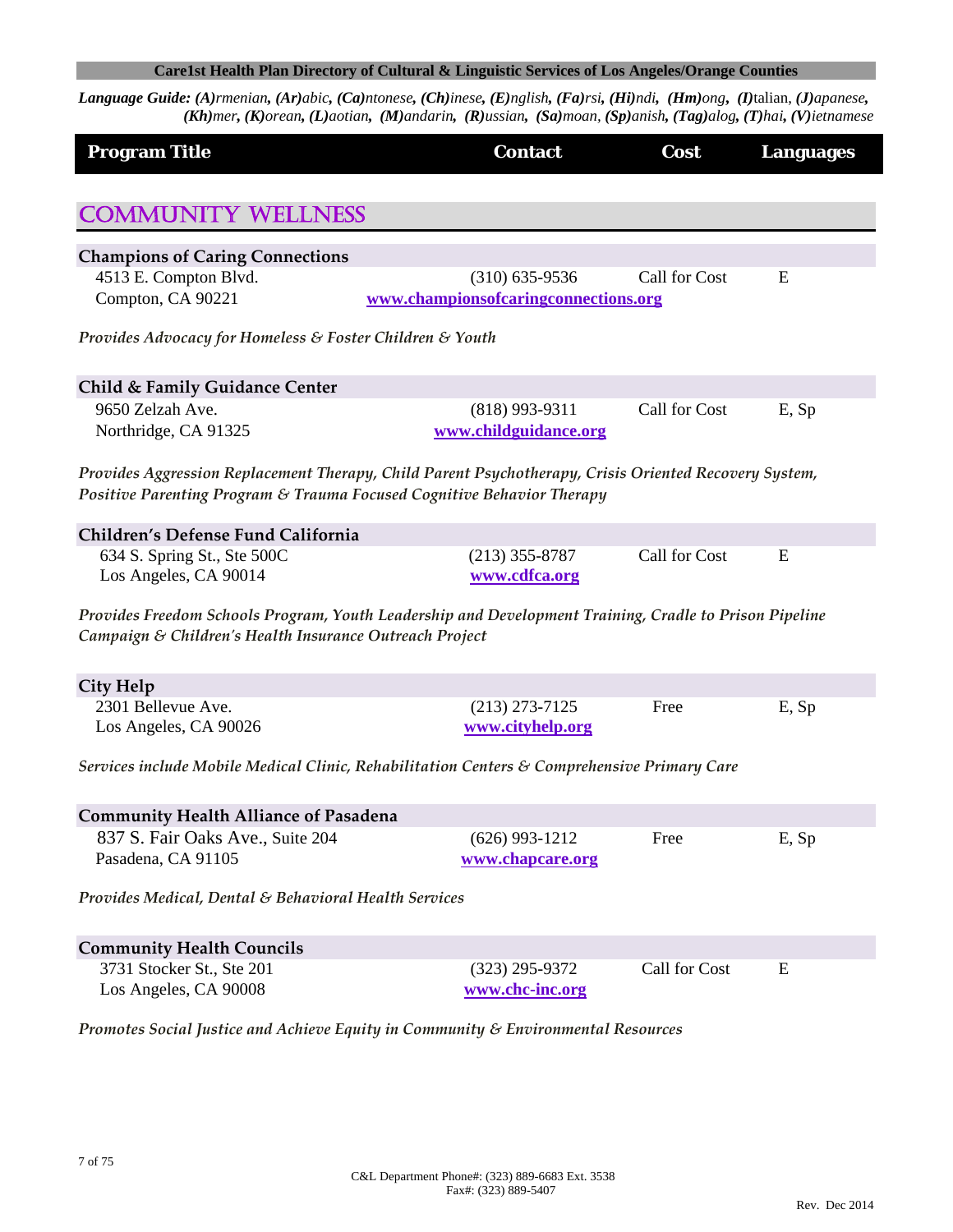Language Guide: (A)rmenian, (Ar)abic, (Ca)ntonese, (Ch)inese, (E)nglish, (Fa)rsi, (Hi)ndi, (Hm)ong, (I)talian, (J)apanese, (Kh)mer, (K)orean, (L)aotian, (M)andarin, (R)ussian, (Sa)moan, (Sp)anish, (Tag)alog, (T)hai, (V)ietnamese

| <b>Program Title</b>                                                                                                     | <b>Contact</b>                                  | Cost          | <b>Languages</b> |
|--------------------------------------------------------------------------------------------------------------------------|-------------------------------------------------|---------------|------------------|
| <b>Community Integration Services</b>                                                                                    |                                                 |               |                  |
| 10100 Balboa Blvd.<br>Granada Hills, CA 91344                                                                            | $(818)$ 772-1155<br>www.cisadp.org              | Call for Cost | E, Sp            |
| Promotes Preventive Health, Diversity and Community Membership for People with Aging Challenges &<br><b>Disabilities</b> |                                                 |               |                  |
| <b>Families in Good Health</b>                                                                                           |                                                 |               |                  |
| 411 E. 10th St., Suite 207<br>Long Beach, CA 90813                                                                       | $(562)$ 491-9100<br>www.stmarymedicalcenter.org | Call for Cost | E, Sp            |
| Helps the Community Make Informed Choices and to Access Needed Health & Social Resources                                 |                                                 |               |                  |
| <b>JWCH</b> Institute                                                                                                    |                                                 |               |                  |
| 5650 Jillson Street<br>Commerce, CA 90040                                                                                | $(213)$ 484-1186<br>www.jwchinstitute.org       | Call for Cost | E                |
| Provides Primary Medical Care, Homeless Health Care, HIV Services & Specialty Care                                       |                                                 |               |                  |
| Maternal & Child Health Access                                                                                           |                                                 |               |                  |
| 1111 West Sixth St., Suite 400<br>Los Angeles                                                                            | $(213) 749 - 4261$<br>www.mchaccess.org         | Call for Cost | E, Sp            |
| Assists Individual Women to Achieve Healthy Pregnancies & Obtain Quality Health Care                                     |                                                 |               |                  |
| <b>National Health Foundation</b>                                                                                        |                                                 |               |                  |
| 515 S. Figueroa St., #1300<br>Los Angeles, CA 90071                                                                      | $(213) 538-0700$<br>www.nhfca.org               | Call for Cost | E, Sp            |
| Provides Systemic Solutions to Gaps in Healthcare Access & Delivery                                                      |                                                 |               |                  |
| <b>Salvation Army</b>                                                                                                    |                                                 |               |                  |
| <b>CORPS COMMUNITY CENTER</b>                                                                                            |                                                 |               |                  |
| 125 W. Beryl St.                                                                                                         | $(310)$ 318-2827                                | Free          | E, Sp            |
| Redondo Beach                                                                                                            | www.salvationarmyusa.org                        |               |                  |
| 4223 Emerald St.                                                                                                         | $(310)$ 370-4515                                | Free          | E, Sp, Tag       |
| Torrance                                                                                                                 | www.salvationarmyusa.org                        |               |                  |
| 455 E. Spring Street<br>Long Beach                                                                                       | $(562)$ 426-7637<br>www.salvationarmyusa.org    | Free          | E, Sp            |

*Provides Clinics Services, Day Care, Disaster Services, Emergency Financial Assistance & Emergency Shelter*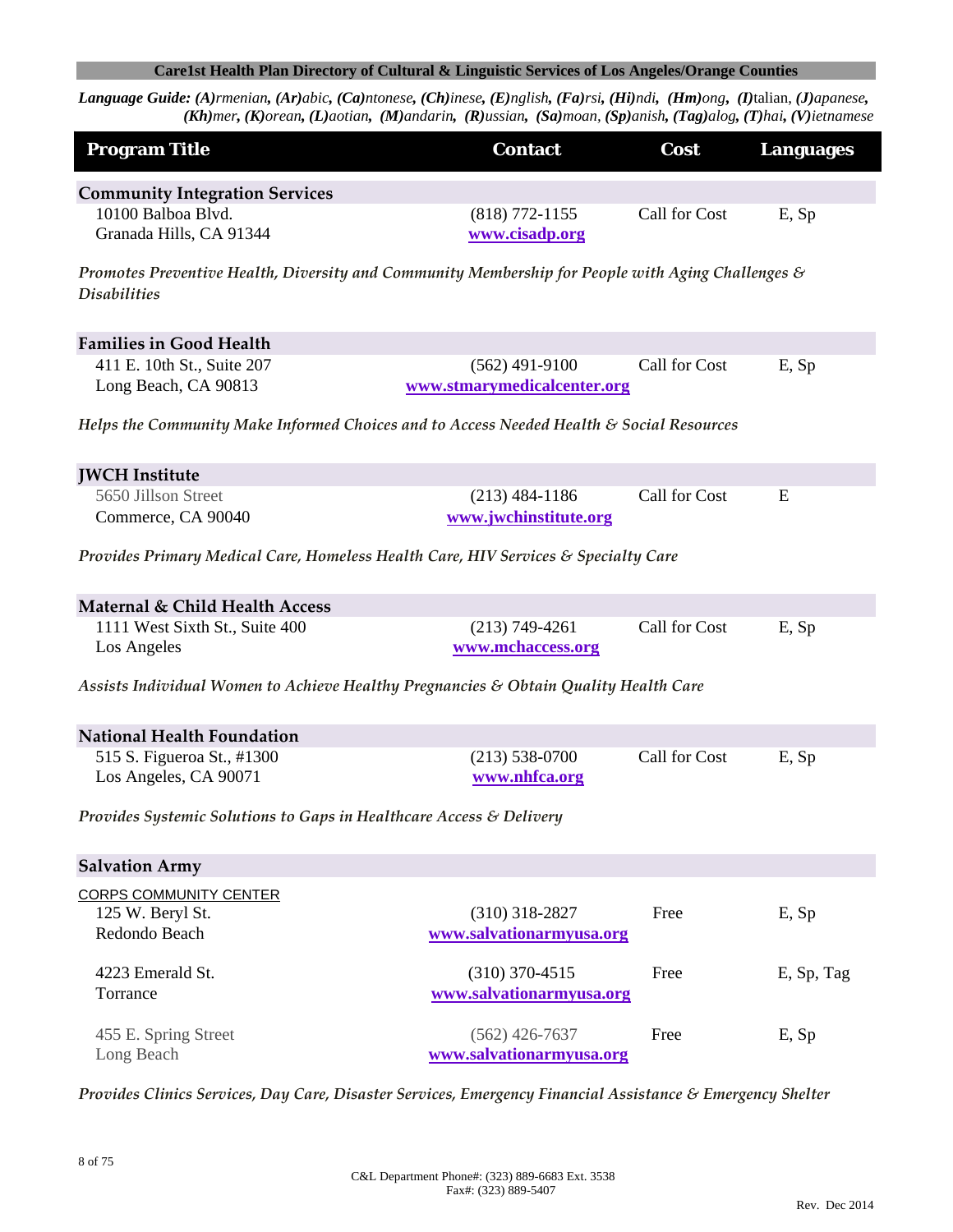| <b>Program Title</b>                                                                                  | <b>Contact</b>             | Cost          | <b>Languages</b> |
|-------------------------------------------------------------------------------------------------------|----------------------------|---------------|------------------|
| <b>Special Services for Groups</b>                                                                    |                            |               |                  |
| 605 W. Olympic Blvd., Suite 600                                                                       | $(213) 553 - 1800$         | Call for Cost | E, Sp            |
| Los Angeles, CA 90015                                                                                 | www.ssgmain.org            |               |                  |
| Provides Human Services to Ethnic Minority Communities $\varepsilon$ Groups                           |                            |               |                  |
| <b>Westside Family Health Center</b>                                                                  |                            |               |                  |
| 1711 Ocean Park Blvd.                                                                                 | $(310)$ 450-2191           | Call for Cost | E, Sp            |
| Santa Monica, CA 90405                                                                                | www.wfhcenter.org          |               |                  |
| Offers Comprehensive Health Care Services for Women, Men & Children                                   |                            |               |                  |
| <b>Worksite Wellness LA</b>                                                                           |                            |               |                  |
| 5955 S. Western Ave.                                                                                  | $(323)$ 758-9480           | Free          | E, Sp            |
| Los Angeles, CA 90047                                                                                 | www.worksitewellnessla.org |               |                  |
| Provides Access Healthcare Benefits, Managing Diabetes, Healthy Eating, & Stress Management           |                            |               |                  |
| African American                                                                                      |                            |               |                  |
| <b>African American Unity Center</b>                                                                  |                            |               |                  |
| 944 W. 53rd St.                                                                                       | $(323) 789 - 7300$         | Call for Cost | E                |
| Los Angeles, CA 90037                                                                                 |                            |               |                  |
| Provides Social Services Support & Information to the African American Community                      |                            |               |                  |
| <b>Black Women for Wellness</b>                                                                       |                            |               |                  |
| Post Office Box 292516                                                                                | $(323)$ 290-5955           | Free          | Ε                |
| Los Angeles, CA 90029                                                                                 | www.bwwla.com              |               |                  |
| Offers Kitchen Diva's, Metamorphosis, Sister's in motion, Tea & Technology & Sisters @ Eight          |                            |               |                  |
| California Black Women's Health Project                                                               |                            |               |                  |
| 101 N. La Brea, #610                                                                                  | $(310)$ 412-1828           | Call for Cost | E                |
| Inglewood, CA 90301                                                                                   | www.cabwhp.org             |               |                  |
| Empowers Black Women to Take Personal Responsibility for Their Own Health                             |                            |               |                  |
| <b>Great Beginnings for Black Babies</b>                                                              |                            |               |                  |
| 301 N. Prairie Ave                                                                                    | $(310)$ 677-7955           | Free          | E                |
| Inglewood, CA 90301                                                                                   | www.gbbb.org               |               |                  |
| Programs includes Healthy Moms & Babies, Fatherhood Initiative & Youth Education after School Program |                            |               |                  |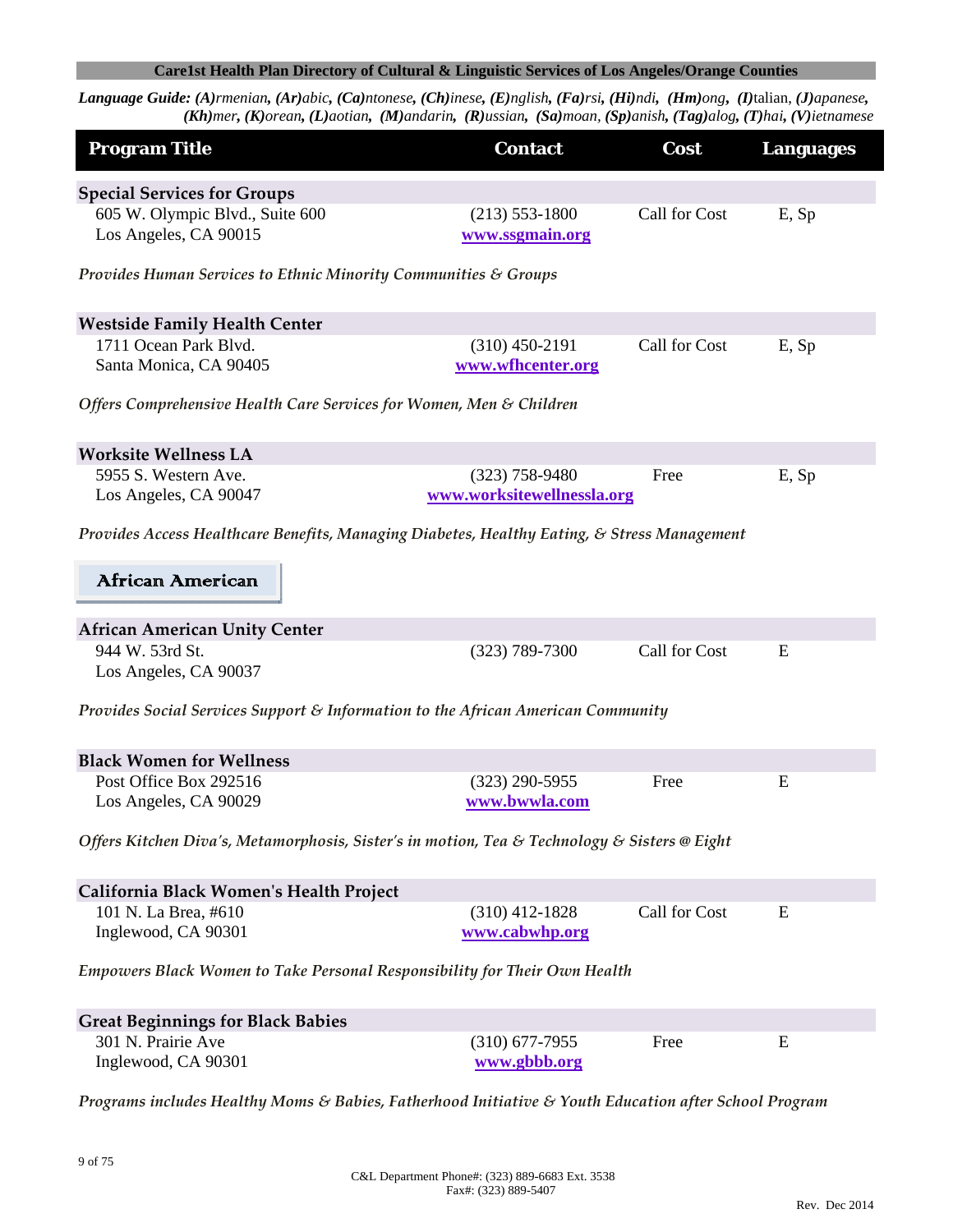| <b>Program Title</b>                                                                                                                                                                 | <b>Contact</b>                     | Cost          | <b>Languages</b> |
|--------------------------------------------------------------------------------------------------------------------------------------------------------------------------------------|------------------------------------|---------------|------------------|
| African American                                                                                                                                                                     |                                    |               |                  |
| <b>Healthy African American Families</b>                                                                                                                                             |                                    |               |                  |
| 4305 Degnan Blvd., Suite 105<br>Los Angeles, CA 90008                                                                                                                                | $(323)$ 292-2002<br>www.haafii.org | Free          | E, Sp            |
| Programs include Preterm Delivery, CCHN, Mental Health, Diabetes, Asthma, Kidney Disease, Women's Health, &<br>Male Involvement Project                                              |                                    |               |                  |
| Los Angeles Urban League                                                                                                                                                             |                                    |               |                  |
| 3450 Mount Vernon Drive,<br>Los Angeles, CA 90008                                                                                                                                    | $(323)$ 299-9660<br>www.laul.org   | Call for Cost | E                |
| Provides Job Placement, Career Management, Head Start Preschool & Youth Development                                                                                                  |                                    |               |                  |
| n-Action Family Network                                                                                                                                                              |                                    |               |                  |
| Post Office Box 1715                                                                                                                                                                 | 1-866-299-8817                     | Free          | E                |
| La Mirada, CA 90637                                                                                                                                                                  | www.n-actionfamilynetwork.org      |               |                  |
| Provides Intervention, Mentoring, Enrichment Opportunities for Women in Transition Support Groups                                                                                    |                                    |               |                  |
| National Association for the Advancement of Colored People                                                                                                                           |                                    |               |                  |
| Post Office Box 56408                                                                                                                                                                | $(310)$ 397-1171                   | Call for Cost | E                |
| Los Angeles, CA 90056                                                                                                                                                                | www.naacp-losangeles.org           |               |                  |
| Provides Information & Referrals to People Who Believe Their Rights Have Been Violated Serves Ethnic Groups                                                                          |                                    |               |                  |
| The African Community Resource Center                                                                                                                                                |                                    |               |                  |
| 3540 Wilshire Blvd., Suite 321                                                                                                                                                       | $(213)$ 381-1088                   | Varies        | E, Sp, Fa, A, R  |
| Los Angeles, CA 90010                                                                                                                                                                | www.acrcintl.org                   |               |                  |
| Programs include Immigration Services, Counseling, Family Support, African Women Support Group, Food<br>Pantry/Nutrition Planning, Small Business Support, Advocacy & Legal Services |                                    |               |                  |
|                                                                                                                                                                                      |                                    |               |                  |
| American Indian                                                                                                                                                                      |                                    |               |                  |
| <b>American Indian Healing Center</b>                                                                                                                                                |                                    |               |                  |
| 12456 Washington Blvd,                                                                                                                                                               | $(562)$ 693-4325                   | Free          | E                |
| Whittier, CA 90602                                                                                                                                                                   |                                    |               |                  |
| Offers Chronic Disease Management, Health Maintenance, Health Screenings & Women's Health Care                                                                                       |                                    |               |                  |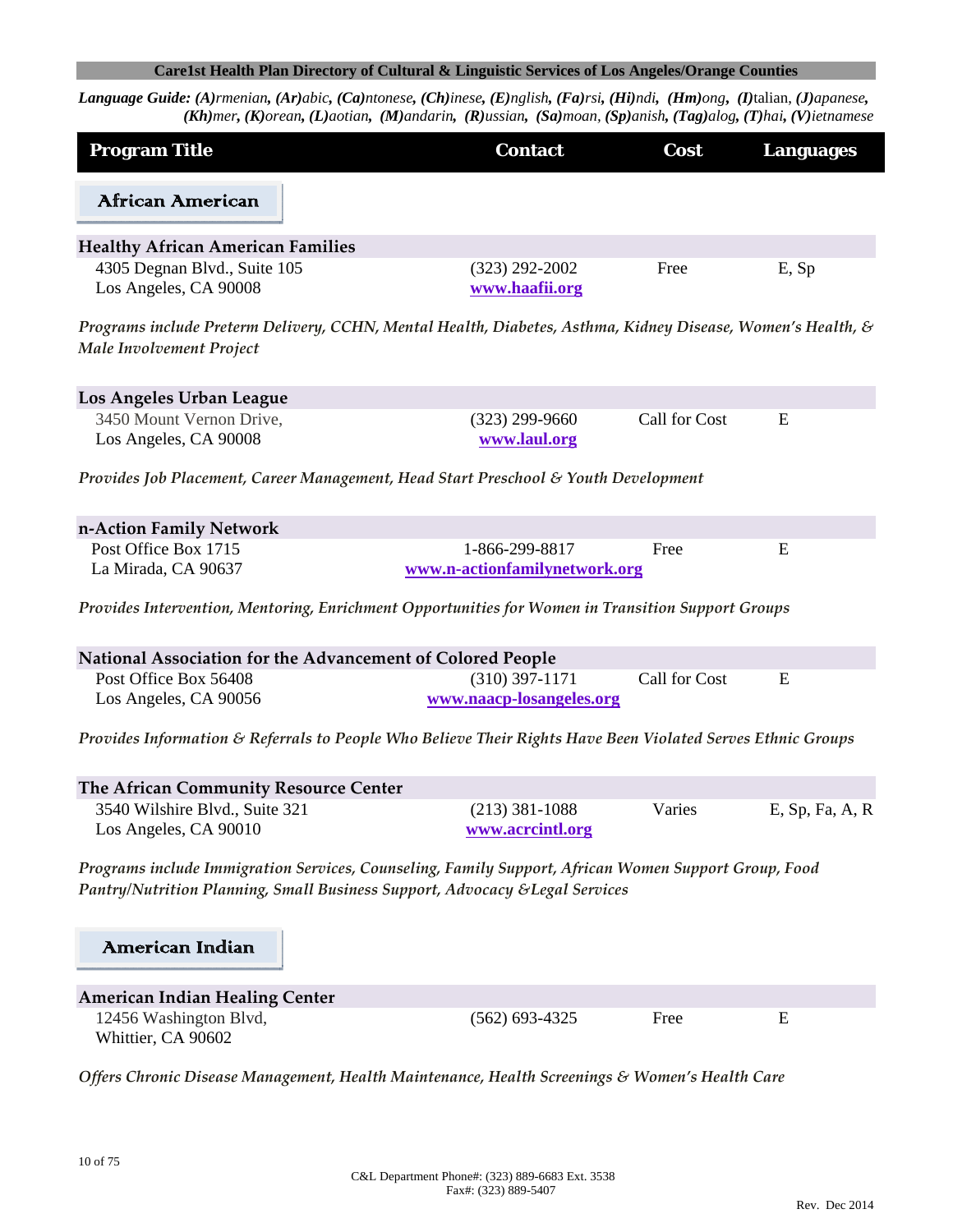Language Guide: (A)rmenian, (Ar)abic, (Ca)ntonese, (Ch)inese, (E)nglish, (Fa)rsi, (Hi)ndi, (Hm)ong, (I)talian, (J)apanese, (Kh)mer, (K)orean, (L)aotian, (M)andarin, (R)ussian, (Sa)moan, (Sp)anish, (Tag)alog, (T)hai, (V)ietnamese

| <b>Program Title</b>                                                                                                        | <b>Contact</b>       | Cost          | <b>Languages</b> |  |
|-----------------------------------------------------------------------------------------------------------------------------|----------------------|---------------|------------------|--|
|                                                                                                                             |                      |               |                  |  |
| American Indian                                                                                                             |                      |               |                  |  |
| Southern California Indian Center                                                                                           |                      |               |                  |  |
| 3440 Wilshire Blvd., Suite 904                                                                                              | $(213)$ 387-5772     | Call for Cost | E                |  |
| Los Angeles, CA 90010                                                                                                       | www.indiancenter.org |               |                  |  |
| Special Programs include Child and Family Services, Job Training, Senior Programs & Tutoring for Students in<br>Grades K-12 |                      |               |                  |  |
| United American Indian Involvement                                                                                          |                      |               |                  |  |
| 1125 W. 6th St., Ste 103                                                                                                    | $(213)$ 202-3970     | Call for Cost | E                |  |
| Los Angeles, CA 90017                                                                                                       | www.uaii.org         |               |                  |  |
|                                                                                                                             |                      |               |                  |  |
| Provides Public Health Services and Access to Free & Low Cost Quality Health Care                                           |                      |               |                  |  |
|                                                                                                                             |                      |               |                  |  |
| Armenian/Iranian/Russia                                                                                                     |                      |               |                  |  |
|                                                                                                                             |                      |               |                  |  |
| <b>Armenian Relief Society</b>                                                                                              |                      |               |                  |  |
| 517 W. Glenoaks Blvd.                                                                                                       | $(818) 500 - 1343$   | Free          | E, A, Fa, R      |  |
| Glendale, CA 91202                                                                                                          | www.arswestusa.org   |               |                  |  |
| Provides Employment, Immigration, Counseling, English as a Second Language (ESL) Class, Referral, Translation               |                      |               |                  |  |
| <i><b>&amp;Advocacy</b></i>                                                                                                 |                      |               |                  |  |
|                                                                                                                             |                      |               |                  |  |
|                                                                                                                             |                      |               |                  |  |
| Asian/Pacific                                                                                                               |                      |               |                  |  |
|                                                                                                                             |                      |               |                  |  |
| <b>Asians for Miracle Marrow Matches</b>                                                                                    |                      |               |                  |  |
| 244 S. San Pedro St., Ste 503                                                                                               | 1-888-236-4673       | Free          | E, K, J, Ch, V   |  |
| Los Angeles, CA 90012                                                                                                       | www.asianmarrow.org  |               |                  |  |
| National Marrow Donor Program, Interpretation, Counseling from Bilingual Psychotherapists & Provide                         |                      |               |                  |  |
| <b>Translated Materials</b>                                                                                                 |                      |               |                  |  |
|                                                                                                                             |                      |               |                  |  |
| <b>Asian Pacific Health Care Venture</b>                                                                                    |                      |               |                  |  |
| 4216 Fountain Ave.                                                                                                          | $(323)$ 644-3880     | Varies        | Ch, Kh, T, J     |  |
| Los Angeles, CA 90029                                                                                                       | www.aphcv.org        |               |                  |  |
|                                                                                                                             |                      |               |                  |  |

*Provides Primary Care, Prenatal, Womenʹs Health, Youth, Senior Health & HIV/AIDS*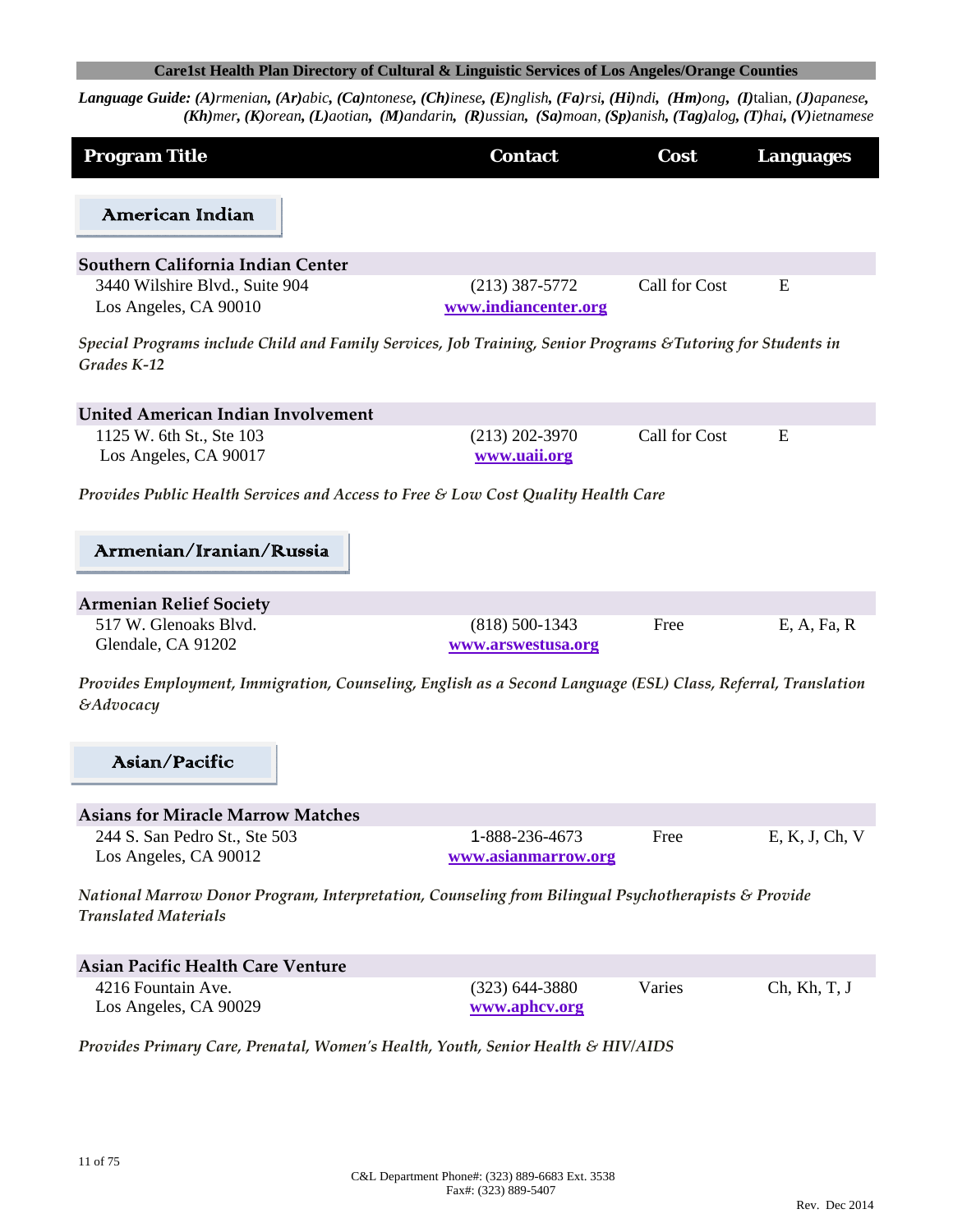Language Guide: (A)rmenian, (Ar)abic, (Ca)ntonese, (Ch)inese, (E)nglish, (Fa)rsi, (Hi)ndi, (Hm)ong, (I)talian, (J)apanese,  $(Kh)$ mer, (K)orean, (L)aotian, (M)andarin, (R)ussian, (Sa)moan, (Sp)anish, (Tag)alog, (T)hai, (V)ietnamese

| <b>Program Title</b>                       | <b>Contact</b>                               | <b>Cost</b> | <b>Languages</b> |
|--------------------------------------------|----------------------------------------------|-------------|------------------|
| Asian/Pacific                              |                                              |             |                  |
| <b>Asian Youth Center</b>                  |                                              |             |                  |
| 100 W. Clary Ave.<br>San Gabriel, CA 91776 | $(626)$ 309-0622<br>www.asianyouthcenter.org | Varies      | $E$ , Sp, Ch     |

*After School & Summer School Programs, Health Education, Asian Youth Center, &Teen Program*

| <b>Cambodian Association of America</b> |                      |      |                |
|-----------------------------------------|----------------------|------|----------------|
| 2390 Pacific Ave.                       | $(562)$ 988-1863     | Free | E, Sp, Kh, Tag |
| Long Beach, CA 90806                    | www.cambodianusa.com |      |                |

*Provides Counseling, Substance Abuse, Domestic Violence, Family Enrichment Services & Senior Center*

| <b>Chinatown Service Center</b> |                  |      |                |
|---------------------------------|------------------|------|----------------|
| 767 N. Hill St., Ste 400        | $(213)$ 808-1700 | Free | E, C, M, Sp, V |
| Los Angeles, CA 90012           | www.cscla.org    |      |                |

*Provides Counseling, Family Health Clinic, Child Development Center, Youth Programs, Community Health Center & Social Services*

| <b>Chinese American Association of Chino Hills</b> |                  |               |           |
|----------------------------------------------------|------------------|---------------|-----------|
| 2545 Chino Hills Parkway, Ste F                    | $(909)$ 228-3088 | Call for Cost | E. Ca & M |
| Chino Hills, CA 91709                              | www.caach.org    |               |           |

*Provides Health Seminars, Chinese School for Adults & Children & Senior Club*

| <b>Korean American Family Service Center</b> |                  |               |     |
|----------------------------------------------|------------------|---------------|-----|
| 3727 W. Sixth St., Suite 509                 | $(213)$ 389-6755 | Call for Cost | E.K |
| Los Angeles, CA 90020                        | www.kfamla.org   |               |     |

#### **24-Hour Toll-Free Crisis Hotline: 1-888-979-3800**

*Programs include Counseling & Life Skills, Family Intervention, Child Care Food Program, Social Services, Outreach & Education & Korean Foster Family Initiative*

| Korean Resource Center |                  |               |      |
|------------------------|------------------|---------------|------|
| 900 S. Crenshaw Blvd.  | $(323)$ 937-3718 | Call for Cost | E, K |
| Los Angeles, CA 90019  | www.krcla.org    |               |      |

*Offers Legal Counsel, Tax Report, Permanent Resident Ship Renewal, Citizenship, Education & Summer Program for Youth*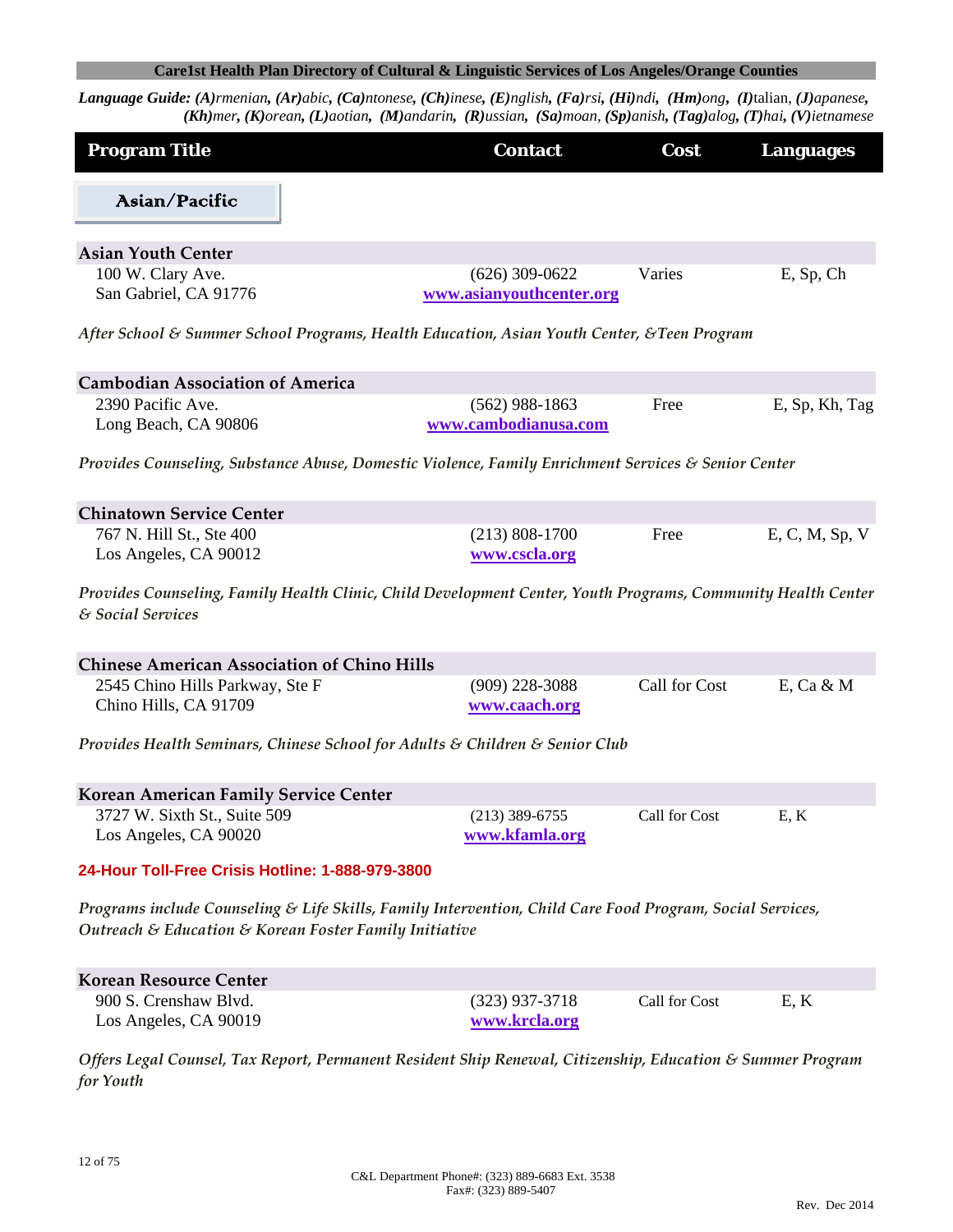Language Guide: (A)rmenian, (Ar)abic, (Ca)ntonese, (Ch)inese, (E)nglish, (Fa)rsi, (Hi)ndi, (Hm)ong, (I)talian, (J)apanese, (Kh)mer, (K)orean, (L)aotian, (M)andarin, (R)ussian, (Sa)moan, (Sp)anish, (Tag)alog, (T)hai, (V)ietnamese

| <b>Program Title</b>                         |    | <b>Contact</b>                                      | <b>Cost</b>   | Languages     |
|----------------------------------------------|----|-----------------------------------------------------|---------------|---------------|
| <b>Legal Aid Foundation of Los Angeles</b>   |    |                                                     |               |               |
| 1102 Crenshaw Blvd.<br>Los Angeles, CA 90019 | or | 1-800-399-4529<br>$(323)$ 801-7912<br>www.lafla.org | Call for Cost | E, Sp<br>C, M |

*Offers Free Legal Assistance to Low Income Communities. Specializes in Consumer and Family Law & Assistance to Asian/Pacific Islander Communities*

# Asian/Pacific

| <b>Little Tokyo Service Center</b>                 |                                  |               |      |  |
|----------------------------------------------------|----------------------------------|---------------|------|--|
| 231 E. 3rd St., Ste G-106<br>Los Angeles, CA 90013 | $(213)$ 473-3030<br>www.ltsc.org | Call for Cost | E, J |  |

*Serves the Needs of the Elderly, Low Income, Non‐English Speaking & Disabled Local Community* 

| <b>Pacific Asian Counseling Services</b> |                  |               |                 |
|------------------------------------------|------------------|---------------|-----------------|
| 8616 La Tijera Blvd., Suite 200          | $(310)$ 337-1550 | Call for Cost | E, Ch, J, K,    |
| Los Angeles, CA 90045                    | www.pacsla.org   |               | Kh, Sa, Sp, Tag |

*Provides Quality, Culturally Sensitive, Multilingual Mental Health & Social Services*

| <b>South Asian Network</b>      |                           |               |  |
|---------------------------------|---------------------------|---------------|--|
| 18173 S. Pioneer Blvd., Suite I | $(562)$ 403-0488          | Call for Cost |  |
| Artesia, CA 90701               | www.southasiannetwork.org |               |  |

*Multilingual Culturally Appropriate Program of Directed Service, Community Education and Advocacy in Immigration, Public Health, Domestic Violence & Hate Crime & Discrimination*

| Thai Community Development Center |                  |        |     |
|-----------------------------------|------------------|--------|-----|
| 6376 Yucca St., Suite B           | $(323)$ 468-2555 | Varies | E.T |
| Los Angeles, CA 90028             | www.thaicdc.org  |        |     |

*Programs include Affordable Housing Development, Job Search, Small Business Development, Neighborhood Revitalization, Social Enterprises & Services for Youth*

| Thai Health and Information Services |                    |               |      |
|--------------------------------------|--------------------|---------------|------|
| 1654 N. Harvard Blvd.,               | $(323)$ 661-2008   | Call for Cost | E, T |
| Los Angeles, CA 90027                | www.thaihealth.org |               |      |

*Provides Health Education, Outreach, Job Training & Access to Social Services*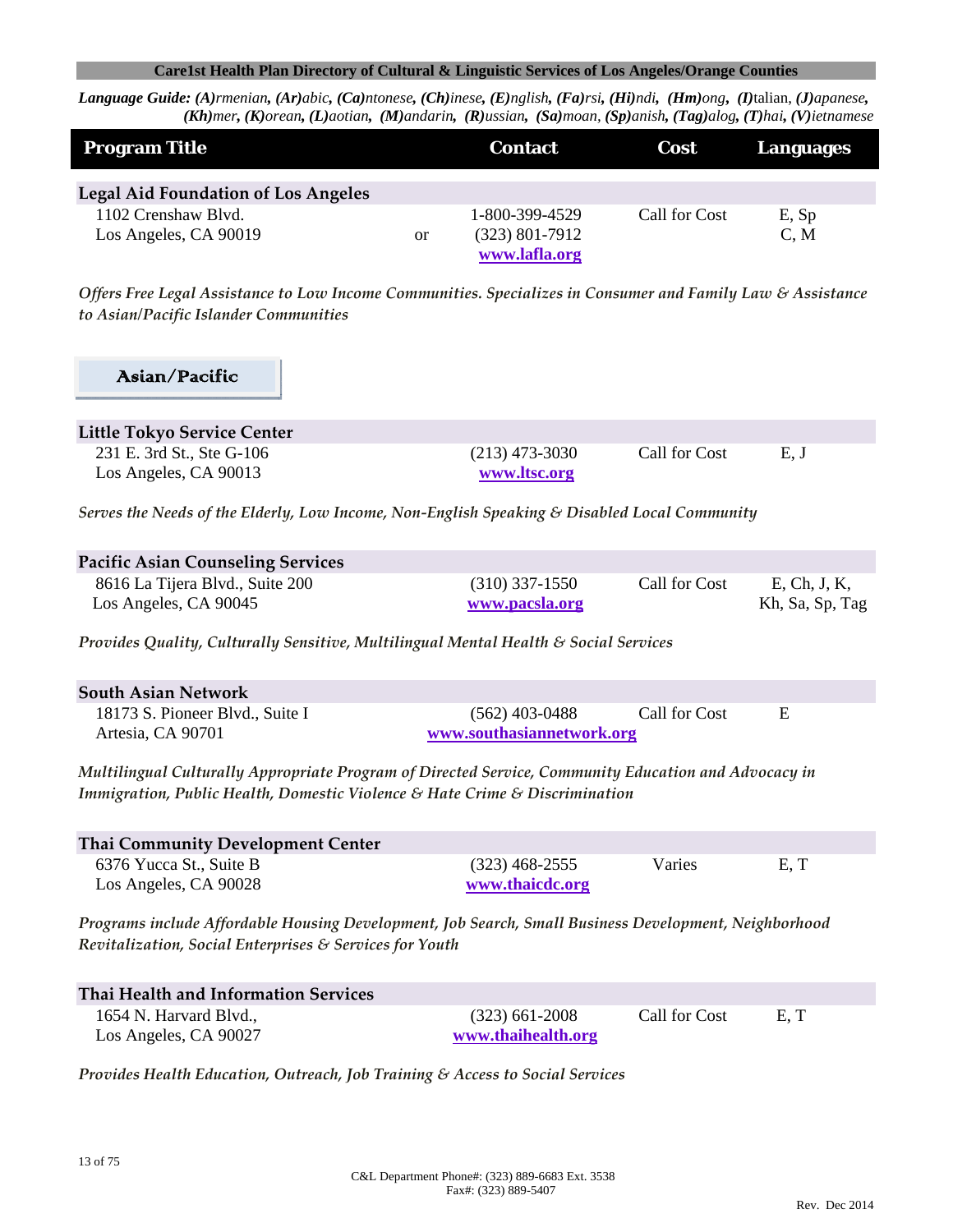| <b>Program Title</b>                                                                                  | <b>Contact</b>                                                                                               | Cost          | <b>Languages</b> |
|-------------------------------------------------------------------------------------------------------|--------------------------------------------------------------------------------------------------------------|---------------|------------------|
| <b>United Cambodian Community</b>                                                                     |                                                                                                              |               |                  |
| 2201 E. Anaheim St., Suite 200                                                                        | $(562)$ 433-2490                                                                                             | Free          | E, Kh            |
| Long Beach, CA 90804                                                                                  | www.ucclb.org                                                                                                |               |                  |
|                                                                                                       | Programs include Parenting Classes, ESL, Citizenship Assistance, Translation & Youth Programs                |               |                  |
| Hispanic/Latino                                                                                       |                                                                                                              |               |                  |
| <b>Bienvenidos Family Services</b>                                                                    |                                                                                                              |               |                  |
| 316 W. Second St., Suite 800                                                                          | $(213)$ 785-5906                                                                                             | Call for Cost | E, Sp            |
| Los Angeles, CA 90012                                                                                 | www.bienvenidos.org                                                                                          |               |                  |
|                                                                                                       | Provides Food Pantry, Respite Child Care, Parent Training, Peer Support & Individual Programs for Children   |               |                  |
| Clínica Monseñor Oscar Romero                                                                         |                                                                                                              |               |                  |
| 123 S. Alvarado St.                                                                                   | $(213)$ 989-7700                                                                                             | Varies        | E, Sp            |
| Los Angeles, CA 90057                                                                                 | www.clinicaromero.com                                                                                        |               |                  |
| Programs include Medical, Dental, Vision, Mental Health & Pharmacy                                    |                                                                                                              |               |                  |
| El Centro de Acción Social                                                                            |                                                                                                              |               |                  |
| 37 E. Del Mar Blvd.                                                                                   | $(626)$ 792-3148                                                                                             | Free          | E, Sp            |
| Pasadena, CA 91105                                                                                    | www.elcentropasadena.org                                                                                     |               |                  |
|                                                                                                       | Offers El Centro Youth Leadership Academy, Villa-Parke Senior Network & Cultural Celebrations                |               |                  |
| <b>Esperanza Community Housing Corporation</b>                                                        |                                                                                                              |               |                  |
| 3655 South Grand Ave., Ste 280                                                                        | $(213) 748 - 7285$                                                                                           | Free          | E, Sp            |
| Los Angeles, CA 90007                                                                                 | www.esperanzacommunityhousing.org                                                                            |               |                  |
|                                                                                                       | Offers Affordable Housing, Economic Development, Education, Health, Arts & Science Services for Youth        |               |                  |
| <b>Inner City Struggle</b>                                                                            |                                                                                                              |               |                  |
| 124 North Townsend Ave.                                                                               | $(323) 780 - 7605$                                                                                           | Call for Cost | E                |
| Los Angeles, CA 90063                                                                                 | www.innercitystruggle.org                                                                                    |               |                  |
|                                                                                                       | Promotes Safe, Healthy and Non-Violent Communities to Youth and Families in Boyle Heights & East Los Angeles |               |                  |
| La Casa De San Gabriel                                                                                |                                                                                                              |               |                  |
| 203 East Mission Rd.                                                                                  | $(626)$ 286-2144                                                                                             | Call for Cost | E, Sp            |
| San Gabriel, CA 91776                                                                                 | www.lacasacommunitycenter.org                                                                                |               |                  |
| Provides Youth Development, Emergency Assistance, Health and Dental Screenings, Referrals & Resources |                                                                                                              |               |                  |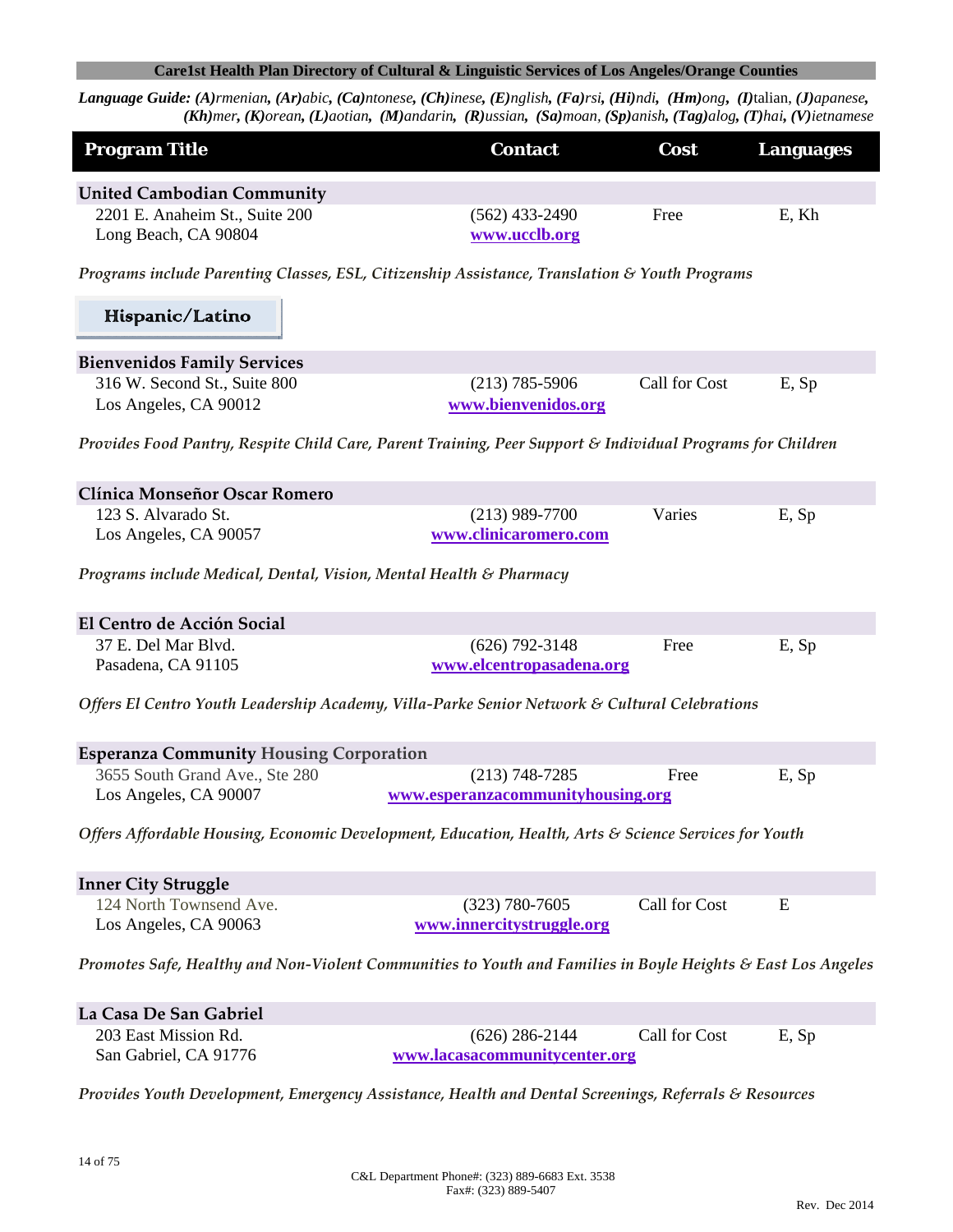Language Guide: (A)rmenian, (Ar)abic, (Ca)ntonese, (Ch)inese, (E)nglish, (Fa)rsi, (Hi)ndi, (Hm)ong, (I)talian, (J)apanese, (Kh)mer, (K)orean, (L)aotian, (M)andarin, (R)ussian, (Sa)moan, (Sp)anish, (Tag)alog, (T)hai, (V)ietnamese

| <b>Program Title</b>                                                                                                                       | <b>Contact</b>         | Cost          | <b>Languages</b> |
|--------------------------------------------------------------------------------------------------------------------------------------------|------------------------|---------------|------------------|
| Hispanic/Latino                                                                                                                            |                        |               |                  |
|                                                                                                                                            |                        |               |                  |
| Latino Resource Organization                                                                                                               |                        |               |                  |
| 610 California Ave.                                                                                                                        | $(310)$ 578-6069       | Call for Cost | E                |
| Venice, CA 90291                                                                                                                           | www.latinoresource.org |               |                  |
| Provides HIV/AIDS Education, Senior Services, Immigration Services, Substance Abuse & Tutoring Programs                                    |                        |               |                  |
| Mexican American Legal Defense                                                                                                             |                        |               |                  |
| 634 S. Spring Street,                                                                                                                      | $(213) 629 - 2512$     | Call for Cost | E, Sp            |
| Los Angeles, CA 90014                                                                                                                      | www.maldef.org         |               |                  |
| Secures the Rights in the Areas of Employment, Education, Immigrants Rights & Political Access                                             |                        |               |                  |
| <b>Mexican American Opportunity</b>                                                                                                        |                        |               |                  |
| 401 N. Garfield Ave.                                                                                                                       | $(323) 890 - 9600$     | Call for Cost | E, Sp            |
| Montebello, CA 90640                                                                                                                       | www.maof.org           |               |                  |
| Provides Resource & Referral Program to Socially & Economically Disadvantaged Children, Youths, Adults &<br><b>Older Persons</b>           |                        |               |                  |
| <b>National Association for Hispanic Elderly</b>                                                                                           |                        |               |                  |
| 234 E. Colorado Blvd., Ste 300                                                                                                             | $(626)$ 564-1988       | Call for Cost | E, Sp            |
| Pasadena, CA 91101                                                                                                                         | www.anppm.org          |               |                  |
| Serves the Needs of Hispanic Elderly & Other Low Income Persons                                                                            |                        |               |                  |
| Para Los Niños                                                                                                                             |                        |               |                  |
| 500 Lucas Ave.                                                                                                                             | $(213)$ 250-4800       | Varies        | E, Sp            |
| Los Angeles, CA 90017                                                                                                                      | www.paralosninos.org   |               |                  |
| Provides Educational Enrichment Programs, Counseling, Childcare, After School Programs, & Case Management to<br><b>Low Income Families</b> |                        |               |                  |
| Jewish                                                                                                                                     |                        |               |                  |
| <b>Jewish Family Services of Los Angeles</b>                                                                                               |                        |               |                  |
| 3580 Wilshire Boulevard, Seventh Floor                                                                                                     | $(323)$ 761-8800       | Call for Cost | $E$ , Sp, Fa, R  |
| Los Angeles, CA 90010                                                                                                                      | www.jfsla.org          |               |                  |
| $C_1$ $C_2$ $C_3$ $C_4$                                                                                                                    |                        |               |                  |

*Provides Food & Shelter, Counseling Services & Support for Families, Individuals & Seniors*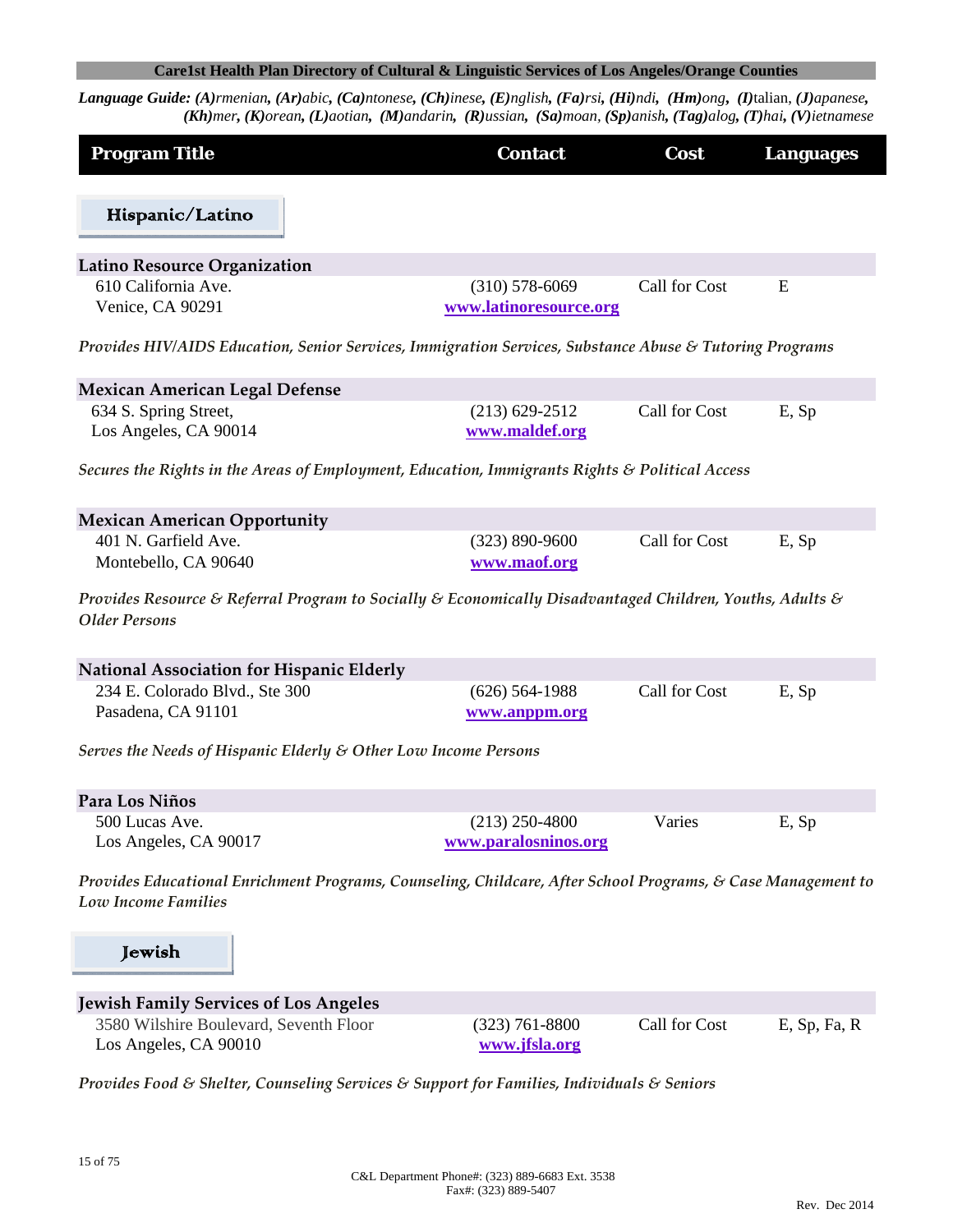| <b>Program Title</b>                                                                                                          | <b>Contact</b>       | Cost          | <b>Languages</b> |
|-------------------------------------------------------------------------------------------------------------------------------|----------------------|---------------|------------------|
| <b>National Council of Jewish Women</b>                                                                                       |                      |               |                  |
| 543 N. Fairfax Ave.                                                                                                           | $(323)$ 651-2930     | Call for Cost | $E$ , Sp, R      |
| Los Angeles, CA 90036                                                                                                         | www.ncjwla.org       |               |                  |
| Provides Counseling Services & Support for Women, and Art & Literacy Programs for Youth                                       |                      |               |                  |
| <b>COUNSELING SERVICES</b>                                                                                                    |                      |               |                  |
| <b>Amanecer Community Counseling Service</b>                                                                                  |                      |               |                  |
| 1200 Wilshire Blvd., #500                                                                                                     | $(213)$ 481-7464     | Varies        | E, Sp            |
| Los Angeles, CA 90017                                                                                                         | www.ccsla.org        |               |                  |
| Provides Field Clinical Capable Services, Domestic Violence & Adult Outpatient Care                                           |                      |               |                  |
| <b>Barrio Action Group</b>                                                                                                    |                      |               |                  |
| 4970 S. Huntington Drive North, Ste 200                                                                                       | $(323)$ 221-0779     | Call for Cost | E                |
| Los Angeles, CA 90032                                                                                                         | www.barrioaction.org |               |                  |
| Provides Counseling Services for Family, Individuals & Youth with Severe Behavioral Problems, Gang Related &<br>Drug Problems |                      |               |                  |
| <b>Family Resource Counseling Center</b>                                                                                      |                      |               |                  |
| 11500 W. Olympic Blvd, Ste 420                                                                                                | $(310)$ 479-9798     | Call for Cost | E                |
| Los Angeles, CA 90064                                                                                                         | www.frccla.com       |               |                  |
| Provides Professional Counseling and Psychological Services for Children, Adolescents & Adults                                |                      |               |                  |
| <b>Helpline Youth Counseling</b>                                                                                              |                      |               |                  |
| 12440 E. Firestone Blvd., #1000                                                                                               | $(562) 864 - 3722$   | Call for Cost | E, Sp            |
| Norwalk, CA 90650                                                                                                             | www.hycinc.org       |               |                  |
| Provides Counseling Services for Individual, Group & Family                                                                   |                      |               |                  |
| Asian/Pacific                                                                                                                 |                      |               |                  |
| <b>Asian Pacific Counseling &amp; Treatment Centers</b>                                                                       |                      |               |                  |
| 520 S. Lafayette Park Place, #300                                                                                             | $(213)$ 252-2100     | Call for Cost | E, Ca, Sp, Tag   |
| Los Angeles, CA 90057                                                                                                         | www.apctc.org        |               |                  |
| Provides Multi-Disciplinary & Culturally Sensitive Approaches to Address Client's Psychological & Social Needs                |                      |               |                  |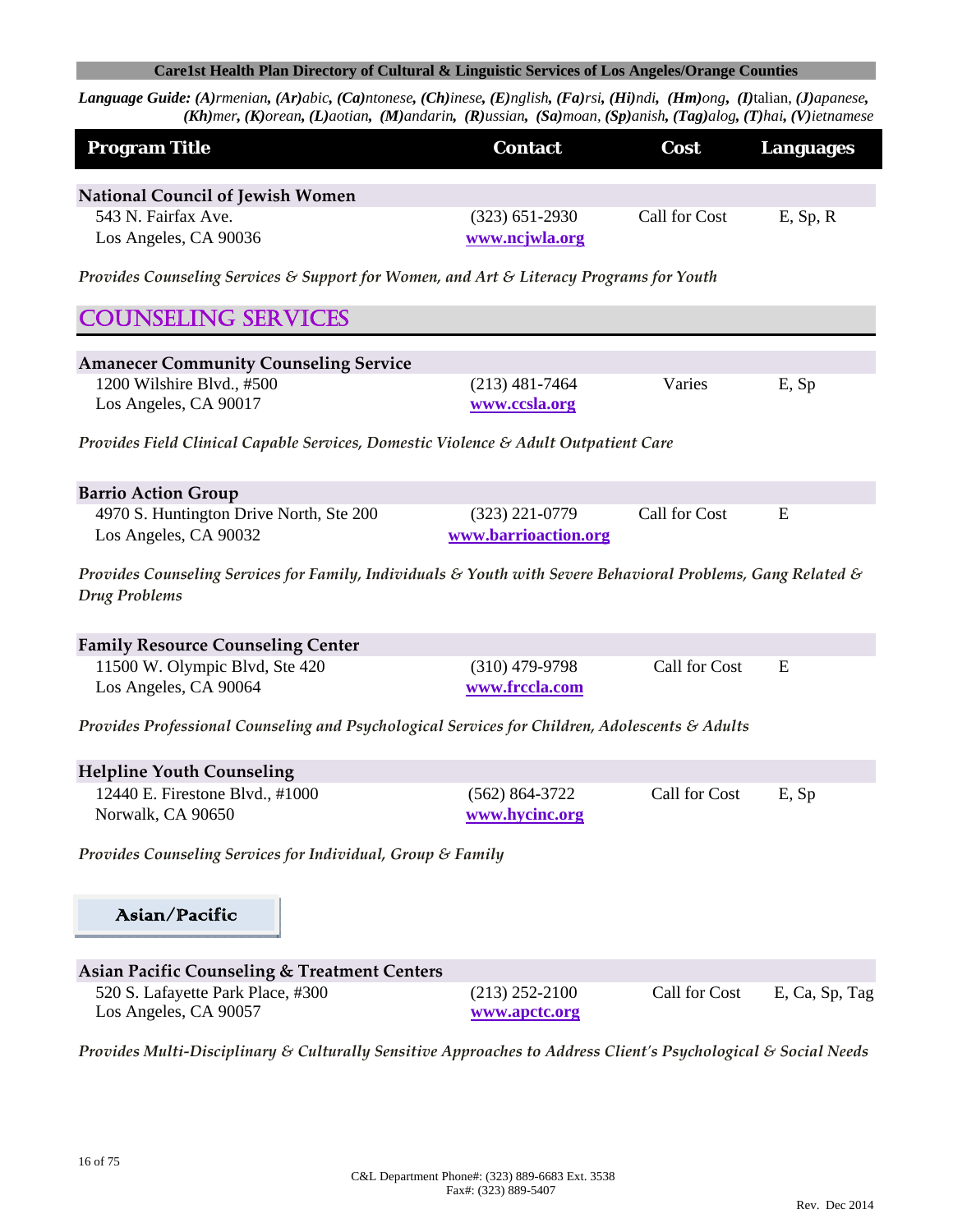Language Guide: (A)rmenian, (Ar)abic, (Ca)ntonese, (Ch)inese, (E)nglish, (Fa)rsi, (Hi)ndi, (Hm)ong, (I)talian, (J)apanese, (Kh)mer, (K)orean, (L)aotian, (M)andarin, (R)ussian, (Sa)moan, (Sp)anish, (Tag)alog, (T)hai, (V)ietnamese

| <b>Program Title</b>                                                                                                                                                                                                 | <b>Contact</b>                        | Cost          | <b>Languages</b> |
|----------------------------------------------------------------------------------------------------------------------------------------------------------------------------------------------------------------------|---------------------------------------|---------------|------------------|
| <b>Indochinese Counseling &amp; Treatment</b><br>605 W. Olympic Blvd.,<br>Los Angeles, CA 90015                                                                                                                      | $(213) 553 - 1850$                    | Call for Cost | E, T, V          |
| Provides Outpatient Mental Health Services to Southeast Asian Refugees                                                                                                                                               |                                       |               |                  |
| KHEIR (Korean Health, Education, Information and Research Center)                                                                                                                                                    |                                       |               |                  |
| 3727 W. 6 <sup>th</sup> St., Ste 230<br>Los Angeles, CA 90020                                                                                                                                                        | $(213) 637 - 1080$<br>www.kfamla.org  | Call for Cost | E, K, Sp         |
| Provides Counseling & Life Skills, Family Intervention & Social Services                                                                                                                                             |                                       |               |                  |
| Pacific Asian Alcohol & Drug Program                                                                                                                                                                                 |                                       |               |                  |
| 2001 Beverly Blvd., Suite 201<br>Los Angeles, CA 90057                                                                                                                                                               | $(213)$ 413-1622<br>www.paadp.org     | Varies        | E, Sp, Tag       |
| Provides Alcohol, Drug Prevention, Treatment & Recovery Services to CAL-Works Program Participants                                                                                                                   |                                       |               |                  |
| <b>Special Services for Group</b>                                                                                                                                                                                    |                                       |               |                  |
| 605 W. Olympic Blvd., Ste 600<br>Los Angeles, CA 90015                                                                                                                                                               | $(213) 553 - 1822$<br>www.ssgmain.org | Call for Cost | E, Sp, K, Tag, V |
| Provides Dental Care, Homeless Outreach Program Integrated Care System & Parents Neighborhood Youth<br>Program                                                                                                       |                                       |               |                  |
| Hispanic/Latino                                                                                                                                                                                                      |                                       |               |                  |
| Casa Cardenas Senior & Family                                                                                                                                                                                        |                                       |               |                  |
| 111 W Beverly Blvd.<br>Montebello, CA 90640                                                                                                                                                                          | $(323)$ 721-7578                      | Call for Cost | E, Sp            |
| Offers Counseling for Families & Seniors Dealing with Family Conflict, Grief, Mental Health Issues, Substance<br>Abuse, Domestic Violence, Caregiver Support, Case Management & Bilingual Bereavement Support Groups |                                       |               |                  |
| <b>IABETES</b>                                                                                                                                                                                                       |                                       |               |                  |
|                                                                                                                                                                                                                      |                                       |               |                  |
| <b>American Diabetes Association</b>                                                                                                                                                                                 |                                       |               |                  |
| 611 Wilshire Blvd., Suite 900<br>Los Angeles, CA 90017                                                                                                                                                               | $(323)$ 966-2890<br>www.diabetes.org  | Call for Cost | E                |

*Provides Information & Other Services to People with Diabetes*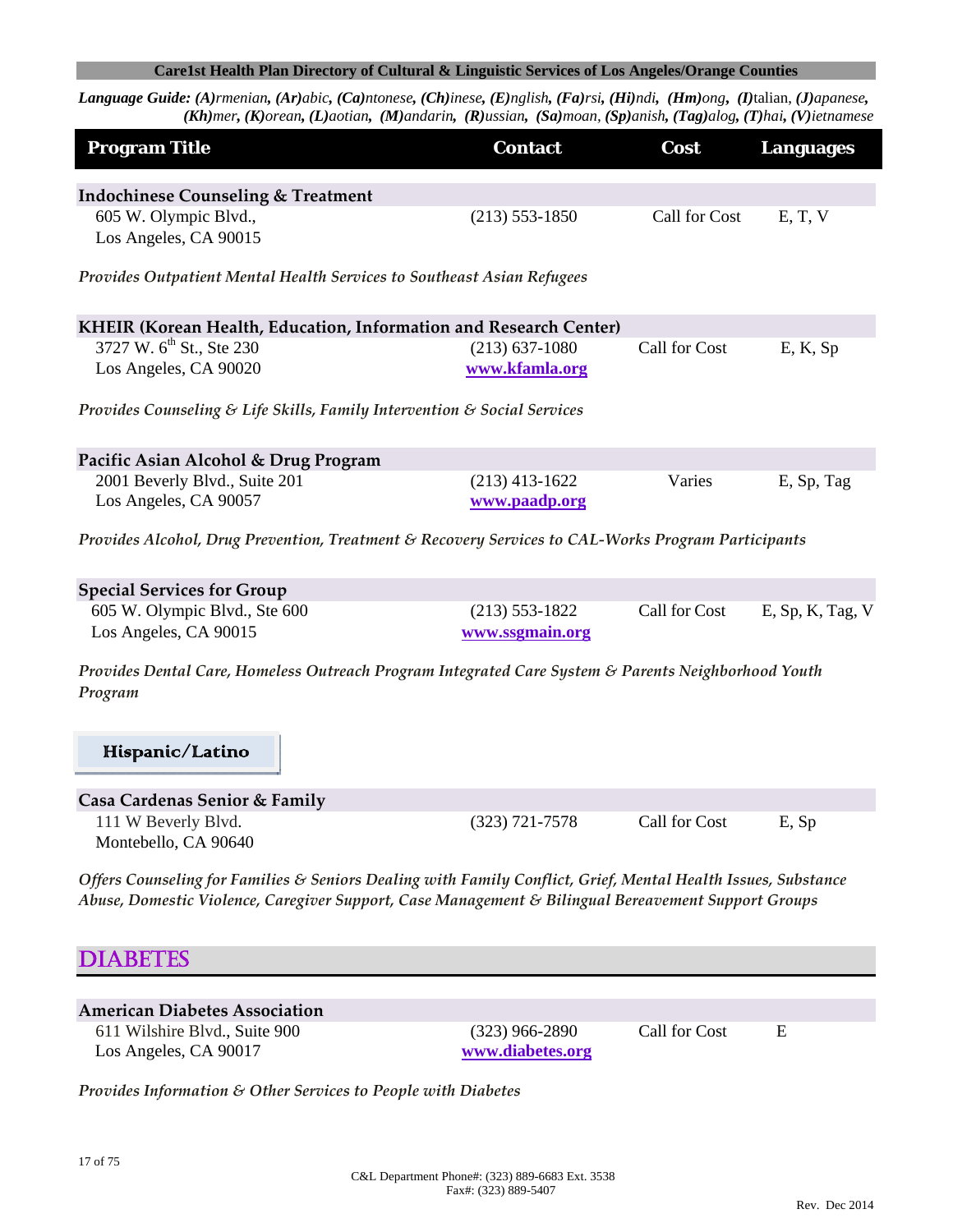Language Guide: (A)rmenian, (Ar)abic, (Ca)ntonese, (Ch)inese, (E)nglish, (Fa)rsi, (Hi)ndi, (Hm)ong, (I)talian, (J)apanese, (Kh)mer, (K)orean, (L)aotian, (M)andarin, (R)ussian, (Sa)moan, (Sp)anish, (Tag)alog, (T)hai, (V)ietnamese

| <b>Program Title</b>                                                                                                                                 | <b>Contact</b>                                  | Cost          | <b>Languages</b> |
|------------------------------------------------------------------------------------------------------------------------------------------------------|-------------------------------------------------|---------------|------------------|
|                                                                                                                                                      |                                                 |               |                  |
| <b>CDAPP Sweet Success Resource &amp; Training Center</b>                                                                                            |                                                 |               |                  |
| 7835 Trade St., Ste 100<br>San Diego, CA 92121                                                                                                       | $(858) 536 - 5090$<br>www.cdappsweetsuccess.org | Call for Cost | E                |
| Provides Education Resources for Both Health Care Providers & Pregnant Women with Diabetes                                                           |                                                 |               |                  |
| <b>Juvenile Diabetes Foundations of Los Angeles</b>                                                                                                  |                                                 |               |                  |
| 811 Wilshire Blvd., Suite 1600                                                                                                                       | $(213)$ 233-9901                                | Call for Cost | Ε                |
| Los Angeles, CA 90017                                                                                                                                | www.jdrf.org                                    |               |                  |
| Provides Online Support & Information about Prevention & Living with Diabetes                                                                        |                                                 |               |                  |
| <b>Foundation Fighting Blindness</b>                                                                                                                 |                                                 |               |                  |
| 2800 28th Street, Suite 310                                                                                                                          | $(310)$ 450-2910                                | Call for Cost | E                |
| Santa Monica, CA 90405                                                                                                                               | www.blindness.org                               |               |                  |
| Provides Information on Retinitis Pigmentosa, Macular Degeneration, Usher Syndrome & Stargardt Disease                                               |                                                 |               |                  |
| <b>Greater Los Angeles Agency on Deafness</b>                                                                                                        |                                                 |               |                  |
| 2222 Laverna Ave.                                                                                                                                    | $(323)$ 478-8000                                | Free          | E, Sp            |
| Los Angeles, CA 90041                                                                                                                                | TTY (323) 550-4226<br>www.gladinc.org           |               |                  |
| Services include Health Education, Employment, Public Relations, senior housing & American Sign Language<br><b>Interpreting Services (LifeSigns)</b> |                                                 |               |                  |
| <b>International Hearing Aid Services</b>                                                                                                            |                                                 |               |                  |
| 7730 Pacific Blvd.                                                                                                                                   | $(323) 588 - 0742$                              | Call for Cost | E, Sp            |
| Huntington Park, CA 90255                                                                                                                            |                                                 |               |                  |
| Provides Support & Information about Hearing Aids & Assistive Device                                                                                 |                                                 |               |                  |
| <b>Junior Blind of America</b>                                                                                                                       |                                                 |               |                  |
| 5300 Angeles Vista Blvd.                                                                                                                             | 1-800-352-2290                                  | Call for Cost | E                |
| Los Angeles, CA 90043                                                                                                                                | www.juniorblind.org                             |               |                  |

*Helps Children & Adults Who Are Blind, Visually Disabled Achieve Independence*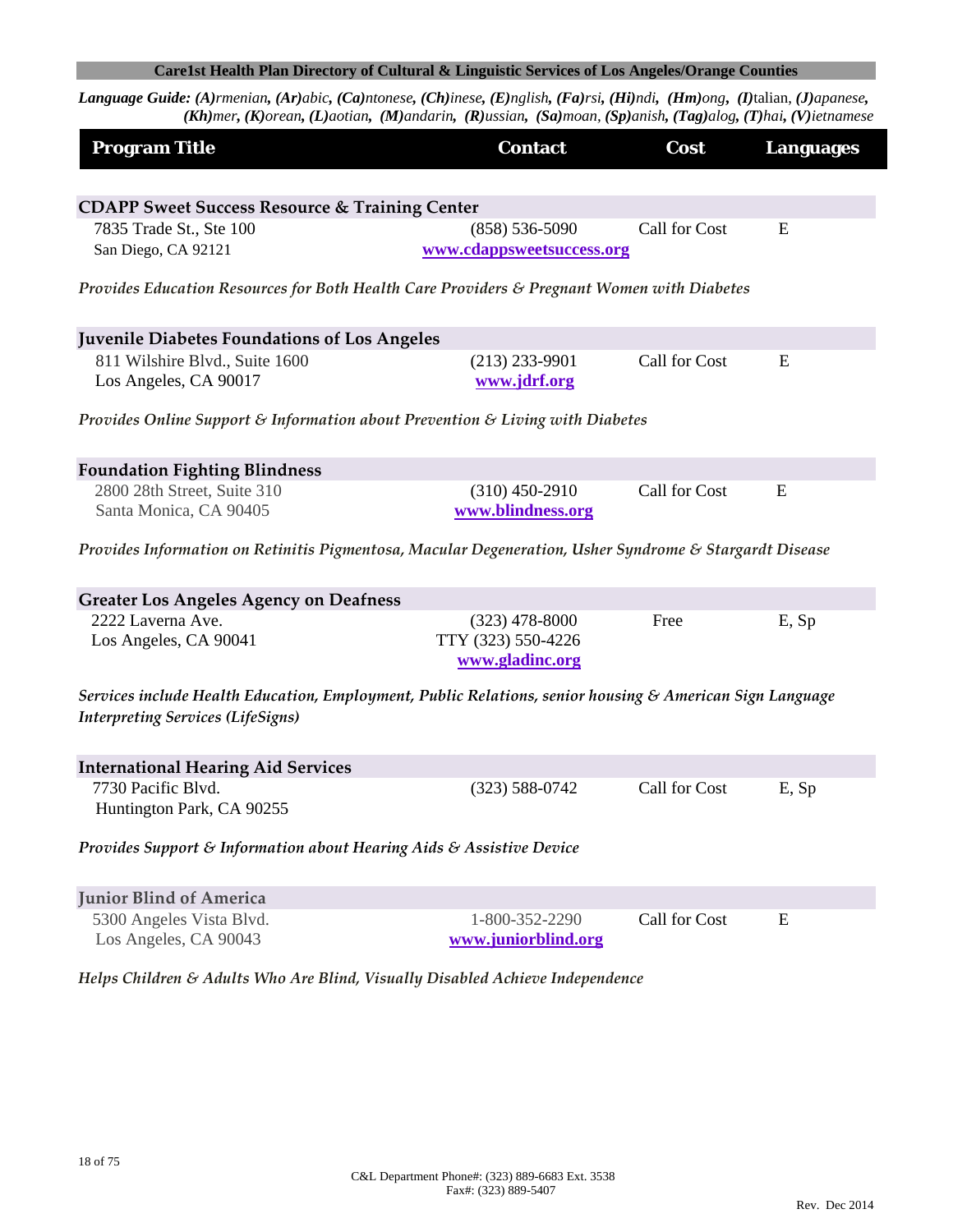| <b>Program Title</b>                                                                                               | <b>Contact</b>                                             | Cost          | <b>Languages</b> |
|--------------------------------------------------------------------------------------------------------------------|------------------------------------------------------------|---------------|------------------|
|                                                                                                                    |                                                            |               |                  |
| <b>DISABILITY RESOURCES</b>                                                                                        |                                                            |               |                  |
|                                                                                                                    |                                                            |               |                  |
| <b>Ability First</b><br>1300 E. Green Street                                                                       | $(877) 768 - 4600$                                         | Call for Cost | E, Sp            |
| Pasadena, CA 91106                                                                                                 | www.abilityfirst.org                                       |               |                  |
| Provides Recreational, Socialization and Employment Programs for Children and Adults with Physical and             |                                                            |               |                  |
| Developmental Disabilities                                                                                         |                                                            |               |                  |
| <b>California Protection and Advocacy System</b>                                                                   |                                                            |               |                  |
| 350 South Bixel St., Ste 290                                                                                       | 1-800-776-5746                                             | Free          | E, Sp,           |
| Los Angeles, CA 90017                                                                                              | 1-800-719-5798<br><b>TTY</b><br>www.disabilityrightsca.org |               |                  |
| Advocate, Educate, Investigate & Litigate to Advance & Protect the Rights of Californians with Disabilities        |                                                            |               |                  |
|                                                                                                                    |                                                            |               |                  |
| Community Actively Living Independent & Free                                                                       |                                                            |               |                  |
| 634 South Spring Street, 2nd Floor                                                                                 | $(213) 627 - 0477$                                         | Call for Cost | E                |
| Los Angeles, CA 90014                                                                                              | www.califilc1.wix.com                                      |               |                  |
| Provides Skills Workshops, Information, Referral, and Housing for Individuals with Disabilities in the Central Los |                                                            |               |                  |
| <b>Angeles Area</b>                                                                                                |                                                            |               |                  |
| <b>Community Therapies &amp; Baby Steps</b>                                                                        |                                                            |               |                  |
| 861 Auto Center Drive, Ste D                                                                                       | $(661)$ 945-7878                                           | Call for Cost | E, Sp            |
| Palmdale, CA 93551                                                                                                 | www.communitytherapies.com                                 |               |                  |
| Works with Children and Adults with Various Disabilities in Need of Speech/Language Therapy Services, Early        |                                                            |               |                  |
| Intervention for Children Birth to Three with Developmental Delays                                                 |                                                            |               |                  |
| <b>Community Rehabilitation Services (CRS)</b>                                                                     |                                                            |               |                  |
| 4716 Cesar E. Chavez Ave.                                                                                          | $(213)$ 266-0453                                           | Call for Cost | E, Sp            |
| Los Angeles, CA 90022                                                                                              | www.clnet.ucla.edu/community/crs.html                      |               |                  |
| <b>SAN GABRIEL BRANCH</b>                                                                                          |                                                            |               |                  |
| 135 N. San Gabriel Blvd.<br>San Gabriel, CA 91775                                                                  | $(818)$ 309-7676                                           |               |                  |
| Programs include Advocacy, Personal Assistance Services, Housing Assistance, Independent Living Skills, Peer       |                                                            |               |                  |
| Counseling, Transportation & Job Club Services for People with Disabilities                                        |                                                            |               |                  |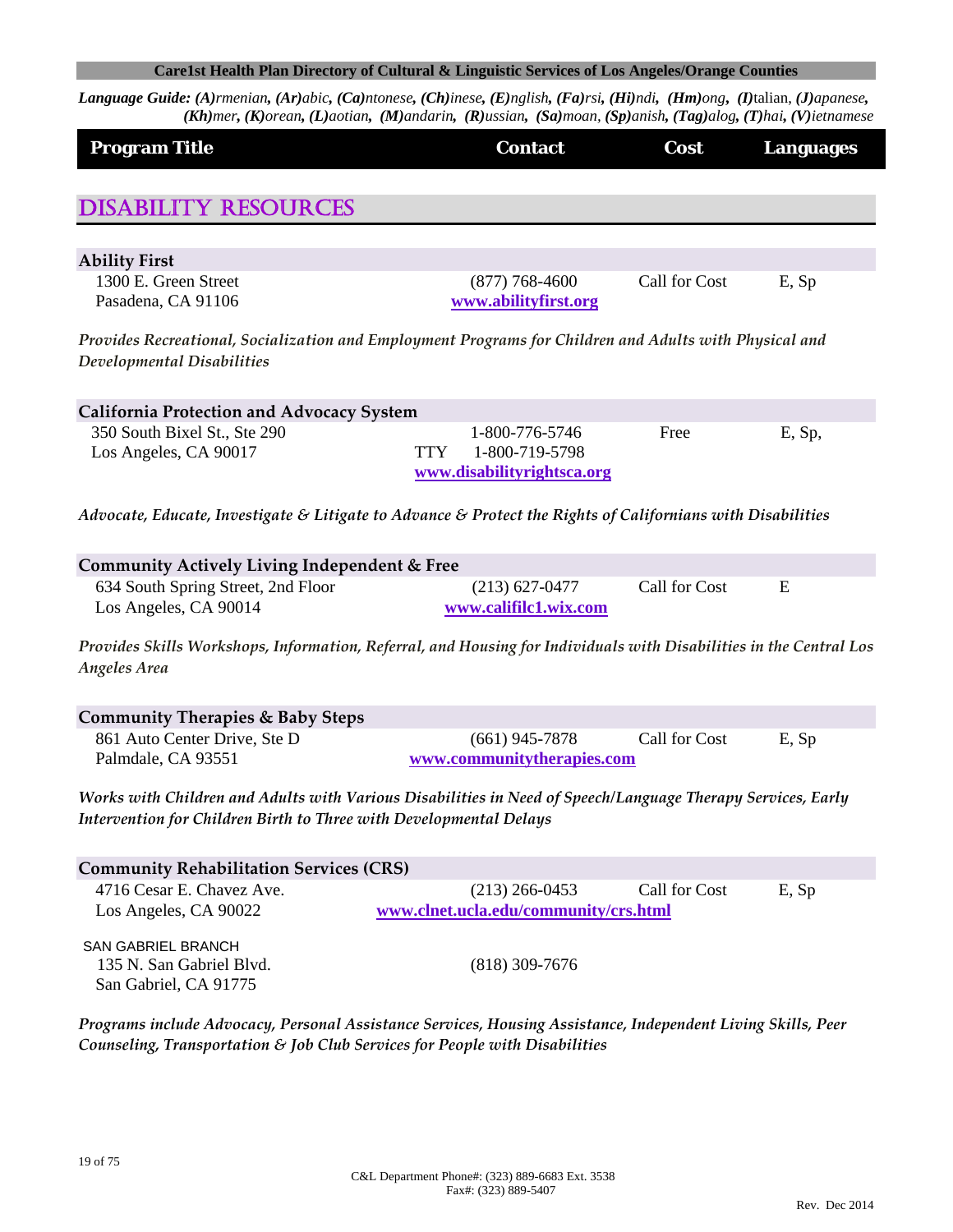| <b>Program Title</b>                                                                                                               | <b>Contact</b>                             | Cost          | <b>Languages</b> |
|------------------------------------------------------------------------------------------------------------------------------------|--------------------------------------------|---------------|------------------|
| <b>Disabled Resources Center</b>                                                                                                   |                                            |               |                  |
| 2750 E. Spring St., #100                                                                                                           | $(562)$ 427-1000                           | Call for Cost | E, Ca, Sp, Tag   |
| Long Beach, CA 90806                                                                                                               | www.drcinc.org                             |               |                  |
| Services include Counseling, Peer Support Groups, & Workshops on Topics Related to Disability                                      |                                            |               |                  |
| <b>Drew Child Development Corporation</b>                                                                                          |                                            |               |                  |
| 1770 E. 118th Street                                                                                                               | $(323)$ 249-2950                           | Call for Cost | E, Sp            |
| Los Angeles, CA 90059                                                                                                              | www.drewcdev.com                           |               |                  |
| Promotes Physical, Social, Emotional and Cognitive Development for Children with Special Needs                                     |                                            |               |                  |
| <b>Family Focus Resources Center</b>                                                                                               |                                            |               |                  |
| 18111 Nordhoff St., E-109                                                                                                          | $(818)$ 677-6854                           | Call for Cost | E                |
| Northridge, CA 91330                                                                                                               | www.csunfamilyfocus.com                    |               |                  |
| Provides Information, Referrals & Support to Children, Youth and Adult with Developmental Disabilities and<br><b>Special Needs</b> |                                            |               |                  |
| <b>Family Resource Center Network</b>                                                                                              |                                            |               |                  |
| 1000 S. Fremont Ave., Suite 6050, #35                                                                                              | $(626)$ 300-9171                           | Call for Cost | E, Sp            |
| Alhambra, CA 91803                                                                                                                 | www.familyresourcenetworklac.org           |               |                  |
| Offers Free Information, Training & Support to People with Developmental Disabilities & Their Families                             |                                            |               |                  |
| <b>Harbor Regional Center</b>                                                                                                      |                                            |               |                  |
| 21231 Hawthorne Blvd.                                                                                                              | $(310) 540 - 1711$                         | Call for Cost | E, Sp            |
| Torrance, CA 90503                                                                                                                 | www.harborrc.org                           |               |                  |
| Provides Diagnosis, Information & Referral, Individual or Family Service Planning & Family Support                                 |                                            |               |                  |
| <b>Independent Living Center of Southern California</b>                                                                            |                                            |               |                  |
| 14407 Gilmore St., #101                                                                                                            | $(818)$ 785-6934                           | Call for Cost | Ε                |
| Van Nuys, CA 91401                                                                                                                 | $(818)$ 785-7097<br>TTY .<br>www.ilcsc.org |               |                  |
| Assists in Obtaining Emergency Services, Food, Shelter & Benefits                                                                  |                                            |               |                  |
| <b>Institute for Families</b>                                                                                                      |                                            |               |                  |
| 4650 Sunset Blvd., Mail Stop 111                                                                                                   | $(323)$ 361-4649                           | Call for Cost | Ε                |
| Los Angeles, CA 90027                                                                                                              | www.instituteforfamilies.org               |               |                  |
| Provides Counseling, Support, Information & Advocacy to Families                                                                   |                                            |               |                  |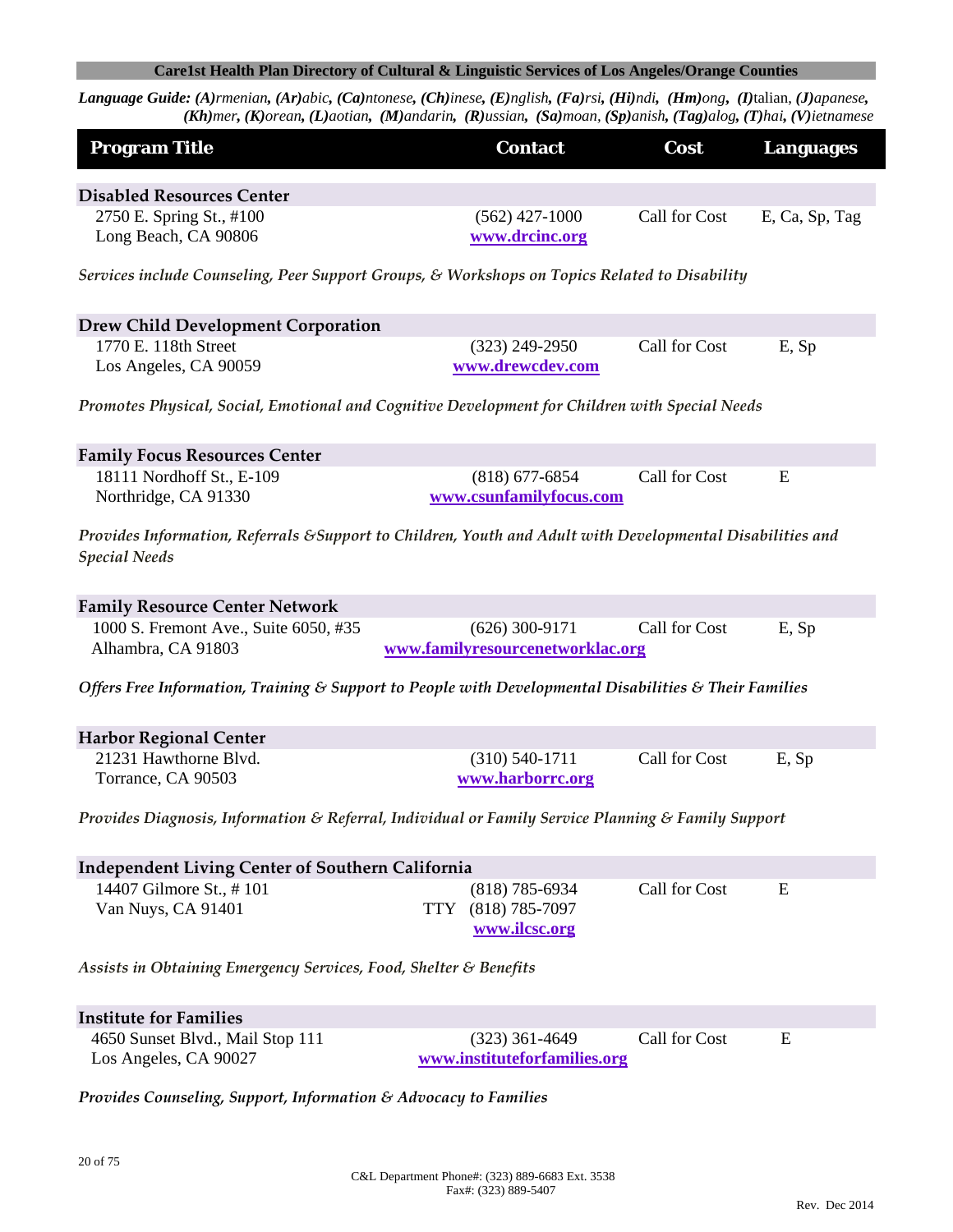Language Guide: (A)rmenian, (Ar)abic, (Ca)ntonese, (Ch)inese, (E)nglish, (Fa)rsi, (Hi)ndi, (Hm)ong, (I)talian, (J)apanese, (Kh)mer, (K)orean, (L)aotian, (M)andarin, (R)ussian, (Sa)moan, (Sp)anish, (Tag)alog, (T)hai, (V)ietnamese

| <b>Program Title</b>                                                                                                                                                                | <b>Contact</b>                              | Cost          | <b>Languages</b> |
|-------------------------------------------------------------------------------------------------------------------------------------------------------------------------------------|---------------------------------------------|---------------|------------------|
| <b>Intercommunity Counseling Center</b>                                                                                                                                             |                                             |               |                  |
| 7702 Washington Ave., 1 <sup>st</sup> Floor<br>Whittier, CA 90602                                                                                                                   | $(562) 698 - 1272$<br>www.iccwhittier.org   | Call for Cost | E, Sp            |
| Provides Caring, Supportive Mental Health Services at Its Uptown Whittier Location                                                                                                  |                                             |               |                  |
| <b>John Tracy Clinic</b>                                                                                                                                                            |                                             |               |                  |
| 806 West Adam Blvd.<br>Los Angeles, CA 90007                                                                                                                                        | $(213) 748 - 5481$<br>www.jtc.org           | Call for Cost | E                |
| Provides Individual & Family Counseling, Parent Education & Support Group                                                                                                           |                                             |               |                  |
| 740 E. Wardlow Rd.<br>Long Beach, CA 90807                                                                                                                                          | $(562)$ 426-2257<br>www.jtc.org             | Call for Cost | E                |
| Offers Families Living in the Long Beach, Orange County, Inland Empire & South Bay Area Diagnostic Testing &<br>Educational Services for Children between Birth & Five Years of Age |                                             |               |                  |
| <b>Long Beach Family Resource Center</b>                                                                                                                                            |                                             |               |                  |
| 2801 Atlantic Ave.                                                                                                                                                                  | $(562)$ 933-8050                            | Call for Cost | E, Sp            |
| Long Beach, CA 90806                                                                                                                                                                | www.familyresourcenetworklac.org            |               |                  |
| Provides Referral, Advocacy, Training & Support Group to Families with Ill or Special Needs                                                                                         |                                             |               |                  |
| Southern California Resource Services for Independent Living                                                                                                                        |                                             |               |                  |
| 7830 Quill Dr., Suite D<br>Downey, CA 90242                                                                                                                                         | $(562) 862 - 6531$<br>www.scrs-ilc.org      | Call for Cost | E                |
| Empowers Persons with Disabilities to Achieve Their Personalized Goals through Community Education $\mathcal S$<br><b>Individualized Services</b>                                   |                                             |               |                  |
| <b>South Central Los Angeles Regional</b>                                                                                                                                           |                                             |               |                  |
| 650 W. Adams Blvd., Ste 400<br>Los Angeles, CA 90007                                                                                                                                | $(213) 744 - 7000$<br>www.sclarc.org        | Call for Cost | E, Sp            |
| <b>Offers Families with Special Needs Comprehensive Support</b>                                                                                                                     |                                             |               |                  |
| The Parent's Place Family Resource & Employment Center                                                                                                                              |                                             |               |                  |
| 1500 S. Hyacinth Ave., Ste B<br>West Covina, CA 91791                                                                                                                               | $(626)$ 919-1091<br>www.parentsplacefrc.com | Call for Cost | E                |
| Empowers Families Raising a Child with a Disability through Information/Education, Referrals $\mathcal S$                                                                           |                                             |               |                  |

*Parent‐to‐Parent Support*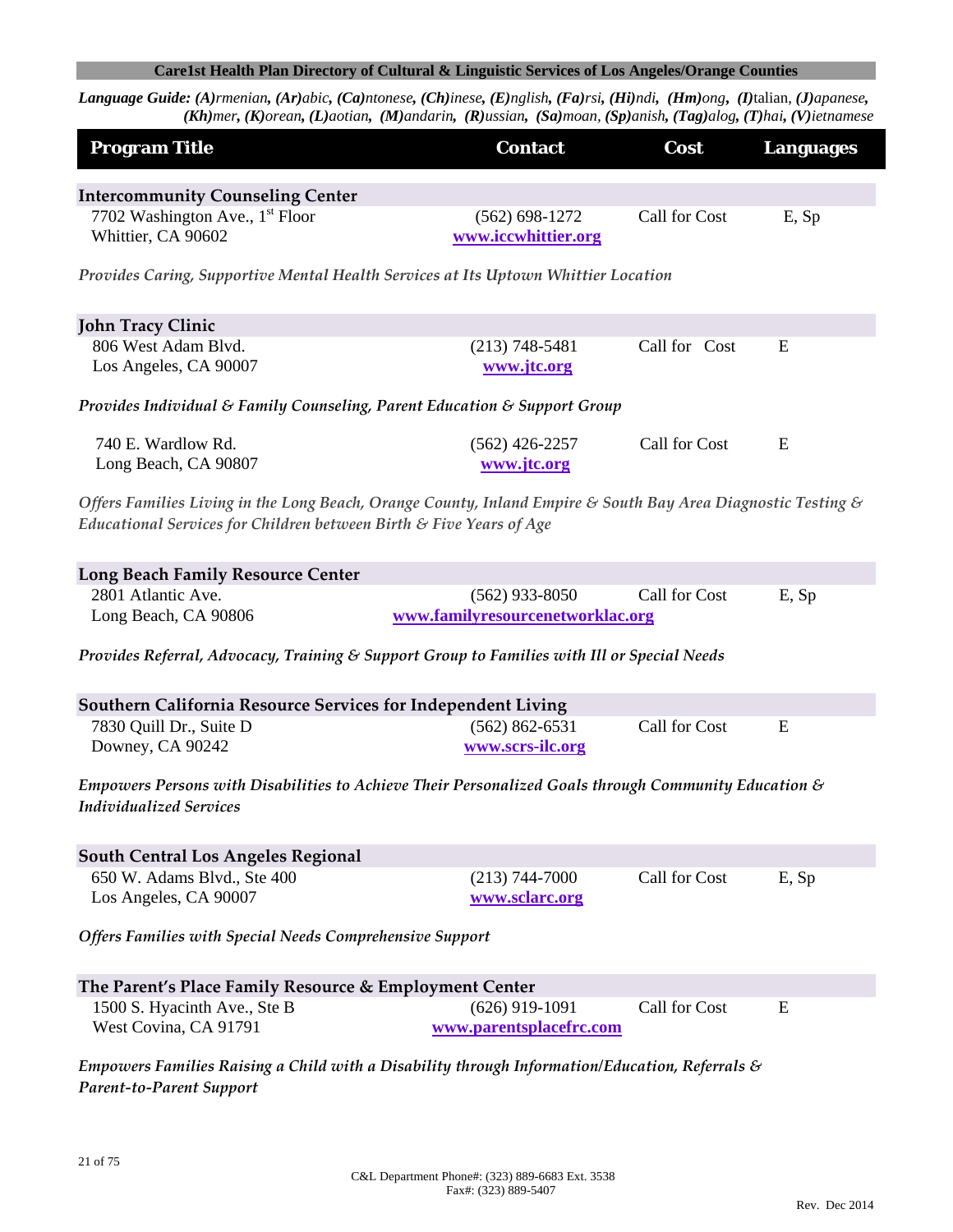Language Guide: (A)rmenian, (Ar)abic, (Ca)ntonese, (Ch)inese, (E)nglish, (Fa)rsi, (Hi)ndi, (Hm)ong, (I)talian, (J)apanese, (Kh)mer, (K)orean, (L)aotian, (M)andarin, (R)ussian, (Sa)moan, (Sp)anish, (Tag)alog, (T)hai, (V)ietnamese

| <b>Program Title</b>                          | <b>Contact</b> | <b>Cost</b>   | <b>Languages</b> |
|-----------------------------------------------|----------------|---------------|------------------|
|                                               |                |               |                  |
| <b>Westside Center for Independent Living</b> |                |               |                  |
| 12901 Venice Blvd.                            | 1-888-851-9245 | Call for Cost | E, Sp            |
| Los Angeles, CA 90066                         | www.wcil.org   |               |                  |

*Assists Persons with Disabilities & Seniors Achieve & Maintain Self‐Directed & Community Based Independent Lives*

# DOMESTIC VIOLENCE **1736 Family Crisis Center** 2116 Arlington Ave., Suite 200 (323) 737-3900 Free E, Sp Los Angeles, CA 90018 **www.1736familycrisiscenter.org** *Offers Case Management, Counseling, Job Development & Placement, Legal Help, Life Skills Training, Financial Literacy, Parenting Education, Referrals for Free Medical & Access to Other Services*  **Domestic Violence Council (DVC)** 1-800-978-3600 Free E, Sp **www.dvcouncil.lacounty.gov** *Provides Domestic Violence Council Meeting* **East Los Angeles Women's Center** 1255 S. Atlantic Blvd. (323) 526-5819 Free E, Sp Los Angeles, CA 90022 **www.elawc.org East Los Angeles Rape & Battering Hotline: 1-800-585-6231**  *Programs include Sexual Assault, Rape, Battering Program, Domestic Violence Services, Mental Health & Therapeutic Parenting Programs, HIV/AIDS Prevention Services, Testing & Therapeutic Services for HIV+ Women* **Injury/Violence Prevention Program** 695 S. Vermont Ave., South Tower,  $14^{\text{th}}$  Floor (213) 351-7888 Free E, Sp Los Angeles, CA 90005 **www.publichealth.lacounty.gov/ivpp/InjTopicsHome.htm 24-Hour Crisis Line: 1-800-978-3600 (LA County only) Peace over Violence** 1015 Wilshire Boulevard, Suite 200 (213) 955-9090 Free E, Sp Los Angeles, CA 90017 **www.peaceoverviolence.org**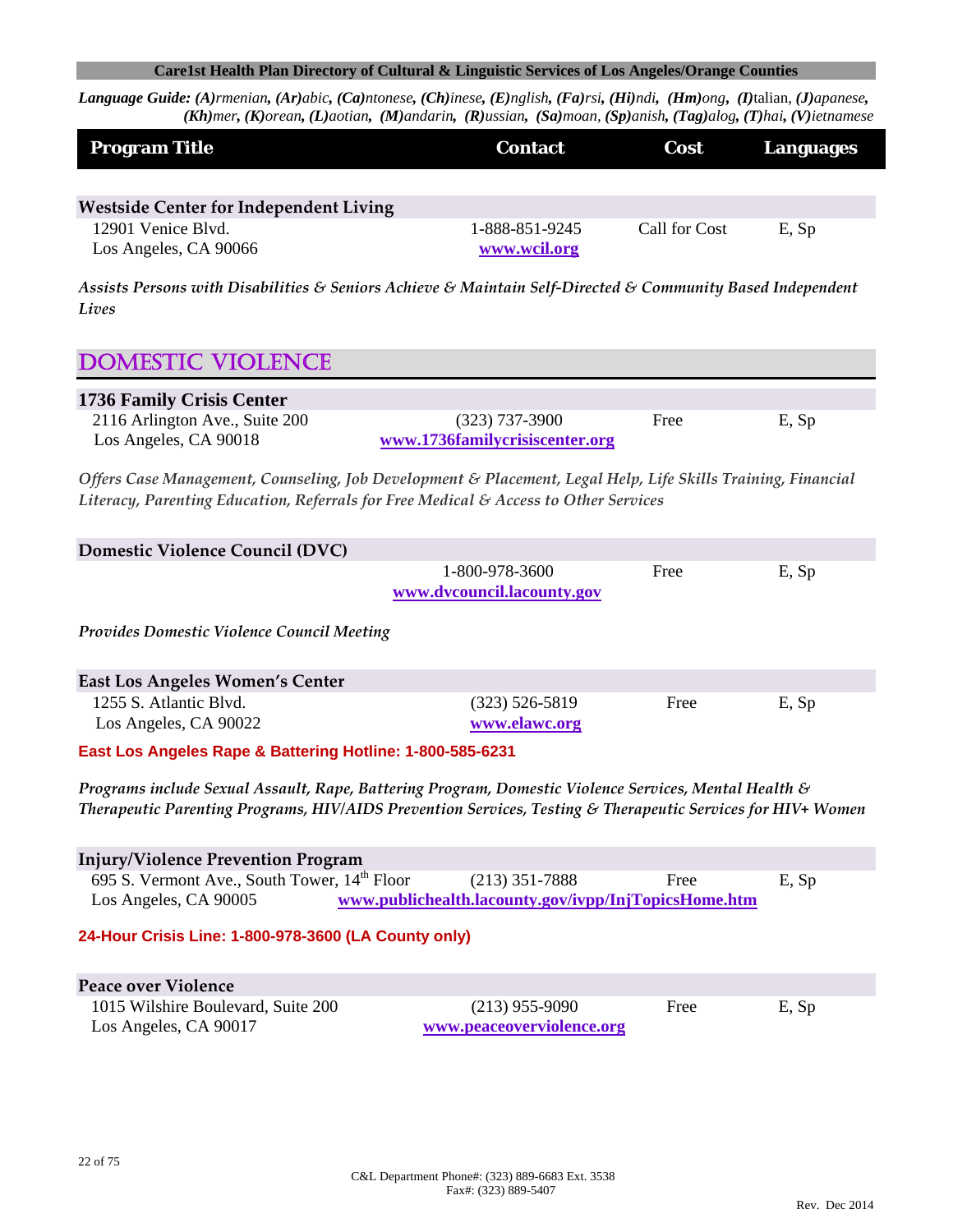Language Guide: (A)rmenian, (Ar)abic, (Ca)ntonese, (Ch)inese, (E)nglish, (Fa)rsi, (Hi)ndi, (Hm)ong, (I)talian, (J)apanese, (Kh)mer, (K)orean, (L)aotian, (M)andarin, (R)ussian, (Sa)moan, (Sp)anish, (Tag)alog, (T)hai, (V)ietnamese

| <b>Program Title</b>                               | <b>Contact</b>                                | Cost | Languages |
|----------------------------------------------------|-----------------------------------------------|------|-----------|
| Peace over Violence                                |                                               |      |           |
| 892 N. Fair Oaks Ave., Ste D<br>Pasadena, CA 91103 | $(626)$ 584-6191<br>www.peaceoverviolence.org | Free | E, Sp     |

#### **24 HOUR RAPE & BATTERING HOTLINES: (626) 793-3385 & (213) 626-3393**

*Provides Individual & Group Counseling for Survivors of Sexual Assault, Domestic & Relationship Violence, Stalking & Child Sexual Abuse*

| <b>YWCA of Glendale</b> |                      |      |             |
|-------------------------|----------------------|------|-------------|
| 735 E. Lexington Drive  | $(818)$ 242-4155     | Free | $E$ , Sp, A |
| Glendale, CA 91206      | www.glendaleywca.org |      |             |

**Abuse Hotline: 1-888-999-7511** 

Programs include a 45-Day Safe-Haven for Women & Children, Services including Meals, Housing, Counseling & *Social Services; a Children's Counseling Program, Legal Advocacy, Case Management, Housing Assistance, Employment, Education, Healthcare & childcare*

#### American Indian

| United American Indian Involvement     |                  |               |       |
|----------------------------------------|------------------|---------------|-------|
| 1125 W. $6^{\text{th}}$ St., Suite 103 | $(213)$ 202-3970 | Call for Cost | E, Sp |
| Los Angeles, CA 90017                  | www.uaii.org     |               |       |

*Provides Therapy & Support to Children, Adolescents, Their Families & Females Victims of Domestic Violence & Sexual Assault*

# Asian/Pacific

| Asian Pacific Women's Center  |  |
|-------------------------------|--|
| 244 S. San Pedro St Suite 504 |  |
| Los Angeles, CA 90012         |  |

(213) 250-2977 Free E, Chi, Sp, J, K **www.apwcla.org** Tag, V

*Programs include Domestic Violence Transitional Shelter, Childrenʹs Empowerment Program, Community Education and Empowerment Program, Community Services, & Ivy Terrace Permanent Housing Program*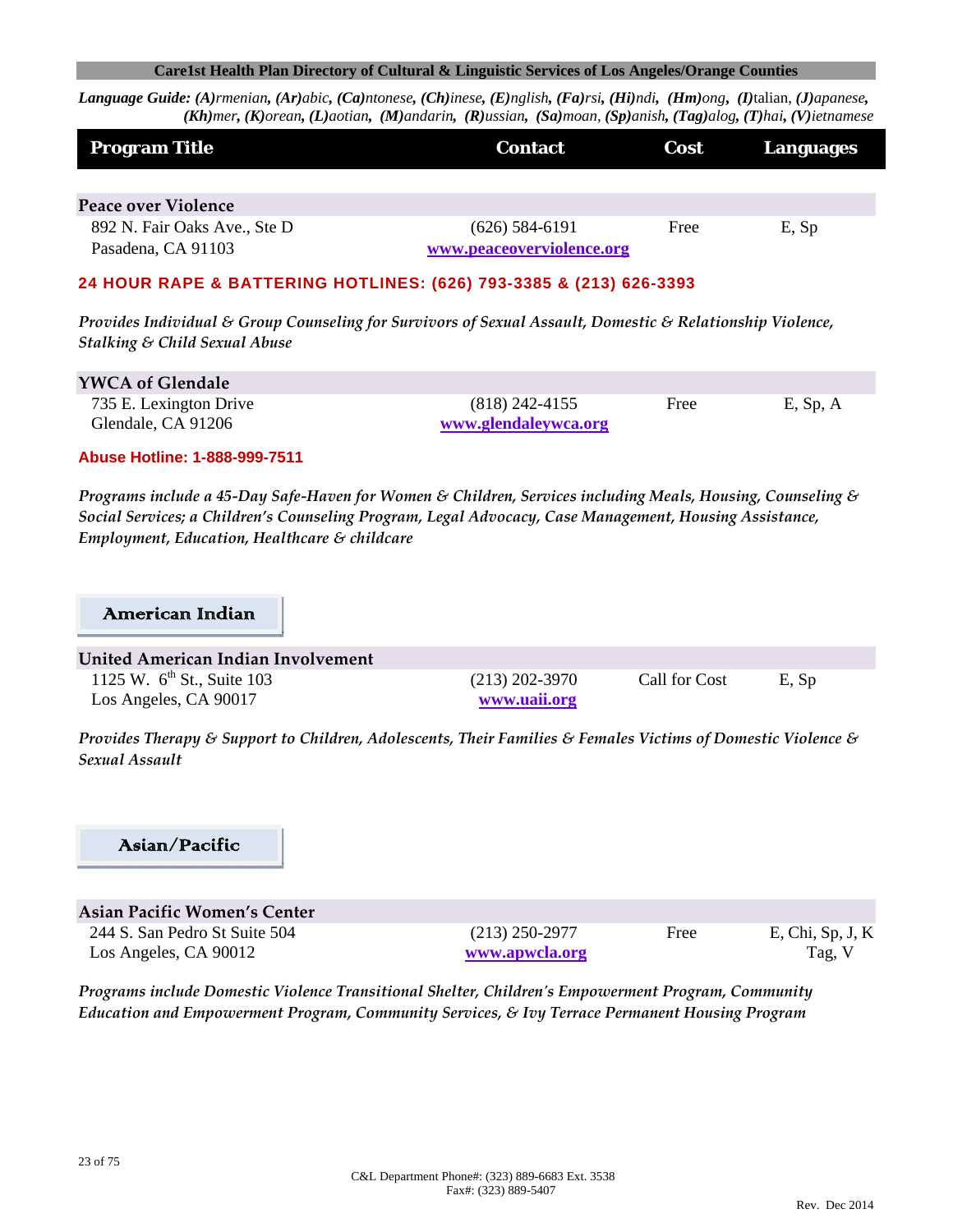Language Guide: (A)rmenian, (Ar)abic, (Ca)ntonese, (Ch)inese, (E)nglish, (Fa)rsi, (Hi)ndi, (Hm)ong, (I)talian, (J)apanese, (Kh)mer, (K)orean, (L)aotian, (M)andarin, (R)ussian, (Sa)moan, (Sp)anish, (Tag)alog, (T)hai, (V)ietnamese

| <b>Program Title</b>                               | <b>Contact</b>   | <b>Cost</b> | Languages                     |
|----------------------------------------------------|------------------|-------------|-------------------------------|
| <b>Center for the Pacific Asian Family</b>         |                  |             |                               |
| 543 N. Fairfax Ave., #108<br>Los Angeles, CA 90036 | $(323)$ 966-4590 | Free        | $E$ , Chi, Sp, J, K<br>Tag, V |

**24-Hour Crisis Line: 1-800-339-3940**

*Offers Emergency Shelters, Programs for Youth include Relationship Violence, Sexual Assault & Violence Prevention Workshops*

# Hispanic/Latino

| <b>Su Casa Ending Domestic Violence</b> |                  |      |       |
|-----------------------------------------|------------------|------|-------|
| 3840 Woodruff Ave., Suite 203           | $(562)$ 421-6537 | Free | E, Sp |
| Long Beach, CA 90808                    | www.sucasadv.org |      |       |

**24-Hour Crisis Line: (562) 402-4888**

*Provides Counseling, Advocacy Services, Referral, Emergency Shelter & Transitional Shelter*

| <b>HEALTH EDUCATION</b>                      |                                   |      |                 |
|----------------------------------------------|-----------------------------------|------|-----------------|
| <b>American Heart Association</b>            |                                   |      |                 |
| 816 S. Figueroa St.<br>Los Angeles, CA 90017 | $(213)$ 291-7000<br>www.heart.org | Free | $E$ , Ch, Sp, V |

*Provides Educational Programs, Cook‐Books & Credible Heart Disease & Stroke Information for Effective Prevention & Treatment*

| Asthma & Allergy Foundation of America, California Chapter |                  |      |       |  |  |
|------------------------------------------------------------|------------------|------|-------|--|--|
| 3435 Wilshire Blvd, Ste 350                                | $(323)$ 937-7859 | Free | E, Sp |  |  |
| Los Angeles, CA 90010                                      |                  |      |       |  |  |

*Provides Support Groups for Parents of Asthma Children, Free Community & Public Education Programs & Educational Brochures on Variety Asthma/Allergy Topics*

| <b>Asthma Coalition of Los Angeles County</b>                                              |                           |      |   |  |
|--------------------------------------------------------------------------------------------|---------------------------|------|---|--|
| Maternal, Child, and Adolescent Health Programs (Department of Public Health of LA County) |                           |      |   |  |
| 600 S. Commonwealth Ave., 8th Floor                                                        | $(213)$ 639-6400          | Free | E |  |
| Los Angeles, CA 90005                                                                      | www.asthmacoalitionla.org |      |   |  |

*Increases Access to Health Care; Improves Indoor Air Quality in Homes & Outdoor, & Improves Asthma Management in Schools*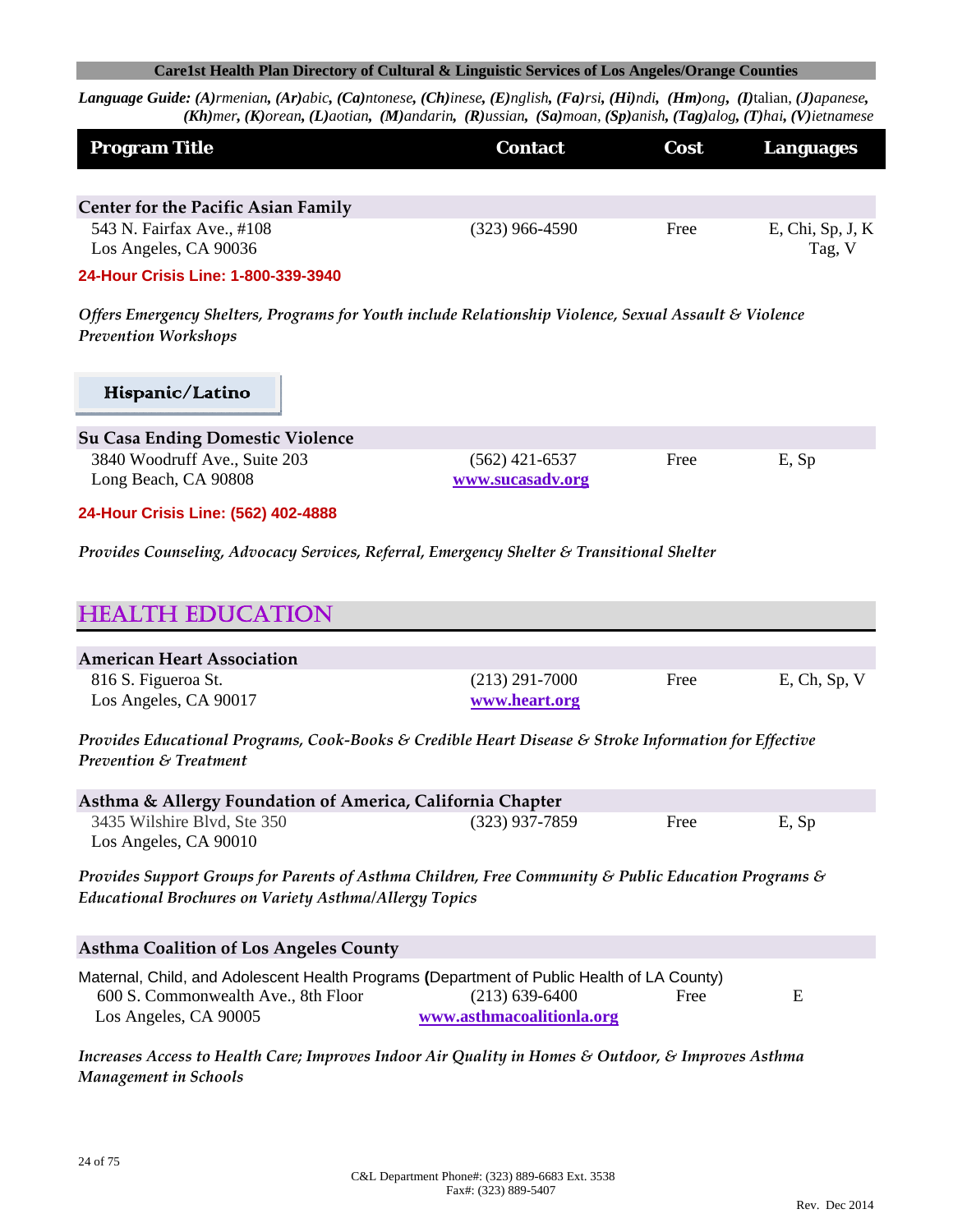| <b>Program Title</b>                                                                            | <b>Contact</b>                                 | Cost          | <b>Languages</b> |
|-------------------------------------------------------------------------------------------------|------------------------------------------------|---------------|------------------|
|                                                                                                 |                                                |               |                  |
| <b>California Family Health Council</b>                                                         |                                                |               |                  |
| 3600 Wilshire Blvd., Suite 600<br>Los Angeles, CA 90010                                         | $(213)$ 386-5614<br>www.cfhc.org               | Call for Cost | E                |
| Programs include Title X, STD Programs, Teen Outreach & Patient Education                       |                                                |               |                  |
| <b>Center for Lupus Care</b>                                                                    |                                                |               |                  |
| 100 N. Hillcrest Blvd., Ste 5<br>Inglewood, CA 90301                                            | $(310) 674 - 0080$<br>www.center4lupuscare.org | Call for Cost | E                |
| Services include Support Group, Seminar, Workshop, Symposium & Psychological Group Counseling   |                                                |               |                  |
| Department of Public Health, County of Los Angeles                                              |                                                |               |                  |
| 3530 Wilshire Blvd., 8th Floor                                                                  | $(213)$ 351-7890                               | Free          | E                |
| Los Angeles, CA 90010                                                                           | www.publichealth.lacounty.gov                  |               |                  |
| Programs include Physical Activity, Immunizations, Smoking Prevention, Alcohol & Drug Treatment |                                                |               |                  |
| <b>Department of Health Services</b>                                                            |                                                |               |                  |
| 313 N. Figueroa Street,                                                                         |                                                | Free          | E                |
| Los Angeles, CA 90012                                                                           | www.ladhs.org                                  |               |                  |
| Offers Health Information & Programs throughout Los Angeles County                              |                                                |               |                  |
| Los Angeles Intergroup of Overeaters Anonymous                                                  |                                                |               |                  |
| 6404 Wilshire Blvd., Suite 710                                                                  | $(323) 653 - 7652$                             | Free          | E                |
| Los Angeles, CA 90048                                                                           | www.oalaig.org                                 |               |                  |
| Offers Free Self-Help with 12 Step Recovery Program                                             |                                                |               |                  |
| VA Greater Los Angeles HealthCare                                                               |                                                |               |                  |
| 11301 Wilshire Blvd.                                                                            | $(310)$ 478-3711                               | Call for Cost | E                |
| Los Angeles, CA 90073                                                                           | www.losangeles.va.gov                          |               |                  |
| Services include Crisis Prevention, Mental Health, PTSD & Public Health                         |                                                |               |                  |
| Asian/Pacific                                                                                   |                                                |               |                  |
| Herald Christian Health Center                                                                  |                                                |               |                  |
| <b>SAN GABRIEL CLINIC</b>                                                                       |                                                |               |                  |
| 923 S. San Gabriel Blvd.<br>San Gabriel, CA 91776                                               | $(626)$ 286-8700                               | Call for Cost | E, Ca, M         |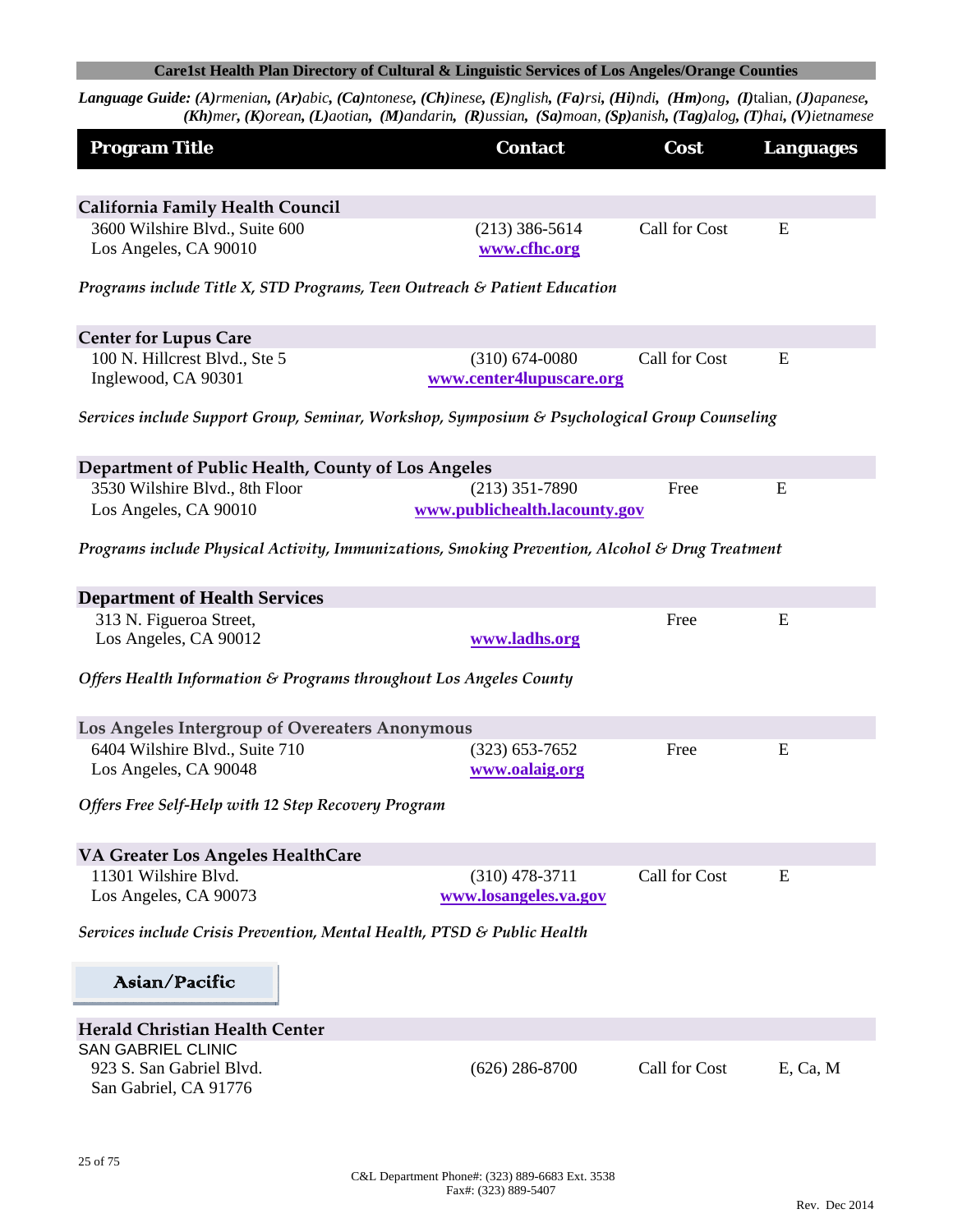Language Guide: (A)rmenian, (Ar)abic, (Ca)ntonese, (Ch)inese, (E)nglish, (Fa)rsi, (Hi)ndi, (Hm)ong, (I)talian, (J)apanese, (Kh)mer, (K)orean, (L)aotian, (M)andarin, (R)ussian, (Sa)moan, (Sp)anish, (Tag)alog, (T)hai, (V)ietnamese

| <b>Program Title</b>                                                                                                                                                                                                 | <b>Contact</b>                         | Cost          | <b>Languages</b> |
|----------------------------------------------------------------------------------------------------------------------------------------------------------------------------------------------------------------------|----------------------------------------|---------------|------------------|
| Asian/Pacific                                                                                                                                                                                                        |                                        |               |                  |
| <b>Herald Christian Health Center</b>                                                                                                                                                                                |                                        |               |                  |
| <b>WEST COVINA CLINIC</b><br>2707 E. Valley Blvd., Suite 215<br>West Covina, CA 91792                                                                                                                                | $(626)$ 667-8500                       | Call for Cost | E, Ca, M         |
| Services include Medical, Dental, Women's Health Check up, Health Insurance Enrollment & Health Education<br>Workshops                                                                                               |                                        |               |                  |
| Korean Health Education Information & Research Center                                                                                                                                                                |                                        |               |                  |
| 3727 W. 6th St., Suite 210<br>Los Angeles, CA 90020                                                                                                                                                                  | $(213)$ 427-4000<br>www.lakheir.org    | Call for Cost | E, K, Sp         |
| Provides Health Education & Information & Referral for Social Services & Health Related Issues                                                                                                                       |                                        |               |                  |
| Thai Health and Information Services                                                                                                                                                                                 |                                        |               |                  |
| 1654 N. Harvard Blvd.<br>Los Angeles, CA 90027                                                                                                                                                                       | $(323)$ 661-2011<br>www.thaihealth.org | Free          | E, T             |
| Programs include Health & Immunization, Enrollment/Referral Assistance, Seniors & Youth                                                                                                                              |                                        |               |                  |
| Hispanic/Latino                                                                                                                                                                                                      |                                        |               |                  |
| El Centro de Amistad                                                                                                                                                                                                 |                                        |               |                  |
| 7038 Owensmouth Ave.                                                                                                                                                                                                 | $(818)$ 347-8565                       | Call for Cost | E, Sp            |
| Canoga Park, CA 91303                                                                                                                                                                                                | www.elcentrodeamistad.org              |               |                  |
| Programs & Services include Adult Outpatient Services, CALWORKS Program, Children's Outpatient Programs,<br>Field Capable Clinical Services, Multidisciplinary Assessment Team, Case Management & Medication Support |                                        |               |                  |
| South Bay Family Health Care Center                                                                                                                                                                                  |                                        |               |                  |
| 23430 Hawthorne Blvd., Ste 210<br>Torrance, CA 90505                                                                                                                                                                 | $(310) 802 - 6177$<br>www.sbfhc.org    | Call for Cost | E, Sp            |

*Programs include Adult Medicine, Chronic Disease Management, Women's Health, Prenatal Care, Pediatric Care, Dental Care, Social Services, Pregnancy Testing, Family Planning, HIV/AIDS Testing & Counseling, & Teen Walk‐In Clinic*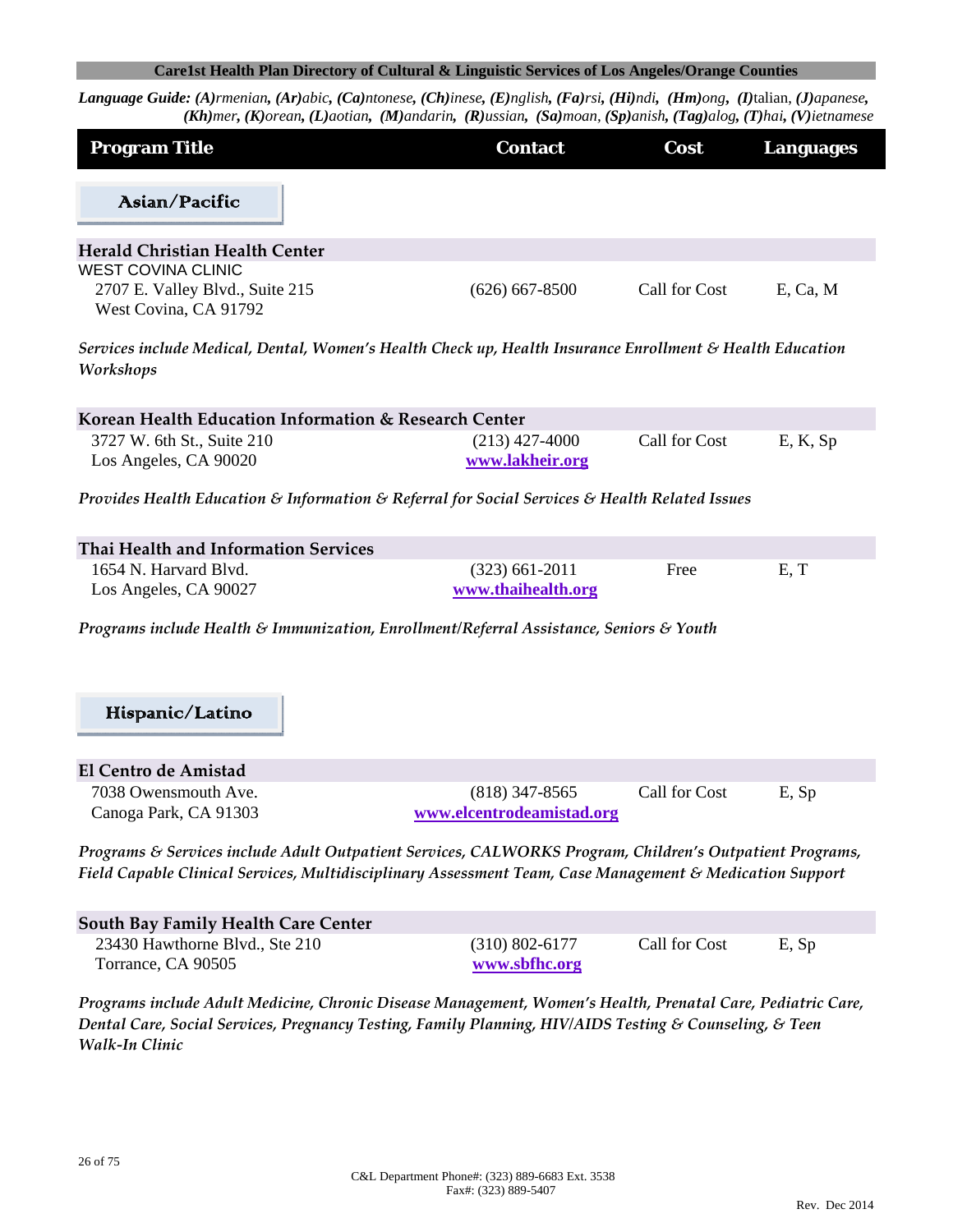Language Guide: (A)rmenian, (Ar)abic, (Ca)ntonese, (Ch)inese, (E)nglish, (Fa)rsi, (Hi)ndi, (Hm)ong, (I)talian, (J)apanese, (Kh)mer, (K)orean, (L)aotian, (M)andarin, (R)ussian, (Sa)moan, (Sp)anish, (Tag)alog, (T)hai, (V)ietnamese

| <b>Program Title</b>                                                                                          | <b>Contact</b>                        | Cost | <b>Languages</b> |
|---------------------------------------------------------------------------------------------------------------|---------------------------------------|------|------------------|
|                                                                                                               |                                       |      |                  |
| <b>HEARING/VISION DISABLED</b>                                                                                |                                       |      |                  |
|                                                                                                               |                                       |      |                  |
| American Action Fund for the Blind                                                                            |                                       |      |                  |
| 18440 Oxnard Street                                                                                           | (818) 343-3219                        | Free | E                |
| Tarzana, CA 91356                                                                                             | www.actionfund.org                    |      |                  |
| Assist Blind and Deaf-Blind Persons in Securing Reading Matter & Improve the Quality of Life for the Blind &  |                                       |      |                  |
| Deaf-Blind                                                                                                    |                                       |      |                  |
| <b>Blind Children's Center</b>                                                                                |                                       |      |                  |
| 4120 Marathon St.                                                                                             | $(323)$ 664-2153                      | Free | E, Sp            |
| Los Angeles, CA 90029                                                                                         | www.blindchildrenscenter.org          |      |                  |
| Family-Centered Organization Serving Children with Visual Impairments                                         |                                       |      |                  |
| <b>Braille Institute Regional Sight Center</b>                                                                |                                       |      |                  |
| 741 North Vermont Ave.                                                                                        | 1-800-272-4553                        | Free | E                |
| Los Angeles, CA 90029                                                                                         | www.brailleinstitute.org/los_angeles/ |      |                  |
| Provides Talking Book & Braille Library, Low Vision Rehabilitation, & Services for Child, Youth, Teen & Adult |                                       |      |                  |
| <b>California Relay Services</b>                                                                              |                                       |      |                  |
| Free within Your Local Area                                                                                   | 711 from any phone                    |      |                  |
|                                                                                                               | 1-888-735-2929 (TTY Users)            |      |                  |
|                                                                                                               | 1-888-877-5379 (Voice Users)          |      | E                |
|                                                                                                               | 1-888-877-5381 (Voice Users)          |      | Sp               |
| Provides Full Accessibility to People Who Are Deaf, Hard-of-Hearing or Speech Disabled                        |                                       |      |                  |
|                                                                                                               |                                       |      |                  |
| California Telephone Access Program                                                                           |                                       |      |                  |
| 1520 W. Cameron Avenue, Suite 160                                                                             | TTY 1-800-806-4474                    |      |                  |
| West Covina, CA 91790                                                                                         | 1-800-806-1191 (Voice Users)          |      | E                |
|                                                                                                               | 1-800-949-5650 (Voice Users)          |      | Sp               |
|                                                                                                               | 1-866-324-8747 (Voice Users)          |      | M                |

*Provides Free Adaptive Phones to All California Residents Who Have Difficulty Hearing, Seeing, Moving, Speaking or Remembering*

1-866-324-8754 (Voice Users) Ca

**www.ddtp.cpuc.ca.gov**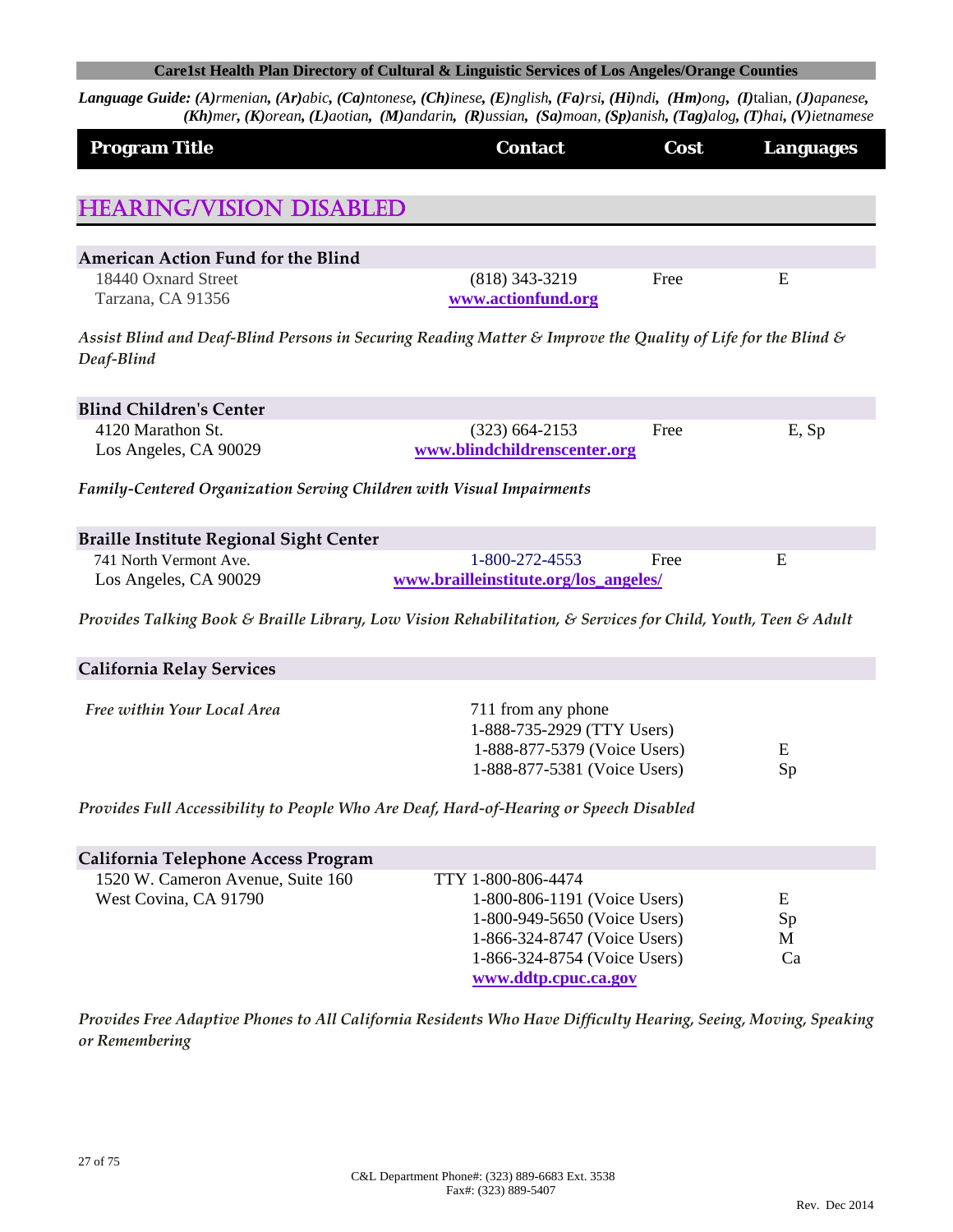| <b>Program Title</b>                                                                                                                                 | <b>Contact</b>                                            | Cost          | <b>Languages</b> |
|------------------------------------------------------------------------------------------------------------------------------------------------------|-----------------------------------------------------------|---------------|------------------|
| <b>Community Speech and Hearing</b>                                                                                                                  |                                                           |               |                  |
| 18740 Ventura Blvd., Suite 100<br>Tarzana, CA 91356                                                                                                  | $(818) 774 - 0224$                                        | Call for Cost | E, Sp            |
| <b>Offers Hearing Aid &amp; Assistive Device</b>                                                                                                     |                                                           |               |                  |
| <b>Foundation Fighting Blindness</b>                                                                                                                 |                                                           |               |                  |
| 2800 28th Street, Suite 310<br>Santa Monica, CA 90405                                                                                                | $(310)$ 450-2910<br>www.blindness.org                     | Call for Cost | E                |
| Provides Information on Retinitis Pigmentosa, Macular Degeneration, Usher Syndrome & Stargardt Disease                                               |                                                           |               |                  |
| <b>Greater Los Angeles Agency on Deafness</b>                                                                                                        |                                                           |               |                  |
| 2222 Laverna Ave.<br>Los Angeles, CA 90041                                                                                                           | $(323)$ 478-8000<br>TTY (323) 550-4226<br>www.gladinc.org | Free          | E, Sp            |
| Services include Health Education, Employment, Public Relations, senior housing & American Sign Language<br><b>Interpreting Services (LifeSigns)</b> |                                                           |               |                  |
| <b>International Hearing Aid Services</b>                                                                                                            |                                                           |               |                  |
| 7730 Pacific Blvd.<br>Huntington Park, CA 90255                                                                                                      | $(323) 588 - 0742$                                        | Call for Cost | E, Sp            |
| Provides Support & Information about Hearing Aids & Assistive Device                                                                                 |                                                           |               |                  |
| <b>Junior Blind of America</b>                                                                                                                       |                                                           |               |                  |
| 5300 Angeles Vista Blvd.<br>Los Angeles, CA 90043                                                                                                    | 1-800-352-2290<br>www.juniorblind.org                     | Call for Cost | E                |
| Helps Children & Adults Who Are Blind, Visually Disabled Achieve Independence                                                                        |                                                           |               |                  |
| LifeSigns                                                                                                                                            |                                                           |               |                  |
| 2222 Laverna Ave.<br>Los Angeles, CA 90041                                                                                                           | 1-888-930-7776<br>www.lifesignsinc.org                    | Call for Cost | E, Sp            |
| Provides Interpreter Referral, Communication Aids & Video Relay Interpreting                                                                         |                                                           |               |                  |
| The Center for the Partially Sighted                                                                                                                 |                                                           |               |                  |
| 6101 W. Centinela Ave., Suite 150<br>Culver City, CA 90230                                                                                           | $(310)$ 988-1970<br>www.low-vision.org                    | Call for Cost | E                |
| Help Individuals with Vision Loss Regain the Ability to Undertake the Tasks That Provide Independence                                                |                                                           |               |                  |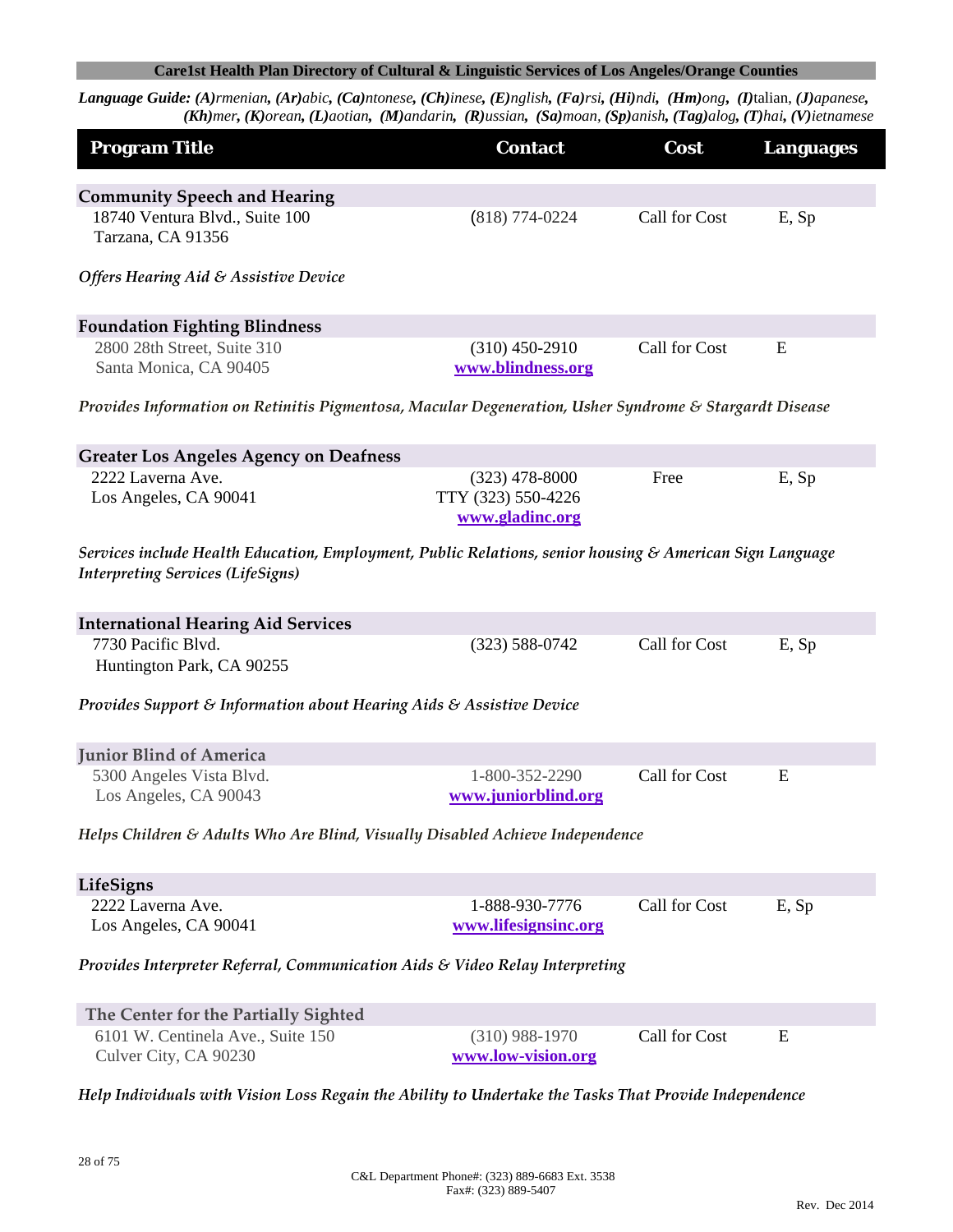Language Guide: (A)rmenian, (Ar)abic, (Ca)ntonese, (Ch)inese, (E)nglish, (Fa)rsi, (Hi)ndi, (Hm)ong, (I)talian, (J)apanese, (Kh)mer, (K)orean, (L)aotian, (M)andarin, (R)ussian, (Sa)moan, (Sp)anish, (Tag)alog, (T)hai, (V)ietnamese

| <b>Program Title</b>                          | <b>Contact</b>                   | <b>Cost</b>   | <b>Languages</b> |
|-----------------------------------------------|----------------------------------|---------------|------------------|
| The Jules Stein Eye Institute                 |                                  |               |                  |
| 100 Stein Plaza UCLA<br>Los Angeles, CA 90095 | $(310)$ 825-5000<br>www.jsei.org | Call for Cost | E                |

Programs include Care of Patients with Eye Disorders, Research in the Vision Sciences, Education in the Field of *Ophthalmology and Outreach to the Community*

# HIV/AIDS SUPPORT

| <b>AIDS Health Care Foundation (AHF)</b>                  |                                        |        |       |  |
|-----------------------------------------------------------|----------------------------------------|--------|-------|--|
| 6255 W. Sunset Blvd., 21st Floor<br>Los Angeles, CA 90028 | $(323)$ 860-5200<br>www.aidshealth.org | Varies | E, Sp |  |

*Programs include HealthCare Centers, Pharmacy, Health Care Plans, Free HIV Testing, Advocacy & Thrift Stores* 

| <b>AIDS Project Los Angeles</b> |                  |      |       |
|---------------------------------|------------------|------|-------|
| 611 S. Kingsley Drive           | $(213)$ 201-1600 | Free | E, Sp |
| Los Angeles, CA 90005           | www.apla.org     |      |       |

*Services include Prevention Education, Housing Assistance, Mental Health Counseling, Womenʹs Services, APLA Dental, Home Health, Nutrition Education & Case Management*

| <b>AIDS Service Center</b>    |                           |      |       |  |
|-------------------------------|---------------------------|------|-------|--|
| 65, N. Raymond Ave., Suite 20 | $(626)$ 441-8495          | Free | E, Sp |  |
| Pasadena, CA 91103            | www.aidsservicecenter.org |      |       |  |

*Programs & Services include HIV Testing, HIV 101 Education, Community Partnership Professional Development, Housing Services, Supplement Food Card Program, Household Goods Resource & Alliance for Housing & Healing*

# **L.A. Gay & Lesbian Center**

MCDONALD/WRIGHT BUILDING 1625 N. Schrader Bvld. (323) 993-7400 Call for Cost E, Sp Los Angeles, CA 90028 **www.lalgbtcenter.org**

*Services include Family Violence/STOP Domestic Violence, Health & Medical Services, Mental Health & Counseling.*

| THE VILLAGE AT ED GOULD PLAZA |                      |               |       |
|-------------------------------|----------------------|---------------|-------|
| 1125 N. McCadden Place        | $(323) 860 - 7302$   | Call for Cost | E, Sp |
| Los Angeles, CA 90038         | www.lalgbtcenter.org |               |       |

*Services include AIDS/Life Cycle, Cultural Arts & Education, Computer/Internet Center, Learning Curve/Self‐Enrichment Courses & Senior Services*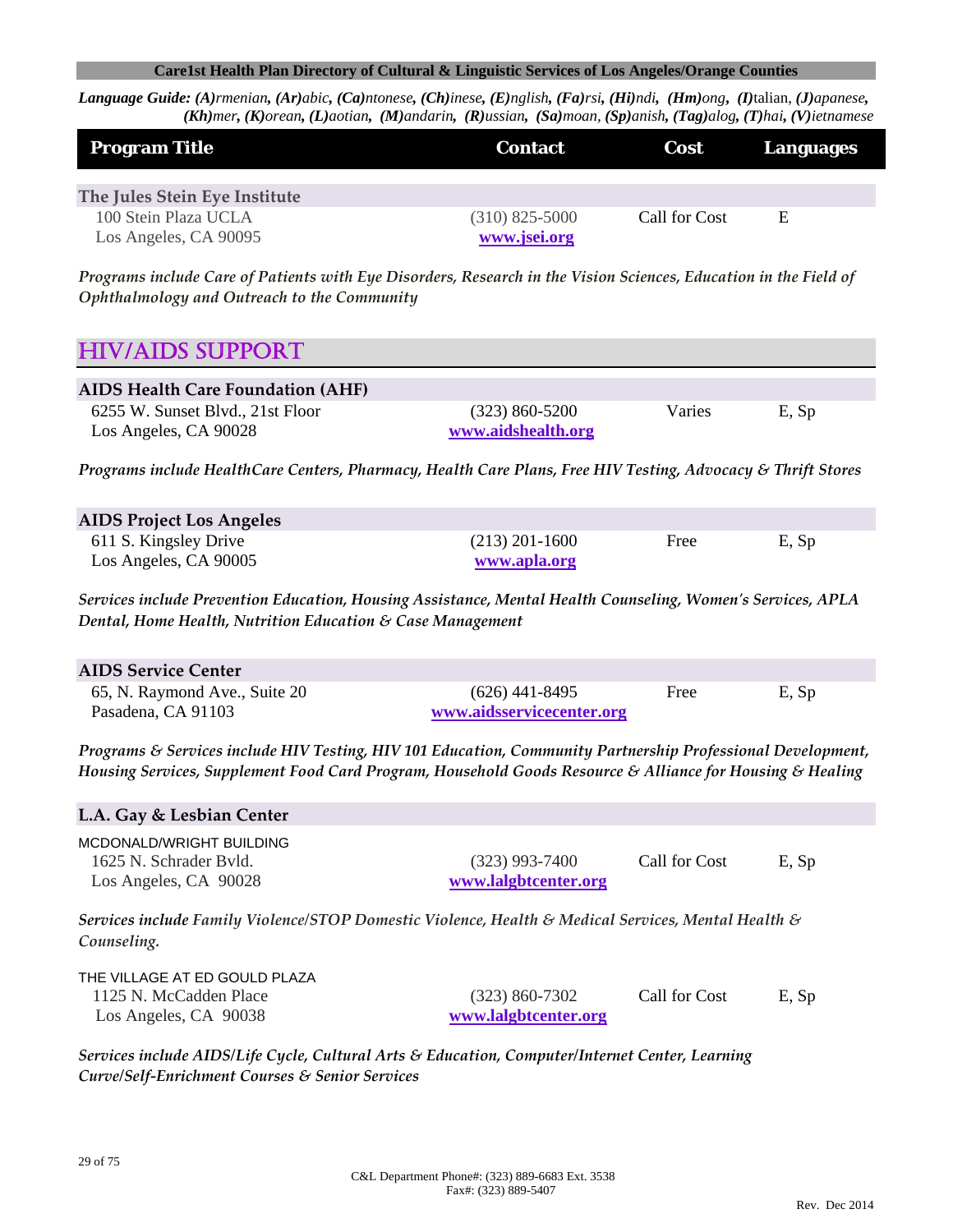Language Guide: (A)rmenian, (Ar)abic, (Ca)ntonese, (Ch)inese, (E)nglish, (Fa)rsi, (Hi)ndi, (Hm)ong, (I)talian, (J)apanese,  $(Kh)$ mer, (K)orean, (L)aotian, (M)andarin, (R)ussian, (Sa)moan, (Sp)anish, (Tag)alog, (T)hai, (V)ietnamese

| <b>Program Title</b>                                                                                                                                        | <b>Contact</b>       | Cost          | <b>Languages</b> |  |
|-------------------------------------------------------------------------------------------------------------------------------------------------------------|----------------------|---------------|------------------|--|
|                                                                                                                                                             |                      |               |                  |  |
| L.A. Gay & Lesbian Center                                                                                                                                   |                      |               |                  |  |
| YOUTH CENTER ON HIGHLAND                                                                                                                                    |                      |               |                  |  |
| 1220 N. Highland Ave.                                                                                                                                       | $(323) 860 - 2280$   | Call for Cost | E, Sp            |  |
| Los Angeles, CA 90038                                                                                                                                       | www.lalgbtcenter.org |               |                  |  |
| Services include Clothing, Counseling & Social Services, Emergency Overnight Beds, Employment Assistance, Food,<br>GED Program, HIV & STD Testing & Showers |                      |               |                  |  |
| THE SPOT                                                                                                                                                    |                      |               |                  |  |
| 745 N. San Vicente Blvd.                                                                                                                                    | $(323)$ 993-7440     | Call for Cost | E, Sp            |  |
| West Hollywood, CA 90069                                                                                                                                    | www.lalgbtcenter.org |               |                  |  |
| Services include HIV/STD Testing & STD Treatment                                                                                                            |                      |               |                  |  |
| <b>HIGHLAND ANNEX</b>                                                                                                                                       |                      |               |                  |  |
| 1220 N. Highland Ave.                                                                                                                                       |                      | Call for Cost | E, Sp            |  |
| Los Angeles, CA 90038                                                                                                                                       | www.lalgbtcenter.org |               |                  |  |
| Services include Family Services, Hate Crime Victim Assistance, Legal Services & Youth Services                                                             |                      |               |                  |  |
| The LGBT/Q Center of Long Beach                                                                                                                             |                      |               |                  |  |
| 2017 E. 4th St.                                                                                                                                             | $(562)$ 434-4455     | Call for Cost | E                |  |

*Services include Support Groups, Workshops & Seminars, Youth Services, Legal Assistance, Employment Referrals, Rental and Roommate Referrals, a Hate Crimes Hotline, Mental Health Counseling, Cultural & Social Activities*

# African American

**Black AIDS Institute** 1833 W. 8th Street, Ste 200 (213) 353-3610 Call for Cost E, Sp Los Angeles, CA 90057 **www.blackaids.org**

*Offers HIV/AIDS Prevention Programs, Information & Referrals*

Long Beach, CA 90814 **www.centerlb.org**

# Asian/Pacific

# **Asian Pacific AIDS Intervention Team**

Los Angeles, CA 90015 **www.apaitonline.org** Tag, T, V

1730 W. Olympic Blvd., Suite 300 (213) 375-3830 Call for Cost E, Ca, M, J, K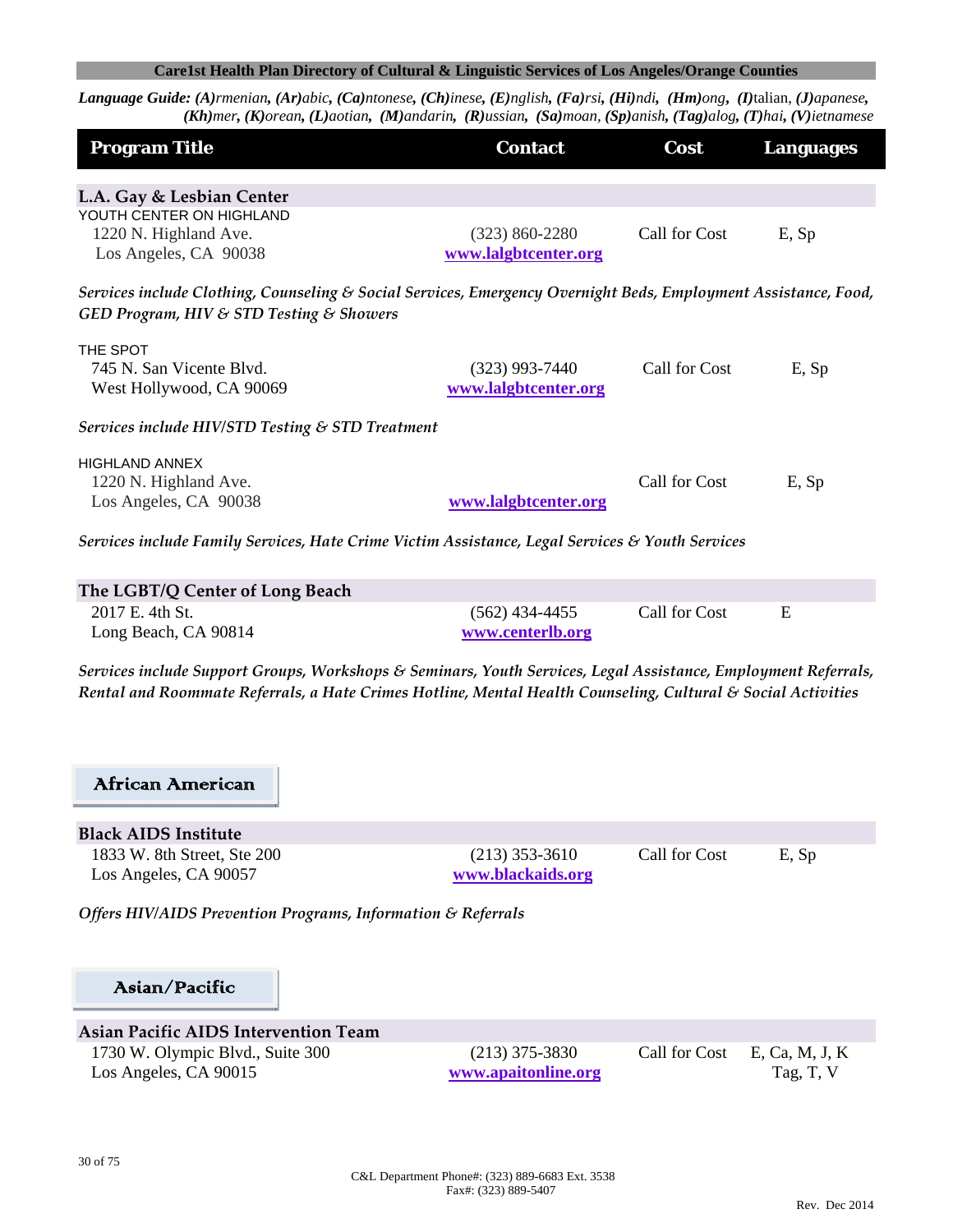Language Guide: (A)rmenian, (Ar)abic, (Ca)ntonese, (Ch)inese, (E)nglish, (Fa)rsi, (Hi)ndi, (Hm)ong, (I)talian, (J)apanese, (Kh)mer, (K)orean, (L)aotian, (M)andarin, (R)ussian, (Sa)moan, (Sp)anish, (Tag)alog, (T)hai, (V)ietnamese

| <b>Program Title</b> | <b>Contact</b> | Cost 7 | Languages |
|----------------------|----------------|--------|-----------|
|                      |                |        |           |
| Asian/Pacific        |                |        |           |

| Asian Pacific AIDS Intervention Team |                     |               |                |
|--------------------------------------|---------------------|---------------|----------------|
| ORANGE COUNTY OFFICE                 |                     |               |                |
| 12900 Garden Grove Blvd., Ste 220 A  | $(714)$ 636-1349    | Call for Cost | E. Ca. M. J. K |
| Garden Grove, CA 92843               | www.apaitonline.org |               | Tag, T, V      |

*Programs & Services include HIV Care Programs, Behavioral Health Services, Substance Abuse Programs, HIV Testing, HIV Education & Counseling Programs & Social Support Groups* 

# Hispanic/Latino

#### **Bienestar Human Services**

| EL MONTE CENTER<br>3131 Santa Anita Ave. Suite 109<br>El Monte, $CA$ 91733 | $(626)$ 444-9453<br>www.bienestar.org | Call for Cost | E, Sp |  |
|----------------------------------------------------------------------------|---------------------------------------|---------------|-------|--|
| <b>EAST LOS ANGELES CENTER</b>                                             |                                       |               |       |  |
| 5326 E. Beverly Blvd.                                                      | (323) 727-7896                        | Call for Cost | E, Sp |  |
| Los Angeles, CA 90022                                                      | www.bienestar.org                     |               |       |  |
| LONG BEACH CENTER                                                          |                                       |               |       |  |
| 1464 Cherry Ave.                                                           | (562) 438-5800                        | Call for Cost | E, Sp |  |
| Long Beach, CA 90813                                                       | www.bienestar.org                     |               |       |  |
| POMONA CENTER                                                              |                                       |               |       |  |
| 180 E. Mission Blvd.                                                       | (909) 397-7660                        | Call for Cost | E, Sp |  |
| Pomona, CA 91766                                                           | www.bienestar.org                     |               |       |  |

*Programs & Services include Case Management, Housing Assistance, HIV Treatment Education, Mental Health Counseling, Healthy Relationships, Peer Support, Food Bank & HIV & STI Prevention & Education Programs for Gay & Bisexual men, Transgender Women & Substance Users*

| El Proyecto del Barrio |                    |               |       |
|------------------------|--------------------|---------------|-------|
| 8902 Woodman Ave.      | $(818) 830 - 7133$ | Call for Cost | E, Sp |
| Arleta. CA 91331       | www.elproyecto.us  |               |       |

*Services include Family & Youth Services, HIV Services, Employment & Training Services & Drug Abuse Counseling Services*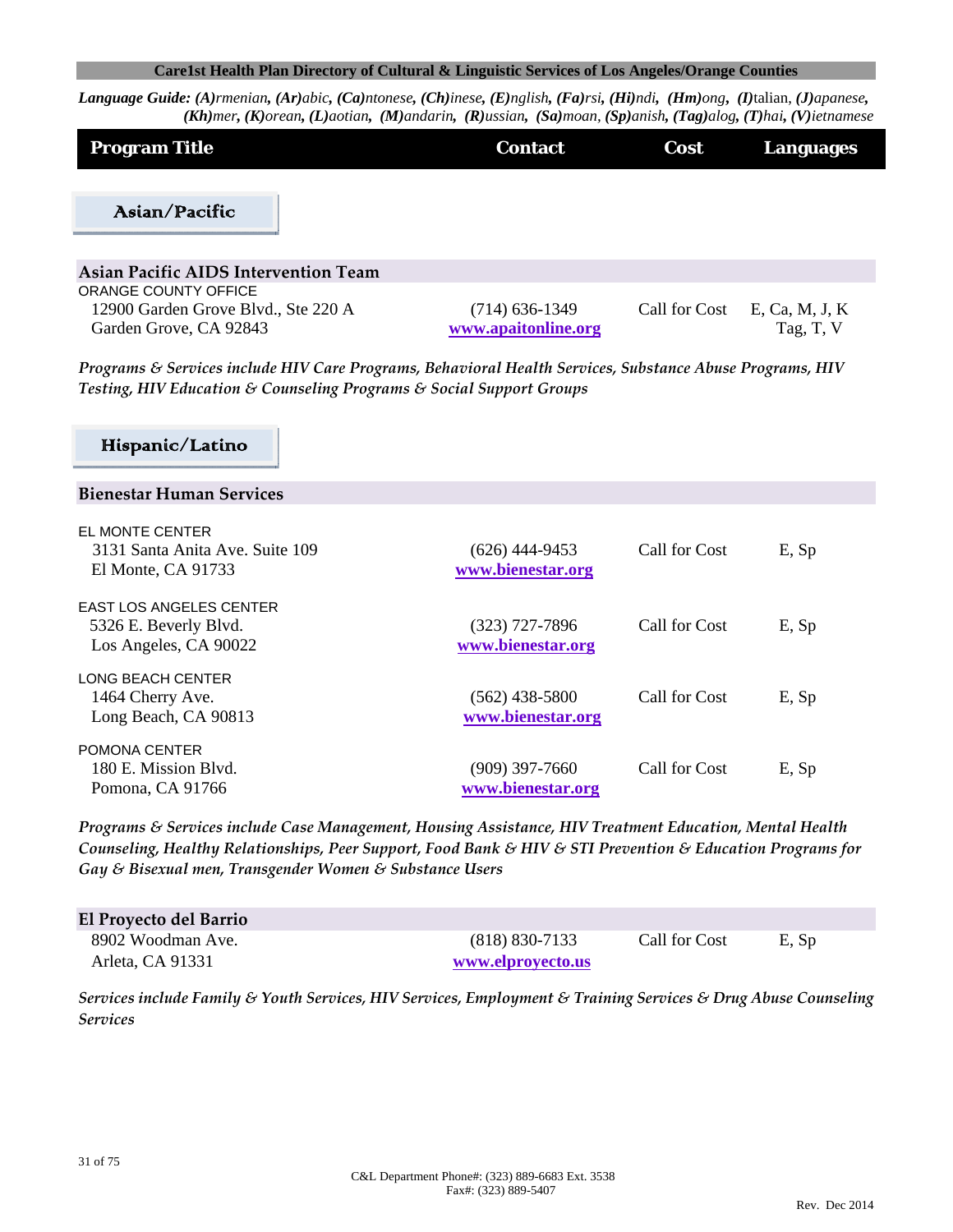| <b>Program Title</b>                               | <b>Contact</b>                                                                                                                                                                                                            | Cost | <b>Languages</b> |
|----------------------------------------------------|---------------------------------------------------------------------------------------------------------------------------------------------------------------------------------------------------------------------------|------|------------------|
| <b>HOMELESS SHELTERS/FOOD</b>                      |                                                                                                                                                                                                                           |      |                  |
|                                                    |                                                                                                                                                                                                                           |      |                  |
| <b>Covenant House California</b>                   |                                                                                                                                                                                                                           |      |                  |
| 1325 N. Western Ave.                               | $(323)$ 461-3131                                                                                                                                                                                                          | Free | E, Sp            |
| Hollywood, CA 90027                                | www.covenanthousecalifornia.org                                                                                                                                                                                           |      |                  |
| <b>Toll Free Number: 1-800-999-9999</b>            |                                                                                                                                                                                                                           |      |                  |
|                                                    | Offers Advocacy, Outreach, Crisis Shelters, Transitional Living Program & Supportive Apartment Program                                                                                                                    |      |                  |
| <b>Downtown Women Center</b>                       |                                                                                                                                                                                                                           |      |                  |
| 442 S. San Pedro St.                               | $(213) 680 - 0600$                                                                                                                                                                                                        | Free | E                |
| Los Angeles, CA 90013                              | www.dwcweb.org                                                                                                                                                                                                            |      |                  |
| classes                                            | Services include meals, personalized case management, an on-site medical clinic, health workshops and<br>screenings, computer literacy, government benefits advocacy, support groups, job counseling, and self-expression |      |                  |
| <b>Food on Foot</b>                                |                                                                                                                                                                                                                           |      |                  |
| HOLLYWOOD FEEDING LOCATION                         |                                                                                                                                                                                                                           |      |                  |
| 1625 N. Schrader Blvd.                             | $(310)$ 442-0088                                                                                                                                                                                                          | Free | E                |
| Los Angeles, CA 90028                              | www.foodonfoot.org                                                                                                                                                                                                        |      |                  |
| <b>Homeless Health Care Los Angeles</b>            |                                                                                                                                                                                                                           |      |                  |
| 2330 Beverly Blvd.                                 | $(213) 744 - 0724$                                                                                                                                                                                                        | Free | E                |
| Los Angeles, CA 90057                              | www.hhcla.org                                                                                                                                                                                                             |      |                  |
| Jovenes, Inc                                       |                                                                                                                                                                                                                           |      |                  |
| 1208 Pleasant Ave.                                 | $(323)$ 260-8035                                                                                                                                                                                                          | Free | E, Sp            |
| Los Angeles, CA 90033                              | www.jovenesinc.org                                                                                                                                                                                                        |      |                  |
|                                                    | Continuum of Care includes Emergency Shelter, Transitional Housing & Permanent Supportive Housing                                                                                                                         |      |                  |
| Los Angeles Coalition to End Hunger & Homelessness |                                                                                                                                                                                                                           |      |                  |
| 2500 Wilshire Blvd., Ste 1155                      | $(213)$ 251-0041                                                                                                                                                                                                          | Free | E                |
| Los Angeles, CA 90057                              | www.lacehh.org                                                                                                                                                                                                            |      |                  |
|                                                    |                                                                                                                                                                                                                           |      |                  |
| <b>Los Angeles Mission</b>                         |                                                                                                                                                                                                                           |      |                  |
| 303 East 5th St.                                   | $(213) 629 - 1227$                                                                                                                                                                                                        | Free | E, Sp            |
| Los Angeles, CA 90013                              | www.losangelesmission.org                                                                                                                                                                                                 |      |                  |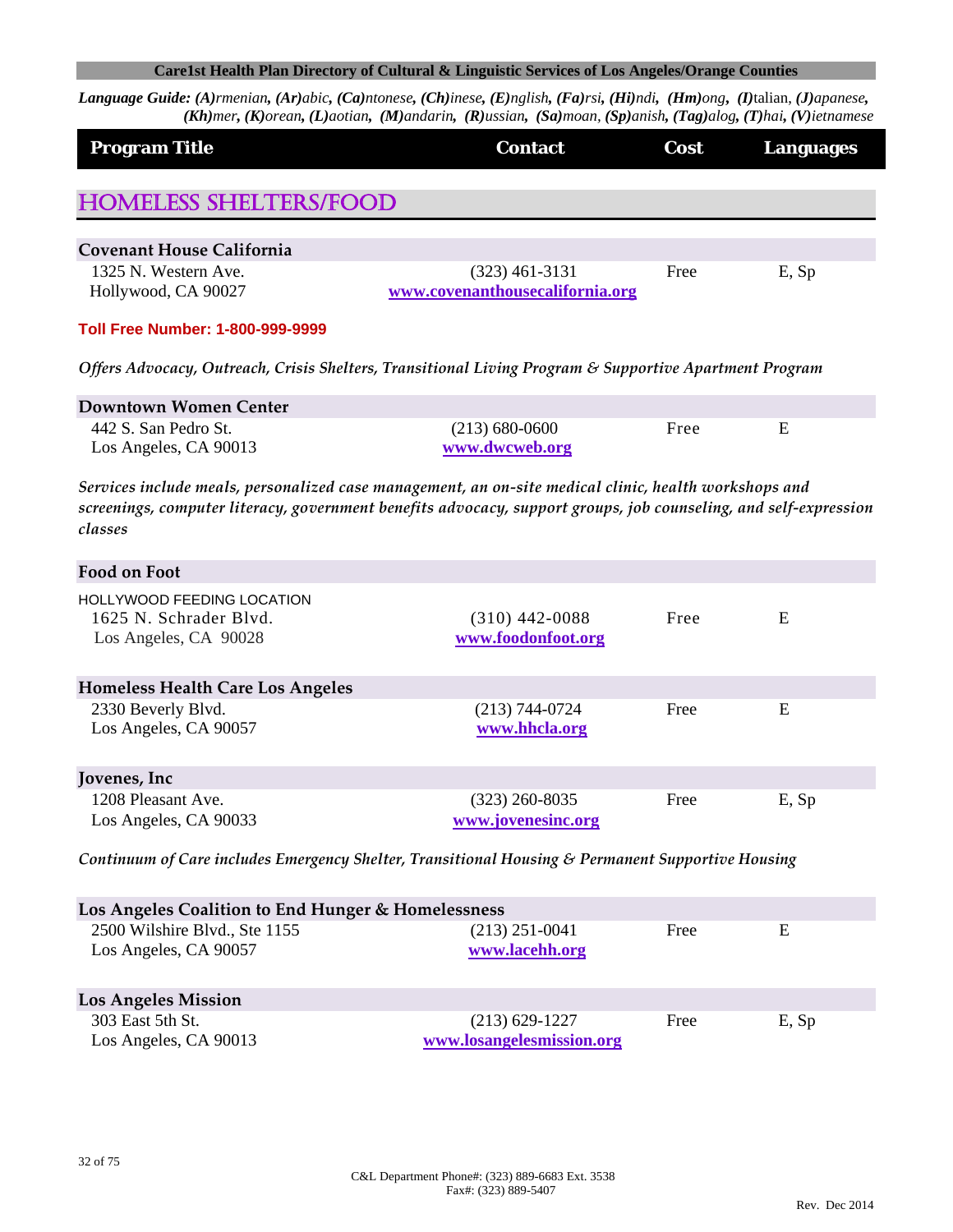| <b>Program Title</b>                                                                                             | <b>Contact</b>                             | Cost          | <b>Languages</b> |
|------------------------------------------------------------------------------------------------------------------|--------------------------------------------|---------------|------------------|
| <b>MLK Community Health Foundation</b>                                                                           |                                            |               |                  |
| NEW IMAGE EMERGENCY SHELTER<br>8720 S. Figueroa St.<br>Los Angeles, CA 90003                                     |                                            |               |                  |
| <b>BEYOND SHELTER</b><br>7826 S. Broadway St.<br>Los Angeles, CA 90003                                           |                                            |               |                  |
| HOPICS (HOMELESS OUTREACH PROGRAM & INTEGRATED CARE SYSTEM)<br>5175 S. Broadway St., #1<br>Los Angeles, CA 90037 |                                            |               |                  |
| My Friend's Place                                                                                                |                                            |               |                  |
| 5850 Hollywood Blvd.<br>Los Angeles, CA 90028                                                                    | $(323)$ 908-0011<br>www.myfriendsplace.org | Call for Cost | Ε                |
| Programs include Safe Haven Program, Transformative Education Program & Health & Well Being Program              |                                            |               |                  |
| <b>Rio Hondo Temporary Home</b>                                                                                  |                                            |               |                  |
| 12300 4th St., Building 213<br>Norwalk, CA 90650                                                                 | $(562)$ 863-8805<br>www.riohondohome.org   | Free          | E, Sp            |
| <b>Shelter First</b>                                                                                             |                                            |               |                  |
| 1002 E 7th St.<br>Los Angeles, CA 90021                                                                          | $(213)$ 622-4972                           | Free          | E, Sp            |
| Provides Short Term & Transitional Shelter to Homeless Men, Women & Children                                     |                                            |               |                  |
| <b>Sunshine Mission for Women</b>                                                                                |                                            |               |                  |
| 2600 South Hoover St.<br>Los Angeles, CA 90007                                                                   | $(213) 747 - 7419$                         | Free          | E, Sp            |
| <b>Weingart Center Association</b>                                                                               |                                            |               |                  |
| 566 S. San Pedro St.<br>Los Angeles, CA 90013                                                                    | $(213) 627 - 9000$<br>www.weingart.org     | Free          | E, Sp            |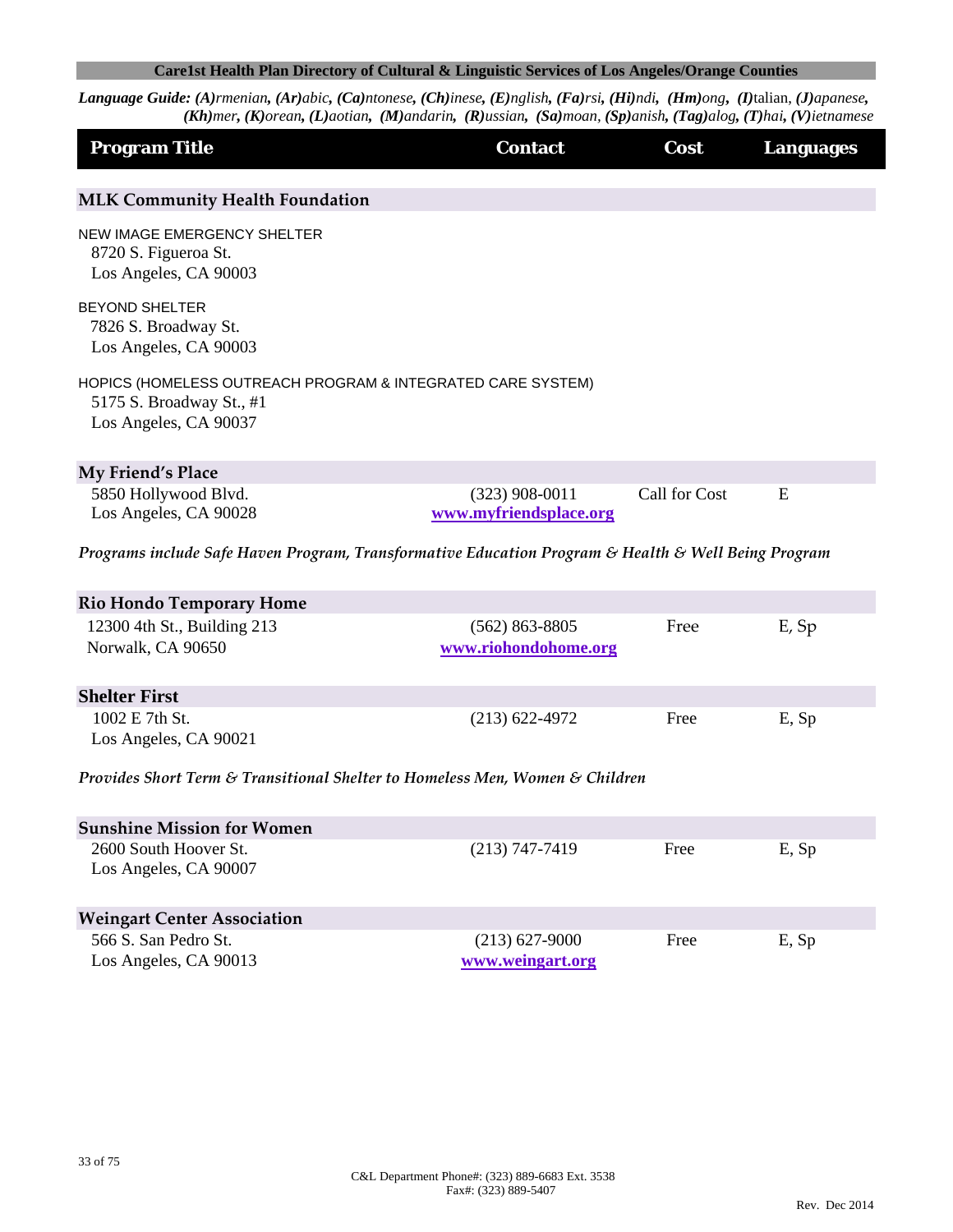Language Guide: (A)rmenian, (Ar)abic, (Ca)ntonese, (Ch)inese, (E)nglish, (Fa)rsi, (Hi)ndi, (Hm)ong, (I)talian, (J)apanese,  $(Kh)$ mer, (K)orean, (L)aotian, (M)andarin, (R)ussian, (Sa)moan, (Sp)anish, (Tag)alog, (T)hai, (V)ietnamese

| <b>Program Title</b>                                                                                        | <b>Contact</b>             | Cost | <b>Languages</b> |
|-------------------------------------------------------------------------------------------------------------|----------------------------|------|------------------|
| <b>Union Rescue Mission</b>                                                                                 |                            |      |                  |
| 545 S. San Pedro Ave.                                                                                       | $(213)$ 347-6300           | Free | E, Sp            |
| Los Angeles, CA 90013                                                                                       | www.unionrescuemission.org |      |                  |
| Emergency Services include Food, Shelter, Clothing, Personal Hygiene, Clinics, Day Center, Family Community |                            |      |                  |
| Center, Hospitality Center, Individual Assessment/Counseling, Life Management Classes & Spiritual           |                            |      |                  |
| Encouragement                                                                                               |                            |      |                  |
|                                                                                                             |                            |      |                  |
| U.S. Mission - Hudson House                                                                                 |                            |      |                  |
| 1154 N. Western Ave.                                                                                        | $(213)$ 465-0247           | Free | E, Sp            |
| Hollywood, CA 90029                                                                                         |                            |      |                  |
| <b>Valley Shelter</b>                                                                                       |                            |      |                  |
| 7843 Lankershim Blvd.                                                                                       | $(818)$ 982-4091           | Free | E, Sp            |
| North Hollywood, CA 91605                                                                                   |                            |      |                  |
|                                                                                                             |                            |      |                  |
| <b>TTERPRETATION SERVICES</b>                                                                               |                            |      |                  |
|                                                                                                             |                            |      |                  |
| <b>Asian Pacific AIDS Intervention Team</b>                                                                 |                            |      |                  |
| 1730 W. Olympic Blvd., Suite 300                                                                            | $(213)$ 375-3830           | Free | E, Ca, M, J, K   |
| Los Angeles, CA 90015                                                                                       | www.apaitonline.org        |      | Tag, T, V        |

| ORANGE COUNTY OFFICE                |                     |      |                |
|-------------------------------------|---------------------|------|----------------|
| 12900 Garden Grove Blvd., Ste 220 A | $(714)$ 636-1349    | Free | E, Ca, M, J, K |
| Garden Grove, CA 92843              | www.apaitonline.org |      | Tag, T, V      |
|                                     |                     |      |                |

*Offers Free Interpretation Services*

| <b>Pacific Asian Languages Services (PALS for Health)</b> |                       |      |                 |  |
|-----------------------------------------------------------|-----------------------|------|-----------------|--|
| 1730 W. Olympic Blvd., $4th$ Floor, Ste 3A-200            | $(213)$ 553-1818      | Free | E, Sp, K, Ca, M |  |
| Los Angeles, CA 90015                                     | www.palsforhealth.org |      | J, T, V         |  |

# LEGAL SERVICES

| <b>Bet Tzedek Legal Services</b> |                   |               |             |
|----------------------------------|-------------------|---------------|-------------|
| 3250 Wilshire Blvd., 13th Floor  | $(323)$ 939-0506  | Call for Cost | $E$ , Sp, R |
| Los Angeles, CA 90010            | www.bettzedek.org |               |             |

*Legal Assistance includes Counseling & Representation at Trials, Administrative Hearings & Appeals*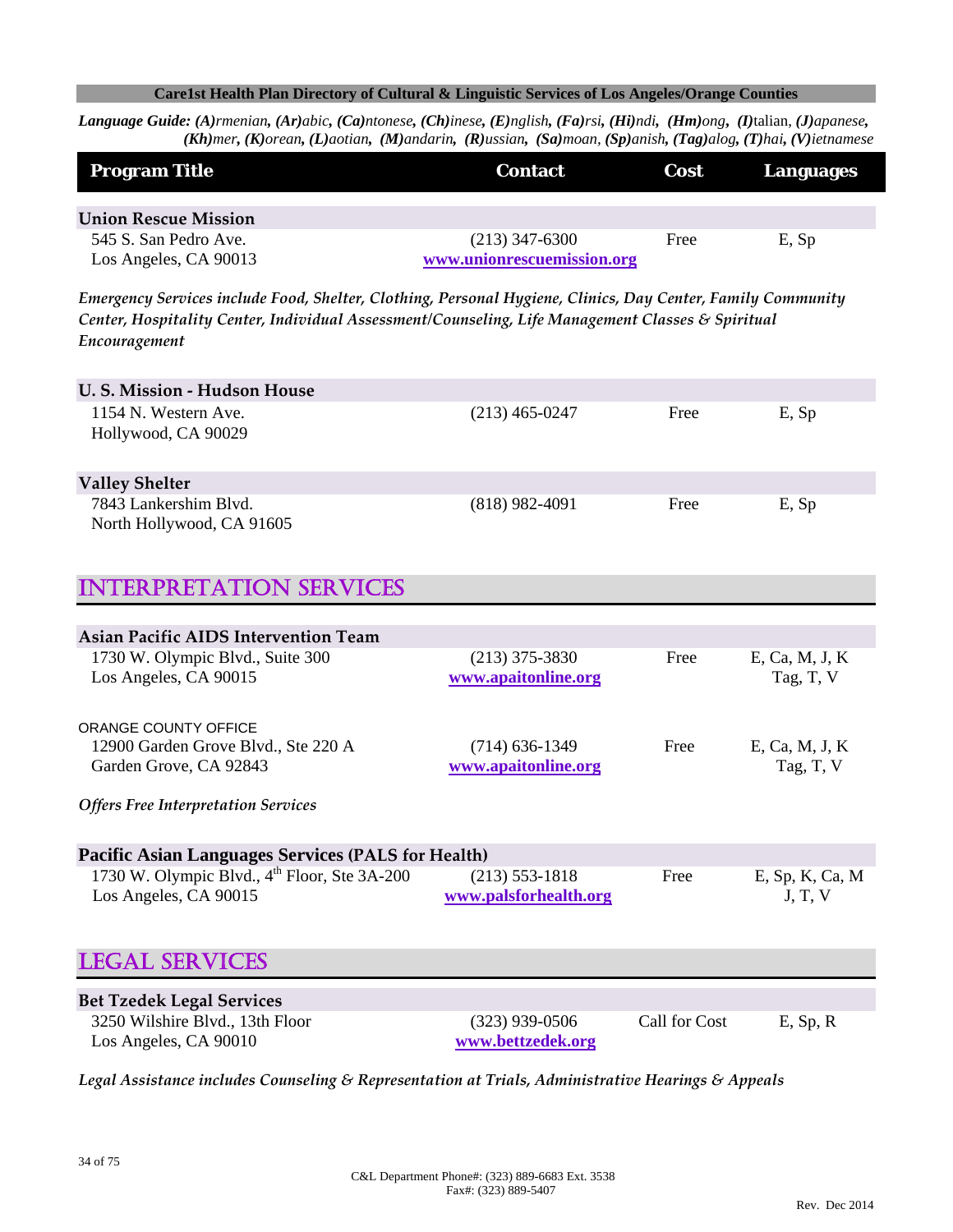| <b>Program Title</b>                                                                                                                   | <b>Contact</b>                                                                                             | Cost          | <b>Languages</b> |  |  |
|----------------------------------------------------------------------------------------------------------------------------------------|------------------------------------------------------------------------------------------------------------|---------------|------------------|--|--|
|                                                                                                                                        |                                                                                                            |               |                  |  |  |
| <b>Center for Human Rights</b>                                                                                                         |                                                                                                            |               |                  |  |  |
| 256 S. Occidental Blvd.<br>Los Angeles, CA 90057                                                                                       | $(213)$ 388-8693<br>www.centerforhumanrights.org                                                           | Call for Cost | E, Sp            |  |  |
|                                                                                                                                        | Legal Services to Indigent Immigrants & Refugees in Proceedings before the INS & Other Government Agencies |               |                  |  |  |
| <b>Coalition for Humane Immigrant Rights</b>                                                                                           |                                                                                                            |               |                  |  |  |
| 2533 W. 3 <sup>rd</sup> St., Suite 101                                                                                                 | $(213)$ 353-1333                                                                                           | Call for Cost | E, Sp            |  |  |
| Los Angeles, CA 90057                                                                                                                  | www.chirla.org                                                                                             |               |                  |  |  |
|                                                                                                                                        | Provides Legal Representation & Support Network for Immigrants & Refugees                                  |               |                  |  |  |
| Harriett Buhai Center for Family Law                                                                                                   |                                                                                                            |               |                  |  |  |
| 3250 Wilshire Blvd., Suite 710                                                                                                         | $(213)$ 388-7515                                                                                           | Free          | E, Sp            |  |  |
| Los Angeles, CA 90010                                                                                                                  | www.hbcfl.org                                                                                              |               |                  |  |  |
|                                                                                                                                        | Provides Family Law & Domestic Violence Assistance to Low-Income Families                                  |               |                  |  |  |
| <b>Los Angeles County Bar Association</b>                                                                                              |                                                                                                            |               |                  |  |  |
| 1055 West Seventh Street, Suite 2700                                                                                                   | $(213) 627 - 2727$                                                                                         | Call for Cost | E, Sp            |  |  |
| Los Angeles, CA 90017                                                                                                                  | www.lacba.org                                                                                              |               |                  |  |  |
| Los Angeles County Bar Association - Public Counsel                                                                                    |                                                                                                            |               |                  |  |  |
| 601 S. Ardmore Ave.                                                                                                                    | $(213)$ 385-2977                                                                                           | Call for Cost | E, Sp            |  |  |
| Los Angeles, CA 90005                                                                                                                  | www.lacba.org                                                                                              |               |                  |  |  |
| Assists with Family Law, divorce, paternity, custody, restraining orders, homeownership and tenant defense, and<br>government benefits |                                                                                                            |               |                  |  |  |
| <b>Union Rescue Mission</b>                                                                                                            |                                                                                                            |               |                  |  |  |
| 545 S. San Pedro Ave.                                                                                                                  | $(213)$ 347-6300                                                                                           | Free          | E, Sp            |  |  |
| Los Angeles, CA 90013                                                                                                                  | www.unionrescuemission.org                                                                                 |               |                  |  |  |
| Asian/Pacific                                                                                                                          |                                                                                                            |               |                  |  |  |
| Asian Pacific American Legal Center                                                                                                    |                                                                                                            |               |                  |  |  |
|                                                                                                                                        | $(213)$ 977-7500                                                                                           | Call for Cost | E, J, Tag        |  |  |
|                                                                                                                                        | $(800)$ 520-2356                                                                                           |               | Ca, M            |  |  |
|                                                                                                                                        | $(800) 867 - 3126$                                                                                         |               | Kh               |  |  |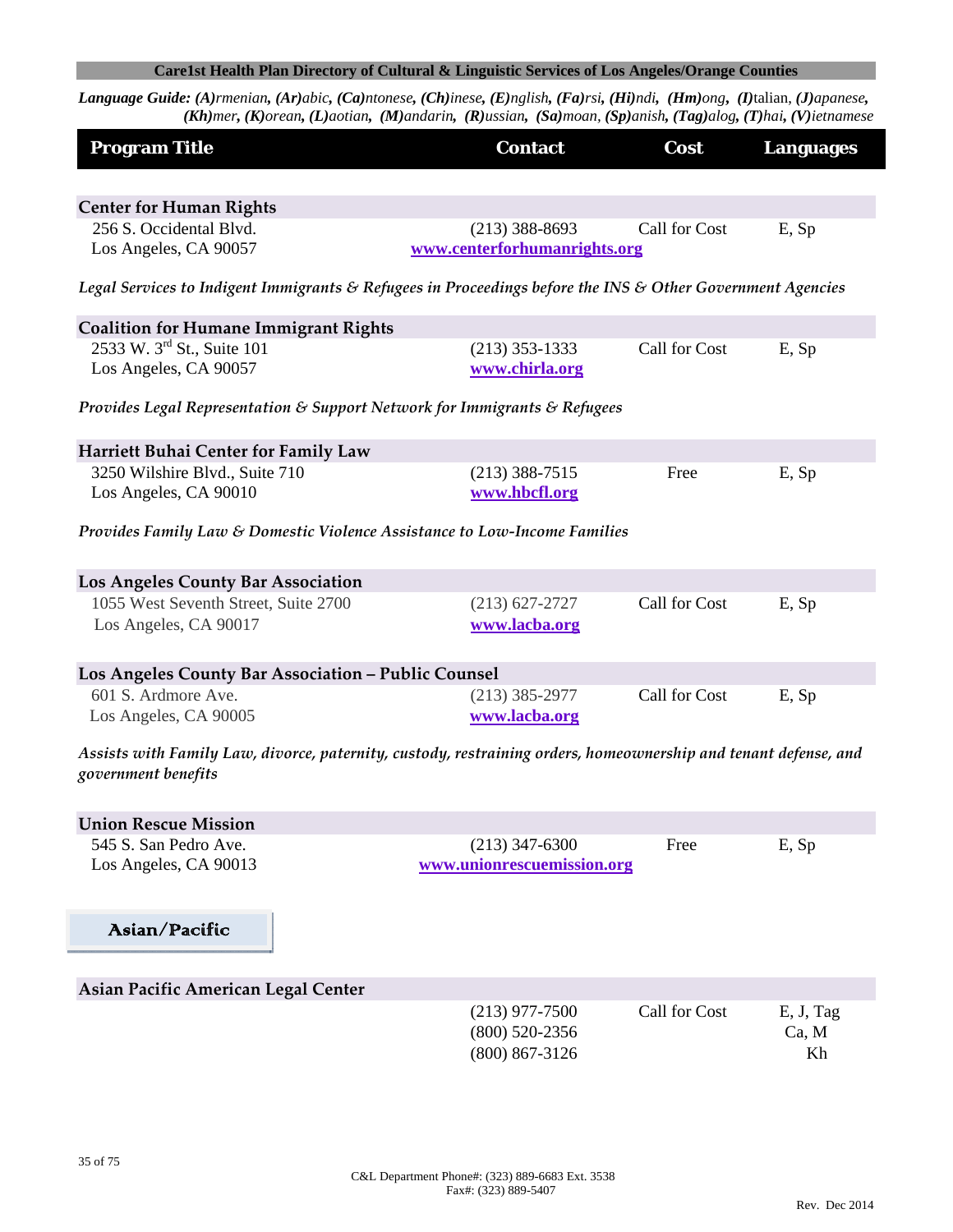Language Guide: (A)rmenian, (Ar)abic, (Ca)ntonese, (Ch)inese, (E)nglish, (Fa)rsi, (Hi)ndi, (Hm)ong, (I)talian, (J)apanese, (Kh)mer, (K)orean, (L)aotian, (M)andarin, (R)ussian, (Sa)moan, (Sp)anish, (Tag)alog, (T)hai, (V)ietnamese

| <b>Program Title</b>                | <b>Contact</b>                                                            | Cost | <b>Languages</b> |
|-------------------------------------|---------------------------------------------------------------------------|------|------------------|
| Asian/Pacific                       |                                                                           |      |                  |
| Asian Pacific American Legal Center |                                                                           |      |                  |
|                                     | $(800)$ 867-3640<br>$(800)$ 914-9583<br>$(800)$ 267-7395<br>www.apalc.org |      | K<br>T<br>V      |

*Provides Asian and Pacific Islander and Other Communities with Multi‐Lingual, Culturally Sensitive Services & Legal Education including Housing, Domestic Violence, Family Law, Immigration, Citizenship, Consumer Fraud or Discrimination*

# Hispanic/Latino

| Central American Resource Center         |                                        |               |             |
|------------------------------------------|----------------------------------------|---------------|-------------|
| 2845 W. 7th St.<br>Los Angeles, CA 90005 | $(213)$ 385-7800<br>www.carecen-la.org | Call for Cost | $E$ , Sp, K |

*Empower Central Americans by Defending Human & Civil Rights, Working for Social & Economic Justice & Promoting Cultural Diversity*

| El Rescate Legal Services                             |                                       |               |       |
|-------------------------------------------------------|---------------------------------------|---------------|-------|
| 1501 West 8th St., Suite 200<br>Los Angeles, CA 90017 | $(213)$ 387-3284<br>www.elrescate.org | Call for Cost | E, Sp |

# SENIOR RESOURCES – LOS ANGELES COUNTY

| <b>Antelope Valley Senior Center</b> |                  |               |       |
|--------------------------------------|------------------|---------------|-------|
| 777 W. Jackman St.                   | $(661)$ 726-4403 | Call for Cost | E     |
| Lancaster                            |                  |               |       |
|                                      |                  |               |       |
| Alicia Broadous-Duncan MSC*          |                  |               |       |
| 11300 Glenoaks Blyd.                 | $(818)$ 834-6100 | Call for Cost | E, Sp |
| Pacoima, CA 91331                    |                  |               |       |
|                                      |                  |               |       |
| Altadena Senior Center               |                  |               |       |
| 560 E. Mariposa St.                  | (626) 798-0505   | Call for Cost | E     |
| Altadena, CA 91001                   |                  |               |       |

#### *MSC\* = Multipurpose Senior Center*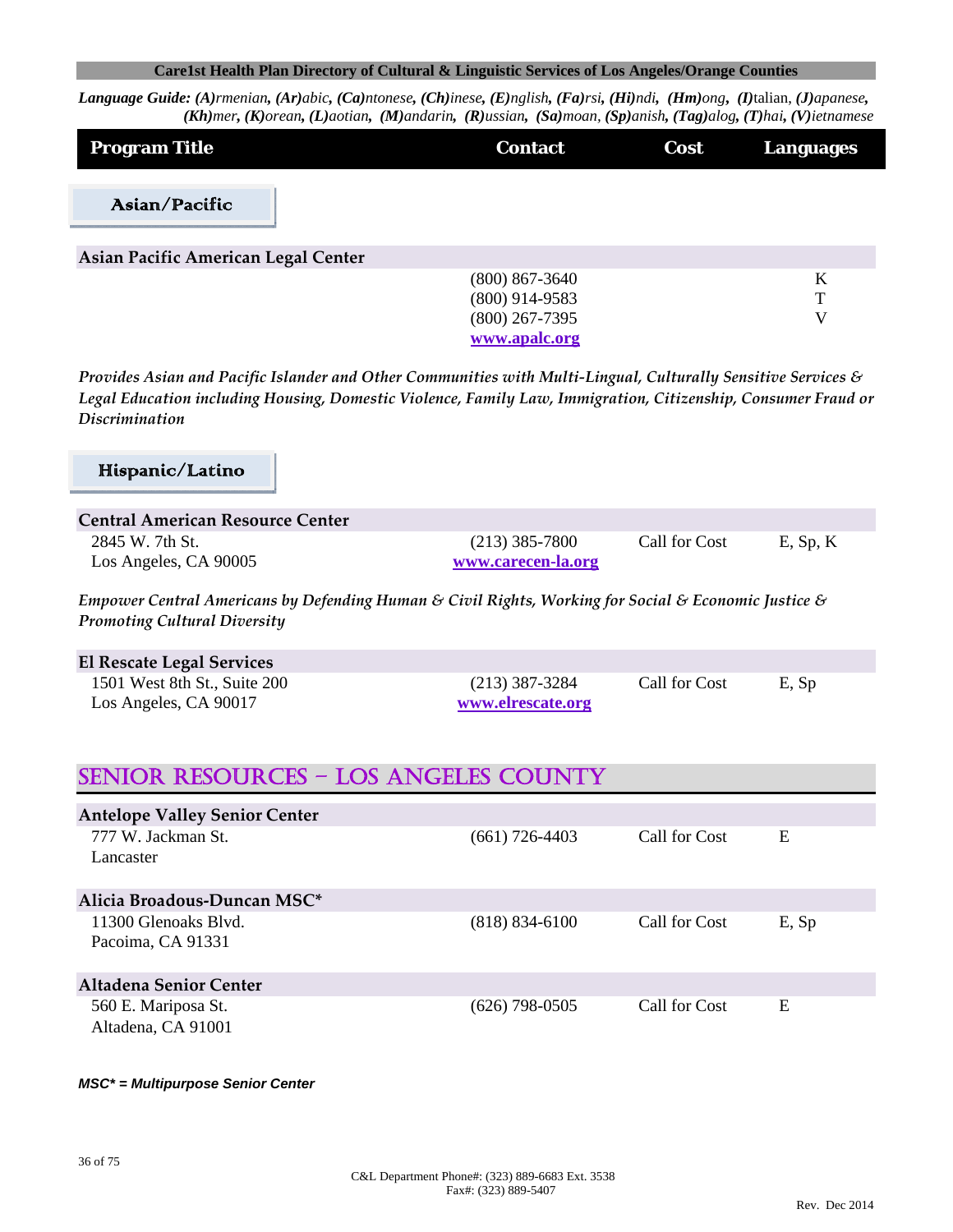Language Guide: (A)rmenian, (Ar)abic, (Ca)ntonese, (Ch)inese, (E)nglish, (Fa)rsi, (Hi)ndi, (Hm)ong, (I)talian, (J)apanese, (Kh)mer, (K)orean, (L)aotian, (M)andarin, (R)ussian, (Sa)moan, (Sp)anish, (Tag)alog, (T)hai, (V)ietnamese

| <b>Program Title</b>                               | <b>Contact</b>                           | Cost          | <b>Languages</b> |
|----------------------------------------------------|------------------------------------------|---------------|------------------|
| <b>SENIOR RESOURCES - LOS ANGELES COUNTY</b>       |                                          |               |                  |
| <b>Arcadia Senior Services</b>                     |                                          |               |                  |
| 365 Campus Drive                                   | $(626)$ 574-5130                         | Call for Cost | E                |
| Arcadia                                            |                                          |               |                  |
| Artesia MSC*                                       |                                          |               |                  |
| 18750 Clarkdale<br>Artesia                         | $(562)$ 924-6509                         | Call for Cost | E                |
| <b>Azusa Senior Center</b>                         |                                          |               |                  |
| 740 N. Dalton Ave.<br>Azusa, CA 91702              | $(626)$ 812-5204                         | Call for Cost | E, Sp            |
| <b>Barbara Riley Senior Center</b>                 |                                          |               |                  |
| 12458 Rives Ave.<br>Downey                         | $(562)$ 904-7226                         | Call for Cost | E                |
| <b>Barlett Senior Center</b>                       |                                          |               |                  |
| 1318 Cravens Ave.<br>Torrance                      | $(310)$ 320-5918                         | Call for Cost | E                |
| <b>Bell Community Center</b>                       |                                          |               |                  |
| 6250 Pine Ave.<br><b>Bell</b>                      | $(323)$ 773-1596                         | Call for Cost | E                |
| <b>Bell Community Center</b>                       |                                          |               |                  |
| 6250 Pine Ave.<br><b>Bell</b>                      | $(323)$ 773-1596                         | Call for Cost | E                |
| <b>Bell Gardens MSC*</b>                           |                                          |               |                  |
| 6800 Florence Ave.<br><b>Bell Gardens</b>          | $(562) 806 - 5400$                       | Call for Cost | E                |
| Bernardi Senior MSC*                               |                                          |               |                  |
| 6514 Sylmar Ave.<br>Van Nuys, CA 91401             | $(818) 718 - 1101$                       | Call for Cost | E, Sp            |
| <b>Beverly Hills Roxbury Park Community Center</b> |                                          |               |                  |
| 471 S. Roxbury Drive<br><b>Beverly Hills</b>       | $(310)$ 285-4761<br>www.beverlyhills.org | Call for Cost | E                |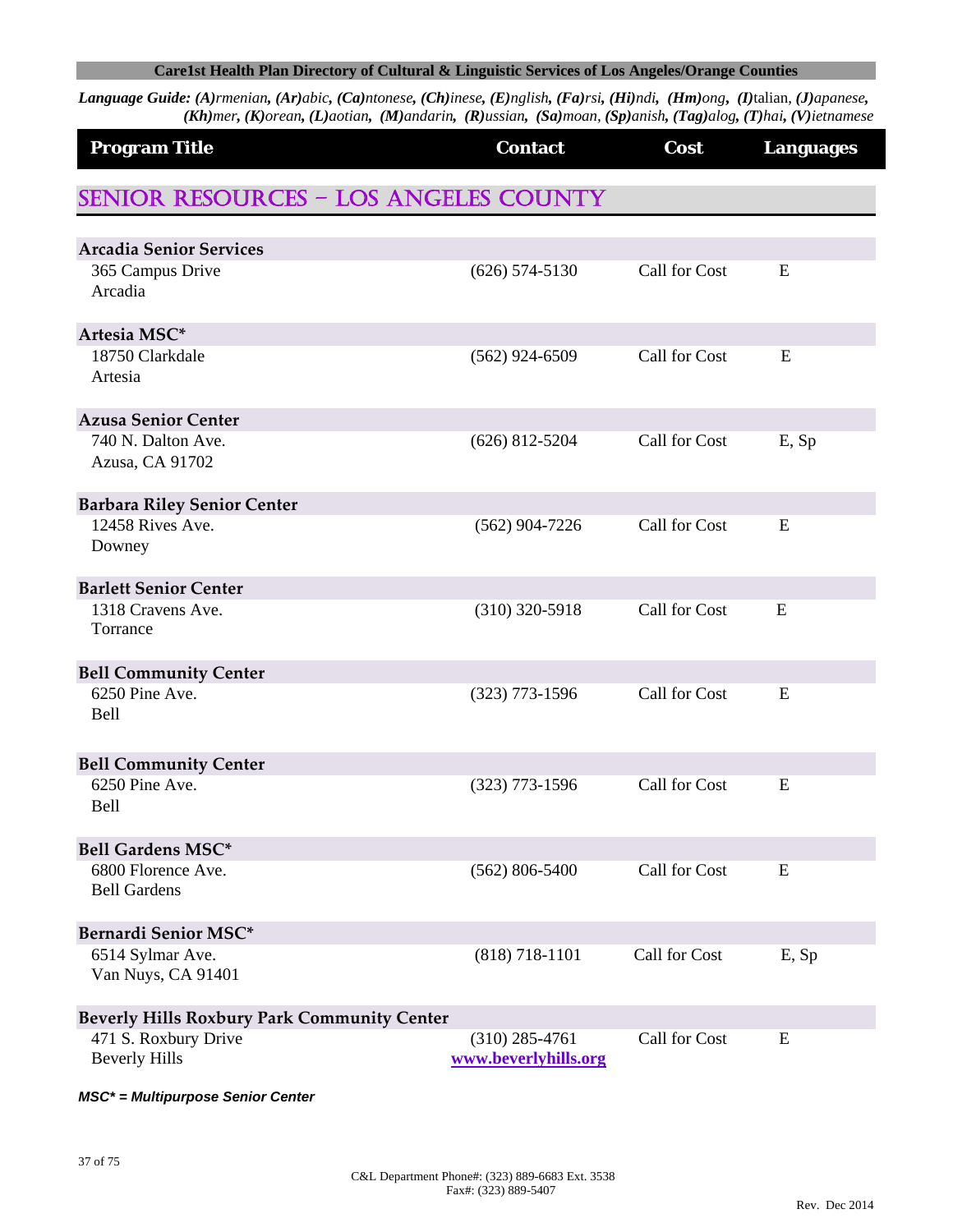Language Guide: (A)rmenian, (Ar)abic, (Ca)ntonese, (Ch)inese, (E)nglish, (Fa)rsi, (Hi)ndi, (Hm)ong, (I)talian, (J)apanese, (Kh)mer, (K)orean, (L)aotian, (M)andarin, (R)ussian, (Sa)moan, (Sp)anish, (Tag)alog, (T)hai, (V)ietnamese

| <b>Program Title</b>                            | <b>Contact</b>        | Cost          | <b>Languages</b> |
|-------------------------------------------------|-----------------------|---------------|------------------|
| <b>SENIOR RESOURCES - LOS ANGELES COUNTY</b>    |                       |               |                  |
| <b>Bradley MSC*</b>                             |                       |               |                  |
| 10957 S. Central Ave.<br>Los Angeles, CA 90059  | $(323)$ 923-2753      | Call for Cost | E                |
| Burbank Joslyn MSC*                             |                       |               |                  |
| 1301 W. Olive Ave.<br><b>Burbank</b>            | $(818)$ 238-5353      | Call for Cost | E                |
| <b>Carson Senior Social Services</b>            |                       |               |                  |
| 801 E. Carson St.<br>Carson, CA 90745           | $(310) 835 - 0212$    | Call for Cost | E, Sp            |
| Cerritos MSC*                                   |                       |               |                  |
| 12340 South St.<br>Cerritos, CA 90703           | $(562)$ 916-8550      | Call for Cost | E                |
| <b>City of Downey Community Senior Services</b> |                       |               |                  |
| 7810 Quill Dr.<br>Downey, CA 90241              | $(562)$ 904-7223      | Call for Cost | E                |
| <b>City of La Puente Senior Center</b>          |                       |               |                  |
| 16001 E. Main St.<br>La Puente, CA 91744        | $(626)$ 855-1585      | Call for Cost | E, Sp            |
| <b>Claremont Joslyn Senior Center</b>           |                       |               |                  |
| 660 N. Mountain Ave.<br>Claremont, CA 91711     | $(909)$ 399-5488      | Call for Cost | E, Sp            |
| <b>Commerce Senior Citizens Center</b>          |                       |               |                  |
| 2555 Commerce Way                               | $(323) 887 - 4430$    | Call for Cost | E                |
| Commerce                                        | www.ci.commerce.ca.us |               |                  |
| <b>Covina Joslyn Senior Center</b>              |                       |               |                  |
| 815 N. Barranca Ave.                            | $(626)$ 966-6378      | Call for Cost | E, Ch, Sp        |
| Covina, CA 91723                                |                       |               |                  |
| <b>Culver City Senior Center</b>                |                       |               |                  |
| 4095 Overland Ave.                              | $(310)$ 253-6700      | Call for Cost | E, C, I          |
| Culver City, CA 90232                           |                       |               |                  |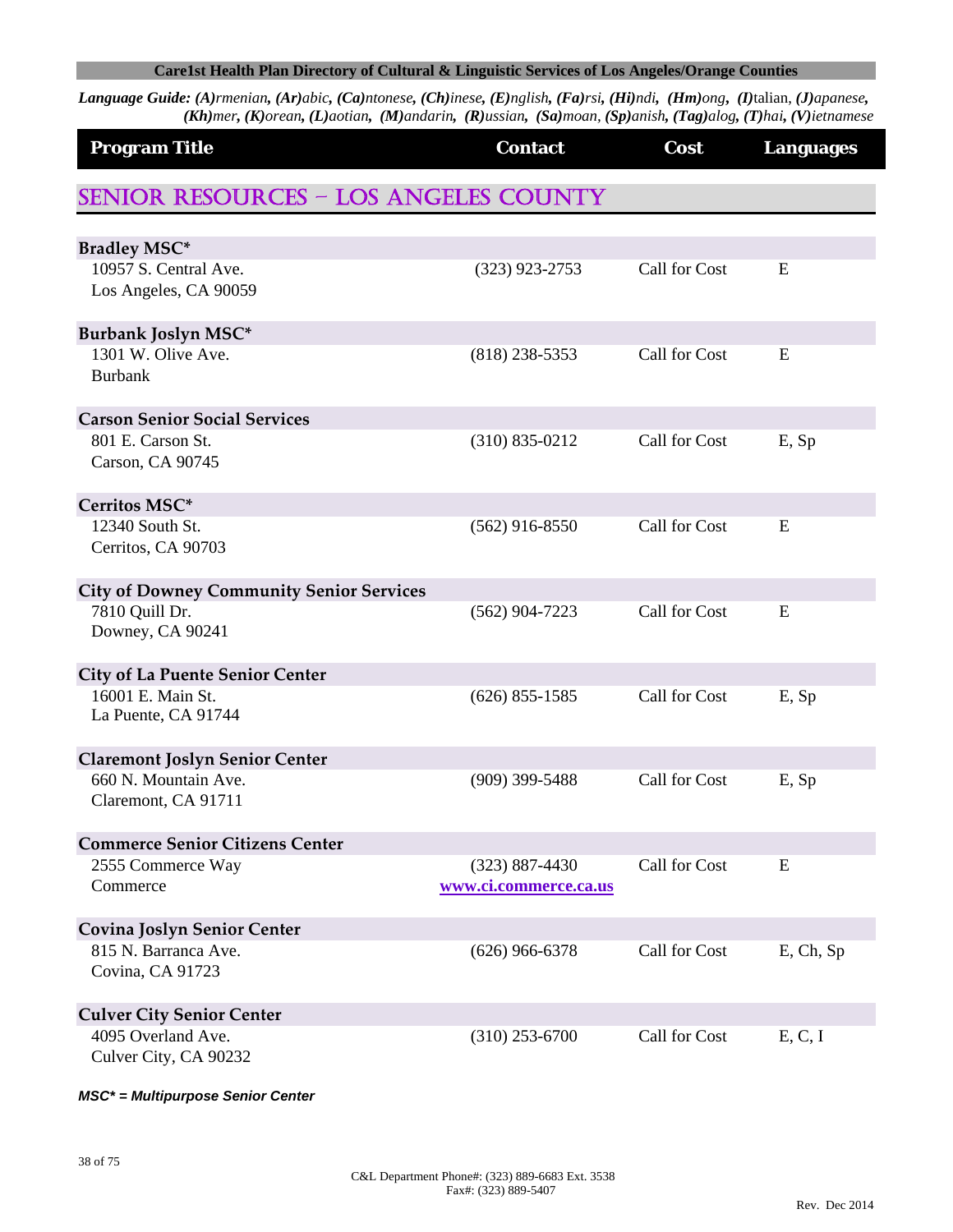Language Guide: (A)rmenian, (Ar)abic, (Ca)ntonese, (Ch)inese, (E)nglish, (Fa)rsi, (Hi)ndi, (Hm)ong, (I)talian, (J)apanese, (Kh)mer, (K)orean, (L)aotian, (M)andarin, (R)ussian, (Sa)moan, (Sp)anish, (Tag)alog, (T)hai, (V)ietnamese

| <b>Program Title</b>                         | <b>Contact</b>     | Cost          | <b>Languages</b> |
|----------------------------------------------|--------------------|---------------|------------------|
| <b>SENIOR RESOURCES - LOS ANGELES COUNTY</b> |                    |               |                  |
| Delta Sigma MSC*                             |                    |               |                  |
| 2528 West Blvd.                              | $(323)$ 735-5799   | Call for Cost | E                |
| Los Angeles                                  |                    |               |                  |
| <b>Duarte Senior Center</b>                  |                    |               |                  |
| 1610 Huntington Drive                        | $(626)$ 357-3513   | Call for Cost | E                |
| Duarte, CA 91010                             |                    |               |                  |
| <b>East Los Angeles Neighborhood Center</b>  |                    |               |                  |
| 133 North Sunol Drive                        | $(323)$ 260-2823   | Call for Cost | E                |
| Los Angeles                                  |                    |               |                  |
| East Valley MSC*                             |                    |               |                  |
| 5056 Van Nuys Blvd.                          | $(818)$ 766-5165   | Call for Cost | E                |
| Sherman Oaks, CA 91603                       |                    |               |                  |
| El Monte Community & Senior Center           |                    |               |                  |
| 3120 N. Tyler Ave.                           | $(626) 580 - 2210$ | Call for Cost | E, Sp            |
| El Monte, CA 91731                           |                    |               |                  |
| <b>El Dorado Senior Center</b>               |                    |               |                  |
| 2800 Studebaker Rd.                          | $(562) 570 - 3227$ | Call for Cost | E                |
| Long Beach, CA 90815                         |                    |               |                  |
| El Segundo Joslyn Senior Center              |                    |               |                  |
| 339 Sheldon St.                              | $(310) 524 - 2705$ | Call for Cost | E                |
| El Segundo, CA 90245                         |                    |               |                  |
| Felicia Mahood Senior MSC*                   |                    |               |                  |
| 11338 Santa Monica Blvd.                     | $(310)$ 479-4119   | Call for Cost | E, Fa, Sp        |
| Los Angeles, CA 90025                        |                    |               |                  |
| Gardena Senior Citizens Day Care Center      |                    |               |                  |
| 14517 Crenshaw Blvd.                         | $(310)$ 217-9550   | Call for Cost | E                |
| Gardena                                      |                    |               |                  |
| George & Helen Thomas MSC*                   |                    |               |                  |
| 2475 Washington Blvd.                        | $(323) 734 - 9091$ | Call for Cost | E                |
| Los Angeles                                  |                    |               |                  |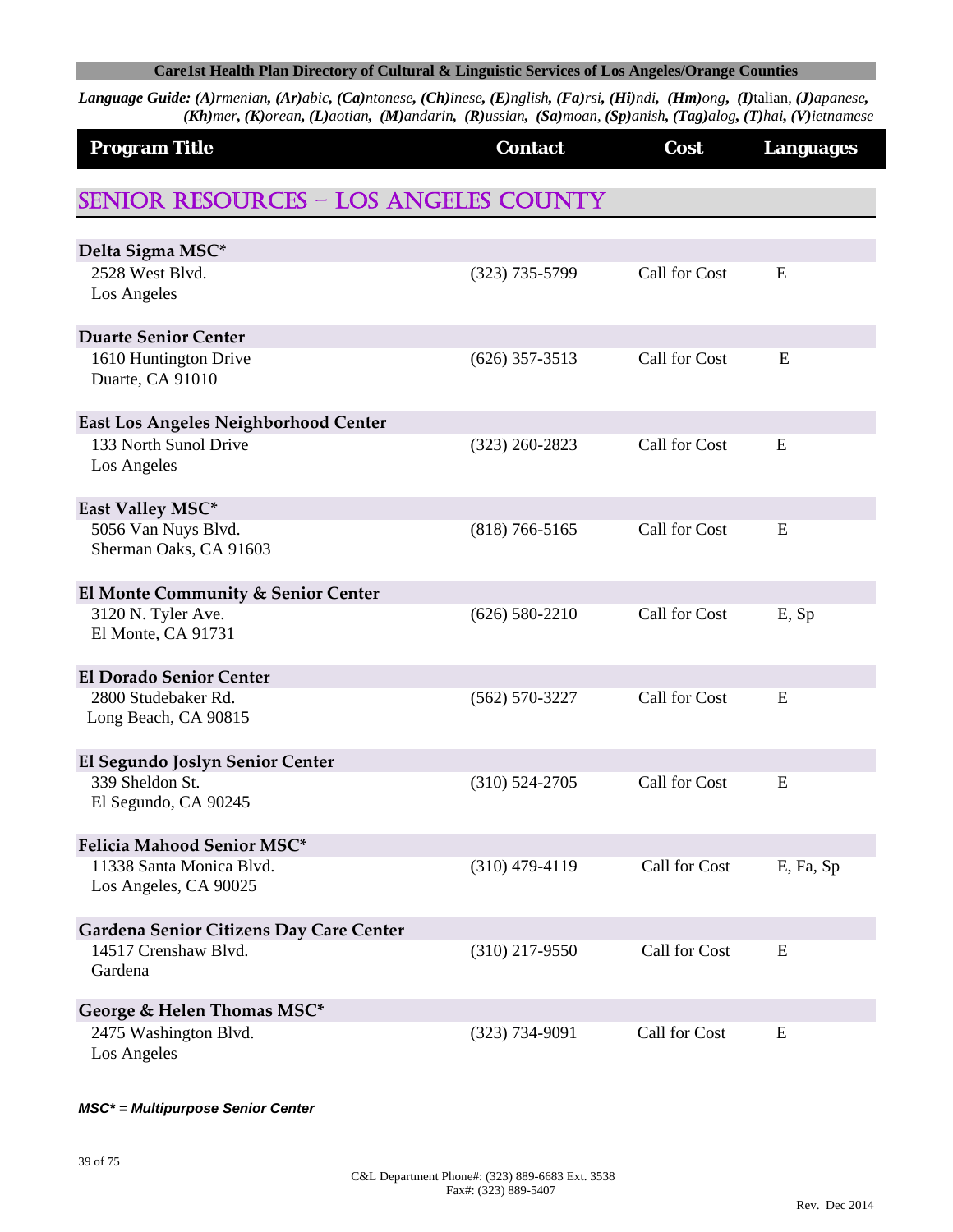Language Guide: (A)rmenian, (Ar)abic, (Ca)ntonese, (Ch)inese, (E)nglish, (Fa)rsi, (Hi)ndi, (Hm)ong, (I)talian, (J)apanese, (Kh)mer, (K)orean, (L)aotian, (M)andarin, (R)ussian, (Sa)moan, (Sp)anish, (Tag)alog, (T)hai, (V)ietnamese

| <b>Program Title</b>                                     | <b>Contact</b>     | Cost          | <b>Languages</b> |
|----------------------------------------------------------|--------------------|---------------|------------------|
| <b>SENIOR RESOURCES - LOS ANGELES COUNTY</b>             |                    |               |                  |
| <b>Glendale Senior Center</b>                            |                    |               |                  |
| 201 E. Colorado St,                                      | $(818) 548 - 3778$ | Call for Cost | E                |
| Glendale                                                 |                    |               |                  |
| <b>Glendale Sparr Heights Senior Center</b>              |                    |               |                  |
| 1613 Glencoe Way<br>Glendale                             | $(818) 548 - 2187$ | Call for Cost | E                |
| <b>Hawthorne Senior Center</b>                           |                    |               |                  |
| 3901 El Segundo Blvd.<br>Hawthorne                       | $(310)$ 349-1650   | Call for Cost | E                |
| Hollywood MSC*                                           |                    |               |                  |
| 1360 North St. Andrews Place<br>Los Angeles              | $(323)$ 957-3900   | Call for Cost | $E$ , Sp, A, R   |
| <b>Huntington Senior Care Network</b>                    |                    |               |                  |
| 837 S. Fair Oaks Ave., Ste 100<br><b>Huntington Park</b> | $(626)$ 397-3110   | Call for Cost | E, Ch, Sp        |
| Huntington Park Old Timer Foundation                     |                    |               |                  |
| 3355 East Gage Ave.<br><b>Huntington Park</b>            | $(323) 589 - 7100$ | Call for Cost | E                |
| <b>Inglewood Senior Center</b>                           |                    |               |                  |
| 330 Centinela Ave.<br>Inglewood, CA 90302                | $(310)$ 412-5338   | Call for Cost | E                |
| International Institute of LA MSC*                       |                    |               |                  |
| 435 S. Boyle Ave.                                        | $(323)$ 264-6210   | Call for Cost | ${\bf E}$        |
| Los Angeles                                              |                    |               |                  |
| <b>Interval Senior Services</b>                          |                    |               |                  |
| 943 Grand Ave.<br>Covina                                 | $(626)$ 858-8382   | Call for Cost | E                |
| <b>Irwindale Senior Center</b>                           |                    |               |                  |
| 16116 Arrow Hwy.<br>Irwindale                            | $(626)$ 430-2283   | Call for Cost | E                |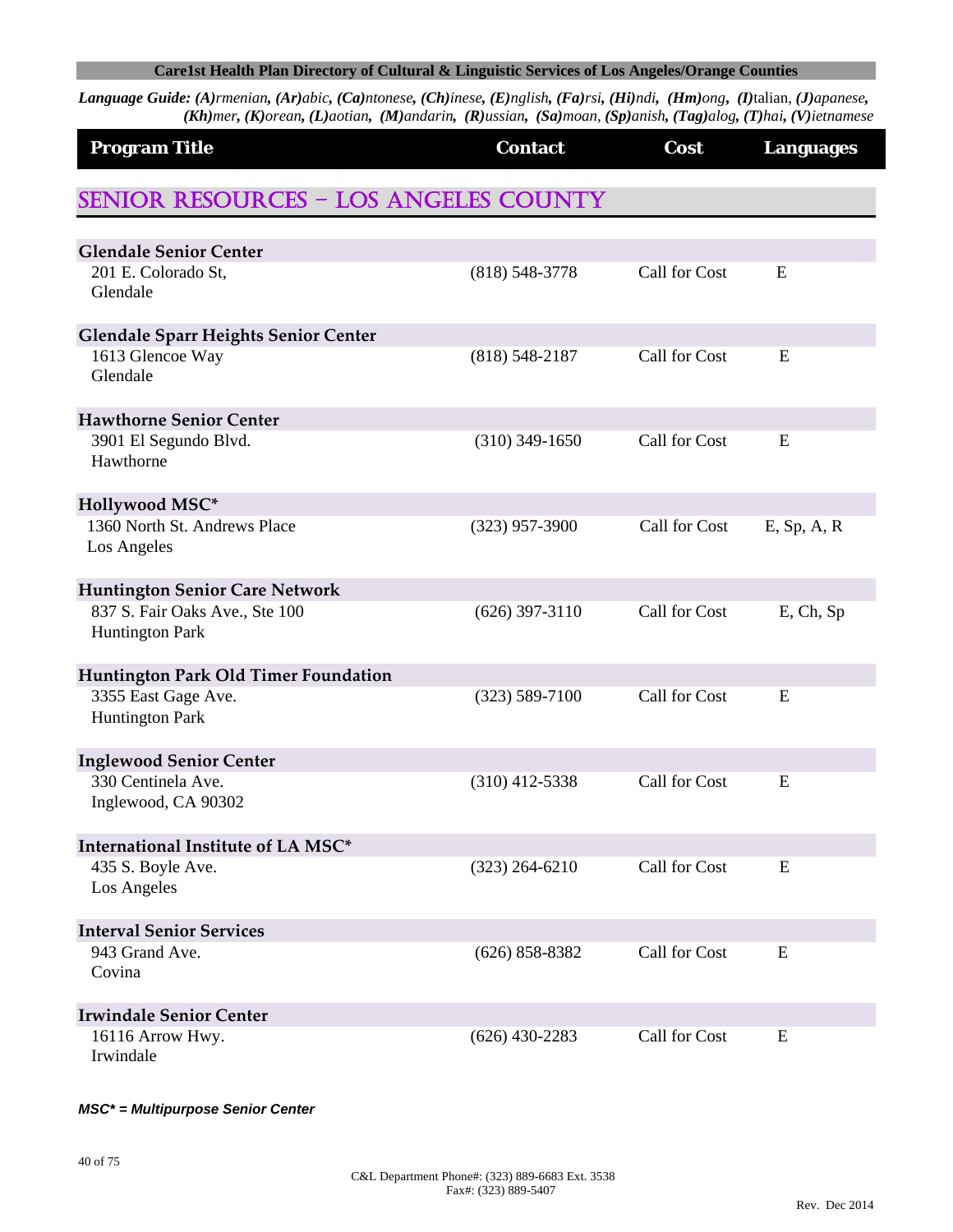Language Guide: (A)rmenian, (Ar)abic, (Ca)ntonese, (Ch)inese, (E)nglish, (Fa)rsi, (Hi)ndi, (Hm)ong, (I)talian, (J)apanese, (Kh)mer, (K)orean, (L)aotian, (M)andarin, (R)ussian, (Sa)moan, (Sp)anish, (Tag)alog, (T)hai, (V)ietnamese

| <b>Program Title</b>                         | <b>Contact</b>     | Cost          | <b>Languages</b> |
|----------------------------------------------|--------------------|---------------|------------------|
| <b>SENIOR RESOURCES - LOS ANGELES COUNTY</b> |                    |               |                  |
|                                              |                    |               |                  |
| Jack Crippen MSC*<br>3120 N. Tyler Ave.      | $(626) 580 - 2210$ | Call for Cost | E                |
| El Monte                                     |                    |               |                  |
| Jaycees Foundation Inc. MSC*                 |                    |               |                  |
| 1148 N. Avalon Blvd.<br>Wilmington           | $(310)$ 518-4533   | Call for Cost | E                |
| <b>Joslyn Adult Center</b>                   |                    |               |                  |
| 210 N. Chapel Ave.<br>Alhambra, CA 91801     | $(626)$ 570-3220   | Call for Cost | E, C, M, Sp      |
| Ken Nakaoka MSC*                             |                    |               |                  |
| 1670 W. 162 St., Ste B<br>Gardena            | $(310)$ 217-9552   | Call for Cost | E                |
| La Fetra Senior Center                       |                    |               |                  |
| 333 East Foothill Blvd.<br>Glendora          | $(626)$ 914-0560   | Call for Cost | E                |
| La Mirada Older Adult Services               |                    |               |                  |
| 13710 La Mirada Blvd.<br>La Mirada           | $(562)$ 902-3160   | Call for Cost | E                |
| La Verne Senior Center                       |                    |               |                  |
| 3680 D St.<br>La Verne                       | $(909) 596 - 8777$ | Call for Cost | E                |
| <b>Lawndale Senior Center</b>                |                    |               |                  |
| 14701 South Burin Ave.<br>Lawndale           | $(310)$ 679-3344   | Call for Cost | E                |
| <b>Lennox Senior Center</b>                  |                    |               |                  |
| 10828 Condon Ave.<br>Lennox, CA 90304        | $(310)$ 412-5439   | Call for Cost | E, Sp            |
| <b>Lincoln Heights Senior Center</b>         |                    |               |                  |
| 2323 Workman St.<br>Los Angeles              | $(323)$ 225-9339   | Call for Cost | E, Sp            |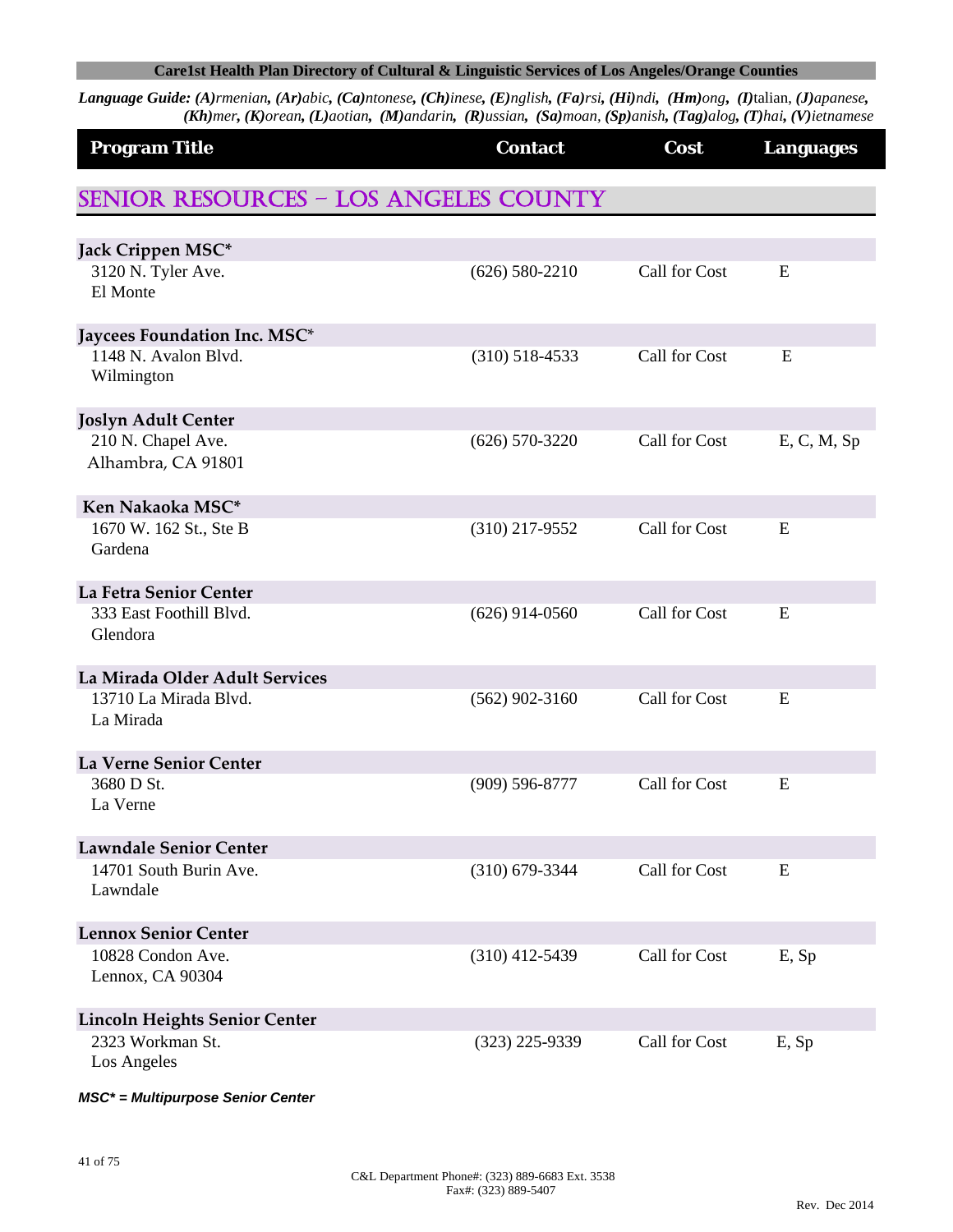Language Guide: (A)rmenian, (Ar)abic, (Ca)ntonese, (Ch)inese, (E)nglish, (Fa)rsi, (Hi)ndi, (Hm)ong, (I)talian, (J)apanese, (Kh)mer, (K)orean, (L)aotian, (M)andarin, (R)ussian, (Sa)moan, (Sp)anish, (Tag)alog, (T)hai, (V)ietnamese

| <b>Program Title</b>                                             | <b>Contact</b>     | Cost          | <b>Languages</b> |
|------------------------------------------------------------------|--------------------|---------------|------------------|
| <b>SENIOR RESOURCES - LOS ANGELES COUNTY</b>                     |                    |               |                  |
|                                                                  |                    |               |                  |
| <b>Long Beach Senior Center</b><br>$1150$ E. 4 <sup>th</sup> St. |                    | Call for Cost | E                |
| Long Beach, CA 90802                                             | $(562) 570-3500$   |               |                  |
| <b>Manhattan Beach Senior Center</b>                             |                    |               |                  |
| 1601 N. Valley Drive<br>Manhattan Beach                          | $(310) 802 - 5447$ | Call for Cost | E                |
| <b>Monterey Park Langley MSC*</b>                                |                    |               |                  |
| 400 West Emerson Ave.<br><b>Monterey Park</b>                    | $(626)$ 307-1395   | Call for Cost | E                |
| <b>Maywood Senior Citizen Program</b>                            |                    |               |                  |
| 4801 E. 58th St.<br>Maywood                                      | $(323) 562 - 7043$ | Call for Cost | E                |
| <b>Mid-Valley Senior Center</b>                                  |                    |               |                  |
| 14450 Valerio St.<br>Van Nuys                                    | $(818) 786 - 4282$ | Call for Cost | E                |
| Northeast Valley MSC*                                            |                    |               |                  |
| 11300 Glenoaks Blvd.<br>Pacoima, CA 91331                        | $(818) 834 - 6100$ | Call for Cost | E, Sp            |
| <b>Norwalk Senior Citizens Center</b>                            |                    |               |                  |
| 14040 San Antonio Dr.<br>Norwalk                                 | $(562)$ 929-5580   | Call for Cost | E                |
| <b>One Generation MSC*</b>                                       |                    |               |                  |
| 17400 Victory Blvd.                                              | $(818)$ 705-2345   | Call for Cost | E, Sp            |
| Van Nuys, CA 91406                                               |                    |               |                  |
| <b>Palmdale Senior Center</b>                                    |                    |               |                  |
| 1002 E. Avenue Q-12                                              | $(661)$ 267-5551   | Call for Cost | E                |
| Palmdale                                                         |                    |               |                  |
| <b>Palomares City Hall Senior Program</b>                        |                    |               |                  |
| 499 E. Arrow Hwy,<br>Pomona, CA 91767                            | $(909) 620 - 2324$ | Call for Cost | E, Sp            |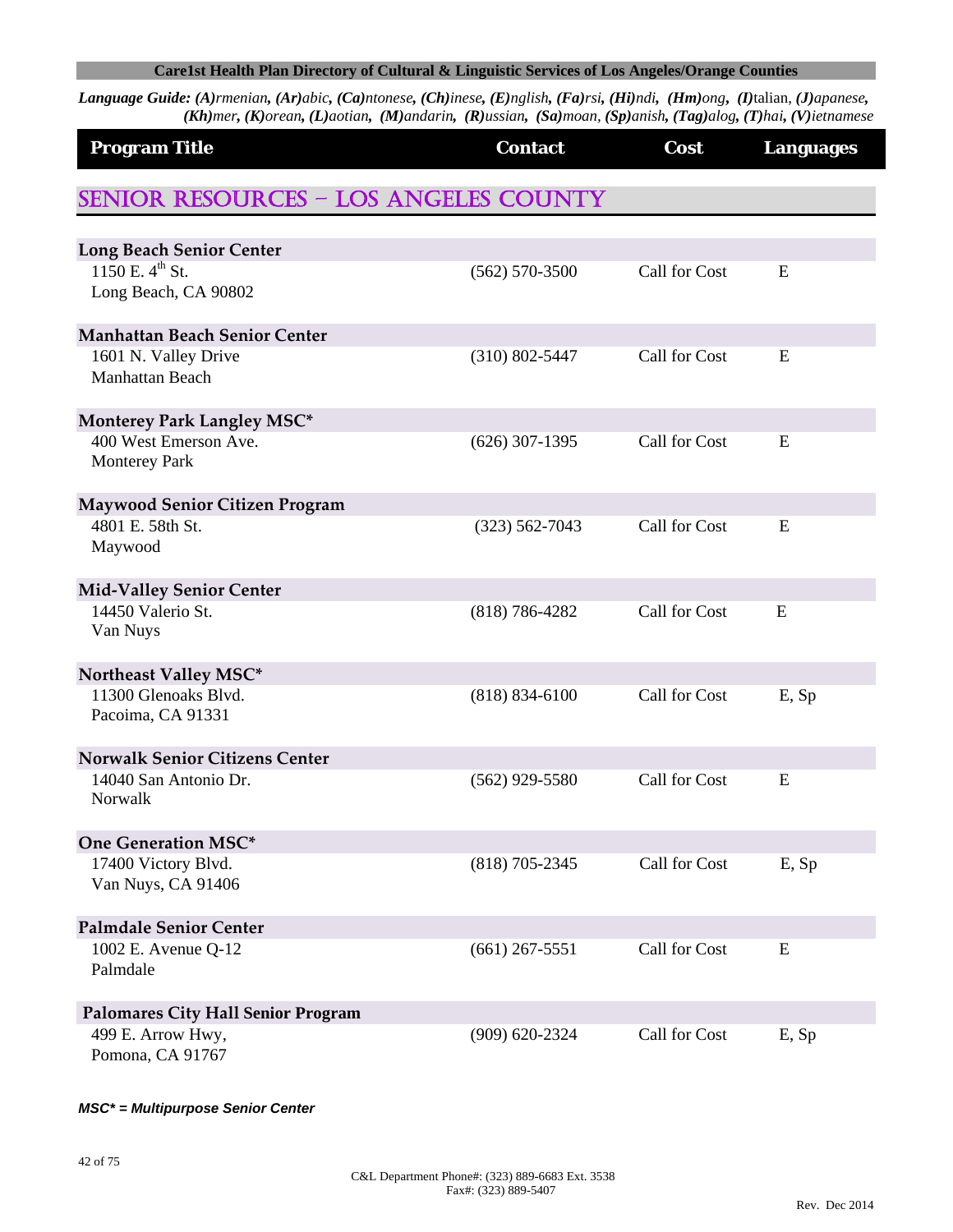Language Guide: (A)rmenian, (Ar)abic, (Ca)ntonese, (Ch)inese, (E)nglish, (Fa)rsi, (Hi)ndi, (Hm)ong, (I)talian, (J)apanese, (Kh)mer, (K)orean, (L)aotian, (M)andarin, (R)ussian, (Sa)moan, (Sp)anish, (Tag)alog, (T)hai, (V)ietnamese

| <b>Program Title</b>                              | <b>Contact</b>   | Cost          | <b>Languages</b> |
|---------------------------------------------------|------------------|---------------|------------------|
| <b>SENIOR RESOURCES - LOS ANGELES COUNTY</b>      |                  |               |                  |
| Paramount MSC*                                    |                  |               |                  |
| 14400 Paramount Blvd.<br>Paramount                | $(562)$ 220-2090 | Call for Cost | E                |
| Pasadena Senior Center                            |                  |               |                  |
| 85 E. Holy St.<br>Pasadena, CA 91103              | $(626)$ 795-4331 | Call for Cost | E                |
| Peninsula Seniors/Palos Verdes                    |                  |               |                  |
| 810 Silver Spur Rd., Ste C<br>Rolling Hills Est.  | $(310)$ 377-3003 | Call for Cost | E                |
| Peter Schabarum MSC*                              |                  |               |                  |
| 1556 Central Ave.<br>South El Monte               | $(626)$ 448-0131 | Call for Cost | E                |
| <b>Pico Rivera Senior Center</b>                  |                  |               |                  |
| 9200 Mines Ave.<br>Pico Rivera, CA 90660          | $(562)$ 948-4844 | Call for Cost | E, Sp            |
| <b>Redondo Beach Senior &amp; Family Services</b> |                  |               |                  |
| 320 Knob Hill Ave.<br>Redondo Beach               | $(310)$ 318-0650 | Call for Cost | E                |
| Robert M. Wilkinson MSC*                          |                  |               |                  |
| 8956 Vanalden Ave.<br>Northridge, CA 91324        | $(818)$ 756-7741 | Call for Cost | E                |
| <b>Rosemead Community Recreation Center</b>       |                  |               |                  |
| 3936 N. Muscatel Ave.<br>Rosemead, CA 91770       | $(626)$ 569-2251 | Call for Cost | E, Sp            |
| <b>San Dimas Senior Center</b>                    |                  |               |                  |
| 201 E. Bonita Ave.<br>San Dimas                   | $(909)$ 394-6290 | Call for Cost | E                |
| <b>San Gabriel Senior Center</b>                  |                  |               |                  |
| 324 South Mission Drive<br>San Gabriel            | $(626)$ 308-2822 | Call for Cost | E                |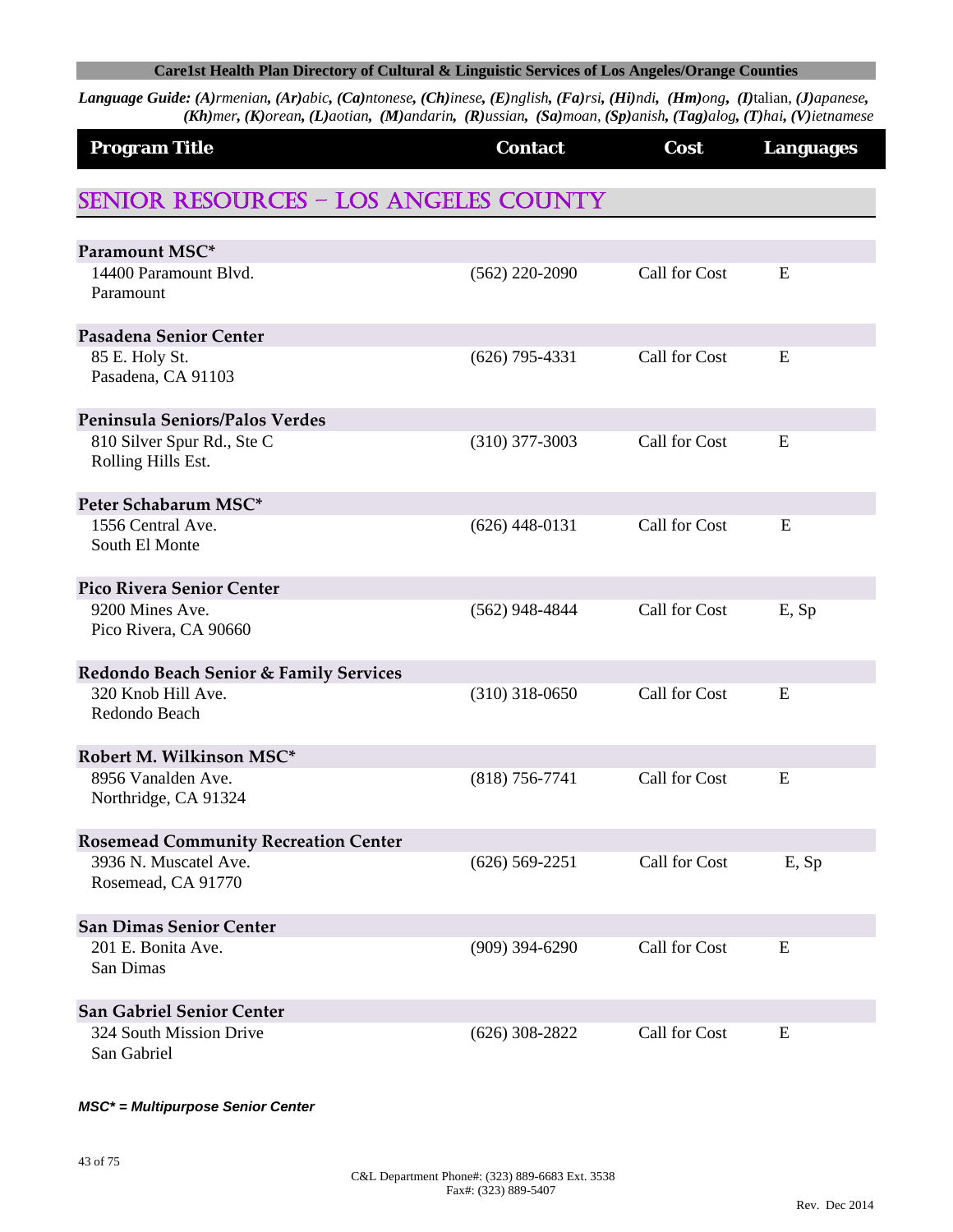Language Guide: (A)rmenian, (Ar)abic, (Ca)ntonese, (Ch)inese, (E)nglish, (Fa)rsi, (Hi)ndi, (Hm)ong, (I)talian, (J)apanese, (Kh)mer, (K)orean, (L)aotian, (M)andarin, (R)ussian, (Sa)moan, (Sp)anish, (Tag)alog, (T)hai, (V)ietnamese

| <b>Program Title</b>                                | <b>Contact</b>     | Cost          | <b>Languages</b> |
|-----------------------------------------------------|--------------------|---------------|------------------|
| <b>SENIOR RESOURCES - LOS ANGELES COUNTY</b>        |                    |               |                  |
| <b>Santa Anita Family Services Senior Center</b>    |                    |               |                  |
| 603 S. Myrtle Ave.                                  | $(626)$ 358-1185   | Call for Cost | E                |
| Monrovia, CA 91016                                  | $(800)$ 667-3646   |               |                  |
| Santa Clarita Valley Senior Center                  |                    |               |                  |
| 22900 Market St.                                    | $(661)$ 259-9444   | Call for Cost | E, Ch, Sp        |
| Santa Clarita, CA 91321                             |                    |               |                  |
| Santa Fe Springs MSC*                               |                    |               |                  |
| 9255 Pioneer Blvd.                                  | $(562) 692 - 0261$ | Call for Cost | E                |
| Santa Fe Springs                                    |                    |               |                  |
| <b>Sierra Madre Senior Center</b>                   |                    |               |                  |
| 232 W. Sierra Madre Blvd.<br>Sierra Madre, CA 91024 | $(626)$ 355-7135   | Call for Cost | $E$ , Ch, Sp     |
| <b>Slauson Park MSC*</b>                            |                    |               |                  |
| 5306 S. Compton Ave.<br>Los Angeles                 | $(323) 846 - 5395$ | Call for Cost | E                |
| <b>South El Monte Senior Center</b>                 |                    |               |                  |
| 1556 Central Ave.                                   | $(626)$ 448-0131   | Call for Cost | E, Sp            |
| South El Monte, CA 91733                            |                    |               |                  |
| <b>St. Barnabas Senior Center</b>                   |                    |               |                  |
| 675 S. Carondelet St.                               | $(213)$ 388-4444   | Call for Cost | E, A, K, Sp      |
| Los Angeles, CA 90057                               |                    |               | Tag              |
| Theresa Lindsay MSC*                                |                    |               |                  |
| 429 E. 42 <sup>nd</sup> Place                       | $(323) 846 - 1920$ | Call for Cost | E, Sp            |
| Los Angeles, CA 90011                               |                    |               |                  |
| <b>Valley Storefront Jewish Family Services</b>     |                    |               |                  |
| 12821 Victory Blvd.                                 | $(818)$ 984-1380   | Call for Cost | ${\bf E}$        |
| North Hollywood                                     |                    |               |                  |
| <b>Walnut Senior Center</b>                         |                    |               |                  |
| 21215 La Puente Rd.<br>Walnut                       | $(909) 598 - 6200$ | Call for Cost | E                |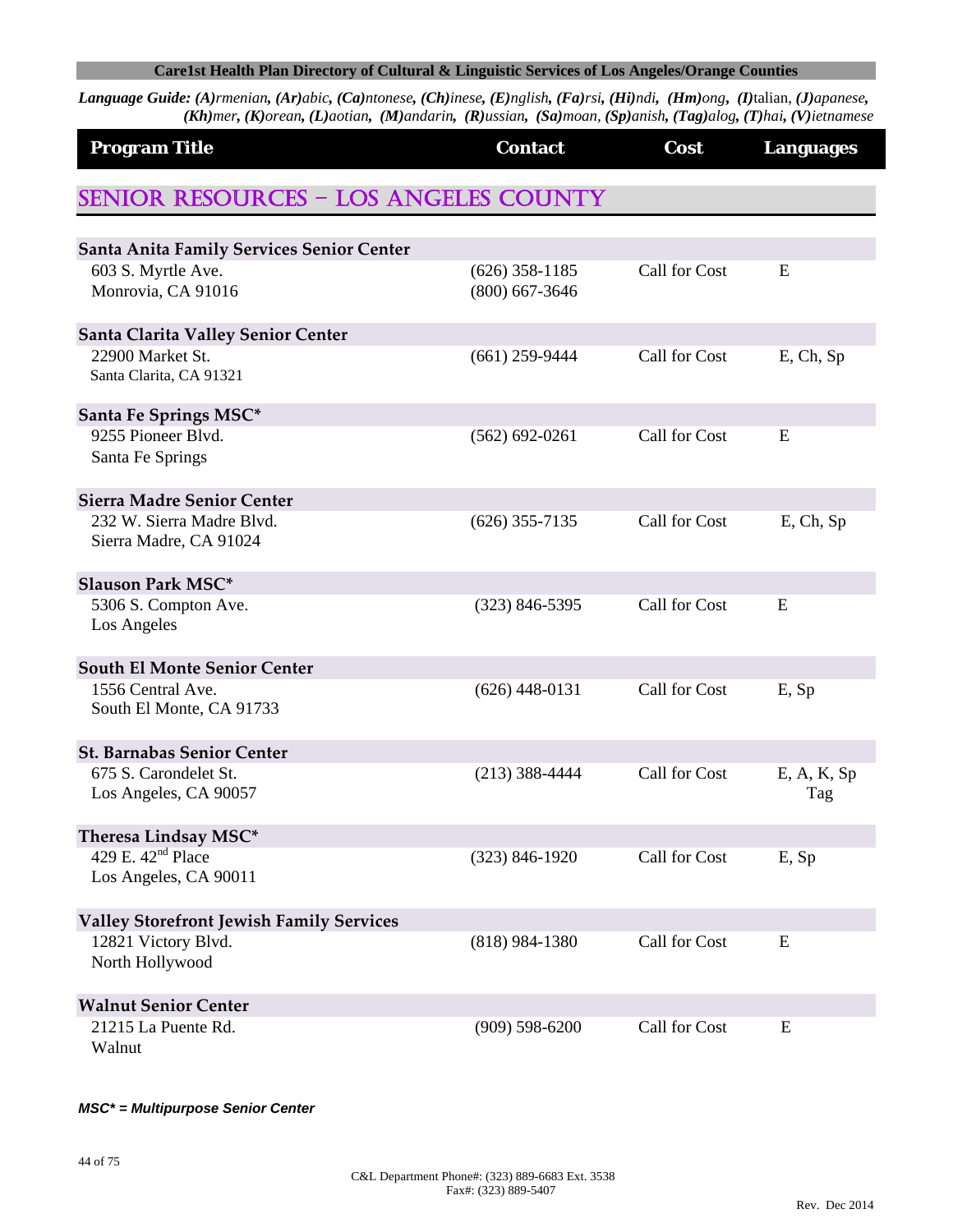Language Guide: (A)rmenian, (Ar)abic, (Ca)ntonese, (Ch)inese, (E)nglish, (Fa)rsi, (Hi)ndi, (Hm)ong, (I)talian, (J)apanese, (Kh)mer, (K)orean, (L)aotian, (M)andarin, (R)ussian, (Sa)moan, (Sp)anish, (Tag)alog, (T)hai, (V)ietnamese

| <b>Program Title</b>                                                                          | <b>Contact</b>     | Cost          | <b>Languages</b> |
|-----------------------------------------------------------------------------------------------|--------------------|---------------|------------------|
| <b>SENIOR RESOURCES - LOS ANGELES COUNTY</b>                                                  |                    |               |                  |
| <b>Weingart Senior Recreation Center</b><br>5220 Olivia Ave.<br>Lakewood, CA 90712            | $(562) 630 - 6141$ | Call for Cost | E, Sp            |
| <b>West Covina Senior Citizens Center</b><br>2501 E. Cortez<br>West Covina, CA 91791          | $(626)$ 331-5366   | Call for Cost | E, Sp            |
| <b>West Hollywood Service Center</b><br>7377 Santa Monica Blvd.<br>West Hollywood             | $(323) 851 - 8202$ | Call for Cost | E                |
| <b>Whittier Senior Center</b><br>13225 Walnut St.<br>Whittier                                 | $(562)$ 464-3370   | Call for Cost | E                |
| Wilmington MSC*<br>1371 N. Eubank Ave.<br>Wilmington, CA 90744                                | $(310)$ 518-4533   | Call for Cost | E, Sp            |
| Wise MSC*<br>$1527\,4^{th}\,$ St.<br>Santa Monica                                             | $(310)$ 394-9871   | Call for Cost | E                |
| Armenian/Iranian/Russian                                                                      |                    |               |                  |
| <b>Armenian Senior Center</b><br>407 E. Colorado Blvd.<br>Glendale                            | $(818)$ 241-8690   | Call for Cost | E, A             |
| Asian/Pacific                                                                                 |                    |               |                  |
| <b>Asian Pacific Coalition on Aging</b><br>1543 W. Olympic Blvd., Suite 200-A1<br>Los Angeles | $(213)$ 365-6252   | Call for cost | E, V, K, Tag     |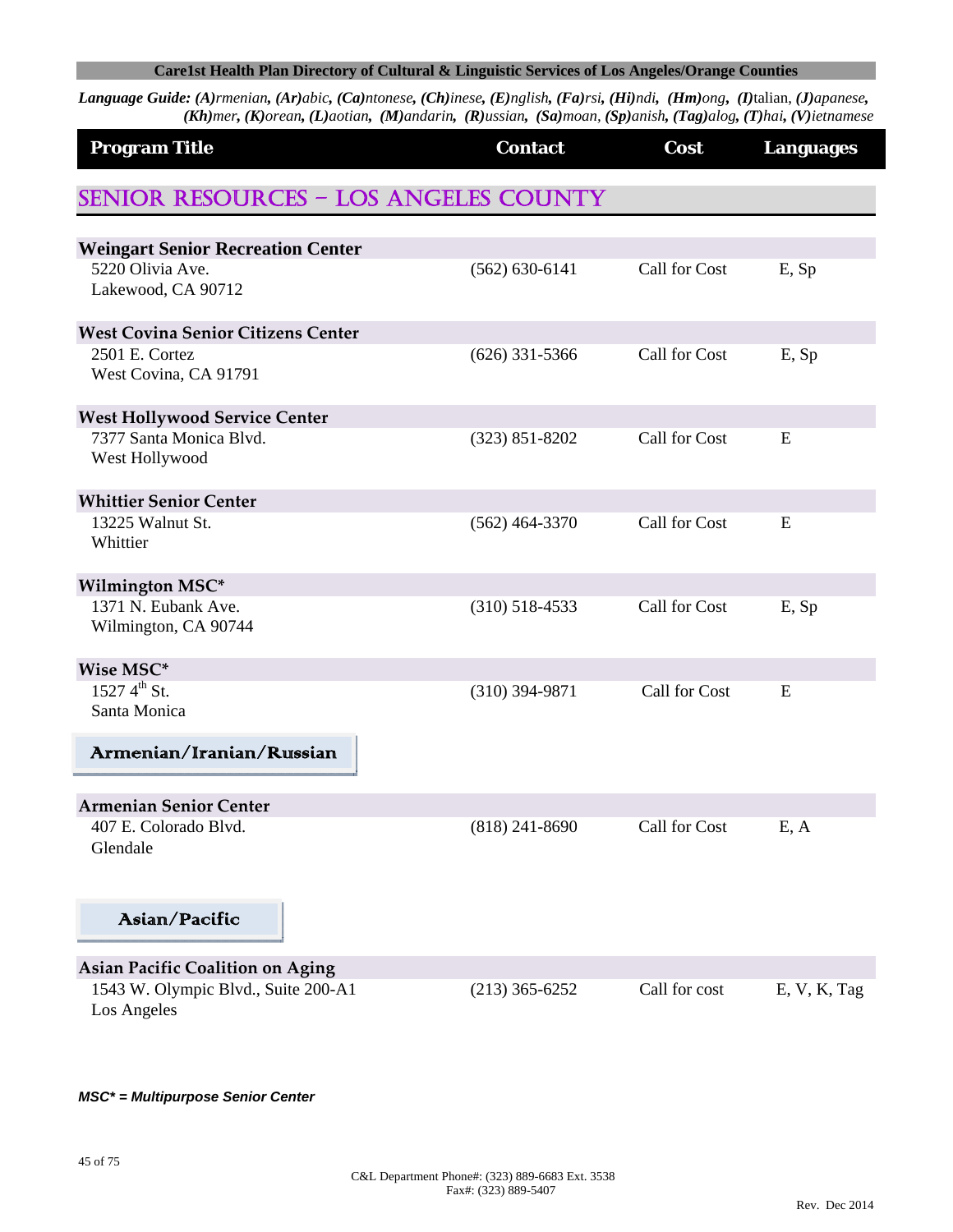Language Guide: (A)rmenian, (Ar)abic, (Ca)ntonese, (Ch)inese, (E)nglish, (Fa)rsi, (Hi)ndi, (Hm)ong, (I)talian, (J)apanese,  $(Kh)$ mer, (K)orean, (L)aotian, (M)andarin, (R)ussian, (Sa)moan, (Sp)anish, (Tag)alog, (T)hai, (V)ietnamese

| <b>Title</b><br>Program | <b>Contact</b> | Cost | Languages<br>г.<br>ю. |
|-------------------------|----------------|------|-----------------------|
|                         |                |      |                       |

# SENIOR RESOURCES – LOS ANGELES COUNTY

Hispanic/Latino

**El Sereno Senior Citizens Center** 4818 Klamath Pl. (323) 222-2040 Call for Cost E, Sp

Los Angeles

**Language**<br>Language<br>Language<br>Language<br>Language<br>Language<br>Language<br>Language<br>Language<br>Language<br>Language<br>Language<br>Language<br>Language<br>Language<br>

## *Alzheimer's & Dementia Resources – Los Angeles County*

# ADULT DAY SERVICES

*Adult Day Services are programs designed to provide stimulation in a safe environment during the day for adults with physical and mental functional impairment, including individuals with Alzheimer's disease and related disorders. These programs offer an opportunity for social interaction, promote health maintenance, foster independence, provide much-needed respite for family caregivers, or offer family members a safe place for their loved one to stay while they work.* 

WEBSITES RELATED TO ADULT DAY SERVICES



*California Association of Adult Day Services www.caads.org*

*California Department of Health Care Services www.dhcs.ca.org*

*California Department of Social Services, Community Care Licensing www.ccld.ca.gov*

# Assisted living facilities

| A Place for Mom                |                         |               |          |
|--------------------------------|-------------------------|---------------|----------|
| Provides referrals to RCFEs    | $(877)$ 311-6099        | Call for Cost | E, Sp    |
| & nursing facilities           |                         |               |          |
| <b>Accent on Seniors</b>       |                         |               |          |
| Provides referrals to RCFEs    | (888) 954-6637          | Call for Cost | E, R, Sp |
| & nursing facilities statewide | www.accentonseniors.com |               |          |
| <b>California Registry</b>     |                         |               |          |
| Provides referrals to RCFEs    | (800) 777-7575          | Call for Cost | Ε        |
| & nursing facilities statewide | www.calregistry.com     |               |          |
| <b>Concepts for Living</b>     |                         |               |          |
| Provides referrals to RCFEs    | (818) 340-7272          | Call for Cost | E        |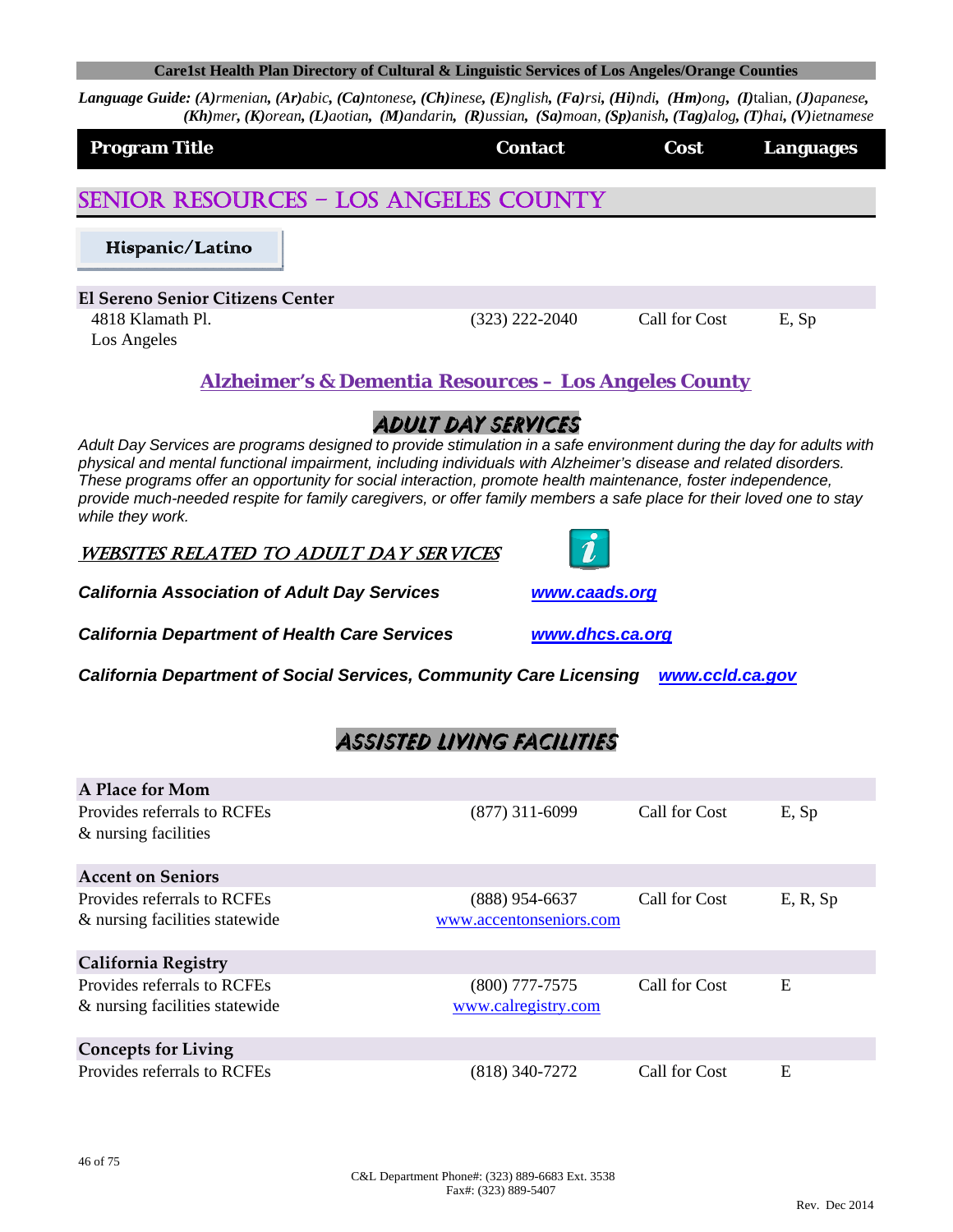Language Guide: (A)rmenian, (Ar)abic, (Ca)ntonese, (Ch)inese, (E)nglish, (Fa)rsi, (Hi)ndi, (Hm)ong, (I)talian, (J)apanese, (Kh)mer, (K)orean, (L)aotian, (M)andarin, (R)ussian, (Sa)moan, (Sp)anish, (Tag)alog, (T)hai, (V)ietnamese

| <b>Program Title</b> | <b>Contact</b> | Cost | <b>Languages</b> |
|----------------------|----------------|------|------------------|
|                      |                |      |                  |

## *Alzheimer's & Dementia Resources – Los Angeles County*

# Assisted living facilities *(*CONT'*)*

| Connections                                                                                                    |                    |               |       |  |
|----------------------------------------------------------------------------------------------------------------|--------------------|---------------|-------|--|
| Provides referrals to RCFEs                                                                                    | $(800)$ 330-5993   | Call for Cost | E, Sp |  |
| <b>Elderlink Referral Services</b>                                                                             |                    |               |       |  |
| Provides referrals to RCFEs<br>& nursing facilities                                                            | $(800)$ 613-5772   | Call for Cost | E     |  |
| Heartlight                                                                                                     |                    |               |       |  |
| Provides referrals to RCFEs                                                                                    | $(310)$ 204-2223   | Call for Cost | E     |  |
| <b>Senior Homes</b>                                                                                            |                    |               |       |  |
| Provides referrals to RCFEs<br>& nursing facilities statewide                                                  | $(866) 700 - 1545$ | Call for Cost | E     |  |
| <b>Senior Placement Hotline</b>                                                                                |                    |               |       |  |
| Provides referrals to RCFEs                                                                                    | $(877)$ 353-3756   | Call for Cost | E     |  |
| & nursing facilities in Los Angeles County                                                                     |                    |               |       |  |
| <b>Senior Residential Choices</b>                                                                              |                    |               |       |  |
| Provides referrals to RCFEs                                                                                    | $(800)$ 584-1855   | Call for Cost | E     |  |
|                                                                                                                | www.sr-choices.com |               |       |  |
| <b>Southern California Senior Resources</b>                                                                    |                    |               |       |  |
| Provides referrals to RCFEs                                                                                    | $(866) 697 - 3646$ | Call for Cost | E, Sp |  |
| WEBSITES RELATED TO ASSISTED LIVING FACILITIES                                                                 |                    |               |       |  |
| CareFinder - an online guide for informed choices<br>www.alz.org/carefinder<br>when selecting residential care |                    |               |       |  |

*CareMavens – an online database of professional www.alzla.org/resources elder care providers and RCFEs*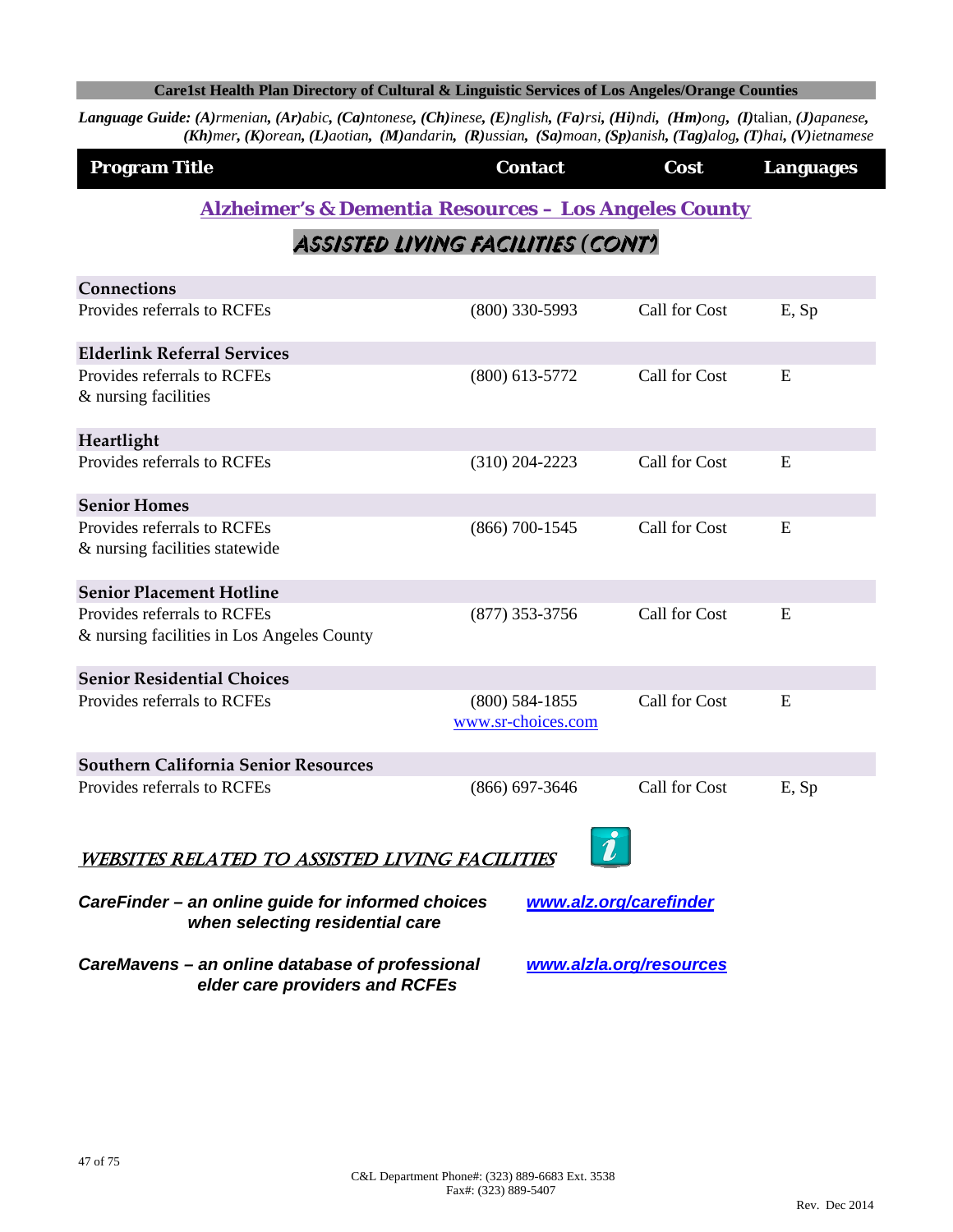Language Guide: (A)rmenian, (Ar)abic, (Ca)ntonese, (Ch)inese, (E)nglish, (Fa)rsi, (Hi)ndi, (Hm)ong, (I)talian, (J)apanese, (Kh)mer, (K)orean, (L)aotian, (M)andarin, (R)ussian, (Sa)moan, (Sp)anish, (Tag)alog, (T)hai, (V)ietnamese

| <b>Program Title</b> | <b>Contact</b> | Cost | <b>Languages</b> |
|----------------------|----------------|------|------------------|
|                      |                |      |                  |

*Alzheimer's & Dementia Resources – Los Angeles County*

CARE MANAGEMENT

*Care management helps older adults and their families determine their needs and find the best available resources to meet those needs.* 

#### **GREATER LOS ANGELES (ALL AREAS)**

| Alzheimer's Association, California Southland Chapter             |                    |               |       |
|-------------------------------------------------------------------|--------------------|---------------|-------|
| Care Management Services/<br><b>Care Consultation</b>             | $(800)$ 272-3900   | Call for Cost | E     |
| <b>ANTELOPE VALLEY</b>                                            |                    |               |       |
| <b>Antelope Valley Senior Center</b>                              |                    |               |       |
| 777 W. Jackman St.                                                | $(661) 726 - 4400$ | Call for Cost | E, Sp |
| Lancaster, CA 93534                                               |                    |               |       |
| <b>LOS ANGELES</b>                                                |                    |               |       |
| <b>Access Healthcare Associates</b>                               |                    |               |       |
| 9233 West Pico Blvd., Ste 230                                     | $(310)$ 356-8146   | Call for Cost | E     |
| Los Angeles, CA 90035                                             |                    |               |       |
| <b>AltaMed PACE</b>                                               |                    |               |       |
| 5425 E. Pomona Blvd.                                              | $(323) 728 - 0411$ | Call for Cost | E, Sp |
| Los Angeles, CA 90022                                             |                    |               |       |
| <b>API CARE - Asian Pacific Counseling &amp; Treatment Center</b> |                    |               |       |
| 520 Lafayette Park Place, 3rd Fl.                                 | $(213)$ 252-2100   | Call for Cost | E     |
| Los Angeles, CA 90057                                             |                    |               |       |
| <b>Center for Health Care Rights</b>                              |                    |               |       |
| 520 Lafayette Park Place, Ste 214                                 | $(213)$ 383-4519   | Call for Cost | E     |
| Los Angeles, CA 90057                                             |                    |               |       |
| <b>Center for the Partially Sighted</b>                           |                    |               |       |
| 6101 W. Centinela Ave., Ste 150                                   | $(310)$ 988-1970   | Call for Cost | E     |
| Culver City, CA 90230                                             |                    |               |       |
| <b>Choice Home Care</b>                                           |                    |               |       |
| 16906 Parthenia St., Ste 303                                      | $(818) 894 - 4151$ | Call for Cost | E     |
| Culver City, CA 90230                                             |                    |               |       |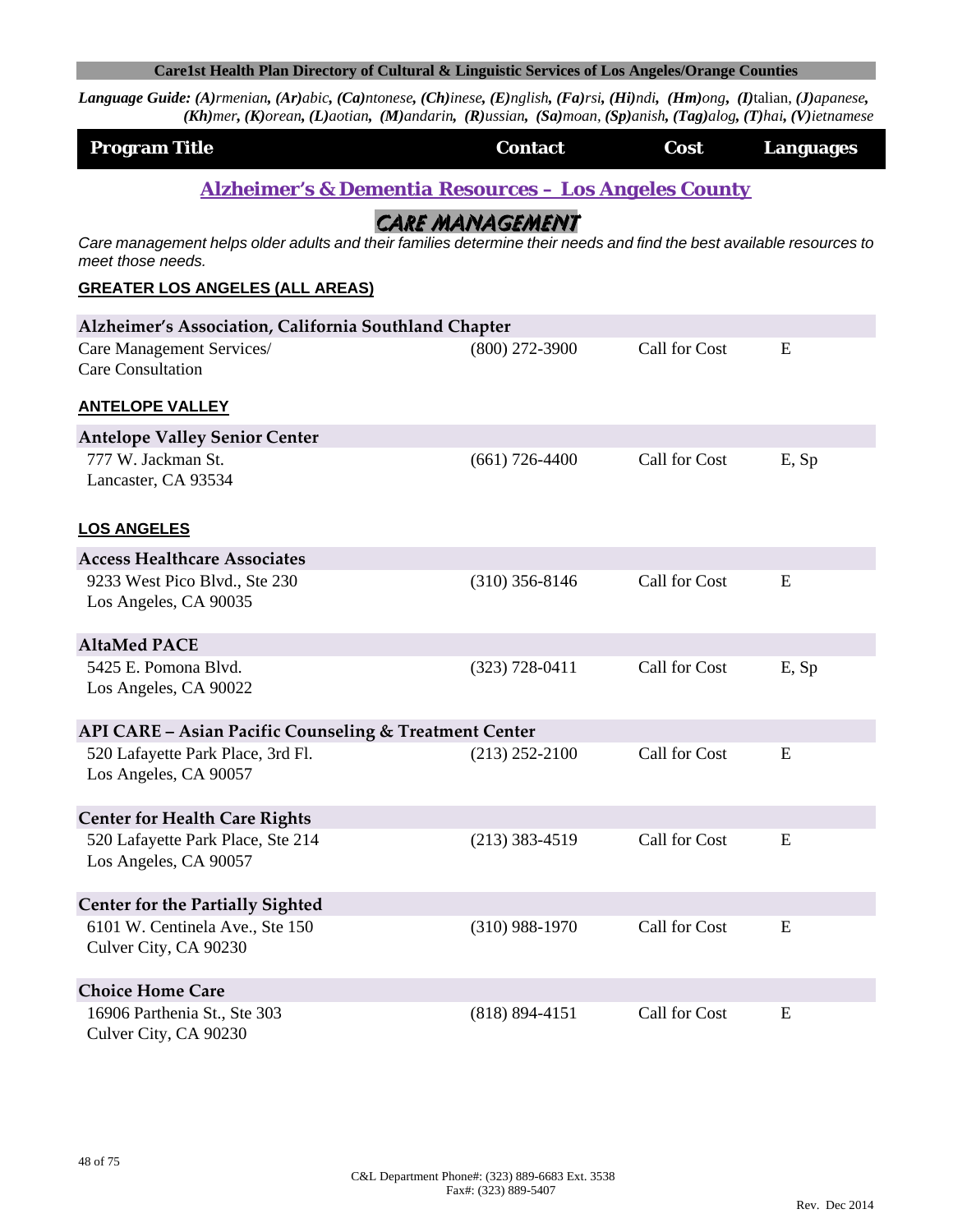| <b>Program Title</b>                                             | <b>Contact</b>               | Cost          | <b>Languages</b> |
|------------------------------------------------------------------|------------------------------|---------------|------------------|
| <b>Alzheimer's &amp; Dementia Resources - Los Angeles County</b> |                              |               |                  |
|                                                                  | CARE MANAGEMENT (CONT)       |               |                  |
| <b>City of South Pasadena Community Services</b>                 |                              |               |                  |
| 1102 Oxley St.<br>South Pasadena, CA 91030                       | $(626)$ 403-7360             | Call for Cost | E, C, Sp         |
| Didi Hirsch Community Mental Health Center                       |                              |               |                  |
| 4760 S. Sepulveda Blvd.<br>Culver City, CA 90230                 | $(310)$ 390-6612<br>ext. 896 | Call for Cost | E, A, Sp         |
| <b>Excellent In-Home Care</b>                                    |                              |               |                  |
| 16601 Ventura Blvd., Ste 506<br>Encino, CA 91436                 | $(818)$ 755-4900             | Call for Cost | E, Fa            |
| Gardena Senior Citizen's Bureau                                  |                              |               |                  |
| 1670 W. 162 <sup>nd</sup> St.<br>Gardena, CA 90247               | $(310)$ 217-9552             | Call for Cost | E, J, Sp         |
| <b>Glendale Adult Recreation Center</b>                          |                              |               |                  |
| 201 E. Colorado St.<br>Glendale, CA 91205                        | $(818)$ 548-3775             | Call for Cost | E, A, Sp         |
| <b>Gus Velasco Neighborhood Center</b>                           |                              |               |                  |
| 9255 Pioneer Blvd.<br>Santa Fe Springs, CA 90670                 | $(562)$ 692-0261             | Call for Cost | E                |
| <b>Houghton Park Community Center</b>                            |                              |               |                  |
| 6301 Myrtle Ave.<br>Long Beach, CA 90805                         | $(562) 570 - 1640$           | Call for Cost | E, Sp            |
| <b>Human Services Association</b>                                |                              |               |                  |
| 6800 Florence Ave.<br>Bell Gardens, CA 90201                     | $(562) 806 - 5400$           | Call for Cost | E, Sp            |
| La Fetra Center                                                  |                              |               |                  |
| 333 E. Foothill Blvd.<br>Glendora, CA 91741                      | $(626)$ 914-8235             | Call for Cost | ${\bf E}$        |
| <b>Lawndale Community Center</b>                                 |                              |               |                  |
| 14700 Burin Ave.<br>Lawndale, CA 90260                           | $(310)$ 973-3270             | Call for Cost | E, Sp            |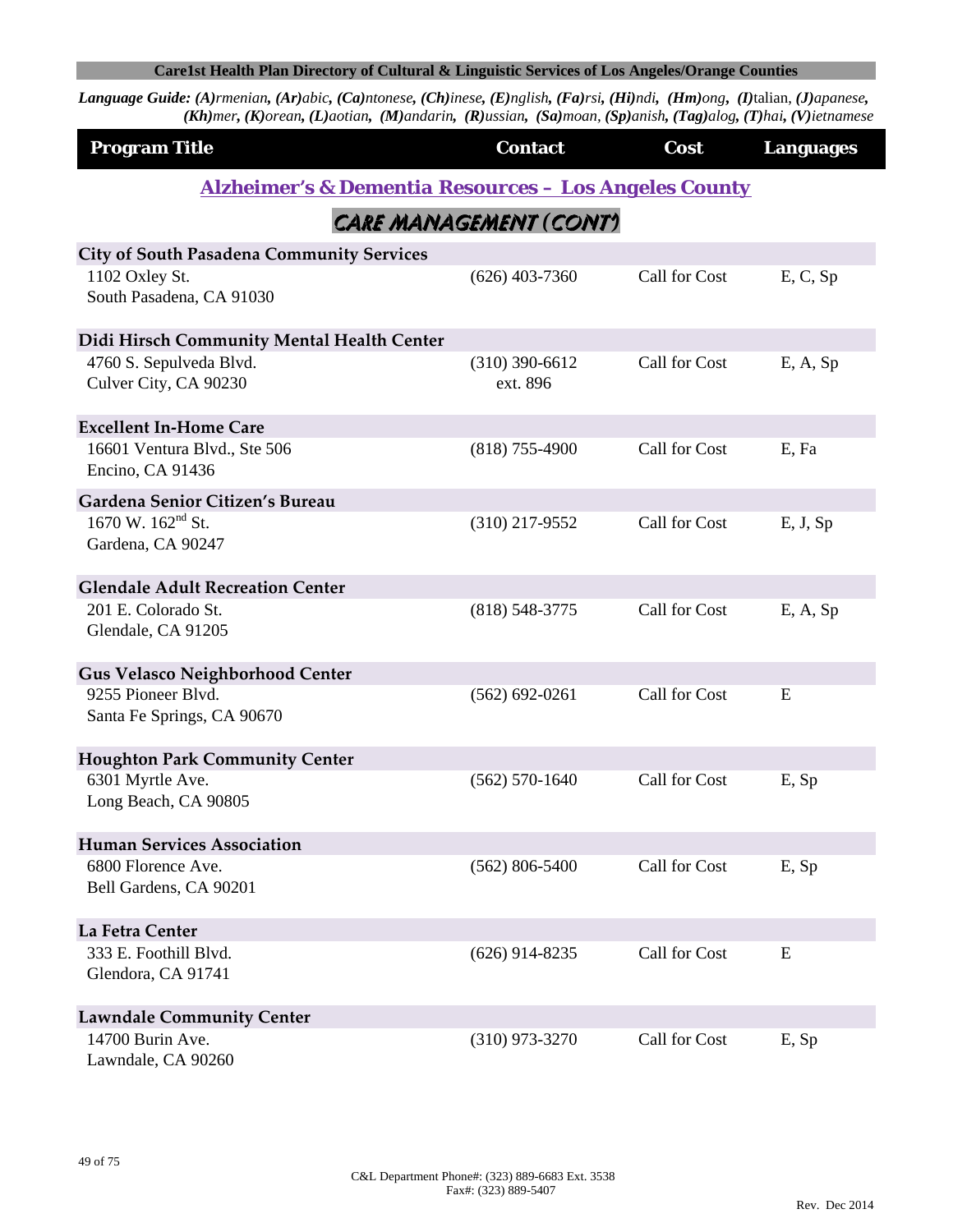| <b>Program Title</b>                                                                    | <b>Contact</b>                                                   | Cost          | <b>Languages</b> |
|-----------------------------------------------------------------------------------------|------------------------------------------------------------------|---------------|------------------|
|                                                                                         | <b>Alzheimer's &amp; Dementia Resources - Los Angeles County</b> |               |                  |
|                                                                                         | CARE MANAGEMENT (CONT)                                           |               |                  |
| LivHome                                                                                 |                                                                  |               |                  |
| 5670 Wilshire Blvd., Ste 500<br>Los Angeles, CA 90036                                   | $(323)$ 933-5885                                                 | Call for Cost | E, J, R, Sp      |
| Los Angeles Caregiver Resource Center                                                   |                                                                  |               |                  |
| 732 Mott St., Ste 150                                                                   | $(818) 847 - 9141$                                               | Call for Cost | E, C, M, Sp      |
| San Fernando, CA 91340                                                                  |                                                                  |               |                  |
| ONEgeneration                                                                           |                                                                  |               |                  |
| 17400 Victory Blvd.<br>Van Nuys, CA 91406                                               | $(818)$ 708-6625                                                 | Call for Cost | E, Sp            |
| <b>The Caring Connection</b>                                                            |                                                                  |               |                  |
| 10727 Wilshire Oak Ave., Ste 206<br>Granada Hills, CA 91344                             | $(818)$ 368-5007                                                 | Call for Cost | $E$ , Sp, V      |
| <b>Wise and Healthy Aging</b>                                                           |                                                                  |               |                  |
| $1527\,4^{th}\,$ St.<br>Ken Edwards Bldg., 2 <sup>nd</sup> Fl<br>Santa Monica, CA 90401 | $(310)$ 394-9871                                                 | Call for Cost | E, Fa, Sp        |
| <b>Your Care Manager</b>                                                                |                                                                  |               |                  |
| 6320 Wilshire Blvd., #820<br>Los Angeles, CA 90048                                      | $(323)$ 395-7068                                                 | Call for Cost | E                |
| Asian/Pacific                                                                           |                                                                  |               |                  |
| <b>Little Tokyo Service Center</b>                                                      |                                                                  |               |                  |
| 231 E. 3 <sup>rd</sup> St., Ste G106                                                    | $(213)$ 473-1602                                                 | Call for Cost | $E$ , Ch, J, Sp  |
| Los Angeles, CA 90013                                                                   |                                                                  |               |                  |
| <b>Chinatown Service Center</b>                                                         |                                                                  |               |                  |
| 112 N. Chandler Ave., Ste 105                                                           | $(626)$ 293-8733                                                 | Call for Cost | E, C, M          |
| Monterey Park, CA 91754                                                                 |                                                                  |               |                  |
| <b>Live Oak Park Community Center</b>                                                   |                                                                  |               |                  |
| 10144 Bogue St.                                                                         | $(626)$ 579-0461                                                 | Call for Cost | $E$ , Ch, J, Sp  |
| Temple City, CA 91780                                                                   |                                                                  |               |                  |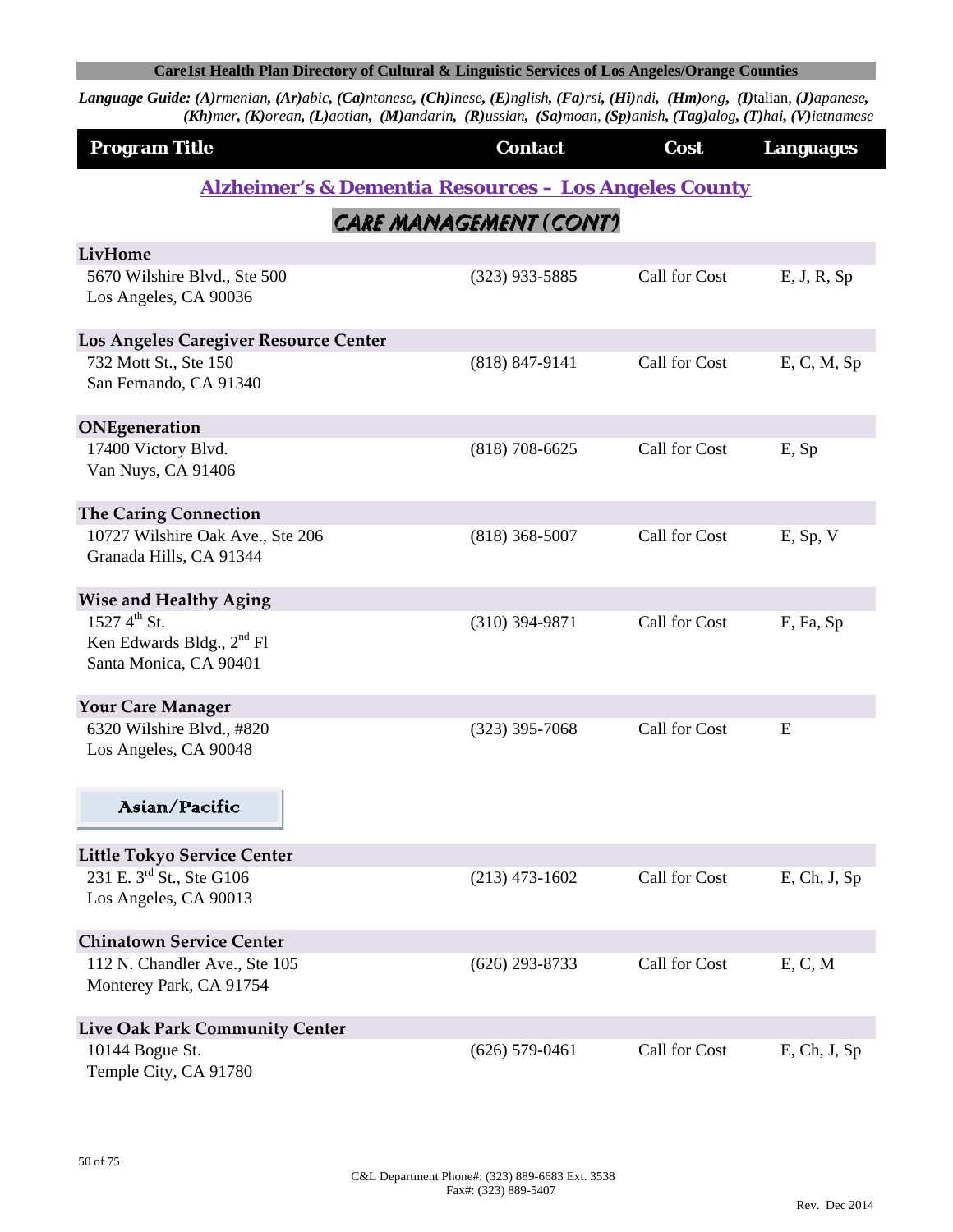Language Guide: (A)rmenian, (Ar)abic, (Ca)ntonese, (Ch)inese, (E)nglish, (Fa)rsi, (Hi)ndi, (Hm)ong, (I)talian, (J)apanese, (Kh)mer, (K)orean, (L)aotian, (M)andarin, (R)ussian, (Sa)moan, (Sp)anish, (Tag)alog, (T)hai, (V)ietnamese

| <b>Program Title</b>                                             | <b>Contact</b>         | Cost          | <b>Languages</b>             |  |
|------------------------------------------------------------------|------------------------|---------------|------------------------------|--|
| <b>Alzheimer's &amp; Dementia Resources - Los Angeles County</b> |                        |               |                              |  |
|                                                                  | CARE MANAGEMENT (CONT) |               |                              |  |
| Long Beach Asian Pacific Mental Health                           |                        |               |                              |  |
| 4510 E. Pacific Coast Hwy., Ste 600<br>Long Beach, CA 90804      | $(562)$ 346-1100       | Call for Cost | $E$ , Ch, Kh, K<br>J, Tag, V |  |
| Jewish                                                           |                        |               |                              |  |
| <b>JFS/Senior Outreach Seniors</b>                               |                        |               |                              |  |
| 4311 Wilshire Blvd., Ste 209                                     | $(323)$ 932-0316       | Call for Cost | E                            |  |
| Los Angeles, CA 90010                                            |                        |               |                              |  |
| Jewish Family Services Freda Mohr Center                         |                        |               |                              |  |
| 330 N. Fairfax Ave.                                              | $(323)$ 937-5930       | Call for Cost | E, R, Sp                     |  |
| Los Angeles, CA 90036<br>Multipurpose Senior Services Program    |                        |               |                              |  |
| <b>Jewish Family Services of Los Angeles</b>                     |                        |               |                              |  |
| 12821 Victory Blvd.                                              | $(818)$ 984-1380       | Call for Cost | E                            |  |
| North Hollywood, CA 91606                                        |                        |               |                              |  |
| JFS/West Hollywood Comprehensive Service Center                  |                        |               |                              |  |
| 7377 Santa Monica Blvd.                                          | $(323) 851 - 8202$     | Call for Cost | E, R                         |  |
| West Hollywood, CA 90046                                         |                        |               |                              |  |
| Pico-Robertson Family Resource Ctr. Jewish Family Services       |                        |               |                              |  |
| 8838 W. Pico Blvd.                                               | $(310)$ 247-0864       | Call for Cost | E, Fa                        |  |
| Los Angeles, CA 90035                                            |                        |               |                              |  |
|                                                                  | A LA CALCATIC CHAITEAC |               |                              |  |

### Diagnostic centers

*Diagnostic centers provide complete medical, neurological and psychological examinations to determine the possible causes of changes in memory.* 

#### **LOS ANGELES**

| Alzheimer's Disease Research Center   |                    |               |   |  |
|---------------------------------------|--------------------|---------------|---|--|
| <b>Memory &amp; Aging Center, USC</b> |                    |               |   |  |
| 1520 San Pablo St., Ste 3000          | $(213) 740 - 7777$ | Call for Cost | E |  |
| Los Angeles, CA 90033                 |                    |               |   |  |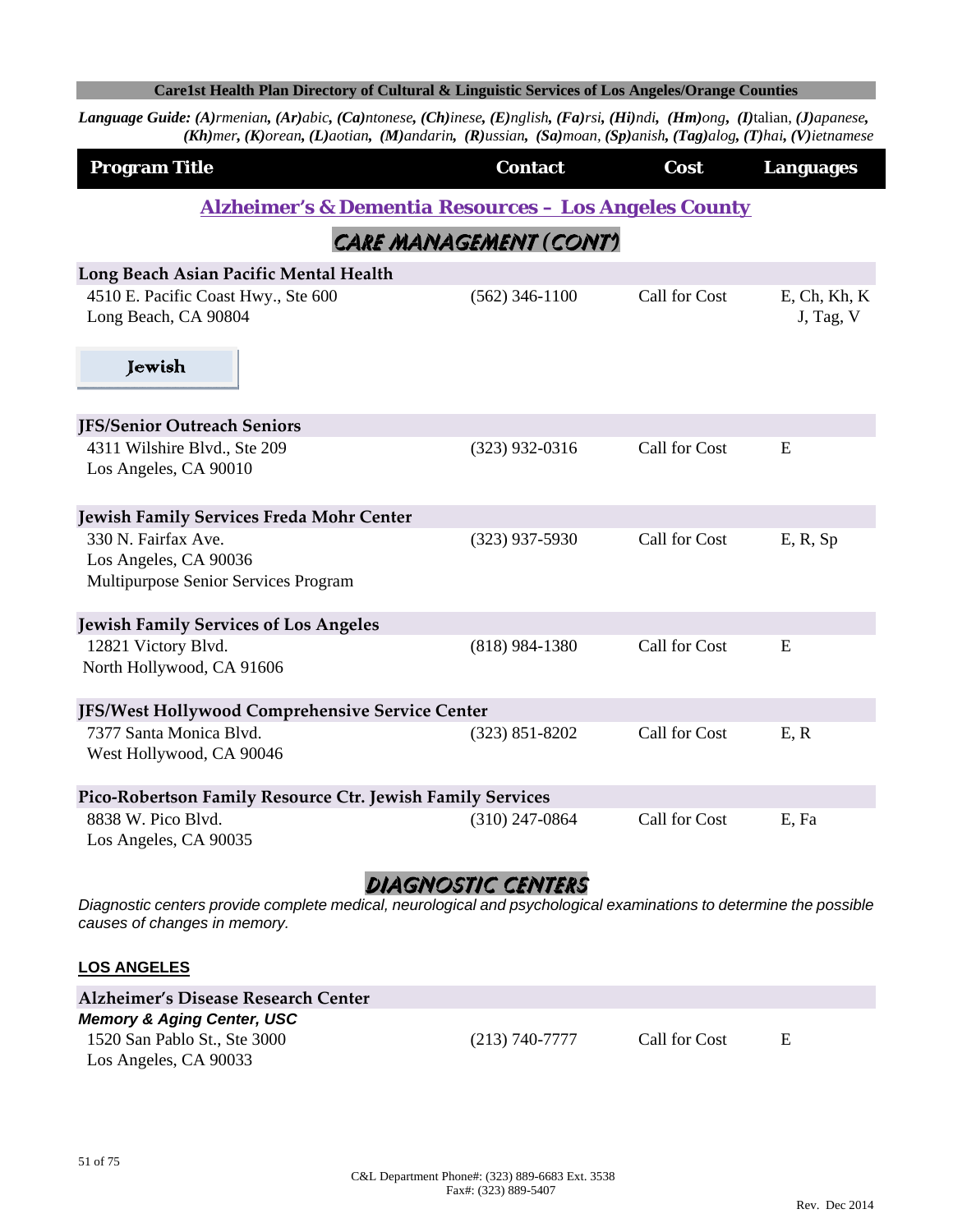| <b>Program Title</b>                                                                                                                           | <b>Contact</b>            | Cost          | <b>Languages</b> |
|------------------------------------------------------------------------------------------------------------------------------------------------|---------------------------|---------------|------------------|
| <u> Alzheimer's &amp; Dementia Resources – Los Angeles County</u>                                                                              |                           |               |                  |
|                                                                                                                                                | DIAGNOSTIC CENTERS (CONT) |               |                  |
| Geriatric Neurobehavior Center                                                                                                                 |                           |               |                  |
| <b>USC/Rancho Los Amigos National Rehabilitation Center</b><br>7601 E. Imperial Hwy., 800 West Annex<br>Downey, CA 90242                       | $(562)$ 401-8130          | Call for Cost | E                |
| Mary S. Easton Center for Alzheimer's Disease Research at UCLA                                                                                 |                           |               |                  |
| <b>UCLA Memory Disorders Clinic at UCLA Medical Center, Westwood</b>                                                                           |                           |               |                  |
| <b>UCLA Neurological Services</b><br>300 UCLA Medical Plaza, Ste B200<br>Los Angeles, CA 90095-6975                                            | $(310)$ 794-6039          | Call for Cost | E                |
| <b>Memory Disorders Clinic</b>                                                                                                                 |                           |               |                  |
| At the Sports Concussion Institute                                                                                                             |                           |               |                  |
| 5230 Pacific Concourse Dr., Ste 300<br>Los Angeles, CA 90045                                                                                   | $(310)$ 643-9595          | Call for Cost | E                |
|                                                                                                                                                |                           |               |                  |
| VA Greater Los Angeles Healthcare System                                                                                                       |                           |               |                  |
| <b>West Los Angeles Medical Center</b><br><b>Department of Geriatric Psychiatry</b><br>11301 Wilshire Blvd., Bldg 401<br>Los Angeles, CA 90073 | $(310)$ 478-3711          | Call for Cost | E                |
| <b>SAN FERNANDO VALLEY</b>                                                                                                                     |                           |               |                  |
| Mary S. Easton Center for Alzheimer's Disease Research at UCLA                                                                                 |                           |               |                  |
| <b>Disease Research at UCLA</b>                                                                                                                |                           |               |                  |
| Memory Disorders Clinic at Olive View-UCLA Medical Center Clinic B 2A-185 Room 8<br>14445 Olive View Dr.                                       | $(818)$ 212-4597          | Call for Cost | E                |
| Sylmar, CA 91342-1437                                                                                                                          |                           |               |                  |
| <b>Family Medicine Center</b>                                                                                                                  |                           |               |                  |
| 801 S. Chevy Chase Dr., Ste 230                                                                                                                | $(818) 500 - 5586$        | Call for Cost | E                |
| Glendale, CA 91205                                                                                                                             |                           |               |                  |
| <b>Northridge Neurological Center</b>                                                                                                          |                           |               |                  |
| 18433 Roscoe Blvd., Ste 108                                                                                                                    | $(818)$ 349-2503          | Call for Cost | E                |
| Northridge, CA 91325                                                                                                                           |                           |               |                  |
| <b>S+AGE @ Sherman Oaks Hospital</b>                                                                                                           |                           |               |                  |
| 4911 Van Nuys Blvd., Ste 100                                                                                                                   | $(818)$ 341-7243          | Call for Cost | E                |
| Sherman Oaks, CA 91403                                                                                                                         |                           |               |                  |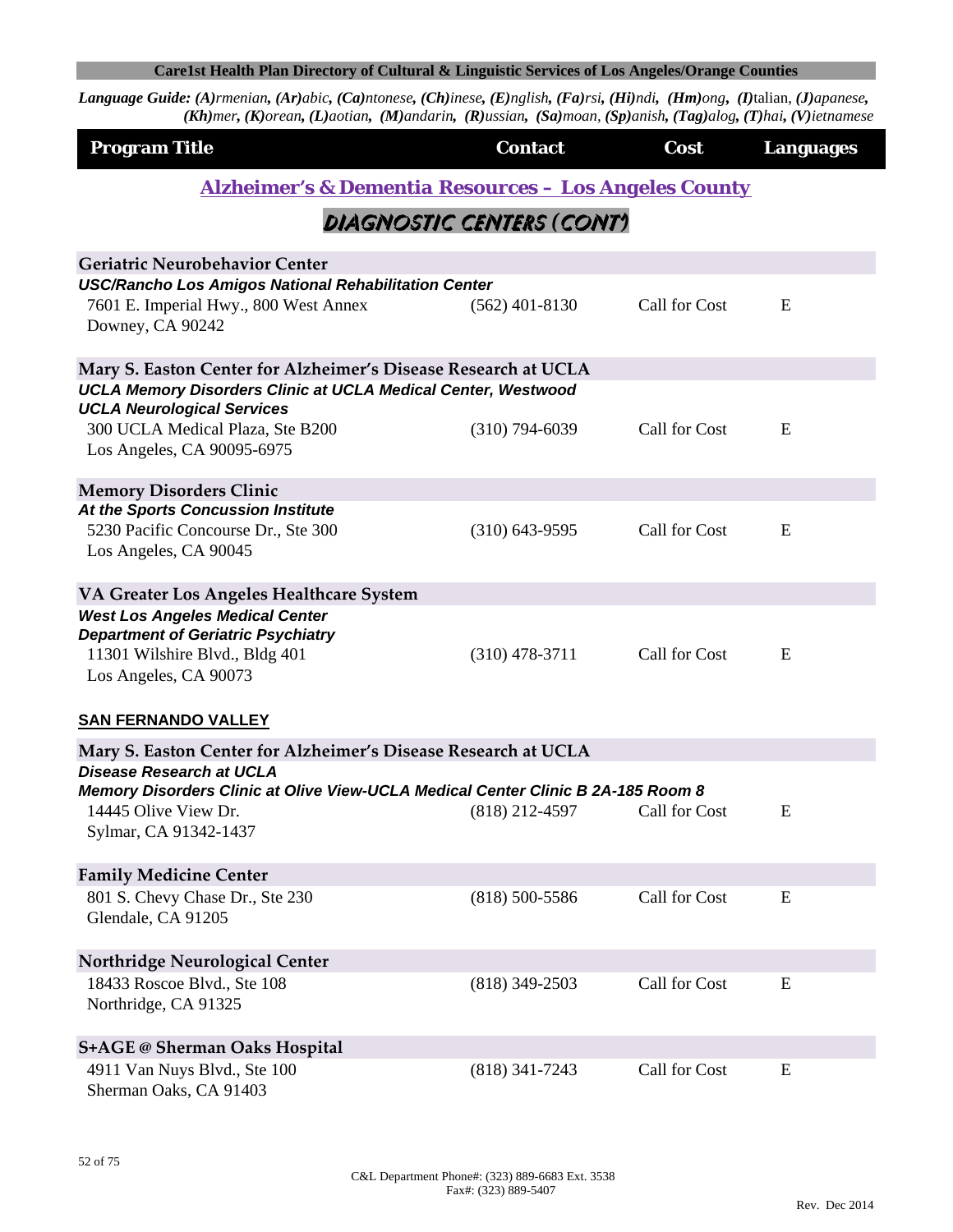| <b>Program Title</b>                                                                                                                                                                                                                                                                                                                                                                                | <b>Contact</b>            | Cost          | <b>Languages</b> |  |  |
|-----------------------------------------------------------------------------------------------------------------------------------------------------------------------------------------------------------------------------------------------------------------------------------------------------------------------------------------------------------------------------------------------------|---------------------------|---------------|------------------|--|--|
| <b>Alzheimer's &amp; Dementia Resources - Los Angeles County</b>                                                                                                                                                                                                                                                                                                                                    |                           |               |                  |  |  |
|                                                                                                                                                                                                                                                                                                                                                                                                     | DIAGNOSTIC CENTERS (CONT) |               |                  |  |  |
| VA Greater Los Angeles Healthcare System                                                                                                                                                                                                                                                                                                                                                            |                           |               |                  |  |  |
| <b>Sepulveda Ambulatory Care Center</b><br>16111 Plummer St.<br>North Hills, CA 91343                                                                                                                                                                                                                                                                                                               | $(818) 891 - 7711$        | Call for Cost | E                |  |  |
| <b>SAN GABRIEL VALLEY</b>                                                                                                                                                                                                                                                                                                                                                                           |                           |               |                  |  |  |
| <b>Huntington Memorial Hospital</b>                                                                                                                                                                                                                                                                                                                                                                 |                           |               |                  |  |  |
| <b>Geriatric Assessment Clinic</b><br>100 West California Blvd.<br>Pasadena, CA 91105                                                                                                                                                                                                                                                                                                               | $(626)$ 397-3127          | Call for Cost | E                |  |  |
| Persona Neurobehavioral Group                                                                                                                                                                                                                                                                                                                                                                       |                           |               |                  |  |  |
| 625 Fair Oaks Ave., Ste 390<br>South Pasadena, CA 91030                                                                                                                                                                                                                                                                                                                                             | $(626)$ 449-2484          | Call for Cost | E                |  |  |
| <b>SOUTH BAY/HARBOR</b>                                                                                                                                                                                                                                                                                                                                                                             |                           |               |                  |  |  |
| Harbor UCLA Family Health Center                                                                                                                                                                                                                                                                                                                                                                    |                           |               |                  |  |  |
| 1403 Lomita Blvd., Ste 200<br>Harbor City, CA 90710                                                                                                                                                                                                                                                                                                                                                 | $(310) 534 - 7600$        | Call for Cost | E                |  |  |
| DRIVING<br>California law requires that physicians report people diagnosed with dementia, including Alzheimer's, to the County<br>Health Department. There are driving evaluation programs through area hospitals that assess whether a person can<br>continue to drive safely. These evaluation programs require a physician's referral and are usually offered by<br>appointment only. Fees vary. |                           |               |                  |  |  |
| <b>Cedars-Sinai Medical Center</b>                                                                                                                                                                                                                                                                                                                                                                  |                           |               |                  |  |  |
| 444 S. San Vicente Blvd., Ste 103<br>Los Angeles, CA 90048                                                                                                                                                                                                                                                                                                                                          | $(310)$ 423-9242          | Call for Cost | E                |  |  |
| Northridge Hospital                                                                                                                                                                                                                                                                                                                                                                                 |                           |               |                  |  |  |
| 18300 Roscoe Blvd., 4 <sup>th</sup> Floor, IFL Bldg<br>Northridge, CA 91328                                                                                                                                                                                                                                                                                                                         | $(818) 885 - 5460$        | Call for Cost | E                |  |  |
| <b>Rancho Los Amigos Medical Center</b>                                                                                                                                                                                                                                                                                                                                                             |                           |               |                  |  |  |
| 7601 E. Imperial Hwy.<br>900 Building Room 91<br>Downey, CA 90242                                                                                                                                                                                                                                                                                                                                   | $(562)$ 401-7111          | Call for Cost | E                |  |  |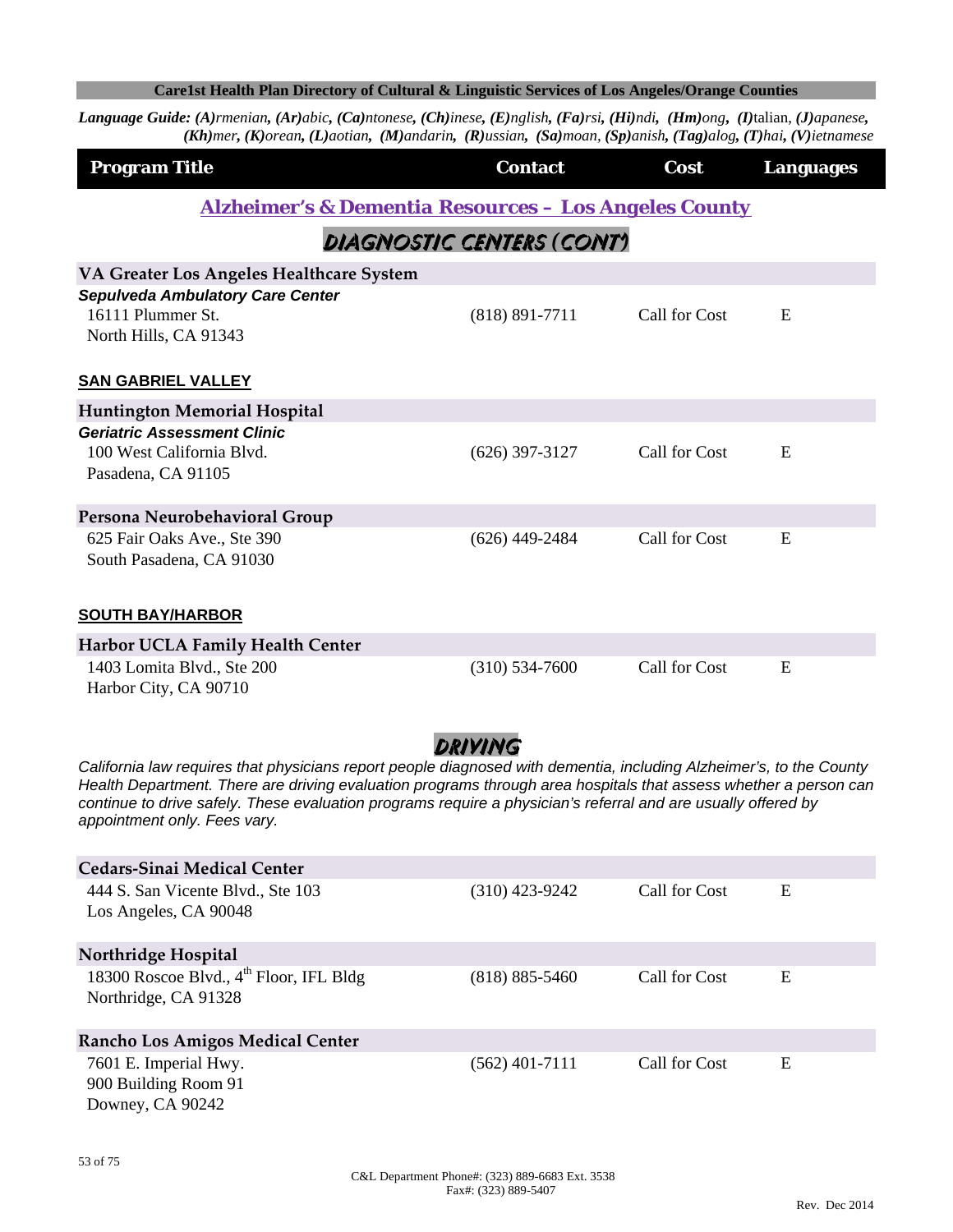**Language Guide:** (A)rmenian, (Ar)abic, (Ca)ntonese, (Ch)inese, (E)nglish, (Fa)rsi, (Hi)ndi, (Hm)ong, (I)talian, (J)apanese,  $(Kh)$ mer, (K)orean, (L)aotian, (M)andarin, (R)ussian, (Sa)moan, (Sp)anish, (Tag)alog, (T)hai, (V)ietnamese

| <b>Program Title</b>                                                       | <b>Contact</b>                        | Cost          | <b>Languages</b> |
|----------------------------------------------------------------------------|---------------------------------------|---------------|------------------|
| <b>Alzheimer's &amp; Dementia Resources - Los Angeles County</b>           |                                       |               |                  |
|                                                                            | <b>EARLY STAGE COMMUNITY SERVICES</b> |               |                  |
| People are being diagnosed with dementia at earlier stages of the disease. |                                       |               |                  |
| <b>Gilbert Table Tennis Program</b>                                        |                                       |               |                  |
| <b>Westside Jewish Community Center</b>                                    |                                       |               |                  |
| 5870 W. Olympic Blvd.<br>Los Angeles, CA 90036                             | $(323)$ 933-3751                      | Call for Cost | E                |
| Leeza's Care Connection at Providence Saint Joseph Medical Center          |                                       |               |                  |
| 501 S. Buena Vista St.                                                     | $(818)$ 847-3686                      | Call for Cost | E                |
| Burbank, CA 91505                                                          | www.leezasplace.org                   |               |                  |
| <b>OPICA Adult Day Services and Counseling Services</b>                    |                                       |               |                  |
| 11759 Missouri Ave.                                                        | $(310)$ 478-0226                      | Call for Cost | E                |
| Los Angeles, CA 90025                                                      |                                       |               |                  |
| <b>WISE &amp; Healthy Aging</b>                                            |                                       |               |                  |
| 11759 Missouri Ave.<br>Los Angeles, CA 90025                               | $(310)$ 394-9871                      | Call for Cost | E                |

## Elder abuse

*Elder abuse is the mistreatment or neglect of an older adult, either self-inflicted or inflicted by someone else. It can*  take the form of physical, sexual, and/or financial abuse. People with dementia are particularly vulnerable to elder *abuse. Please contact any of the following agencies if you suspect abuse of an older adult.* 

*Adult Protective Services: Provides assistance and assessments for cases of suspected abuse.*

| Los Angeles County (until 5:00 pm) | (213) 351-5401                  |
|------------------------------------|---------------------------------|
| Los Angeles 24-Hour Line           | 1-800-992-1660 & 1-877-477-3646 |
| <b>Dutside of California</b>       | 1-800-677-1116                  |

*California Department of Aging (CDA): The CDA administers programs that serve older adults, adults with disabilities, family caregivers, and residents in long-term care facilities throughout the State.*

*Senior Information Line 1-800-510-2020 www.aging.ca.gov*

*Center of Excellence on Elder Abuse & Neglect:*

*University of California, Irvine School of Medicine (714) 456-6466* 

*www.centeronelderabuse.org*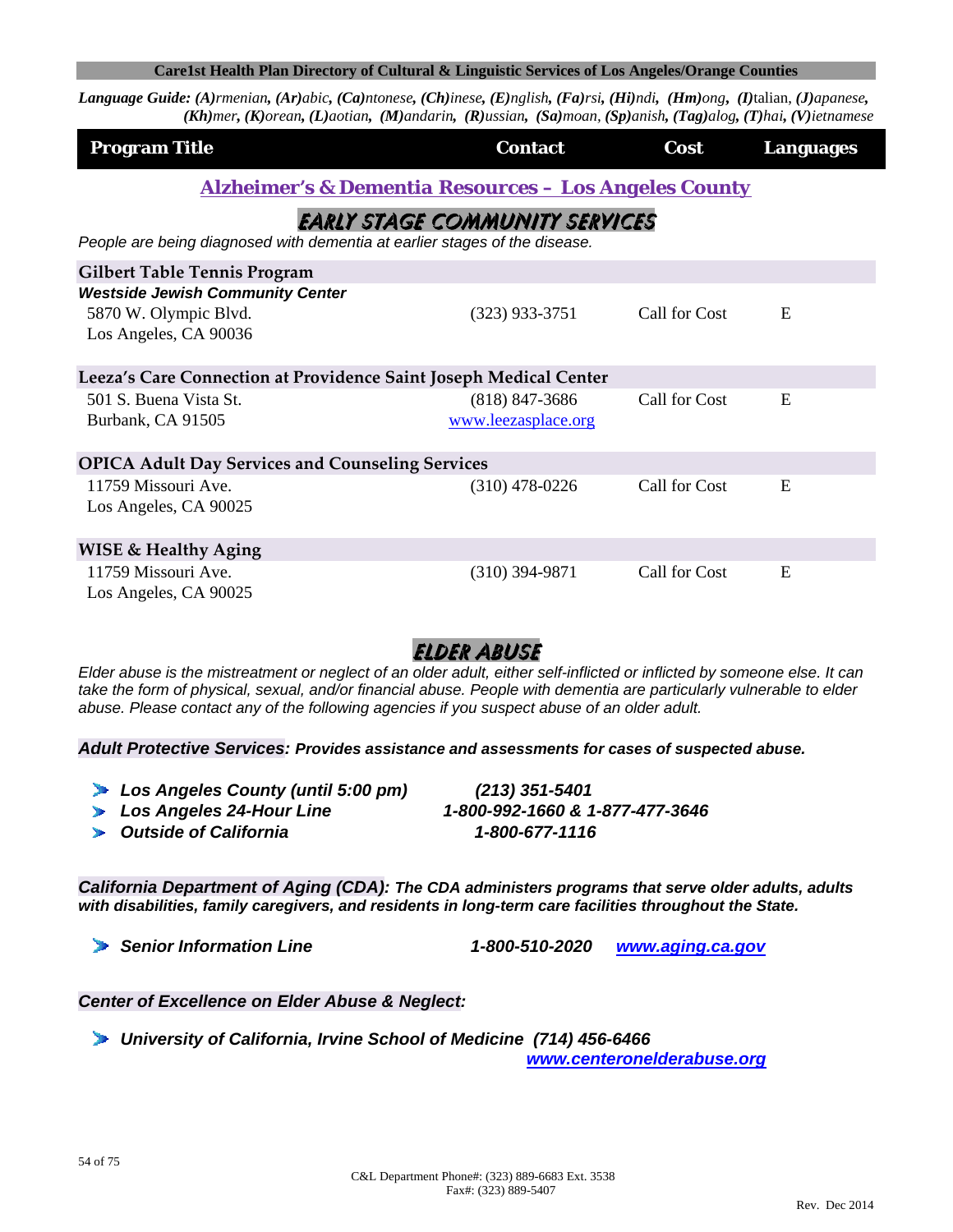Language Guide: (A)rmenian, (Ar)abic, (Ca)ntonese, (Ch)inese, (E)nglish, (Fa)rsi, (Hi)ndi, (Hm)ong, (I)talian, (J)apanese,  $(Kh)$ mer, (K)orean, (L)aotian, (M)andarin, (R)ussian, (Sa)moan, (Sp)anish, (Tag)alog, (T)hai, (V)ietnamese

| <b>Program Title</b> | <b>Contact</b> | <b>Cost</b> | <b>Languages</b> |
|----------------------|----------------|-------------|------------------|
|                      |                |             |                  |

*Alzheimer's & Dementia Resources – Los Angeles County*

Elder abuse *(*Cont'*)*

*Center of Excellence on Elder Abuse & Neglect:*

- *Los Angeles County Department Phone: 2-1-1 http://css.lacounty.gov Community & Senior Services*
- *City of Los Angeles Dept. of Aging Phone: 3-1-1 http://aging.lacity.org*

*WISE & Healthy Aging – Long Term Care Ombudsman Program: Provides assistance in dealing with abuse associated with professional long-term care settings such as assisted living facilities, board and care homes and skilled nursing home.*

*WISE & Healthy Aging (310) 393-3618 & 1-800-334-9473 www.wiseandhealthyaging.org*

*Ombudsman:*

*University of California, Irvine - Ombudsman Crisis Line (24/7) 1-800-231-4024 www.aging.ca.gov/programs/ombudsman.asp* 

# Health associations

| American Heart Association & American Stroke Association |                                                                 |               |   |
|----------------------------------------------------------|-----------------------------------------------------------------|---------------|---|
| 816 S. Figueroa                                          | $(213)$ 291-7000                                                | Call for Cost | E |
| Los Angeles, CA 90017                                    | www.heart.org                                                   |               |   |
| <b>American Diabetes Association</b>                     |                                                                 |               |   |
| 5200 W. Century Blvd., Ste 480<br>Los Angeles, CA 90045  | $(800)$ DIABETES $(342-2383)$ Call for Cost<br>www.diabetes.org |               | E |

*The Association for Frontotemporal Degeneration: Provides general information regarding frontotemporal degeneration.*

*The Association for Frontotemporal Degeneration 1-866-507-7222* 

*Lewy Body Dementia Association: Provides general information regarding lewy body dementia.*

*Lewy Body Dementia Association www.lbda.org*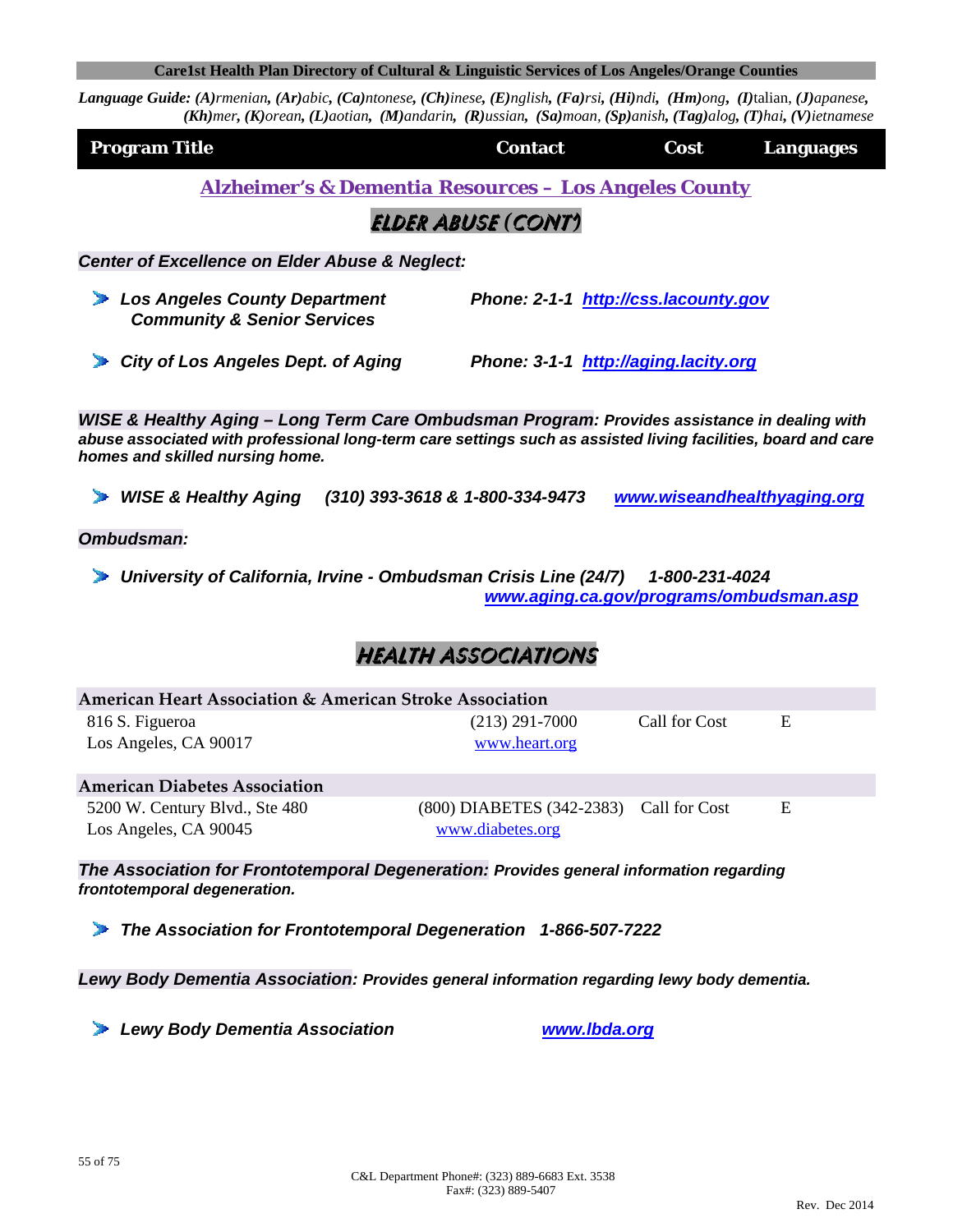|  | Care1st Health Plan Directory of Cultural & Linguistic Services of Los Angeles/Orange Counties |  |  |  |
|--|------------------------------------------------------------------------------------------------|--|--|--|
|--|------------------------------------------------------------------------------------------------|--|--|--|

Language Guide: (A)rmenian, (Ar)abic, (Ca)ntonese, (Ch)inese, (E)nglish, (Fa)rsi, (Hi)ndi, (Hm)ong, (I)talian, (J)apanese,  $(Kh)$ mer, (K)orean, (L)aotian, (M)andarin, (R)ussian, (Sa)moan, (Sp)anish, (Tag)alog, (T)hai, (V)ietnamese

| <b>Program Title</b> | <b>Contact</b> | Cost | <b>Languages</b> |
|----------------------|----------------|------|------------------|
|                      |                |      |                  |

*Alzheimer's & Dementia Resources – Los Angeles County*

## Health associations *(*Cont'*)*

*Parkinson's Disease Association: Provides general information regarding Parkinson's disease.*

*Parkinson's Disease Association 1-800-223-2732 www.apdaparkinson.org*

## **HOME CARE**

*Government-Funded Homecare Programs: A Los Angeles County Program that assists low income seniors by paying for in-home care.* 

*In-Home Supportive Services (IHSS) 1-888-944-4477* 

*In-Home Supportive Services (IHSS) Ombudsman: Provides assistance in resolving problems related to IHSS, as well as information about the program.*

*In-Home Supportive Services (IHSS) Ombudsman 1-888-678-4477* 

*Financial Assistance for Homecare: Provides interest-free loans of up to \$2,000 for in-home care.*

*Jewish Free Loan Association (323) 761-8830 www.jfla.org* 

*Los Angeles Caregiver Resources Center: Provides limited financial home care assistance for those who qualify.*

*Los Angeles Caregiver Resources Center 1-800-540-4442 www.losangelescrc.org*

# Hospice care

| <b>All Care Hospice</b>                             |                    |               |   |  |
|-----------------------------------------------------|--------------------|---------------|---|--|
| 100 W. Broadway Ave., Ste 810<br>Glendale, CA 91210 | $(818)$ 241-9108   | Call for Cost | E |  |
| <b>Assisted Home Hospice</b>                        |                    |               |   |  |
| 8550 Balboa Blvd., Ste 282                          | $(818) 830 - 5003$ | Call for Cost | E |  |
| Northridge, CA 91325                                |                    |               |   |  |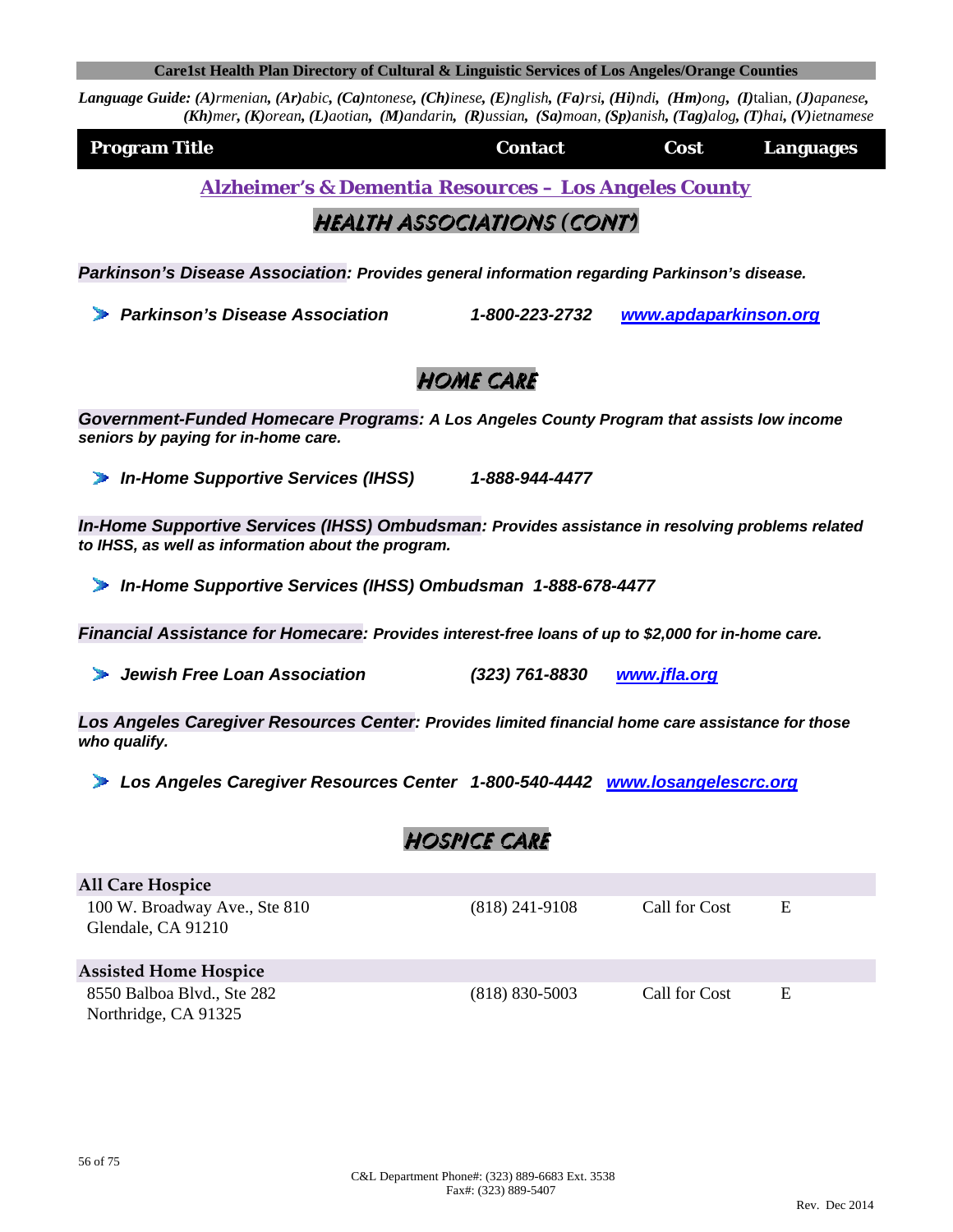| <b>Program Title</b>                                    | <b>Contact</b>                                                   | Cost          | <b>Languages</b> |
|---------------------------------------------------------|------------------------------------------------------------------|---------------|------------------|
|                                                         | <b>Alzheimer's &amp; Dementia Resources - Los Angeles County</b> |               |                  |
|                                                         | HOSPICE CARE (CONT)                                              |               |                  |
| Los Angeles Hospice                                     |                                                                  |               |                  |
| 3807 Wilshire Blvd., Ste 1228<br>Northridge, CA 90010   | $(213)$ 389-4700                                                 | Call for Cost | ${\bf E}$        |
| <b>Roze Home Hospice</b>                                |                                                                  |               |                  |
| 5455 Wilshire Blvd., Ste 810<br>Los Angeles, CA 90036   | $(323)$ 938-1155                                                 | Call for Cost | E                |
| Silverado Hospice                                       |                                                                  |               |                  |
| 601 S. Glenoaks Blvd., Ste 201<br>Los Angeles, CA 91502 | 1-888-469-1810                                                   | Call for Cost | E                |
| <b>Skirball Hospice</b>                                 |                                                                  |               |                  |
| 6345 Balboa Blvd., Ste 315<br>Encino, CA 91316          | $(818) 774 - 3040$                                               | Call for Cost | E                |
| <b>St. Martin Hospice</b>                               |                                                                  |               |                  |
| 1925 W. Temple St., Ste 210<br>Los Angeles, CA 90026    | $(213)$ 413-7871                                                 | Call for Cost | E                |
| <b>Trinity Care Hospice</b>                             |                                                                  |               |                  |
| 5315 Torrance Blvd., Bldg 1<br>Torrance, CA 90503       | 1-800-535-8446                                                   | Call for Cost | E                |
| VA Greater Los Angeles Healthcare System                |                                                                  |               |                  |
| 11301 Wilshire Blvd.<br>Los Angeles, CA 90073           | $(310)$ 478-3711                                                 | Call for Cost | E                |
| <b>Visiting Nurse Association</b>                       |                                                                  |               |                  |
| 3452 W. Foothill Blvd., Ste 130<br>Pasadena, CA 91107   | $(626)$ 568-2588                                                 | Call for Cost | E                |
| <b>VITAS Innovative Hospice Care</b>                    |                                                                  |               |                  |
| 1343 N. Grand Ave.<br>Covina, CA 91724                  | $(626)$ 974-2000                                                 | Call for Cost | ${\bf E}$        |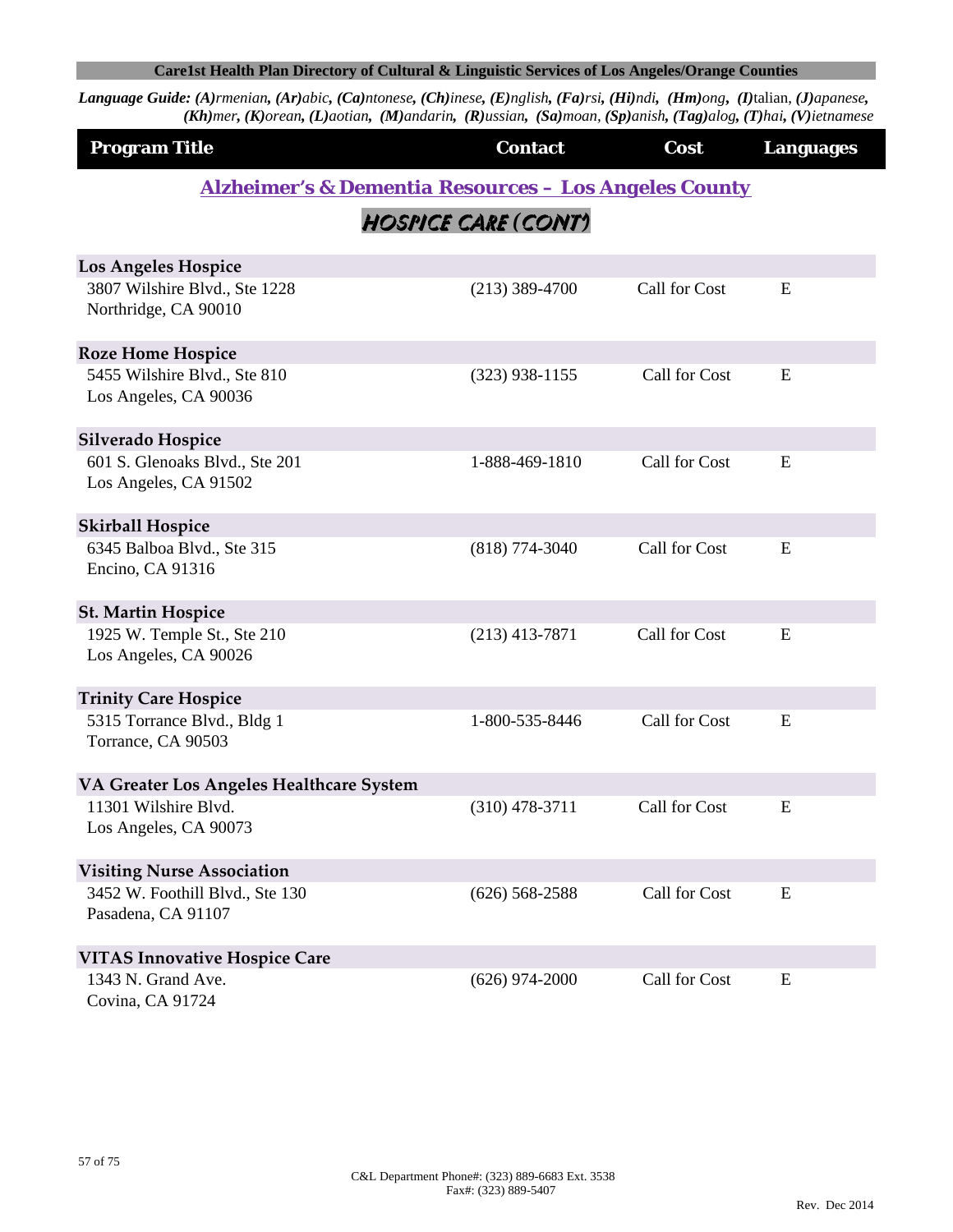Language Guide: (A)rmenian, (Ar)abic, (Ca)ntonese, (Ch)inese, (E)nglish, (Fa)rsi, (Hi)ndi, (Hm)ong, (I)talian, (J)apanese, (Kh)mer, (K)orean, (L)aotian, (M)andarin, (R)ussian, (Sa)moan, (Sp)anish, (Tag)alog, (T)hai, (V)ietnamese

| <b>Program Title</b>                                                                                                                                                                                    | <b>Contact</b>                                                   | Cost          | <b>Languages</b> |
|---------------------------------------------------------------------------------------------------------------------------------------------------------------------------------------------------------|------------------------------------------------------------------|---------------|------------------|
|                                                                                                                                                                                                         | <b>Alzheimer's &amp; Dementia Resources - Los Angeles County</b> |               |                  |
|                                                                                                                                                                                                         | HOSPICE CARE (CONT)                                              |               |                  |
| <b>WEBSITES RELATED TO HOSPICE CARE</b>                                                                                                                                                                 |                                                                  |               |                  |
| <b>California Hospice Foundation</b>                                                                                                                                                                    | www.hospicefoundation.info                                       |               |                  |
| <b>Hospice Education Institute</b>                                                                                                                                                                      | www.hospiceworld.org                                             |               |                  |
| <b>Hospice Foundation of America</b>                                                                                                                                                                    | www.hospicefoundation.org                                        |               |                  |
| The following agencies assist individuals in locating low-income housing and in dealing with tenants' rights.                                                                                           | <b>HOUSING RESOURCES</b>                                         |               |                  |
| Alternative Living for the Aging: Provides co-operative housing and free roommate matching service.                                                                                                     |                                                                  |               |                  |
| <b>Housing Alternatives for Seniors</b>                                                                                                                                                                 | $(323) 650 - 7988$                                               |               |                  |
| City of Los Angeles Housing Department: Rent Stabilization ordinance                                                                                                                                    |                                                                  |               |                  |
| <b>Rent Stabilization Division</b>                                                                                                                                                                      | 1-866-577-7368                                                   |               |                  |
| Los Angeles County Housing Resource Center Phone: 2-1-1 www.housing.lacounty.gov                                                                                                                        |                                                                  |               |                  |
| Menorah Housing Foundation: Offers affordable senior housing for those who qualify. (310) 475-6083<br>U.S. Department of Housing and Urban Development (HUD): Provides information on rental assistance |                                                                  |               |                  |
| and subsidy programs.                                                                                                                                                                                   |                                                                  |               |                  |
| <b>Office of Public Health</b>                                                                                                                                                                          | $(213) 894 - 8000$                                               |               |                  |
| The following are helpful resources for information related to government, social services, healthcare, or<br>Medicare/Medi-Cal-related issues in Los Angeles County.                                   | INFORMATION & REFERRAL                                           |               |                  |
| Alzheimer's Association California South Chapter                                                                                                                                                        |                                                                  |               |                  |
| 4221 Wilshire Blvd., Ste 400                                                                                                                                                                            | 1-800-272-3900                                                   | Call for Cost | E                |

Los Angeles, CA 90010

58 of 75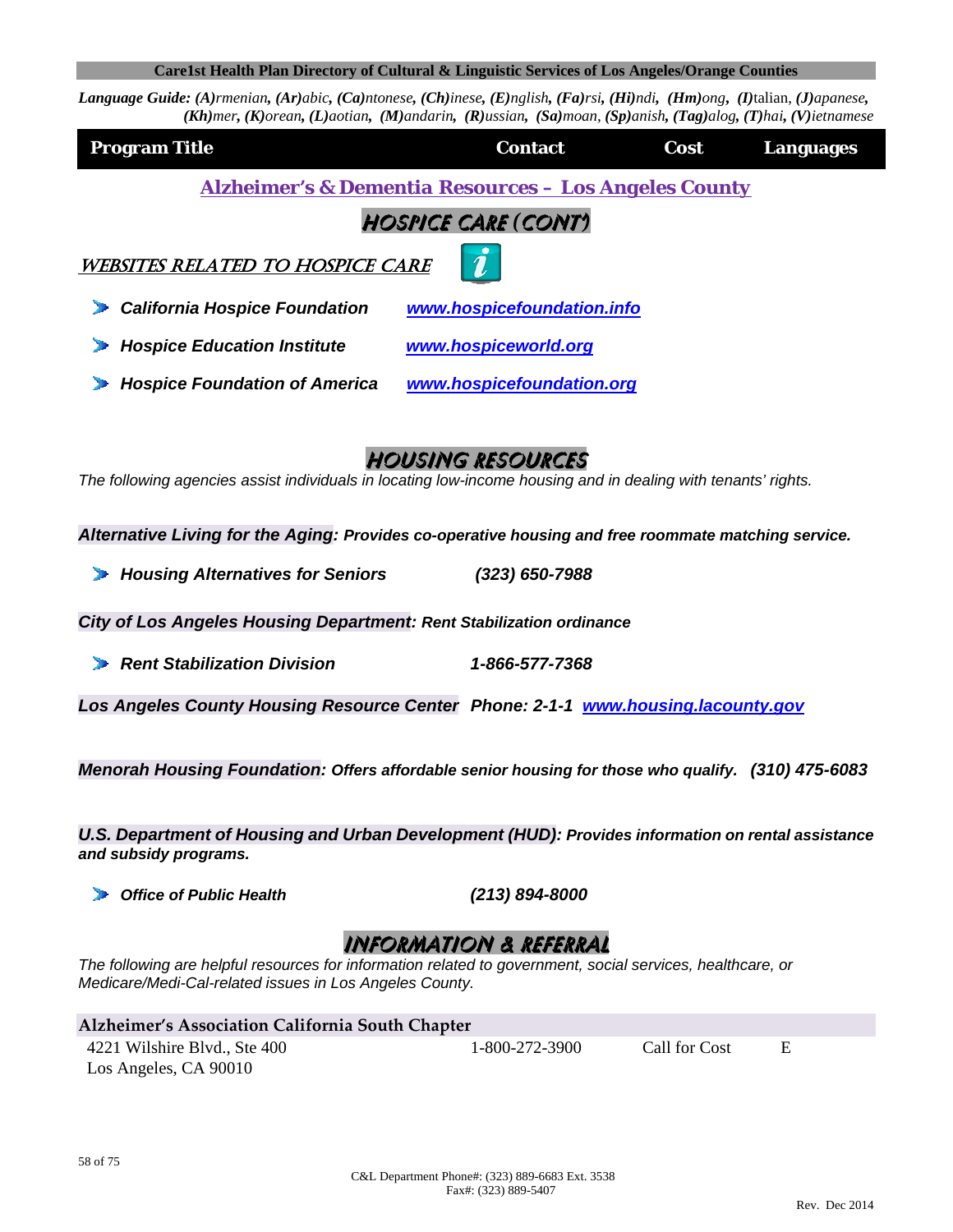Language Guide: (A)rmenian, (Ar)abic, (Ca)ntonese, (Ch)inese, (E)nglish, (Fa)rsi, (Hi)ndi, (Hm)ong, (I)talian, (J)apanese,  $(Kh)$ mer, (K)orean, (L)aotian, (M)andarin, (R)ussian, (Sa)moan, (Sp)anish, (Tag)alog, (T)hai, (V)ietnamese

| <b>Program Title</b> | <b>Contact</b> | <b>Cost</b> | Languages |
|----------------------|----------------|-------------|-----------|
|                      |                |             |           |

*Alzheimer's & Dementia Resources – Los Angeles County*

## Information & referral

**Los Angeles Department of Aging** 3580 Wilshire Blvd., Ste 300 1-800-510-2020 Call for Cost E, Ch, K, Tag

Los Angeles, CA 90010 **b** www.aging.ca.gov Sp, V

*211 Los Angeles County Phone: 2-1-1 www.infoline-la.org*

*Provides referrals to government, transportation, health and social services in Los Angeles County 24 hours/day, 7 days/week. Services also in Spanish* 

# Insurance & social security

*The services listed below are sponsored by State and Federal government and may assist you in financial planning and determining healthcare options.* 

*CA Department of Insurance Consumer Hotline: Assists with insurance complaints, claims, information and referrals.*

*CA Dept. of Insurance Consumer Hotline: 1-800-927-HELP (4357) & (213) 897-8921* 

*Center for Healthcare Rights: Provides insurance counseling related to benefit enrollment and general questions.*

*Center for Healthcare Rights 1-855-613-7080 www.cahealtadvocates.org*

*Department of Public Social Services: Request a printed Med-Cal (aka Medicaid) application.*

*Department of Public Social Services 1-877-597-4777* 

*Health Care Options: Select or make changes to Medi-Cal managed care health plans.*

*Health Care Options 1-800-430-4263*

*Medi-Cal Managed Care Ombudsman: Provides assistance resolving problems with Medi-Cal managed care plans.*

*Medi-Cal Managed Care Ombudsman 1-888-452-8609*

*Medi-Cal Telephone Service Center: Select or make changes to Medi-Cal managed care health plans.*

*Medi-Cal Telephone Service Center 1-800-541-5555*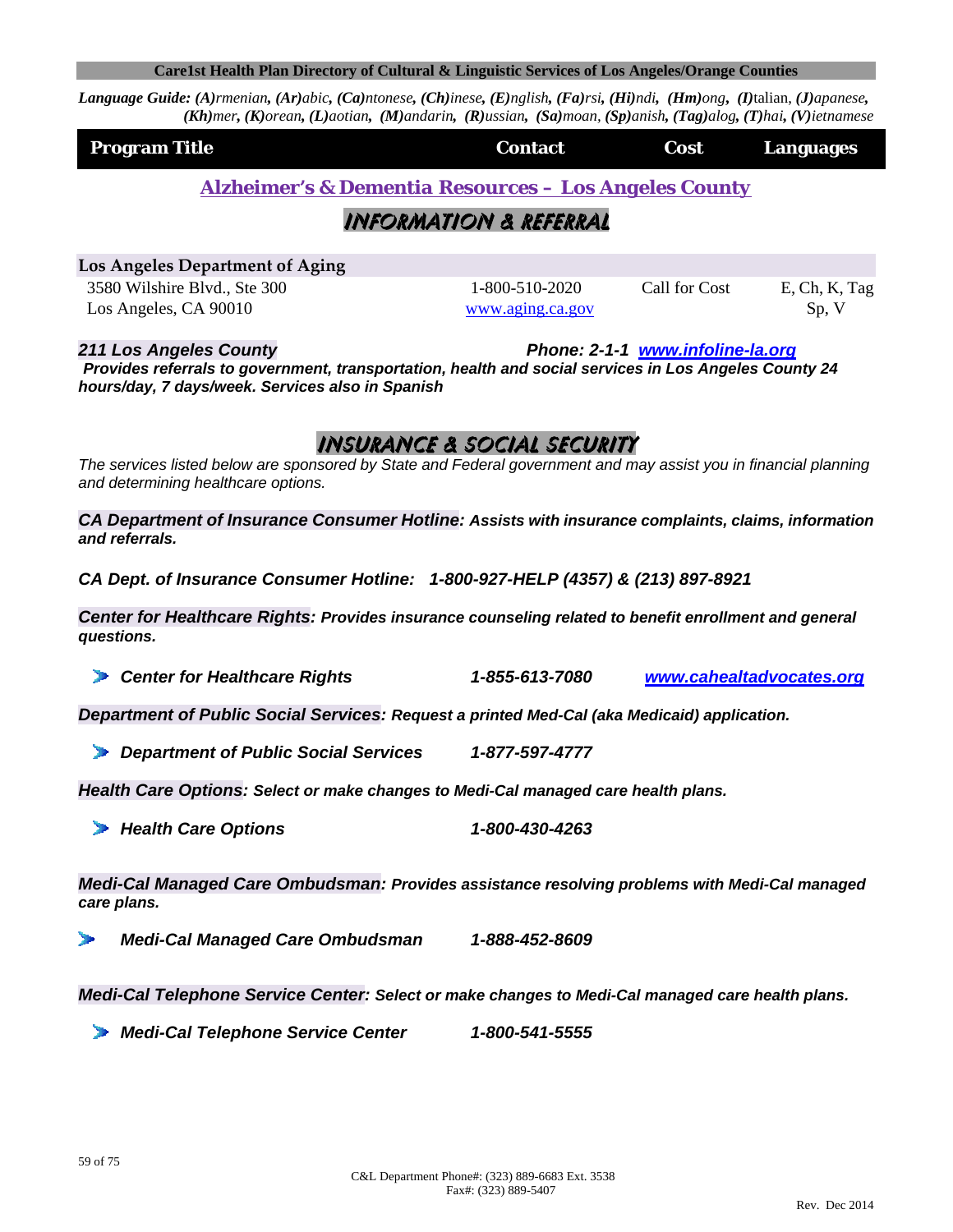**Language Guide:** (A)rmenian, (Ar)abic, (Ca)ntonese, (Ch)inese, (E)nglish, (Fa)rsi, (Hi)ndi, (Hm)ong, (I)talian, (J)apanese,  $(Kh)$ mer, (K)orean, (L)aotian, (M)andarin, (R)ussian, (Sa)moan, (Sp)anish, (Tag)alog, (T)hai, (V)ietnamese

| <b>Program Title</b>                                                                             | <b>Contact</b>            | Cost                    | <b>Languages</b> |  |
|--------------------------------------------------------------------------------------------------|---------------------------|-------------------------|------------------|--|
| <b>Alzheimer's &amp; Dementia Resources - Los Angeles County</b>                                 |                           |                         |                  |  |
| INSURANCE & SOCIAL SECURITY (CONT)                                                               |                           |                         |                  |  |
| Medicare: Provides health benefits determined by age and severe disability.                      |                           |                         |                  |  |
| <b>Medicare</b>                                                                                  | 1-800-MEDICARE (633-4227) |                         |                  |  |
| Social Security: Provides assistance with Social Security matters and Medicare complaints.       |                           |                         |                  |  |
| <b>Social Security</b>                                                                           | 1-800-772-1213            | www.ssa.gov             |                  |  |
| <b>WEBSITES RELATED TO INSURANCE &amp; SOCIAL SECURITY</b>                                       |                           |                         |                  |  |
| <b>Administration on Aging</b>                                                                   |                           | www.aoa.gov             |                  |  |
| <b>Centers for Medicare &amp; Medicaid Services</b>                                              |                           | www.cms.gov             |                  |  |
| <b>Covered California</b><br>Determine eligibility and apply for Medi-Cal (aka Medicaid) on-line |                           | www.coveredca.com/HICAP |                  |  |
| <b>Free Benefits Checkup</b><br>Determine eligibility for programs                               |                           | www.benefitscheckup.org |                  |  |
| <b>Government Info for Seniors</b>                                                               |                           | <u>www.usa.gov</u>      |                  |  |
| <b>California Dept. of Health Care Services</b><br><b>Medical Forms</b>                          |                           | www.dhcs.ca.gov         |                  |  |
| <b>U.S. Dept. of Health &amp; Human Services</b>                                                 |                           | www.hhs.gov             |                  |  |

## Legal assistance & information

*Asset protection, advance directives, and conservatorships are very important issues to consider when planning for your future and making plans for care. It is wise to consult with professional attorneys, financial planners, or other specialists to help you with your legal and financial needs.* 

*Bet Tzedek Legal Services: Provides free legal assistance to low-income older adults. Also focus on prevention of elder abuse.*

*Bet Tzedek Legal Services (323) 939-0506 www.bettzedek.org*

*California Advocates for Nursing Home Reform (CANHR): Provides consumer counseling, family council organizing, legal support, advocacy support and attorney referral service.*

*Consumer Hotline 1-800-474-1116 www.canhr.org*

60 of 75

Rev. Dec 2014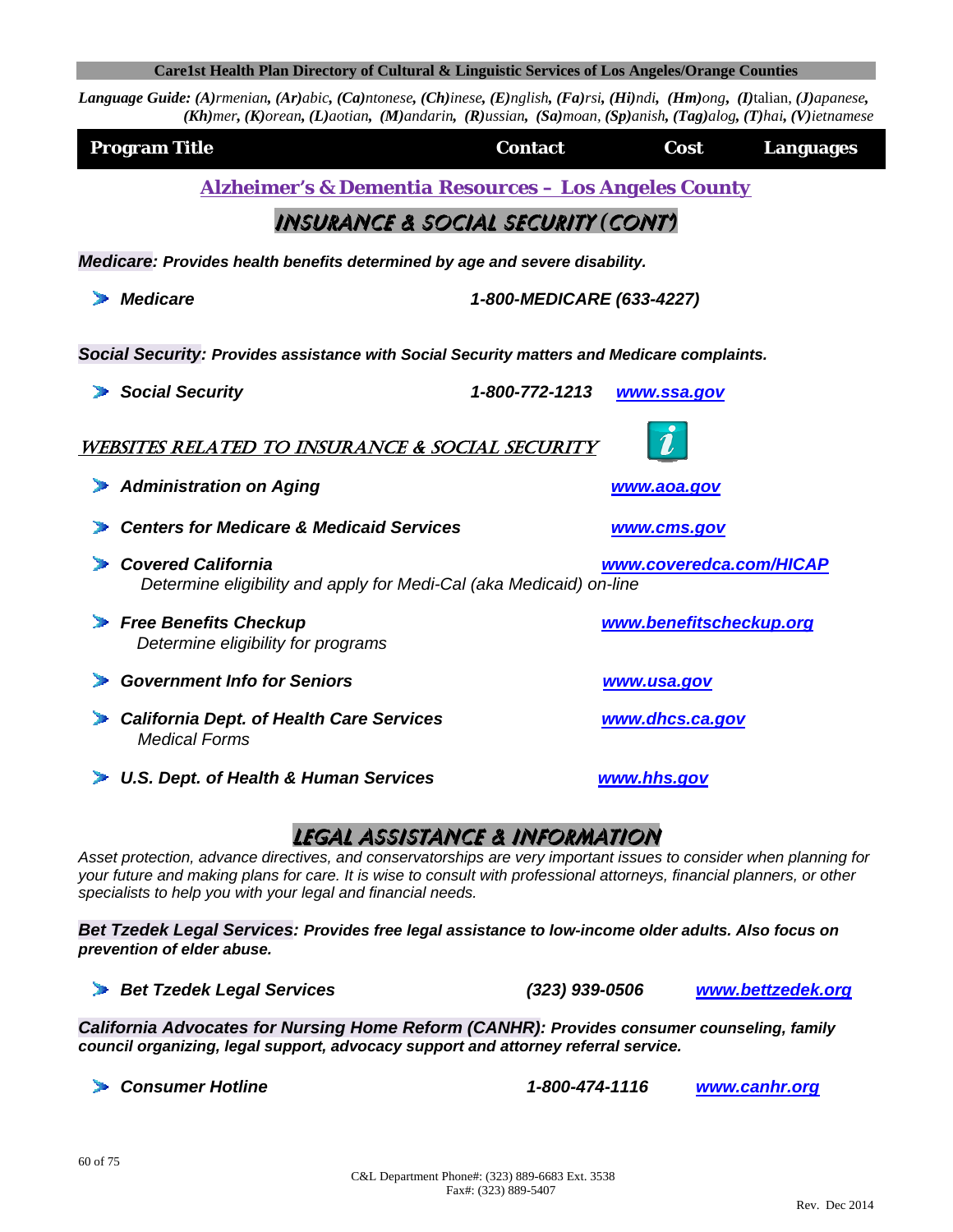Rev. Dec 2014

| <b>Angeles only)</b>                                                                                                                                                           |                  |                                 |
|--------------------------------------------------------------------------------------------------------------------------------------------------------------------------------|------------------|---------------------------------|
| Center for Health Care Rights                                                                                                                                                  |                  | 1-800-824-0780 & (213) 383-4519 |
| H.E.L.P. Health Care & Elder Law Programs: Provides free legal assistance and referrals.                                                                                       |                  |                                 |
| H.E.L.P.                                                                                                                                                                       | $(310)$ 533-1996 |                                 |
| Office of the Public Guardian: Provides information on conservatorships and assistance in locating<br>family members of people who have died. Also provides estate management. |                  |                                 |
| ▶ Office of the Public Guardian                                                                                                                                                | $(213)$ 974-0515 |                                 |
| Los Angeles County Bar Association Lawyer Referral & Information Service:                                                                                                      |                  |                                 |
| LA County Bar Association                                                                                                                                                      | $(213)$ 243-1525 |                                 |
| Los Angeles Caregiver Resource Center: Provides attorney referrals.                                                                                                            |                  |                                 |
| LA Caregiver Resource Center                                                                                                                                                   | 1-800-540-4442   |                                 |
| <b>Smart Law: Provides free legal information line</b>                                                                                                                         |                  |                                 |
| $\blacktriangleright$ Smart Law                                                                                                                                                | $(213)$ 243-1500 |                                 |
| WEBSITES RELATED TO LEGAL & FINANCIAL ISSUES                                                                                                                                   |                  |                                 |
| American Bar Association Commission on Law and Aging                                                                                                                           |                  | www.abanet.org/aging            |
| Bet Tzedek                                                                                                                                                                     |                  | www.bettzedek.org               |
| <b>California State Bar</b>                                                                                                                                                    |                  | www.calbar.ca.gov               |
| Caring Connections                                                                                                                                                             |                  | www.caringinfo,org              |
| > National Academy of Elder Law Attorneys                                                                                                                                      |                  | www.Naela.org                   |
| State of California                                                                                                                                                            |                  | www.ca.gov                      |
|                                                                                                                                                                                |                  |                                 |

Legal assistance & information *(*CONT'*)*

*Center for Health Care Rights: Provides legal assistance for Medicare & Medi-Cal beneficiaries. (Los Angeles only)*

61 of 75

*Alzheimer's & Dementia Resources – Los Angeles County*

| Care1st Health Plan Directory of Cultural & Linguistic Services of Los Angeles/Orange Counties |  |
|------------------------------------------------------------------------------------------------|--|
|                                                                                                |  |

(Kh)mer, (K)orean, (L)aotian, (M)andarin, (R)ussian, (Sa)moan, (Sp)anish, (Tag)alog, (T)hai, (V)ietnamese

Language Guide: (A)rmenian, (Ar)abic, (Ca)ntonese, (Ch)inese, (E)nglish, (Fa)rsi, (Hi)ndi, (Hm)ong, (I)talian, (J)apanese,

**Program Title Contact Contact Cost Languages**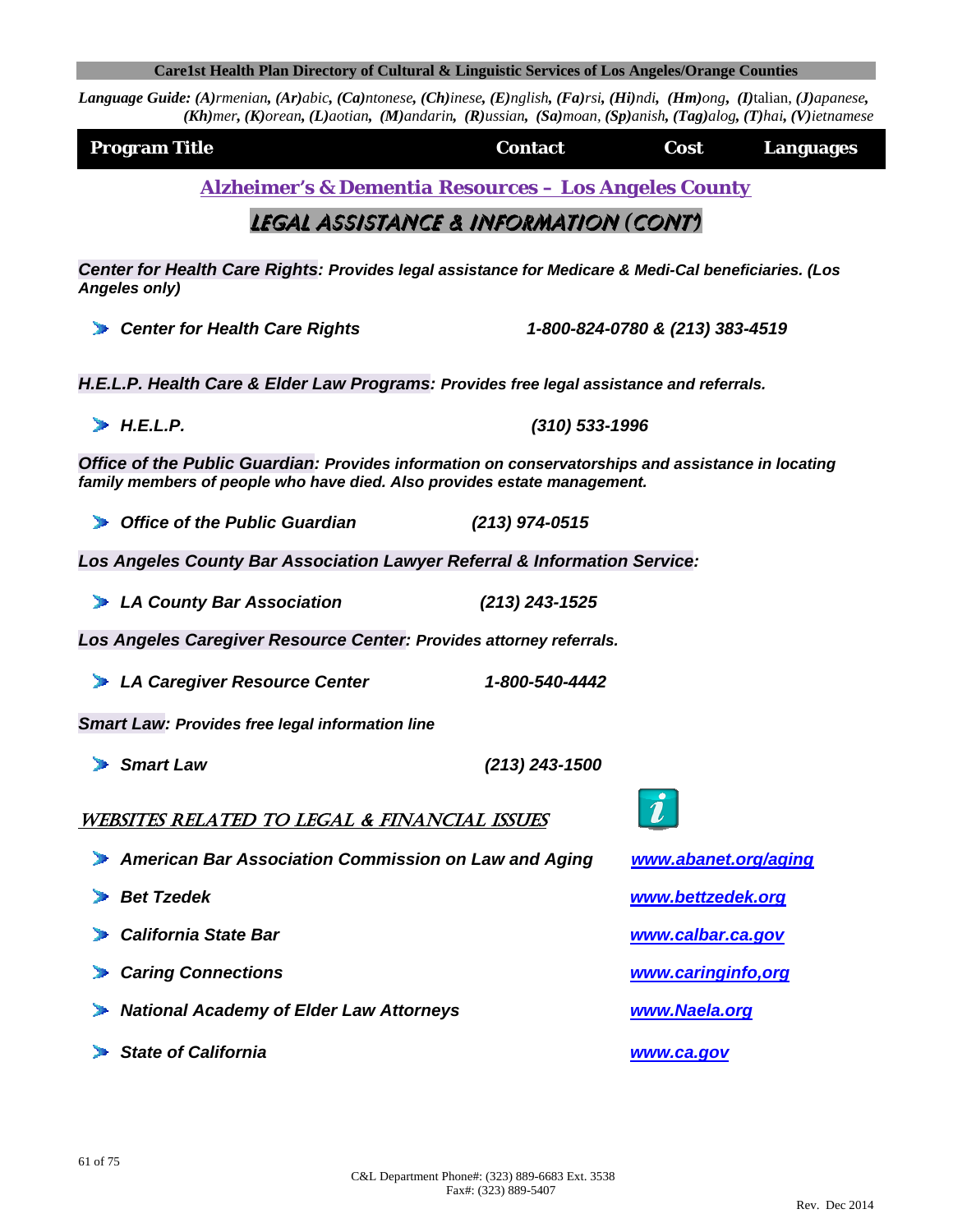**Language Guide:** (A)rmenian, (Ar)abic, (Ca)ntonese, (Ch)inese, (E)nglish, (Fa)rsi, (Hi)ndi, (Hm)ong, (I)talian, (J)apanese,  $(Kh)$ mer, (K)orean, (L)aotian, (M)andarin, (R)ussian, (Sa)moan, (Sp)anish, (Tag)alog, (T)hai, (V)ietnamese

|                      | <b>Contact</b> | Cost |           |
|----------------------|----------------|------|-----------|
| <b>Program Title</b> |                |      | Languages |

*Alzheimer's & Dementia Resources – Los Angeles County*

## Local senior centers

*These centers often provide care management services and access to the Meals on Wheels Program. To receive a list of local senior centers, call 1-800-272-3900. The following Agencies on Aging can provide referrals to local senior centers and information about services available to older individuals in their communities.* 

*Los Angeles County Area Agency on Aging (213) 738-2600 www.css.lacounty.gov/aaa.aspx*

*City of Los Angeles Dept. of Aging 1-800-510-2020 & (213) 252-4000 www.aging.lacity.org*

## Medication coverage

*When purchasing prescription drugs online, patients should exercise caution. The Federal Food and Drug Administration offers pointers on its websites: www.fda.gov* 

| American Association of Retired Persons<br>(AARP)                       | 1-800-456-2277 | www.aarp.com          |
|-------------------------------------------------------------------------|----------------|-----------------------|
| Costco                                                                  | 1-800-607-6861 | www.costco.com        |
| Partnership for Prescription Assistance                                 | 1-877-477-2669 | www.pparzx.org        |
| <b>Peoples Prescription Plan</b>                                        | 1-800-591-4279 | www.peoplesrxcard.com |
| <b>Prescription Solutions</b>                                           | 1-800-788-4863 | www.rxsolutions.com   |
| <b>Rx Hope</b>                                                          | 1-877-267-0517 | www.rxhope.com        |
| <b>Veterans Administration</b>                                          | 1-877-222-VETS | www.va.gov            |
| The comdess listed holem purcha effectable production to low income con |                |                       |

*The services listed below provide affordable medication to low-income seniors:* 

| Novartis Patient Assistance Foundation | 1-800-277-2254 www.pharma.us.novartis.com |
|----------------------------------------|-------------------------------------------|
| $\blacktriangleright$ Pfizer           | 1-866-776-3700 www.pfizer.com             |

## Mental health

*A variety of services are available to assist caregivers and people with Alzheimer's or other dementias during the stages of the disease process. While many caregivers benefit from support groups, some may find that they need more support. The following agencies offer assistance in the area of counseling to help with feelings of depression, anxiety, anger, and/or frustration. When contacting an agency, please keep in mind that services differ from one place to another. We encourage you to ask questions that will help you determine which services best meet your needs.*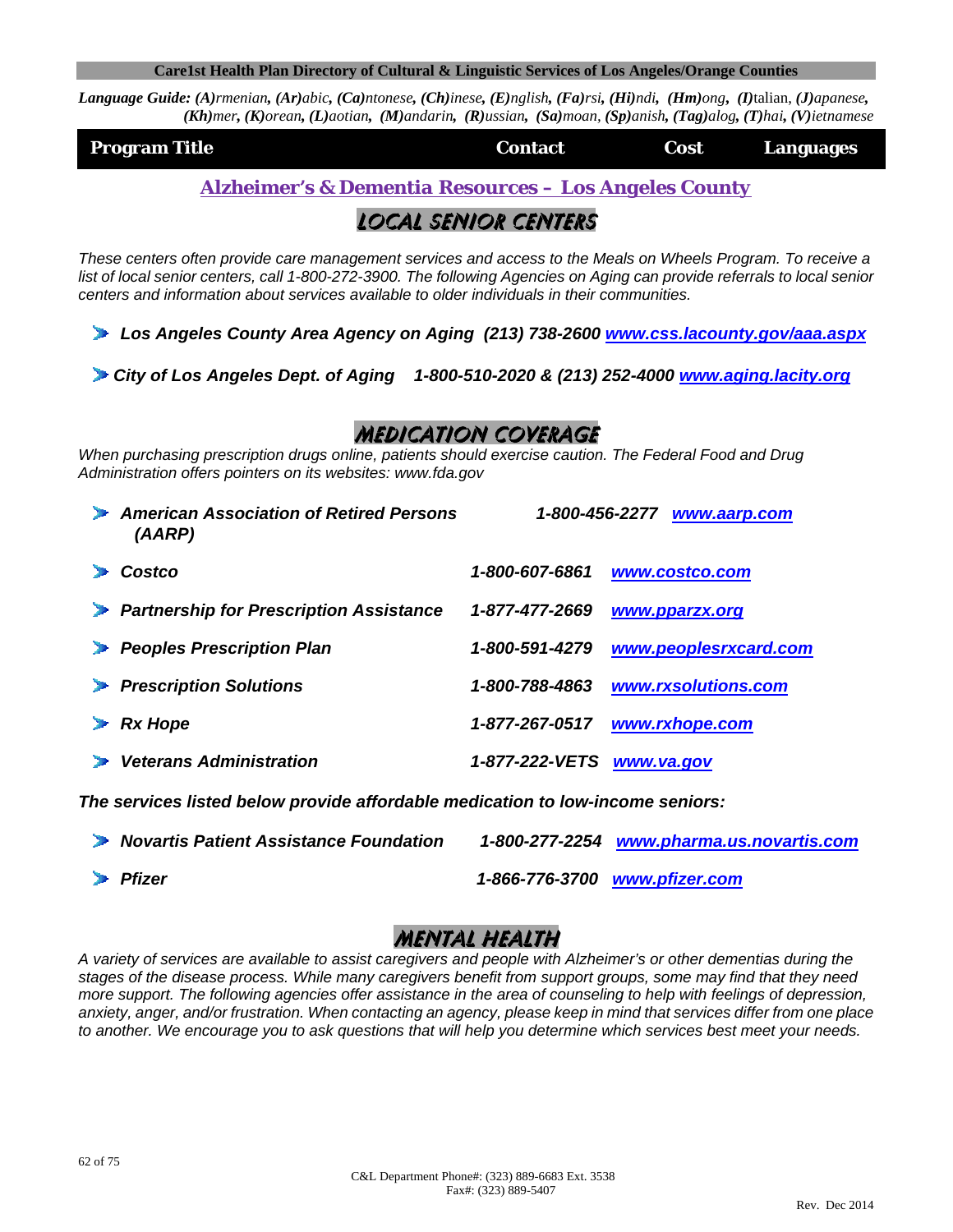Language Guide: (A)rmenian, (Ar)abic, (Ca)ntonese, (Ch)inese, (E)nglish, (Fa)rsi, (Hi)ndi, (Hm)ong, (I)talian, (J)apanese, (Kh)mer, (K)orean, (L)aotian, (M)andarin, (R)ussian, (Sa)moan, (Sp)anish, (Tag)alog, (T)hai, (V)ietnamese

| <b>Program Title</b> |                                                                                                                                                                             | <b>Contact</b>              | Cost                            | <b>Languages</b> |  |  |
|----------------------|-----------------------------------------------------------------------------------------------------------------------------------------------------------------------------|-----------------------------|---------------------------------|------------------|--|--|
|                      | <b>Alzheimer's &amp; Dementia Resources - Los Angeles County</b>                                                                                                            |                             |                                 |                  |  |  |
|                      |                                                                                                                                                                             | <b>MENTAL HEALTH (CONT)</b> |                                 |                  |  |  |
|                      | <b>Los Angeles County Mental Health Programs:</b>                                                                                                                           |                             |                                 |                  |  |  |
|                      | <b>Department of Mental Health</b><br>Provides referrals & crisis intervention                                                                                              | 1-800-854-7771              | http://dmh.lacounty.gov         |                  |  |  |
| D.                   | <b>Genesis Program</b><br>Offers mental health assessments for people over the age of 60                                                                                    | $(213)$ 351-7284            |                                 |                  |  |  |
|                      | Los Angeles Caregiver Resource Center 1-800-540-4442<br>Assists those who care for adults in Los Angeles County who are permanently brain impaired and<br>18 years or older |                             |                                 |                  |  |  |
|                      | Department of Mental Health<br>Provides referrals & crisis intervention                                                                                                     | 1-800-854-7771              | http://dmh.lacounty.gov         |                  |  |  |
|                      | <b>Genesis Program</b><br>Offers mental health assessments for people over the age of 60                                                                                    | $(213)$ 351-7284            |                                 |                  |  |  |
|                      | Los Angeles Caregiver Resource Center 1-800-540-4442<br>Assists those who care for adults in Los Angeles County who are permanently brain impaired and<br>18 years or older |                             |                                 |                  |  |  |
|                      | AltaMed Senior Health & Activity Center<br>Provides referrals & crisis intervention                                                                                         | 1-800-854-7771              | http://dmh.lacounty.gov         |                  |  |  |
|                      | > Asian Pacific Health Care Venture, Inc.<br>Services also in Cantonese, Cambodian, Japanese, Mandarin, Spanish, Thai, and Tagalog                                          | $(323) 644 - 3880$          |                                 |                  |  |  |
|                      | <b>Chinatown Service Center</b><br>Services also in Cantonese, and Mandarin                                                                                                 | $(213) 808 - 1700$          |                                 |                  |  |  |
|                      | > Didi Hirsch Community Mental Health Center (310) 390-6612 & (310) 390-8896<br>Services also in Spanish                                                                    |                             |                                 |                  |  |  |
|                      | East Los Angeles Mental Health Services (323) 725-1337<br>Services also in Spanish                                                                                          |                             |                                 |                  |  |  |
|                      | Little Tokyo Service Center<br>Services also in Chinese, Japanese, Korean, and Spanish                                                                                      | $(213)$ 473-1602            |                                 |                  |  |  |
|                      | <b>Mental Health America</b>                                                                                                                                                |                             | 1-888-242-2522 & (213) 413-1130 |                  |  |  |
|                      |                                                                                                                                                                             |                             |                                 |                  |  |  |

*Tingstad Older Adult Counseling Services (213) 740-3493*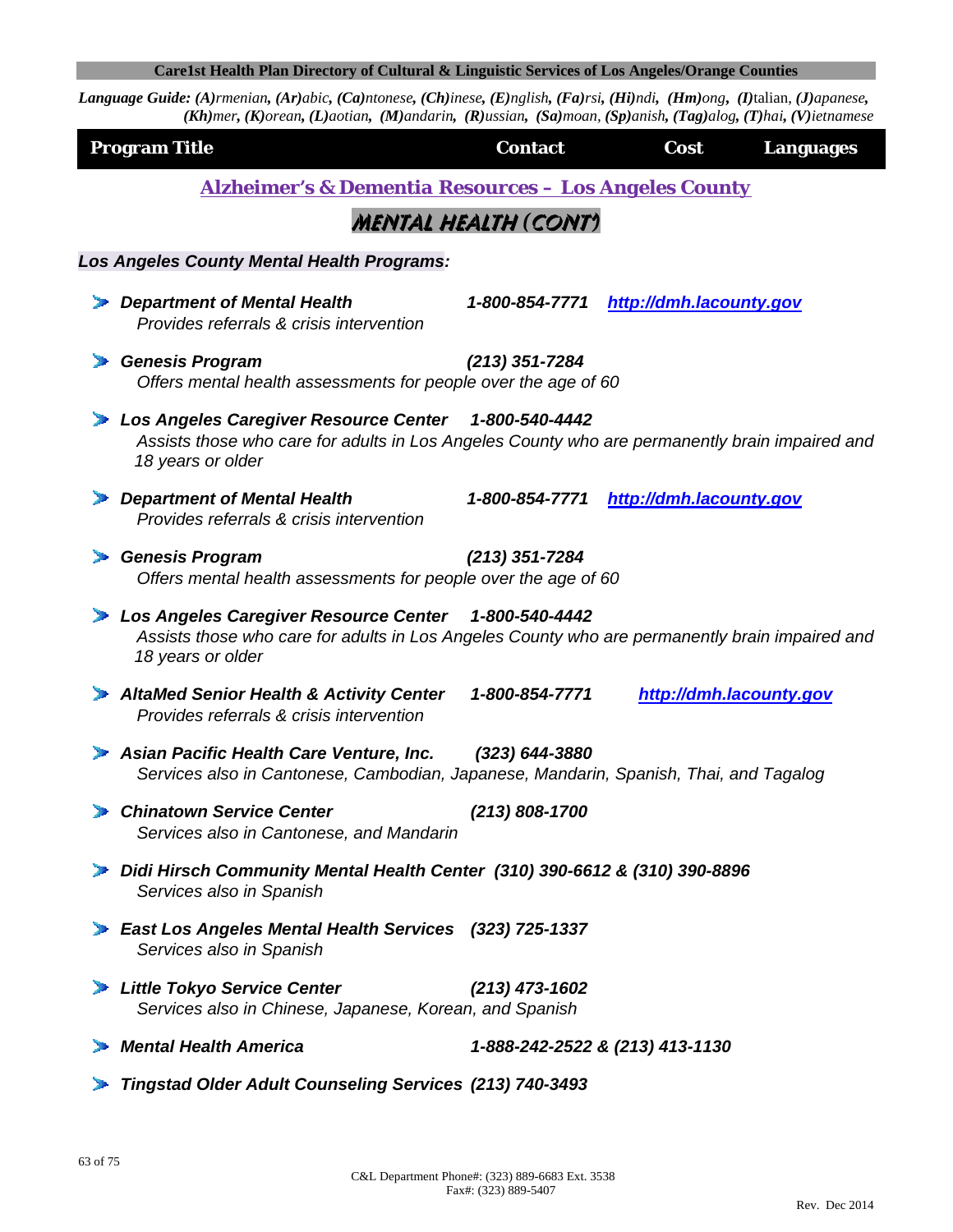| <b>Program Title</b>                                                       | <b>Contact</b>       | Cost | <b>Languages</b> |  |  |
|----------------------------------------------------------------------------|----------------------|------|------------------|--|--|
| <b>Alzheimer's &amp; Dementia Resources - Los Angeles County</b>           |                      |      |                  |  |  |
|                                                                            | MENTAL HEALTH (CONT) |      |                  |  |  |
| <b>Women Helping Women Services</b>                                        | $(323)$ 655-3807     |      |                  |  |  |
| <b>Community Mental Health Programs - San Fernando Valley:</b>             |                      |      |                  |  |  |
| Alexa Healthcare Services                                                  | $(310)$ 806-1165     |      |                  |  |  |
| <b>Northridge Hospital Medical Center</b><br><b>Mental Health Services</b> | (818) 885-5484       |      |                  |  |  |
| S+AGE @ Sherman Oaks Hospital                                              | $(818)$ 341-7243     |      |                  |  |  |
| <b>Community Mental Health Programs - San Gabriel Valley:</b>              |                      |      |                  |  |  |
| <b>Center for Aging Resources</b>                                          | (626) 577-8480       |      |                  |  |  |
| Community Mental Health Programs - San Gabriel Valley (Cont'):             |                      |      |                  |  |  |
| <b>Glendale Adventist Medical</b><br><b>Center Psychiatric Institute</b>   | (818) 409-8027       |      |                  |  |  |
| Las Encinas Hospital-Pasadena                                              | (626) 795-9901       |      |                  |  |  |
| <b>Huntington Hospital Senior Care</b><br><b>Center Network-Pasadena</b>   | (626) 397-3110       |      |                  |  |  |
| <b>Pacific Clinics</b><br>Services also in Spanish                         | (626) 441-4221       |      |                  |  |  |
| Community Mental Health Programs - South Bay/Harbor:                       |                      |      |                  |  |  |
| <b>Bridges Program</b><br>D.<br>San Pedro Peninsula Hospital               | (310) 514-5359       |      |                  |  |  |
| <b>Beach Cities Health District</b>                                        | (310) 374-3426       |      |                  |  |  |
| <b>Jewish Family Services</b>                                              | (562) 427-7916       |      |                  |  |  |
| San Pedro Peninsula Hospital                                               | (310) 514-5359       |      |                  |  |  |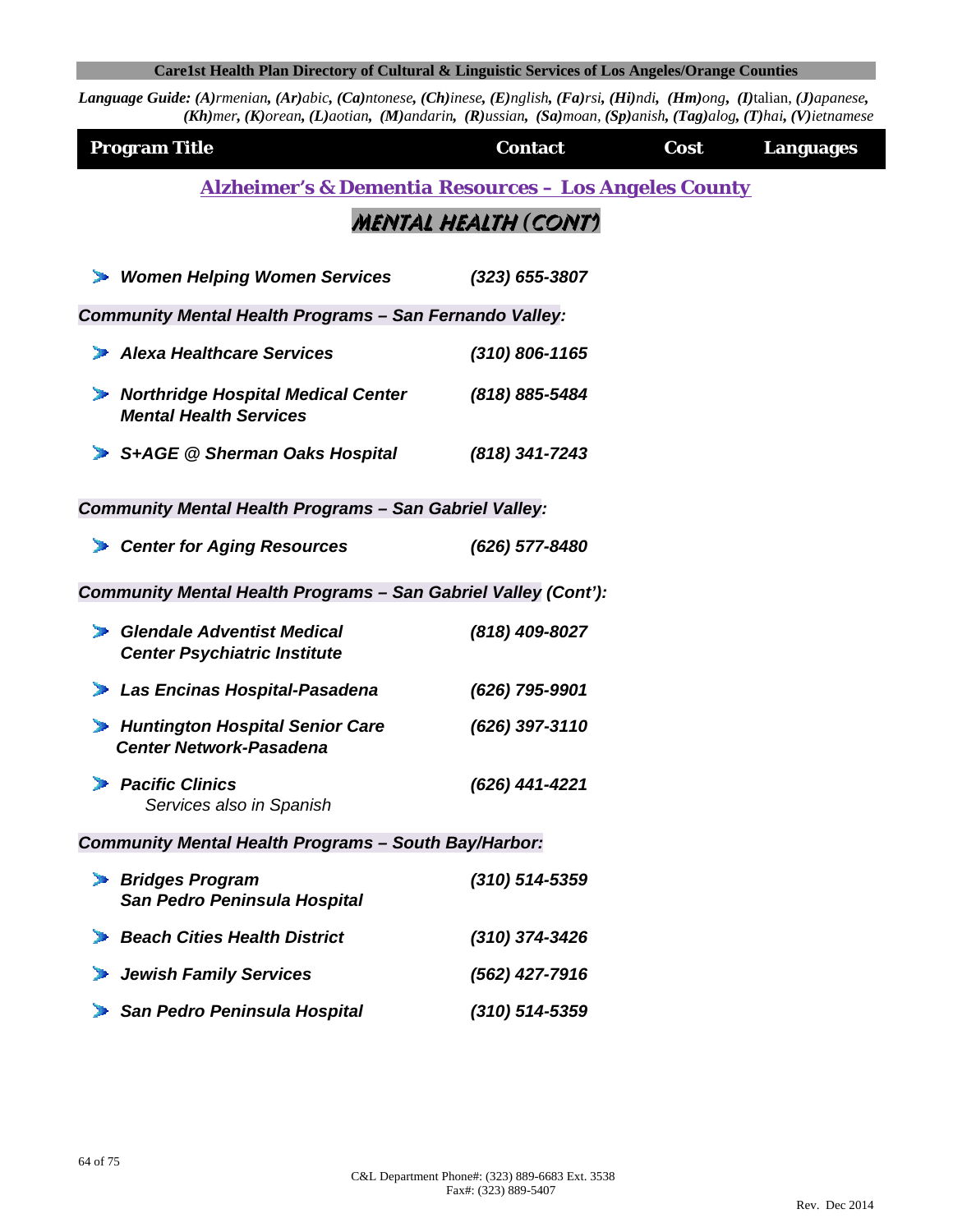**Language Guide:** (A)rmenian, (Ar)abic, (Ca)ntonese, (Ch)inese, (E)nglish, (Fa)rsi, (Hi)ndi, (Hm)ong, (I)talian, (J)apanese,  $(Kh)$ mer, (K)orean, (L)aotian, (M)andarin, (R)ussian, (Sa)moan, (Sp)anish, (Tag)alog, (T)hai, (V)ietnamese

| <b>Program Title</b> | <b>Contact</b> | Cost | Languages |
|----------------------|----------------|------|-----------|
|                      |                |      |           |

*Alzheimer's & Dementia Resources – Los Angeles County*

## Multipurpose Senior Services Program

*MSSP is only for individuals who receive Medi-Cal and helps coordinate and manage services to ensure that they get the help needed. These services are specifically designed for frail older adults who are at high risk for placement in nursing home.* 

| AltaMed Health Services Corp.                        |                  |               |       |
|------------------------------------------------------|------------------|---------------|-------|
| 512 S. Indiana St.<br>Los Angeles, CA 90063          | (323) 307-0200   | Call for Cost | E, Sp |
| <b>Huntington Memorial Hospital</b>                  |                  |               |       |
| 837 S. Fair Oaks Ave., Ste 100<br>Pasadena, CA 91105 | (626) 397-3110   | Call for Cost | E, Sp |
| <b>Partners in Care Foundation</b>                   |                  |               |       |
| 732 Mott St., Ste 150<br>San Fernando, CA 91340      | $(818)$ 837-3775 | Call for Cost | E, Sp |

nutrition

*Los Angeles County Health & Nutrition Hotline: Provides information on nutritional programs in Los Angeles County*

*Health & Nutrition 1-877-597-4777* 

*Los Angeles Regional Food bank Brown Bag Program: Provides food distribution for low income seniors*

*Brown Bag Program (323) 234-3030* 

*St. Vincent Meals on Wheels Program: Provides home delivered meals to the elderly. Meals on Wheels programs are often administered through local senior centers.* 

# safety

*Alzheimer's causes changes in the brain that may affect safety. Depending on the stage of the disease, these can include changes in judgment, abstract thinking, sense of time/place, and behavior. Taking measures to ensure safety at all times can help prevent injuries, and it can help people with dementia feel relaxed and less over overwhelmed.* 

*HOME MODIFICATION:*

| <b>Accessible Design and Consulting</b> |        |
|-----------------------------------------|--------|
| 6207 W. $83rd$ Place                    |        |
| Los Angeles, CA 90045                   | www.ac |

 $(310)$  215-3332 Call for cost E www.accessibleconstruction.com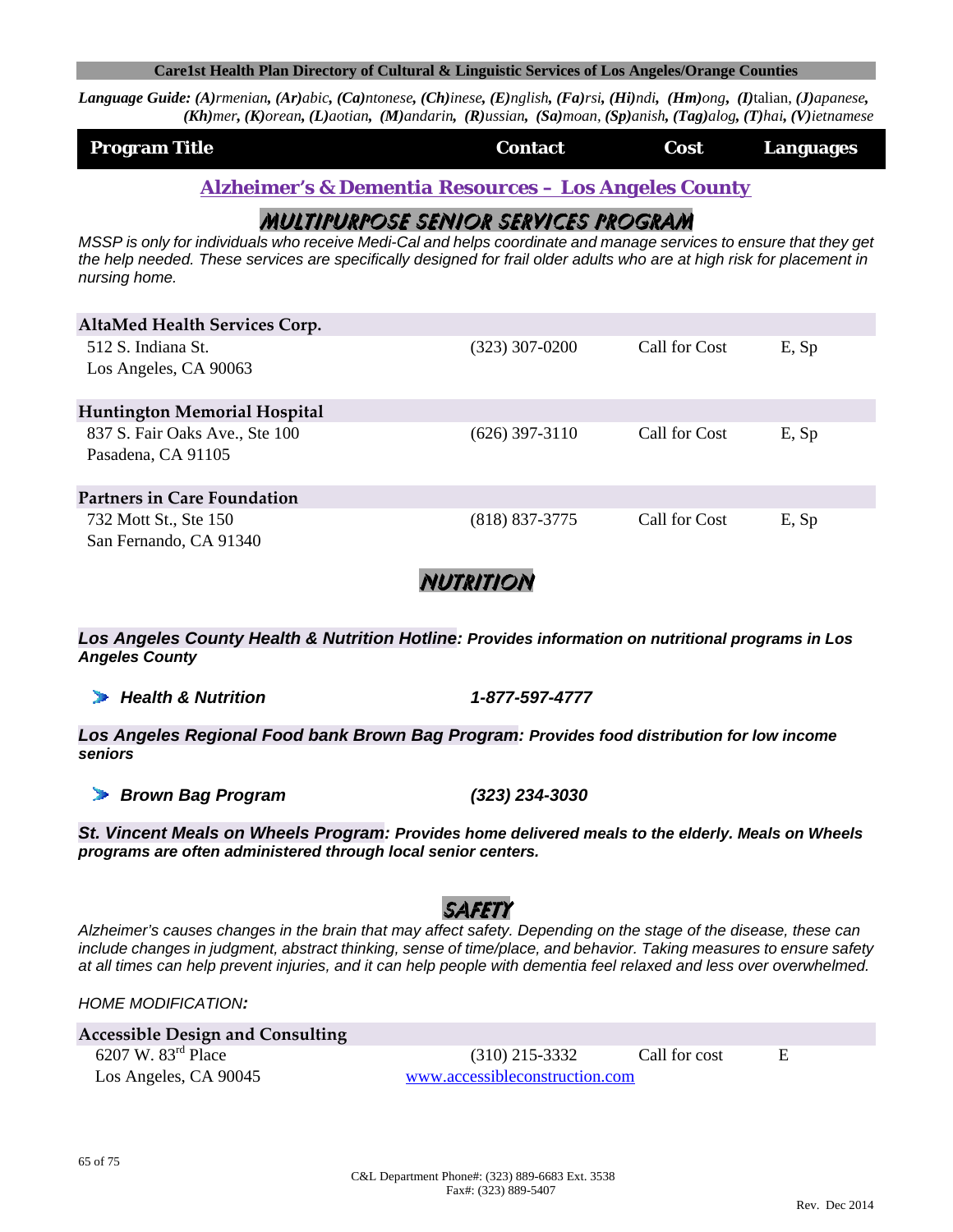Language Guide: (A)rmenian, (Ar)abic, (Ca)ntonese, (Ch)inese, (E)nglish, (Fa)rsi, (Hi)ndi, (Hm)ong, (I)talian, (J)apanese,  $(Kh)$ mer, (K)orean, (L)aotian, (M)andarin, (R)ussian, (Sa)moan, (Sp)anish, (Tag)alog, (T)hai, (V)ietnamese

| <b>Program Title</b>                                             | <b>Contact</b>           | Cost          | <b>Languages</b>         |  |
|------------------------------------------------------------------|--------------------------|---------------|--------------------------|--|
| <b>Alzheimer's &amp; Dementia Resources – Los Angeles County</b> |                          |               |                          |  |
|                                                                  | SAFETY (CONT)            |               |                          |  |
| <b>Forever Active</b>                                            |                          |               |                          |  |
| 18 E. Bellevue Drive                                             | (626) 466-3020           | Call for cost | E                        |  |
| Pasadena, CA 91105                                               | www.foreveractivemed.com |               |                          |  |
| <b>Stayhome Safe</b>                                             |                          |               |                          |  |
| 30 N. Raymond Ave.                                               | $(626)$ 792-0070         | Call for cost | E                        |  |
| Pasadena, CA 91103                                               | www.stayhomesafe.com     |               |                          |  |
| <b>Active Homes</b><br>Aging in Place Home Modification          | 1-855-924-7663           |               | www.aginginplacemods.com |  |

*Jewish Family Services Beverly Hills Handyworker Program (310) 272-7890 Free minor home repairs for low-income individuals, seniors and disabled adults living in Beverly Hills.*

#### *OTHER SAFETY SERVICES:*

*Alzheimer's Association Comfort Zone 1-877-259-4850 www.alz/org/comfortzone A web-based service that uses the Internet and a GPS device to track the location of a person with Alzheimer's. Families can set-up safety zones in a Web application and receive alerts. All Comfort Zone plans come with MedicAlert***®** *+ Alzheimer's Association Safe Return***®** *. To learn more, call the above listed number.*

#### *MedicAlert***®** *+ Alzheimer's Association Safe Return***®** *1-800-272-3900 A 24-hour nationwide emergency response service for individuals who wander or have a medical emergency. We provide 24-hour assistance, no matter when or where the person is reported missing. There is an initial enrollment fee of \$55 and a \$35 annual program fee. Scholarships are available for families in financial need. Contact helpline for information and enrollment.*

#### *To report a wandering incident, call 911. Then call 1-800-625-3780*

#### *Lifeline: Cedars-Sinai Medical Center (310) 423-5468*

 *A personal response service that provides 24-hour assistance via a push button device worn by the individual registered in the program.*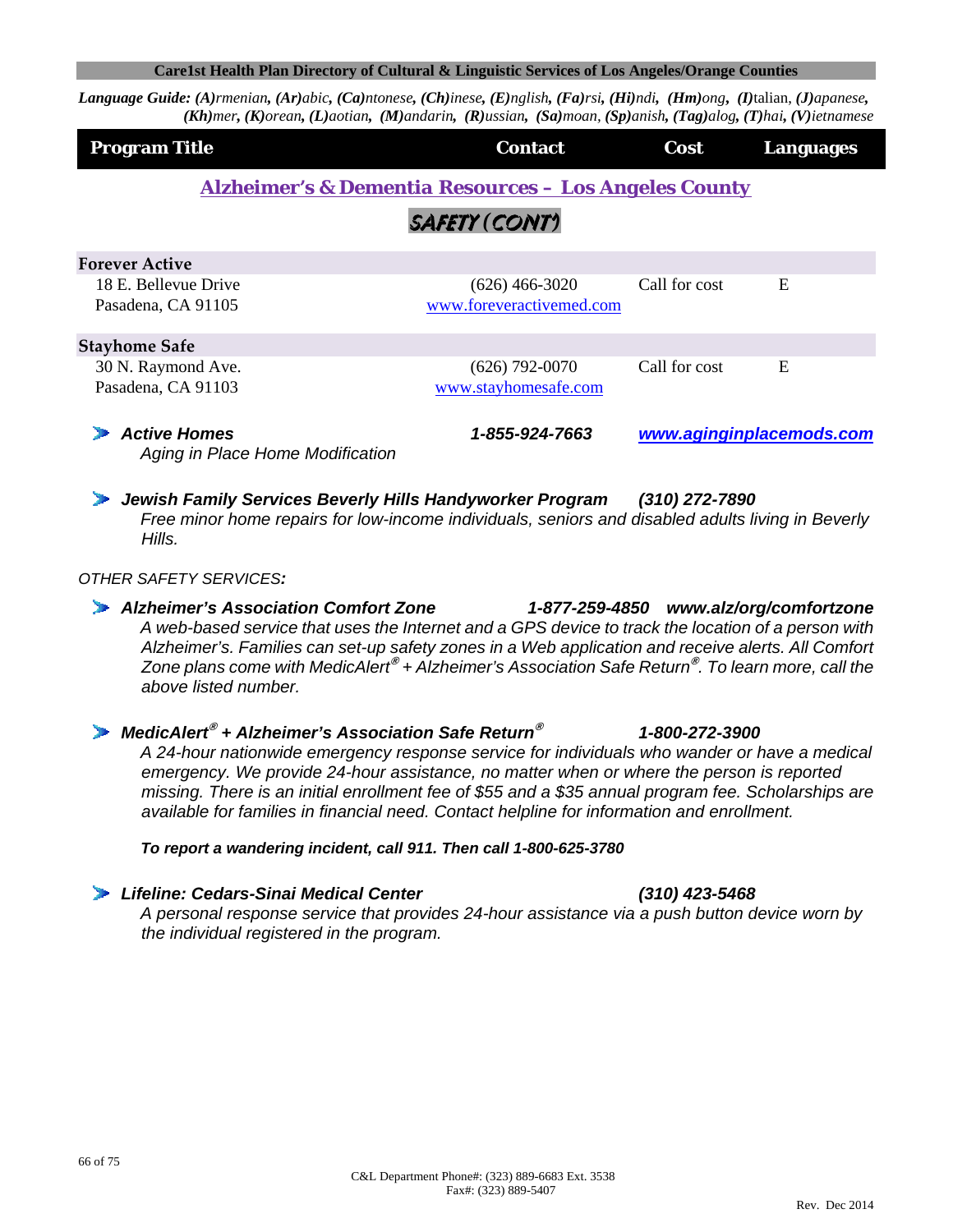| <b>Program Title</b>                                                   | <b>Contact</b>                                                   | Cost          | <b>Languages</b>                 |
|------------------------------------------------------------------------|------------------------------------------------------------------|---------------|----------------------------------|
|                                                                        | <b>Alzheimer's &amp; Dementia Resources - Los Angeles County</b> |               |                                  |
|                                                                        | <b>SENIOR SERVICES</b>                                           |               |                                  |
| <b>American Association of Retired Persons (AARP)</b>                  |                                                                  |               |                                  |
| 200 S. Los Robles Ave., Ste 400<br>Pasadena, CA 91101                  | 1-866-448-3615<br>www.aarp.org                                   | Call for Cost | E                                |
| <b>Asian Pacific Health Care Venture</b>                               |                                                                  |               |                                  |
| 1530 Hillhurst Ave., Ste 200<br>Los Angeles, CA 90027                  | $(323) 644 - 3880$                                               | Call for Cost | E, C, J, Kh, M,<br>Sp, Tag, T, V |
| <b>Beach Cities Health District</b>                                    |                                                                  |               |                                  |
| 514 N. Prospect Ave., $3rd$ Floor<br>Redondo Beach, CA 90277           | $(310)$ 374-3426                                                 | Call for Cost | E                                |
| California Telephone Access Senior Telephone Program                   |                                                                  |               |                                  |
| 2002 Iowa Ave., Ste 106<br>Riverside, CA 92507                         | 1-800-806-1191                                                   | Call for Cost | E                                |
| <b>Eldercare Locator</b>                                               |                                                                  |               |                                  |
| 514 N. Prospect Ave., 3 <sup>rd</sup> Floor<br>Redondo Beach, CA 90277 | 1-800-677-1116                                                   | Call for Cost | E                                |
| Los Angeles Department of Aging                                        |                                                                  |               |                                  |
| 3580 Wilshire Blvd., Ste 300<br>Los Angeles, CA 90010                  | 1-800-510-2020                                                   | Call for Cost | E                                |
| Life Long: Sisters Staying Healthy                                     |                                                                  |               |                                  |
| 2239 W. Washington Blvd.<br>Los Angeles, CA 90018                      | $(310) 732 - 1350$                                               | Call for Cost | E                                |
| Lumina Healthcare                                                      |                                                                  |               |                                  |
| 5220 Pacific Concourse Dr., Ste 120<br>Los Angeles, CA 90045           | 1-888-958-6462<br>www.luminahealthcare.com                       | Call for Cost | E                                |
| Provides mobile dental care                                            |                                                                  |               |                                  |
| <b>Mexican American Opportunity Foundation</b>                         |                                                                  |               |                                  |
| 972 S. Goodrich Blvd.<br>City of Commerce, CA 90022                    | $(323) 890 - 1555$                                               | Call for Cost | E, Sp                            |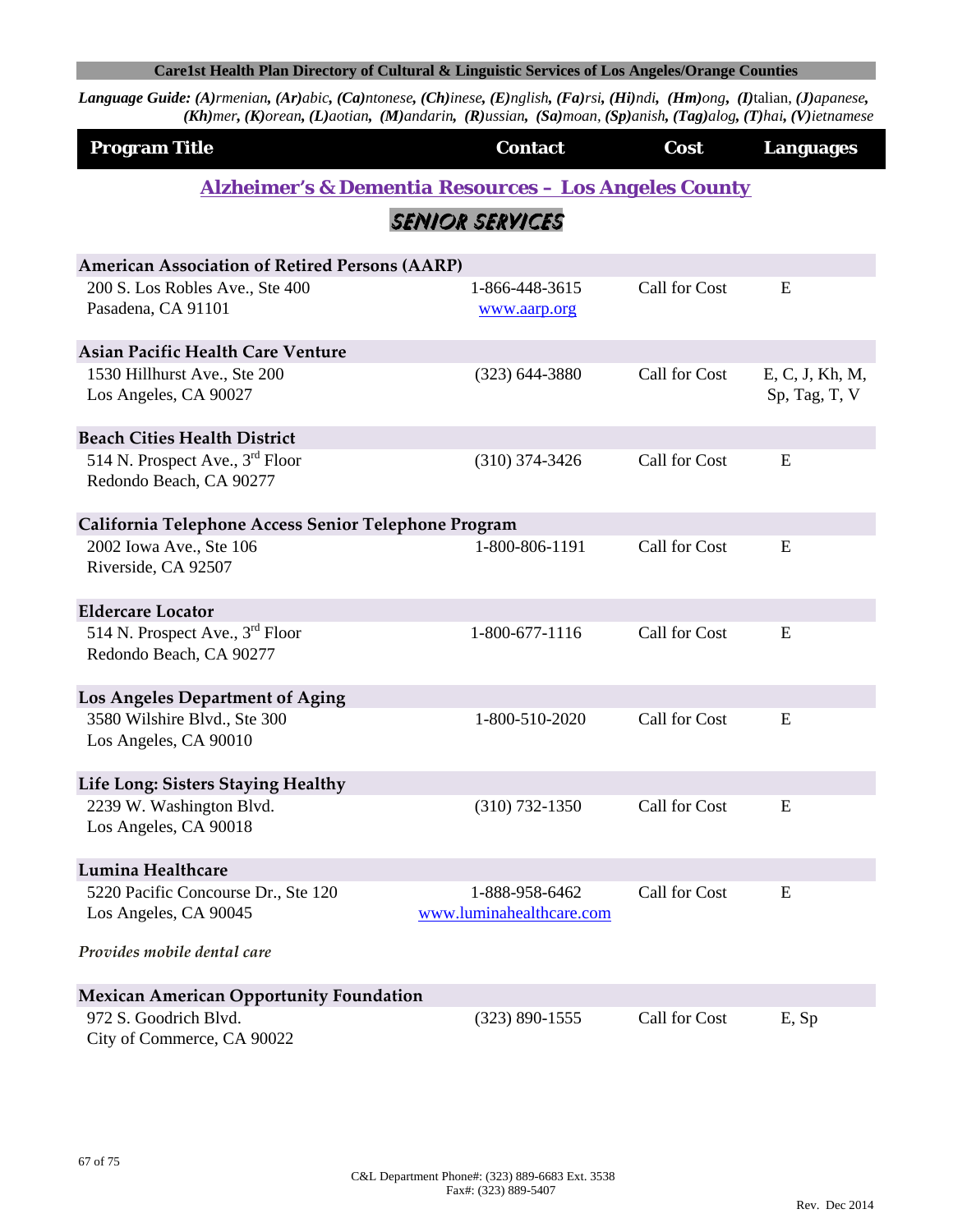| <b>Program Title</b>                                                                                        | <b>Contact</b>                                                   | Cost          | <b>Languages</b> |
|-------------------------------------------------------------------------------------------------------------|------------------------------------------------------------------|---------------|------------------|
|                                                                                                             | <b>Alzheimer's &amp; Dementia Resources - Los Angeles County</b> |               |                  |
|                                                                                                             | SENIOR SERVICES (CONT')                                          |               |                  |
| <b>National Asian Pacific Center on Aging</b>                                                               |                                                                  |               |                  |
| 3727 W. 6 <sup>th</sup> St., Ste 619<br>Los Angeles, CA 90020                                               | $(213)$ 365-9005                                                 | Call for Cost | E                |
| Oasis-Baldwin Hills                                                                                         |                                                                  |               |                  |
| Baldwin Hills Crenshaw Plaza, Macy's, 3 <sup>rd</sup> Floor<br>4005 Crenshaw Blvd.<br>Los Angeles, CA 90008 | $(323)$ 291-3414                                                 | Call for Cost | E                |
| <b>Oasis-West Los Angeles</b>                                                                               |                                                                  |               |                  |
| Westside Pavilion, Macy's, 3rd Floor<br>10730 W. Pico Blvd.<br>Los Angeles, CA 90064                        | $(310)$ 446-8053                                                 | Call for Cost | E                |
| The Salvation Army Golden Agers Club                                                                        |                                                                  |               |                  |
| 1533 4 <sup>th</sup> St.<br>Santa Monica, CA 90401                                                          | $(310)$ 451-1358                                                 | Call for Cost | E                |
| <b>UCLA Healthcare 50 Plus</b>                                                                              |                                                                  |               |                  |
| 1821 Wilshire Blvd., Ste 600<br>Santa Monica, CA 90403                                                      | 1-800-516-5323                                                   | Call for Cost | E                |
| <b>UCLA Family Caregiver Support Center</b>                                                                 |                                                                  |               |                  |
| 3715 McClintock Ave.<br>Los Angeles, CA 90089                                                               | 1-855-872-6060                                                   | Call for Cost | ${\bf E}$        |
| <b>WISE &amp; Healthy Aging</b>                                                                             |                                                                  |               |                  |
| 1527 $4^{th}$ St., $2^{nd}$ Floor<br>Santa Monica, CA 90401                                                 | $(310)$ 394-9871                                                 | Call for Cost | E                |
| <b>American Diabetes Association</b>                                                                        |                                                                  |               |                  |
| 5200 W. Century Blvd., Ste 480<br>Los Angeles, CA 90045                                                     | (800) DIABETES (342-2383)<br>www.diabetes.org                    | Call for Cost | E                |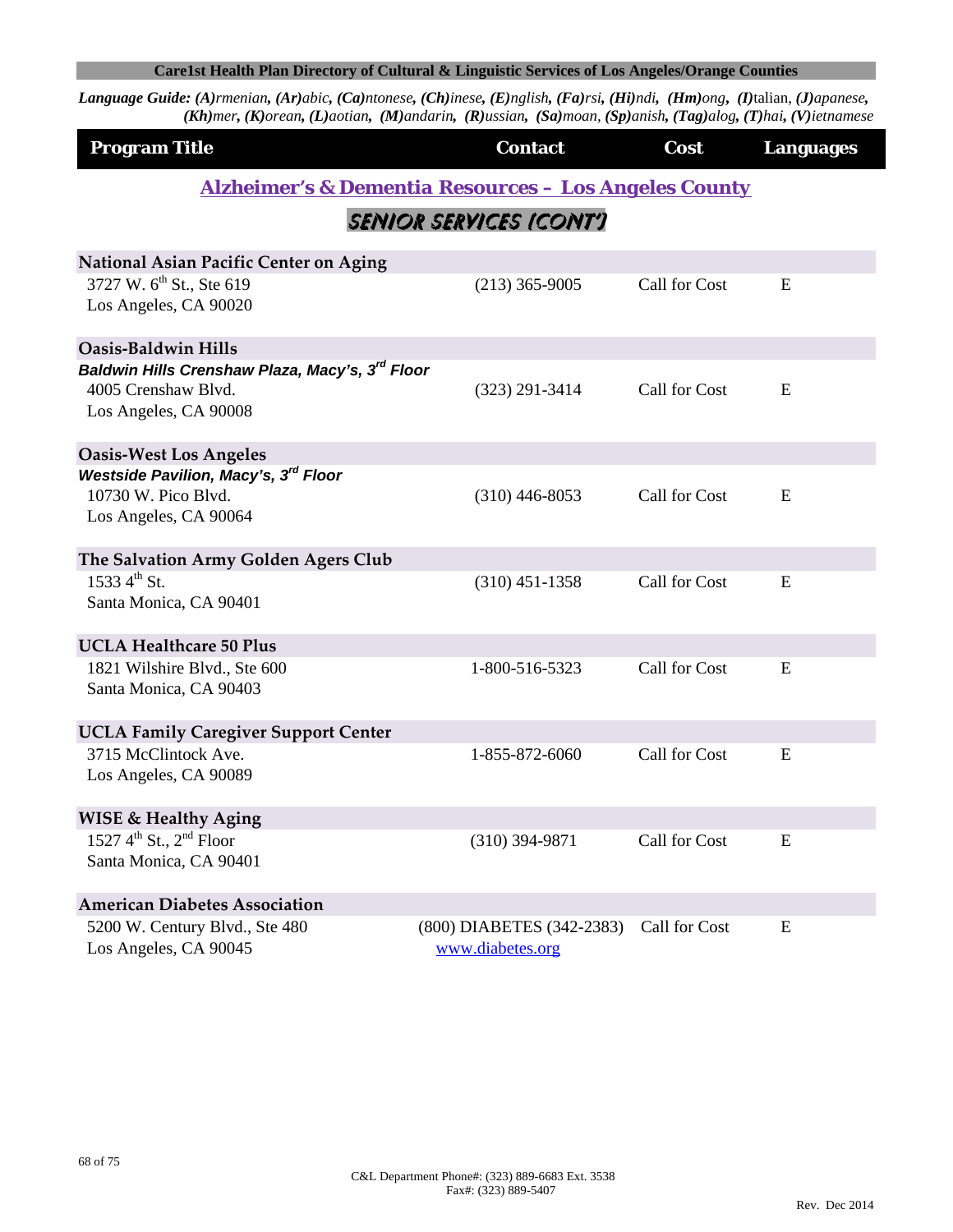Language Guide: (A)rmenian, (Ar)abic, (Ca)ntonese, (Ch)inese, (E)nglish, (Fa)rsi, (Hi)ndi, (Hm)ong, (I)talian, (J)apanese,  $(Kh)$ mer, (K)orean, (L)aotian, (M)andarin, (R)ussian, (Sa)moan, (Sp)anish, (Tag)alog, (T)hai, (V)ietnamese

| <b>Program Title</b>                                             | Contact | <b>Example 12 Cost Cost Languages</b> |  |
|------------------------------------------------------------------|---------|---------------------------------------|--|
| <b>Alzheimer's &amp; Dementia Resources - Los Angeles County</b> |         |                                       |  |

## transportation

*The following are transportation services for seniors and/or disabled individuals including people with dementia. It is important to keep in mind that these services may or may not provide additional assistance when needed. Please call ahead to ensure your special needs can be met.* 

#### **TLC Senior Helpers**

*Los Angeles County.*

 6245 Bristol Parkway, Ste 429 (310) 338-7247 Call for cost E Culver City, CA 90203 1-888-TLC-DRVE (852-3783)

*Access Services 1-800-827-0829 Provides transportation for disabled individuals including people with Alzheimer's.* 

*Cityride Dial-a-Ride & Taxi Service (323) 666-0895 & (818) 908-1901*

 *To register for the program call (213) 808-7433*

- *Little Tokyo Service Center (213) 473-3030 Provides transportation services to SSI and medical appointments in specific geographic areas in*
- *Wise & Healthy Aging Senior Services (310) 394-9871 www.wiseandhealthy.org This service provides low-cost, shared ride service and curb-to-curb transportation in the West Los Angeles area.*

# SENIOR RESOURCES –ORANGE COUNTY

| Anaheim Independencies             |                  |               |   |
|------------------------------------|------------------|---------------|---|
| 10841 Garza<br>Anaheim             | $(714)$ 821-0460 | Call for Cost | E |
| <b>Anaheim Senior Center</b>       |                  |               |   |
| 250 E. Center<br>Anaheim           | $(714)$ 765-4510 | Call for Cost | E |
| <b>Brea Senior Center</b>          |                  |               |   |
| 500 S. Sievers Ave.<br><b>Brea</b> | $(714)$ 990-7750 | Call for Cost | E |
| <b>Buena Park Senior Center</b>    |                  |               |   |
| 8150 Knott<br>Buena Park           | $(714)$ 236-3870 | Call for Cost | E |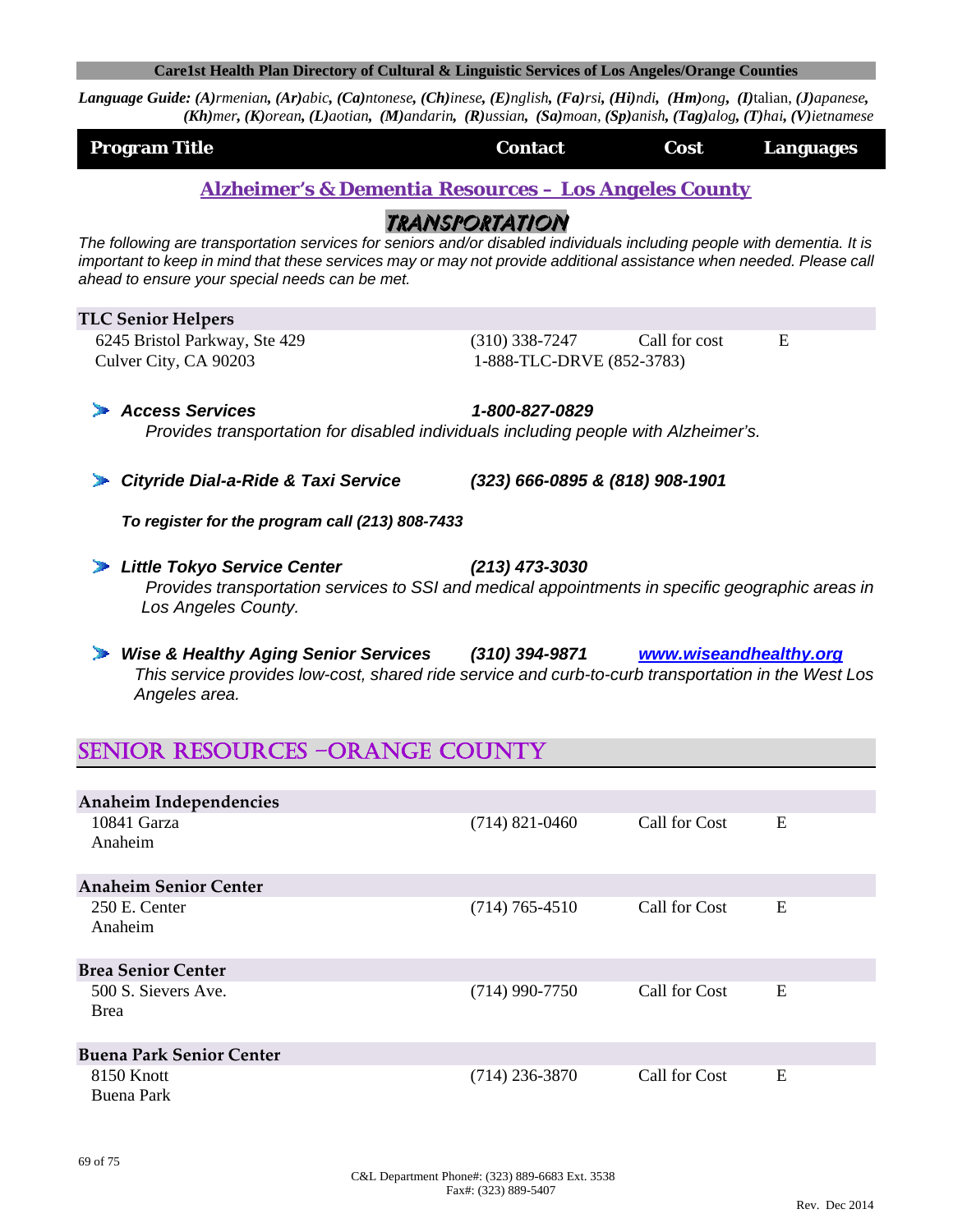Language Guide: (A)rmenian, (Ar)abic, (Ca)ntonese, (Ch)inese, (E)nglish, (Fa)rsi, (Hi)ndi, (Hm)ong, (I)talian, (J)apanese, (Kh)mer, (K)orean, (L)aotian, (M)andarin, (R)ussian, (Sa)moan, (Sp)anish, (Tag)alog, (T)hai, (V)ietnamese

| <b>Program Title</b>                    | <b>Contact</b>     | Cost          | <b>Languages</b> |
|-----------------------------------------|--------------------|---------------|------------------|
| <b>SENIOR RESOURCES -ORANGE COUNTY</b>  |                    |               |                  |
|                                         |                    |               |                  |
| <b>Costa Mesa Senior Center</b>         |                    |               |                  |
| 695 W. 19 <sup>th</sup><br>Costa Mesa   | $(949)$ 645-2356   | Call for Cost | E                |
| <b>Oasis Senior Center</b>              |                    |               |                  |
| 80 Marguerites                          | $(949)$ 644-3151   | Call for Cost | E                |
| Corona Del Mar                          |                    |               |                  |
| <b>West Anaheim Senior Center</b>       |                    |               |                  |
| 2271 W. Crescent<br>Anaheim             | $(714) 765 - 3415$ | Call for Cost | E                |
| Asian/Pacific                           |                    |               |                  |
| <b>Abrazar Senior Center</b>            |                    |               |                  |
| 7101 Wyoming<br>Westminster             | $(714) 893 - 3581$ | Call for Cost | E                |
| <b>Asian American Senior Center</b>     |                    |               |                  |
| 850 N. Birch<br>Santa Ana               | $(714) 560 - 8877$ | Call for Cost | E, Ca, M, V      |
| <b>Florence Sylvester Senior Center</b> |                    |               |                  |
| 23721 Moulton Pkwy<br>Laguna Hills      | $(949)$ 380-0155   | Call for Cost | E                |
| Huntington Beach Senior Outreach        |                    |               |                  |
| 1718 Orange<br><b>Huntington Beach</b>  | $(714)$ 960-2478   | Call for Cost | E                |
| La Habra Center                         |                    |               |                  |
| 101 W. La Habra Blvd.                   | $(562)$ 905-9708   | Call for Cost | E                |
| La Habra                                |                    |               |                  |
| <b>Laguna Beach Senior Center</b>       |                    |               |                  |
| 384 Legion<br>Laguna Beach              | $(949)$ 497-2441   | Call for Cost | E                |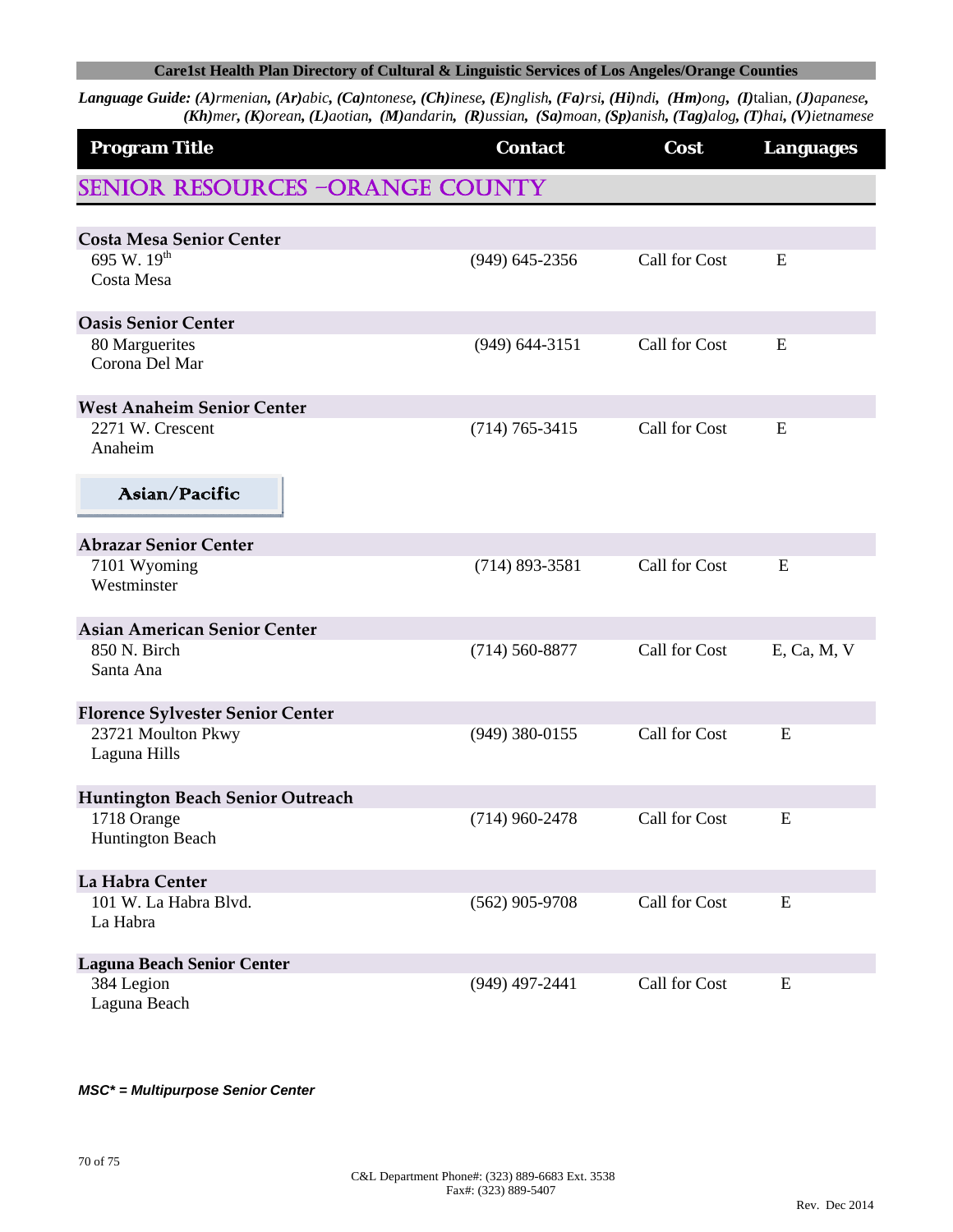Language Guide: (A)rmenian, (Ar)abic, (Ca)ntonese, (Ch)inese, (E)nglish, (Fa)rsi, (Hi)ndi, (Hm)ong, (I)talian, (J)apanese, (Kh)mer, (K)orean, (L)aotian, (M)andarin, (R)ussian, (Sa)moan, (Sp)anish, (Tag)alog, (T)hai, (V)ietnamese

| <b>Program Title</b>                    | <b>Contact</b>     | Cost          | <b>Languages</b> |
|-----------------------------------------|--------------------|---------------|------------------|
| <b>SENIOR RESOURCES -ORANGE COUNTY</b>  |                    |               |                  |
| <b>Lakeview Senior Center</b>           |                    |               |                  |
| 20 Lake Rd.<br>Irvine                   | $(949)$ 724-6900   | Call for Cost | E                |
| <b>Los Alamitos Senior Center</b>       |                    |               |                  |
| 10911 Oak St.<br>Los Alamitos           | $(562)$ 430-1073   | Call for Cost | E                |
| <b>Midway City Community Center</b>     |                    |               |                  |
| 14900 Park Lane<br>Midway City          | $(714)$ 898-0203   | Call for Cost | E                |
| Asian/Pacific                           |                    |               |                  |
| Norman P. Murray Senior Center          |                    |               |                  |
| 24932 Veterans Way<br>Mission Viejo     | $(949)$ 470-3062   | Call for Cost | E                |
| <b>North Orange Senior Center</b>       |                    |               |                  |
| 16561 E. Lincoln<br>Orange              | $(714)$ 998-4010   | Call for Cost | E                |
| O.C. Korean American                    |                    |               |                  |
| 9888 Garden Grove Blvd.<br>Garden Grove | $(714) 530 - 6419$ | Call for Cost | E, K             |
| <b>Orange Senior Center</b>             |                    |               |                  |
| 170 S. Olive St.<br>Orange              | $(714) 538 - 9633$ | Call for Cost | E                |
| Placentia Senior Center                 |                    |               |                  |
| 143 S. Bradford<br>Placentia            | $(714)$ 986-2332   | Call for Cost | E                |
| <b>Rancho Senior Center</b>             |                    |               |                  |
| 3 Sandburg Way<br>Irvine                | $(949)$ 724-6800   | Call for Cost | E                |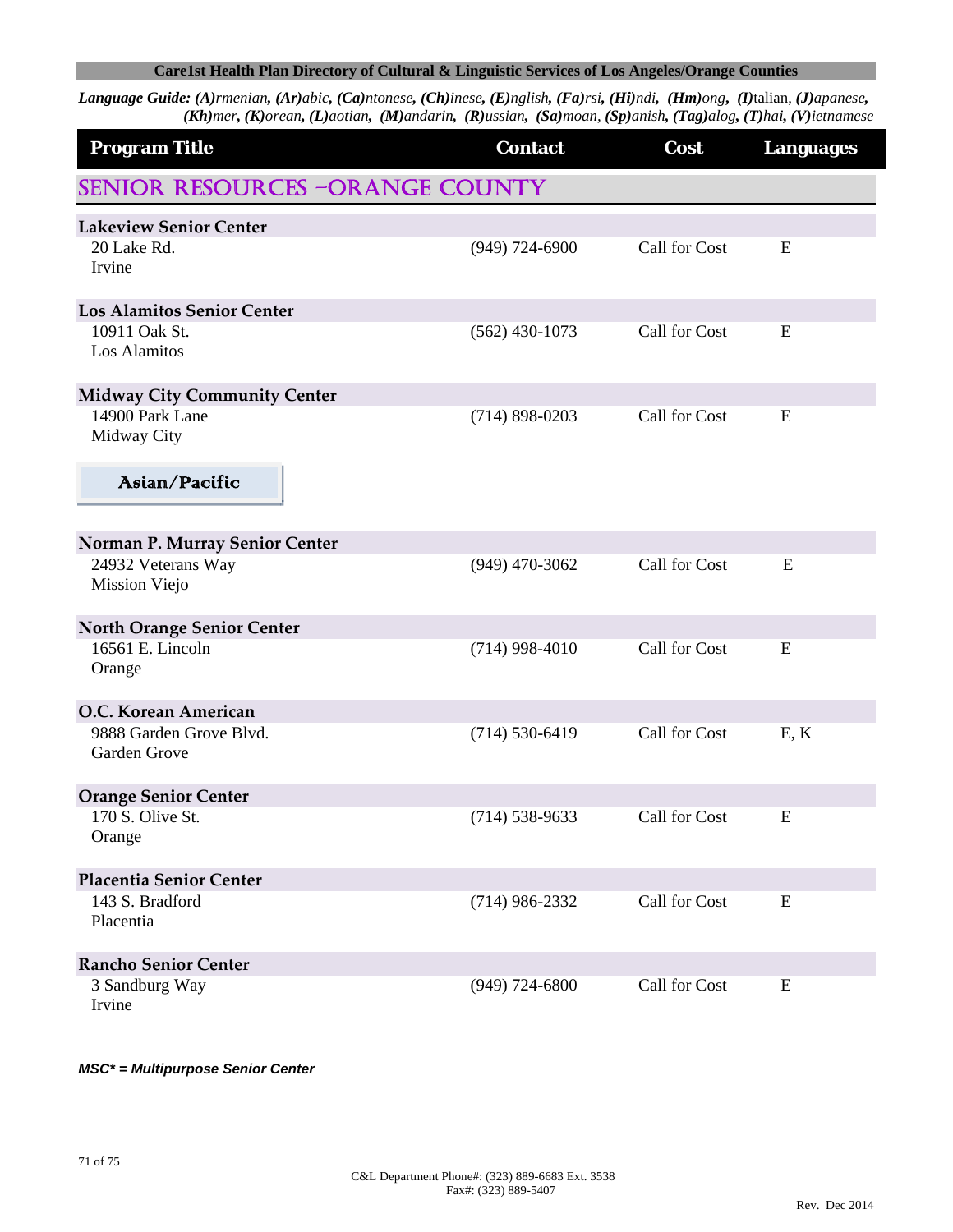Language Guide: (A)rmenian, (Ar)abic, (Ca)ntonese, (Ch)inese, (E)nglish, (Fa)rsi, (Hi)ndi, (Hm)ong, (I)talian, (J)apanese, (Kh)mer, (K)orean, (L)aotian, (M)andarin, (R)ussian, (Sa)moan, (Sp)anish, (Tag)alog, (T)hai, (V)ietnamese

| <b>Program Title</b>                                                    | <b>Contact</b>     | Cost          | <b>Languages</b> |
|-------------------------------------------------------------------------|--------------------|---------------|------------------|
| <b>SENIOR RESOURCES -ORANGE COUNTY</b>                                  |                    |               |                  |
| <b>San Clemente Senior Center</b>                                       |                    |               |                  |
| 242 Avenida Del Mar<br>San Clemente                                     | (949) 498-3322     | Call for Cost | E                |
| San Juan Capistrano Senior Center<br>25925 Camino Del Avion<br>San Juan | $(949)$ 443-6358   | Call for Cost | E                |
| Santa Ana Senior Center                                                 |                    |               |                  |
| 424 W. Third St.<br>Santa Ana                                           | $(714) 647 - 6540$ | Call for Cost | E                |
| Asian/Pacific                                                           |                    |               |                  |
| <b>Sea Country Senior Center</b>                                        |                    |               |                  |
| 24602 Aliso Creek Road<br>Laguna Niguel                                 | $(949)$ 425-5151   | Call for Cost | E                |
| <b>Seal Beach Senior Center</b>                                         |                    |               |                  |
| 707 Electric<br>Seal Beach                                              | $(562)$ 799-9660   | Call for Cost | E                |
| Southern California Indian Center                                       |                    |               |                  |
| 10175 Slater<br><b>Fountain Valley</b>                                  | $(714)$ 962-6673   | Call for Cost | E                |
| <b>St. Anselm's Cross Culture Center</b>                                |                    |               |                  |
| 13091 Galway<br>Garden Grove                                            | $(714)$ 537-0608   | Call for Cost | E                |
| <b>Tustin Senior Center</b>                                             |                    |               |                  |
| 200 S. C St.<br>Tustin                                                  | $(714) 573 - 3340$ | Call for Cost | E                |
| <b>Vietnamese Community of Orange County</b>                            |                    |               |                  |
| 1618 W. $1^{st}$<br>Santa Ana                                           | $(714) 558 - 6009$ | Call for Cost | E, V             |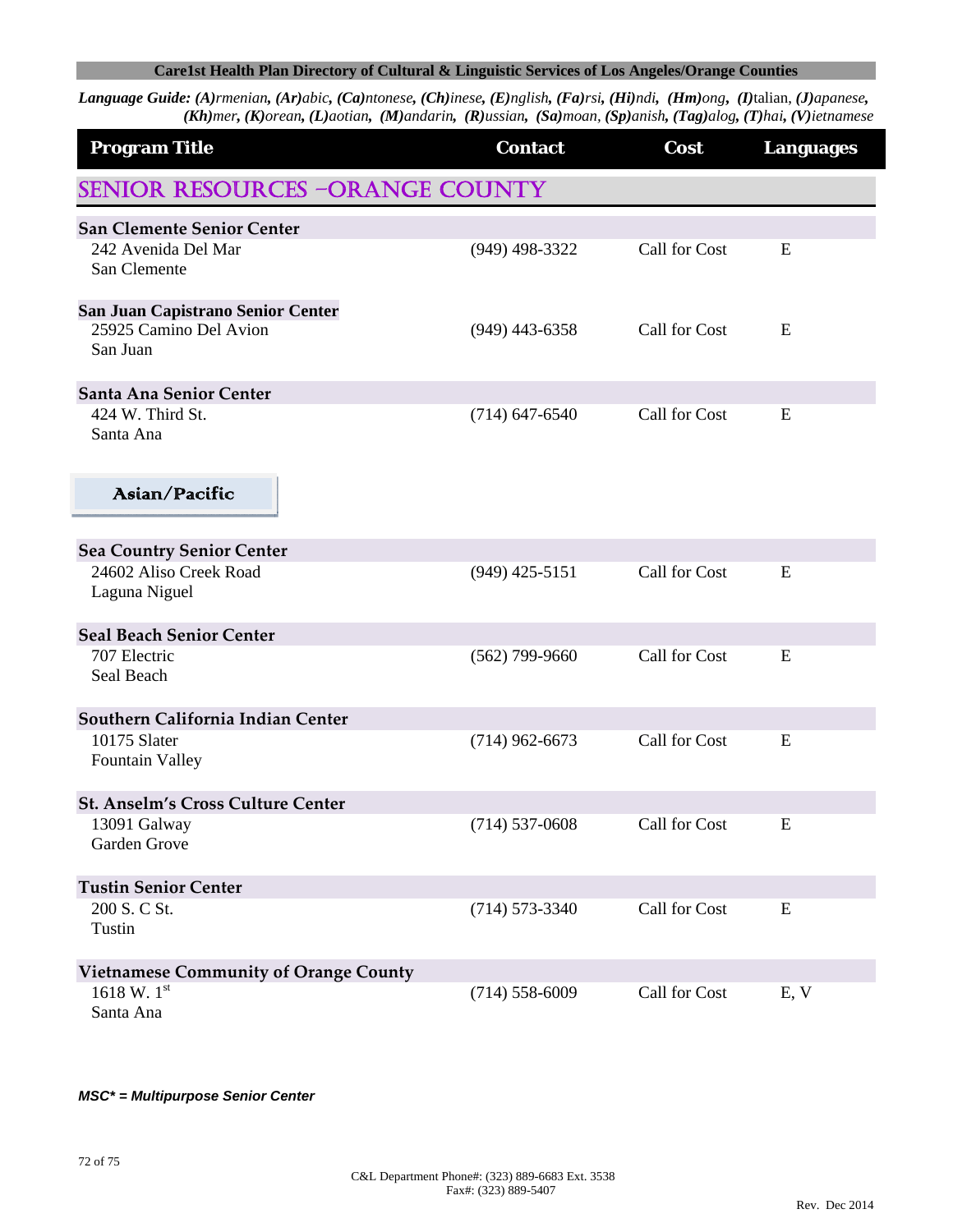## **Care1st Health Plan Directory of Cultural & Linguistic Services of Los Angeles/Orange Counties**

Language Guide: (A)rmenian, (Ar)abic, (Ca)ntonese, (Ch)inese, (E)nglish, (Fa)rsi, (Hi)ndi, (Hm)ong, (I)talian, (J)apanese, (Kh)mer, (K)orean, (L)aotian, (M)andarin, (R)ussian, (Sa)moan, (Sp)anish, (Tag)alog, (T)hai, (V)ietnamese

| <b>Program Title</b>                        | <b>Contact</b>     | Cost          | <b>Languages</b> |  |  |  |
|---------------------------------------------|--------------------|---------------|------------------|--|--|--|
| <b>SENIOR RESOURCES -ORANGE COUNTY</b>      |                    |               |                  |  |  |  |
| <b>Vietnamese Hope Community Center</b>     |                    |               |                  |  |  |  |
| 1538 Century Blvd.<br>Santa Ana             | $(714)$ 265-1181   | Call for Cost | E, V             |  |  |  |
| <b>Westminster Senior Center</b>            |                    |               |                  |  |  |  |
| 8200 Westminster<br>Westminster             | $(714)$ 895-2878   | Call for Cost | E                |  |  |  |
| <b>Yorba Linda Community Center</b>         |                    |               |                  |  |  |  |
| 4501 Casa Loma<br>Yorba Linda               | $(714)$ 961-7181   | Call for Cost | E                |  |  |  |
| Jewish                                      |                    |               |                  |  |  |  |
| <b>Cypress Senior Center</b>                |                    |               |                  |  |  |  |
| 9031 Grindlay<br>Cypress                    | $(714)$ 229-2005   | Call for Cost | E                |  |  |  |
| Dana Point Senior Center                    |                    |               |                  |  |  |  |
| 34052 Del Obispo, Ste B<br>Dana Point       | $(949)$ 496-4252   | Call for Cost | E                |  |  |  |
| <b>Fountain Valley Senior Citizens Club</b> |                    |               |                  |  |  |  |
| 16400 Brookhurst<br><b>Fountain Valley</b>  | $(714) 593 - 4446$ | Call for Cost | E                |  |  |  |
| <b>Fullerton Senior Center</b>              |                    |               |                  |  |  |  |
| 340 W. Commonwealth<br>Fullerton            | $(714)$ 738-6305   | Call for Cost | E                |  |  |  |
| H. Louis Lake Senior Center                 |                    |               |                  |  |  |  |
| 11300 Stanford Ave.<br>Garden Grove         | $(714) 741 - 5253$ | Call for Cost | E                |  |  |  |
| <b>Jewish Community Center</b>              |                    |               |                  |  |  |  |
| 1 Federation Way, #220<br>Irvine            | $(949)$ 435-6460   | Call for Cost | E                |  |  |  |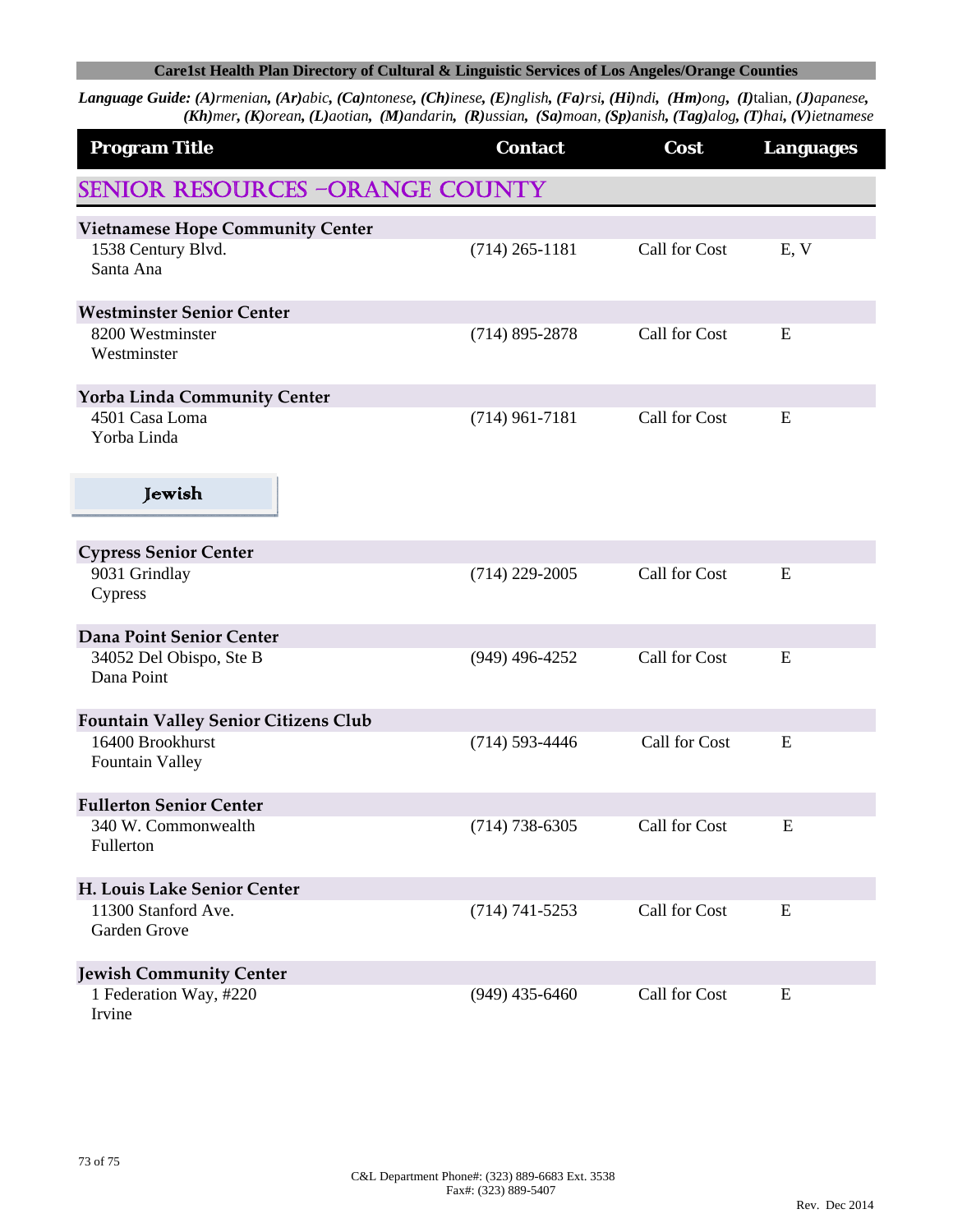## **Care1st Health Plan Directory of Cultural & Linguistic Services of Los Angeles/Orange Counties**

Language Guide: (A)rmenian, (Ar)abic, (Ca)ntonese, (Ch)inese, (E)nglish, (Fa)rsi, (Hi)ndi, (Hm)ong, (I)talian, (J)apanese, (Kh)mer, (K)orean, (L)aotian, (M)andarin, (R)ussian, (Sa)moan, (Sp)anish, (Tag)alog, (T)hai, (V)ietnamese

| <b>Program Title</b>                                                                                                                                                                              | <b>Contact</b>     | Cost                 | <b>Languages</b> |  |  |
|---------------------------------------------------------------------------------------------------------------------------------------------------------------------------------------------------|--------------------|----------------------|------------------|--|--|
| <b>TEEN RESOURCES - LA/ORANGE COUNTIES</b>                                                                                                                                                        |                    |                      |                  |  |  |
| <b>Big Brothers and Big Sisters of Los Angeles</b>                                                                                                                                                |                    |                      |                  |  |  |
| 6022 Wilshire Blvd., Suite 202<br>Los Angeles                                                                                                                                                     | $(213)$ 481-3611   | Call for Cost        | E, Sp            |  |  |
| Los Angeles Friends of the Family/Young Moms                                                                                                                                                      |                    |                      |                  |  |  |
| 14522 Kittredge Ave.<br>Van Nuys                                                                                                                                                                  | $(818)$ 988-4430   | Call for Cost        | E                |  |  |
| Offers Information & Support Program for Young Mothers between the Ages of 15-25 Years                                                                                                            |                    |                      |                  |  |  |
| Transportation, Meals, & Childcare Are Provided for Eligible Participants.                                                                                                                        |                    |                      |                  |  |  |
| <b>Help Line Youth Counseling</b>                                                                                                                                                                 |                    |                      |                  |  |  |
| 12440 E. Firestone Blvd #1000<br>Norwalk                                                                                                                                                          | $(562)864-3722$    | <b>Call for Cost</b> | E, Sp            |  |  |
| <b>Pregnant Minor Program</b>                                                                                                                                                                     |                    |                      |                  |  |  |
| 6119 Agra<br><b>Bell Gardens</b>                                                                                                                                                                  | $(323)$ 887-7946   | Call for Cost        | E, Sp            |  |  |
| Provides Services to Pregnant Teens Who Want to Continue Their Education                                                                                                                          |                    |                      |                  |  |  |
| Project Jade                                                                                                                                                                                      |                    |                      |                  |  |  |
| 8650 California Ave.<br>South Gate                                                                                                                                                                | $(323) 564 - 5233$ | Call for Cost        | E, Sp            |  |  |
| Offers Youth Diversion & Delinquency Prevention Program, Providing Family & Group Counseling, Parenting<br>Classes, Tutorial Assistance & Gang Prevention                                         |                    |                      |                  |  |  |
| <b>Reiss Davis Child Study Center</b>                                                                                                                                                             |                    |                      |                  |  |  |
| 3200 Motor Ave.<br>Los Angeles                                                                                                                                                                    | $(310)$ 204-1666   | Call for Cost        | E                |  |  |
| Provides Short & Long Term Psychotherapy for Children, Adolescents, Parent Guidance, & Special Programs for<br>Divorcing Families, Stepfamilies $\varepsilon$ for Children with Learning Problems |                    |                      |                  |  |  |
| <b>St. Anne's Outreach</b>                                                                                                                                                                        |                    |                      |                  |  |  |
| 155 N. Occidental Blvd.                                                                                                                                                                           | $(213)381 - 2931$  | Free                 | E, Sp            |  |  |
| Los Angeles                                                                                                                                                                                       | www.stannes.org    |                      |                  |  |  |
| Probation or DCFS Has to Refer Teenagers, Ages 12-18. Program Provides Residential Care for Teenagers & Their<br><b>Baby's Birth-4 Years</b>                                                      |                    |                      |                  |  |  |